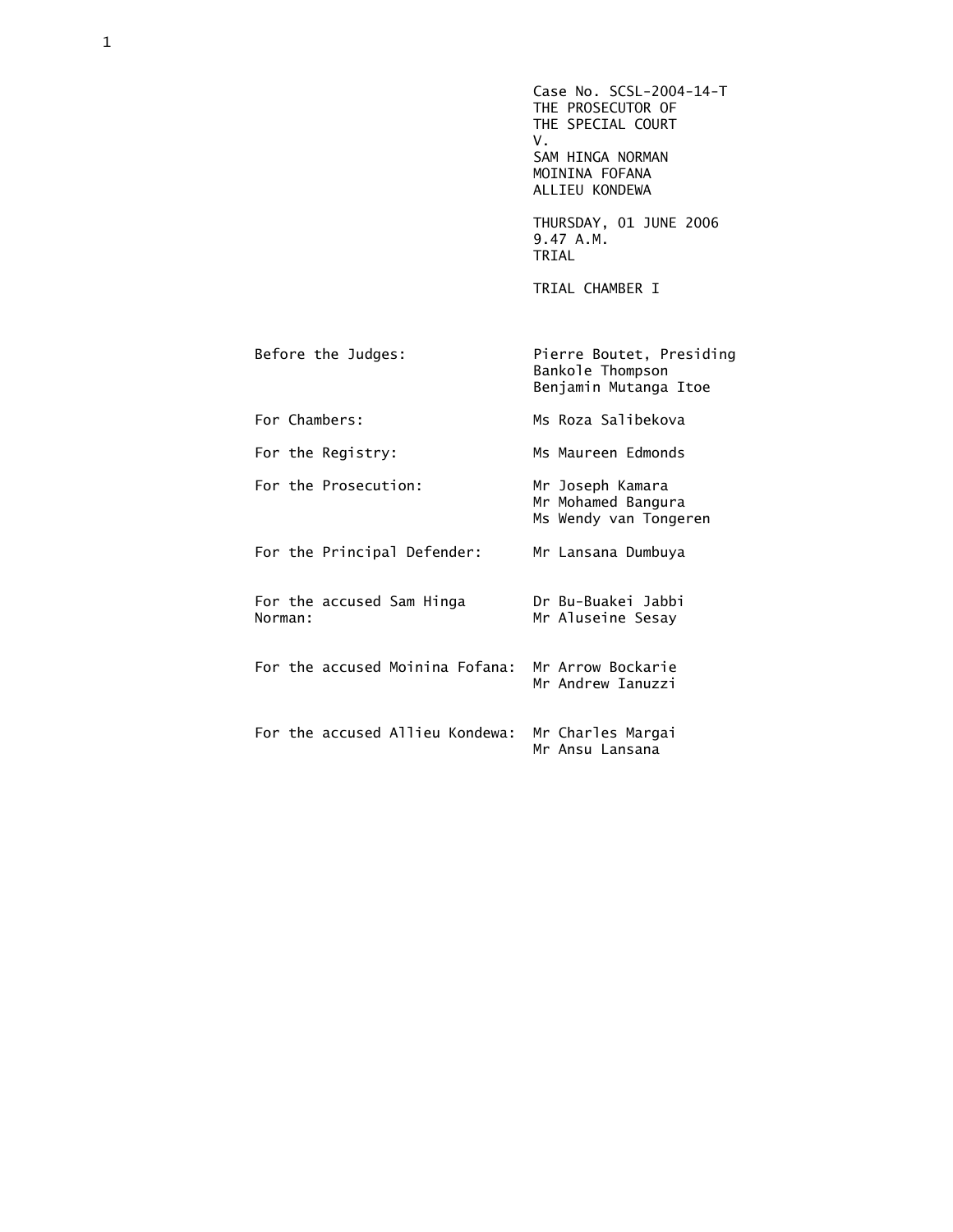1 [CDF01JUN06A - ED] 2 Thursday, 01 June 2006 3 **Example 2 [The accused present]**  4 [Open session] 09:35:48 5 [Upon commencing at 9.47 a.m.] 6 WITNESS: LANSANA BOCKARIE [Continued] 7 PRESIDING JUDGE: Mr Margai. 8 MR MARGAI: Yes, My Lord. 9 PRESIDING JUDGE: Can you see what your client is up for, 09:47:27 10 please? 11 MR MARGAI: My Lords, what he is saying is that he wants to 12 seek permission from the Court to have discussions with the 13 defence team representing him. 14 PRESIDING JUDGE: Before we proceed this morning? 09:48:10 15 MR MARGAI: Yes, My Lords. 16 PRESIDING JUDGE: We are now at cross-examination by the 17 Prosecution, so I wonder if that cannot wait until we finish with 18 the Prosecution and then we'll allow that to happen. He is your 19 client, Mr Margai. 09:48:31 20 MR MARGAI: I came in this morning. I really have no idea. 21 PRESIDING JUDGE: I know. That's why I saw him standing up 22 and I asked you if you could find out what is the problem, if 23 any. We don't want to cause any difficulties, certainly not to 24 you. What is your suggestion, that we adjourn for five minutes 09:48:56 25 so you can consult your client and we come back? 26 MR MARGAI: Yes, My Lords. 27 PRESIDING JUDGE: Very well. So the Court will adjourn for 28 five minutes. 29 [Break taken at 9.49 a.m.]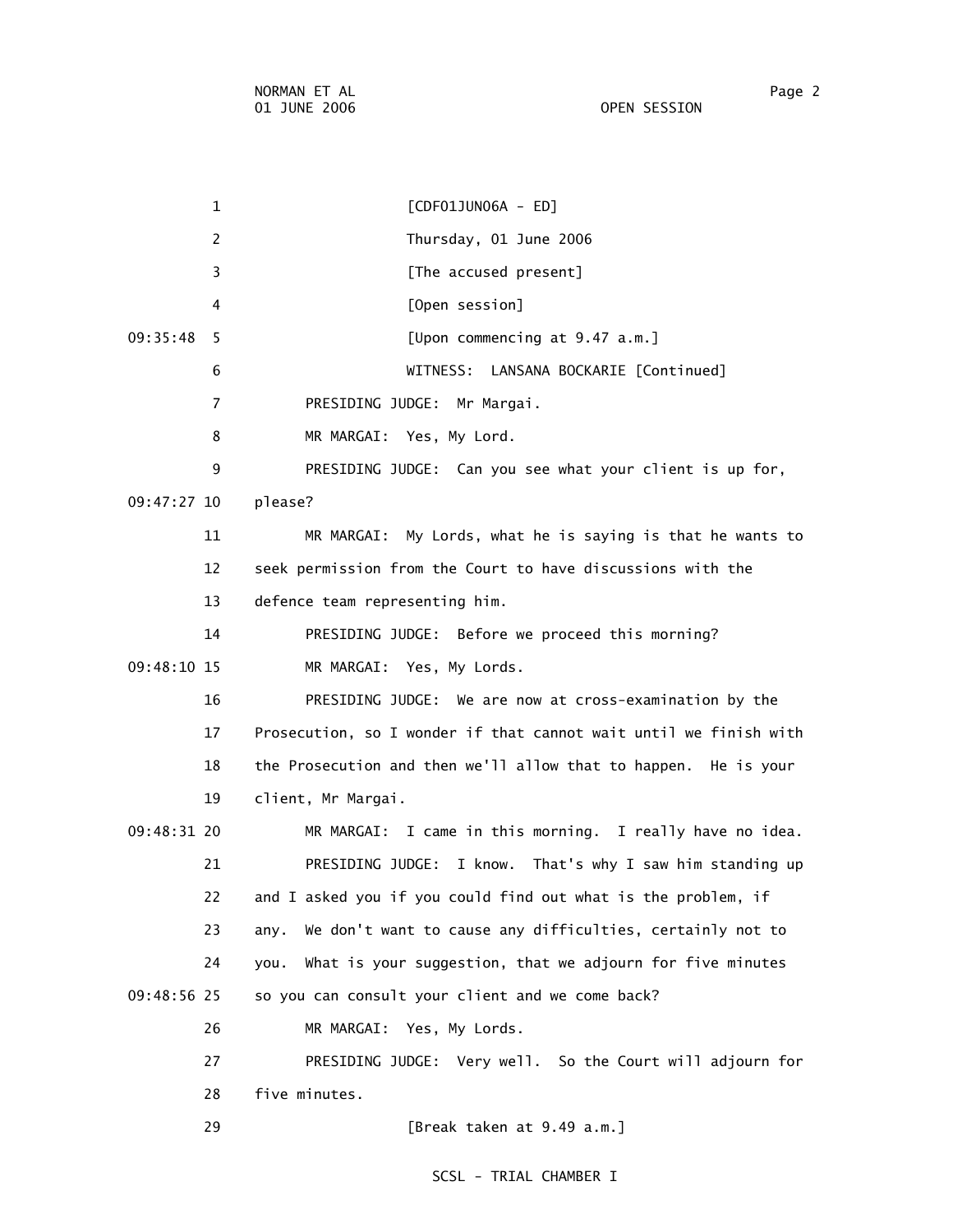1 [Upon resuming at 10.04 a.m.] 2 PRESIDING JUDGE: Yes, Mr Margai. 3 MR MARGAI: Thank you, My Lords. His concern related to an 4 in house matter, which is being addressed. 10:04:33 5 PRESIDING JUDGE: Very well. 6 MR MARGAI: Thank you. 7 PRESIDING JUDGE: Thank you very much. Mr Prosecutor, good 8 morning. Good morning, Mr Witness. 9 THE WITNESS: Good morning, old one. 10:05:09 10 PRESIDING JUDGE: Mr Kamara, you are ready to proceed with 11 your cross-examination of this witness? 12 MR KAMARA: Yes, My Lord. 13 PRESIDING JUDGE: Please do so. 14 CROSS-EXAMINED BY MR KAMARA: 10:05:20 15 Q. Good morning, Mr Lansana. 16 A. Good morning, sir. 17 Q. The Prosecution is not disputing to a lot of things you 18 said yesterday, but we have a few things that I would like to get 19 from you which you may not have said before the Court. I will 10:05:53 20 start with the Tongo attack. Mr Lansana, where were you when 21 Tongo was attacked and captured, the last attack? 22 A. Giehun Kojo, Malegohun Chiefdom, Kenema District. 23 Q. How far is this Giehun Kojo place to Tongo? 24 A. It could be 15 miles. 10:06:42 25 PRESIDING JUDGE: Fifteen miles from Tongo? 26 THE WITNESS: Yes, it could be 15 miles. 27 MR JABBI: My Lord, I heard your question as to 50 miles. 28 PRESIDING JUDGE: Fifteen. 29 MR JABBI: Fifteen. Thank you, My Lord.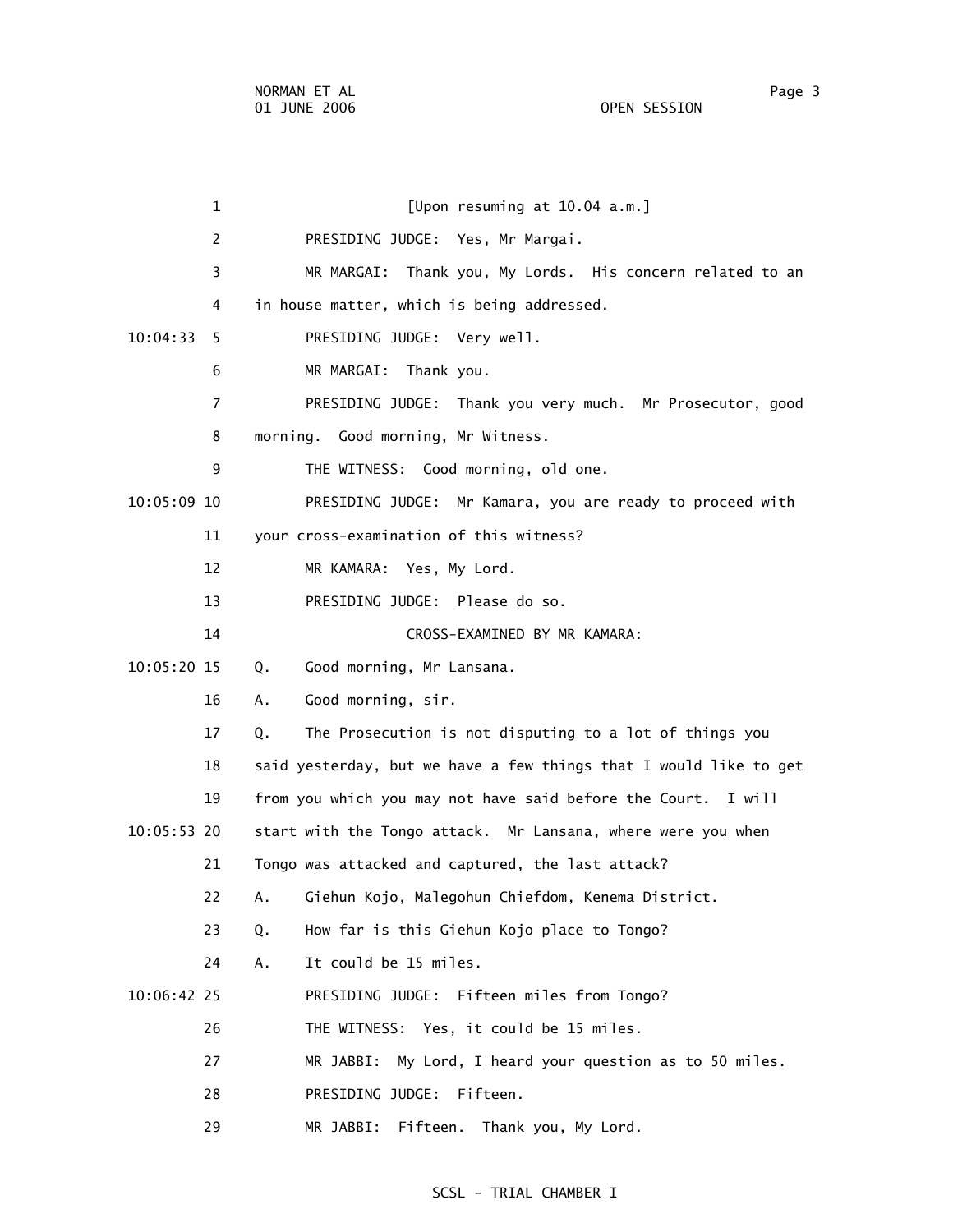1 JUDGE ITOE: I heard 15. 2 MR KAMARA: 3 Q. What were you doing at Giehun Kojo? 4 A. While I was explaining, I said after I had travelled I had 10:07:25 5 sores under my feet and when I reached Giehun I couldn't walk on 6 foot any longer. That's why I stayed in Giehun. 7 Q. So you were not there as a back-up to the other groups that 8 had attacked Tongo; is that correct? 9 A. I was not there, or we were not there? 10:08:03 10 Q. I'm saying your group was not at Giehun Kojo as a back-up 11 to those that had already launched the attack on Tongo? 12 PRESIDING JUDGE: Did you say "your group was not"? I 13 think you were intending to say that his group was. 14 MR KAMARA: Was there not as a back-up. In other words -- 10:08:23 15 let me put it again, My Lord, I'm sorry. 16 Q. Your group was not at Giehun Kojo as a stand-by team to 17 support those who had launched the attack on Tongo? 18 A. It was not the question of stand-by team. I have explained 19 to you that all the chiefdom provided people. Even Malegohun 10:08:48 20 people went. 21 JUDGE ITOE: Is the question answered? 22 MR KAMARA: Not at all, My Lord. 23 PRESIDING JUDGE: I am not sure I understand your question 24 either. 10:09:00 25 MR KAMARA: Yes, My Lord. The question is if he was at 26 Giehun Kojo as a stand-by in support of those that were 27 already -- 28 PRESIDING JUDGE: That's not his evidence. He says he was 29 there because he couldn't walk any more and he had sore feet.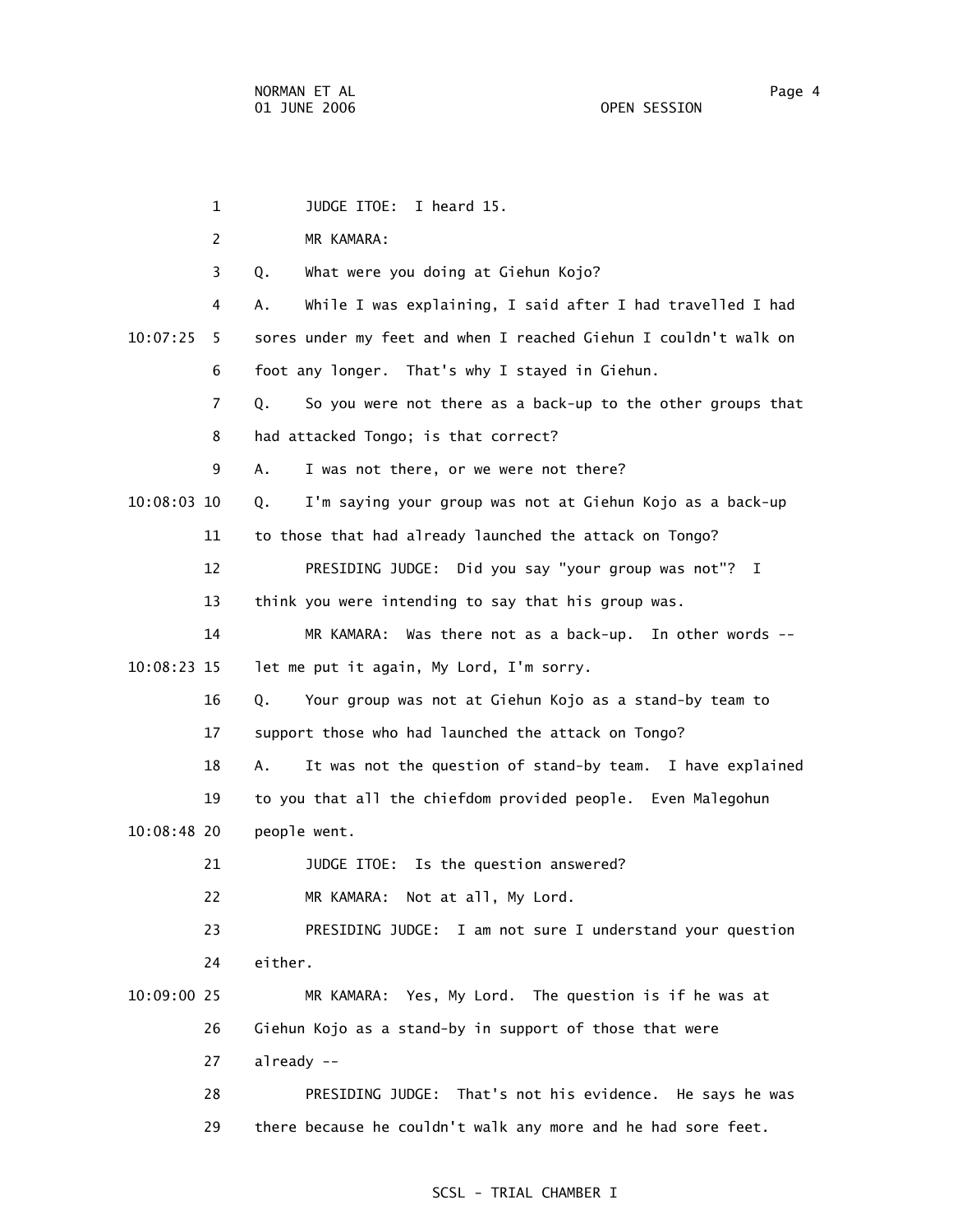1 MR KAMARA: Yes and I am putting it to him now that whether 2 being in that position was as a result of being a stand-by to 3 those that had launched the attack and he's denying that. 4 JUDGE ITOE: That is not just himself, but others. 10:09:28 5 MR KAMARA: Others, yes. The group with whom he was. 6 PRESIDING JUDGE: What do you mean by "the group"? We'll 7 come to you, Dr Jabbi. 8 MR KAMARA: The group that came from collecting the 9 ammunition. 10:09:40 10 PRESIDING JUDGE: Because you seem to be talking of two 11 different groups, because, as the witness has been testifying 12 about, there was a group of Kamajors from his own village that 13 was part of the Tongo attack, and now you are talking of a 14 subgroup rather than a group. You are talking of a group that 10:09:58 15 went to collect the weapons and ammunitions and came back. 16 MR KAMARA: Yes, and when they came they were tired. 17 PRESIDING JUDGE: That's what I mean. Your question to me 18 is confusing because I am not sure what you are talking about. 19 MR KAMARA: I will break it down, My Lord. 10:10:12 20 MR JABBI: My Lord, it was partly that I wanted to raise. 21 But the assumption in the question is that all those who went to 22 collect the ammunition were with him in Giehun Kojo and that has 23 been to be established before -- 24 PRESIDING JUDGE: That too. That's why I said -- thank 10:10:31 25 you, Dr Jabbi. 26 MR KAMARA: 27 Q. Mr Witness, you told this Court that you moved with a team 28 from, was that Selu where you collected the arms and ammunition 29 to Giehun Kojo; is that correct?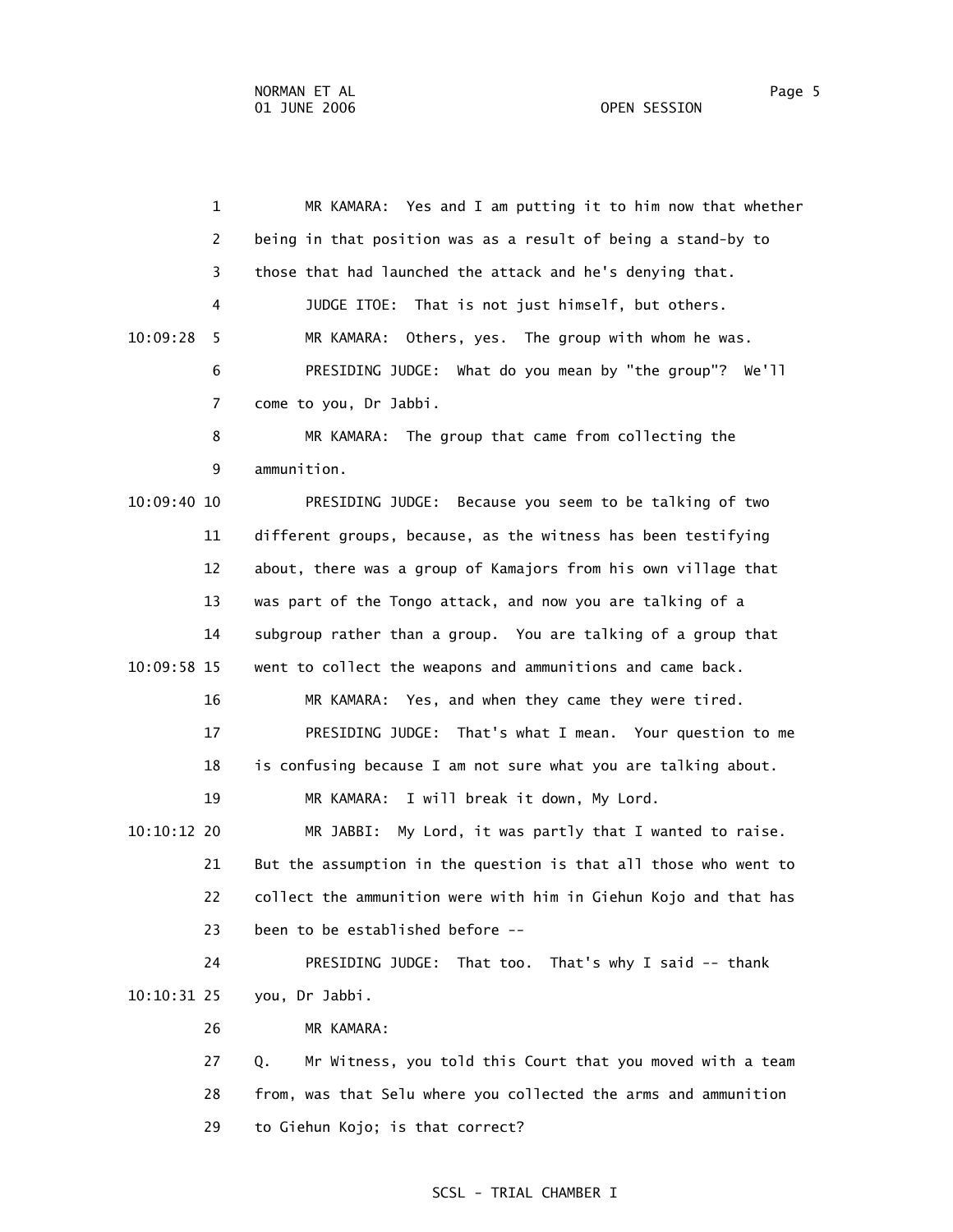1 A. Yes. 2 Q. And when you got to Giehun Kojo did you have any 3 communication with the other groups that had attacked Tongo? 4 A. Yes, because on that day they captured Tongo and we knew 10:11:17 5 about it. 6 Q. Thank you. Mr Witness, do you know any Siaka Lahai? 7 A. Yes. 8 Q. Who is he? 9 A. He was a commander in Lower Bambara. 10:11:46 10 Q. Was he one of the commanders that launched the attack on 11 Tongo, the final attack, do you know? 12 A. Yes. 13 Q. Siaka Lahai gave evidence before this Court, Mr Lansana, 14 that you yourself entered Tongo together with him and 10:12:12 15 Arthur Lebbie; is that correct? 16 A. I don't know about Arthur Lebbie, but all of them knew 17 that -- all of them know that I stayed at Giehun, because when I 18 had travelled on that road I had sores on my feet. 19 MR KAMARA: My Lord, I am referring to the transcript of 10:12:31 20 17th May 2006 at page 6 and page 8. 21 Q. So you are disputing the fact that you did not enter Tongo 22 together with Siaka Lahai and Arthur Lebbie; is that so? 23 MR JABBI: My Lord -- 24 THE WITNESS: No. 10:13:08 25 MR JABBI: -- I believe a double negative has been used in 26 that question and it can lead to confusion. You are disputing 27 the fact that you did not enter Tongo with so and so and so. 28 PRESIDING JUDGE: Mr Kamara. 29 MR KAMARA: My Lord, the question is simple. I posed the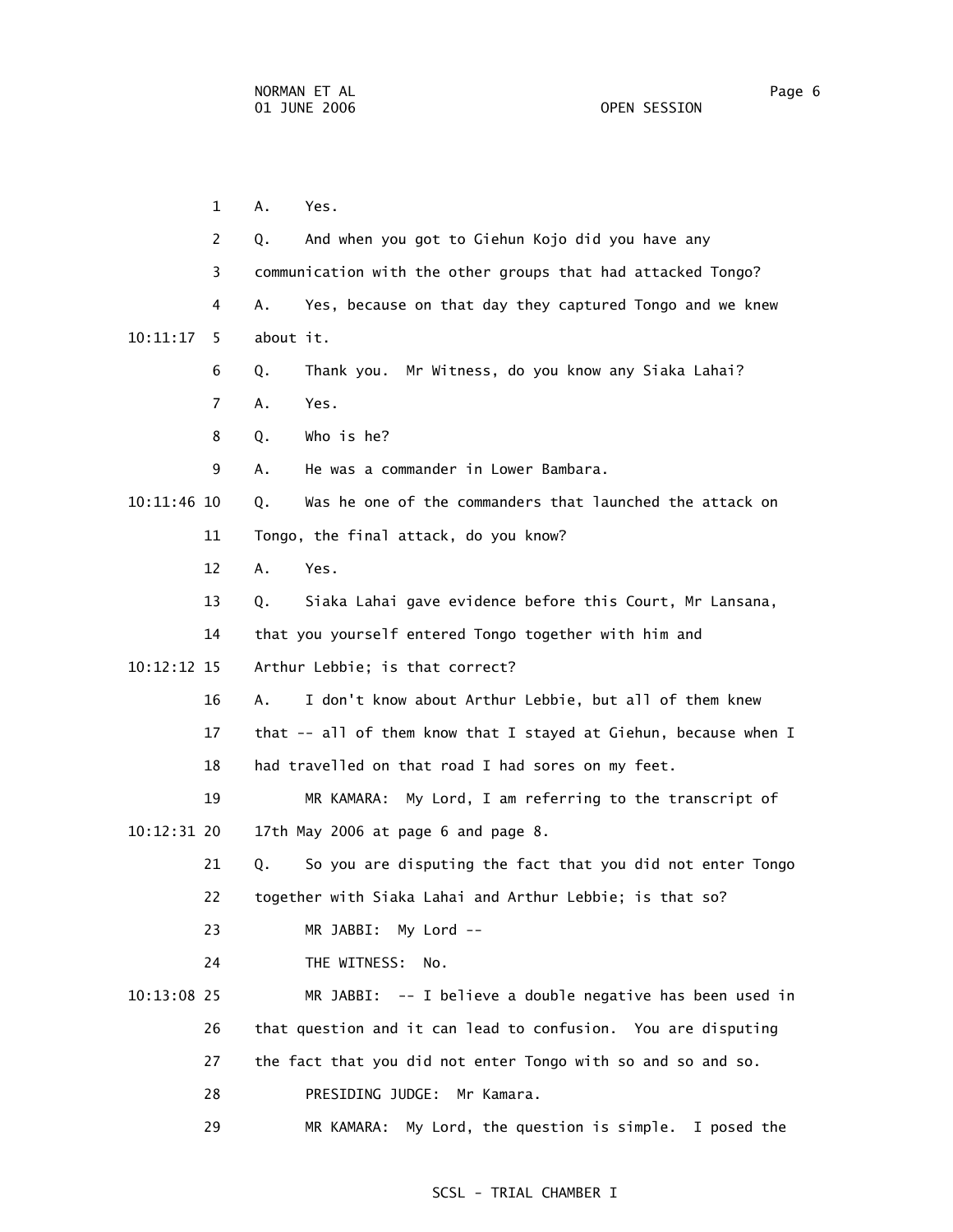1 preliminary question to him as to the state of the evidence 2 before the Court, and now I'm further putting it to him whether 3 he is disputing the state of that evidence and he has answered. 4 JUDGE THOMPSON: Actually the difficulty was that when he 10:13:40 5 answered the question the way you put it, he did not really 6 answer it, and then you virtually put it in a different way. 7 That's what I gather. I mean, you asked him whether he agrees or 8 he agrees with -- you cited a particular piece of evidence and 9 put it to him and invited him to indicate whether he agrees with 10:14:14 10 that. Then he gave an answer which more or less began with, "I 11 do not know about Arthur Lebbie, but all of them knew that I 12 stayed at that particular place, Giehun Kojo, because of sore 13 feet." And I didn't quite think that answered the question, but 14 then -- 10:14:39 15 MR KAMARA: I rephrased it. 16 JUDGE THOMPSON: Yes and that was what worried me, why you 17 rephrased it, not having had an answer to what was, to me, a 18 precise question. Then that creates a problem here. Perhaps the 19 best thing is to go back to the original question. 10:14:56 20 MR KAMARA: Yes, My Lord. 21 Q. Mr Witness, I presented the state of evidence to you as we 22 have it before this Court and that is Siaka Lahai gave evidence 23 that you, Arthur Lebbie and himself entered Tongo together. That

24 is the state of the evidence.

# 10:15:30 25 JUDGE THOMPSON: Is that true? That is what you are trying 26 to elicit. Is that true? I mean, it would have been simple. Is 27 that true?

- 28 MR KAMARA: Yes, thank you, My Lord.
- 29 Q. Is that true?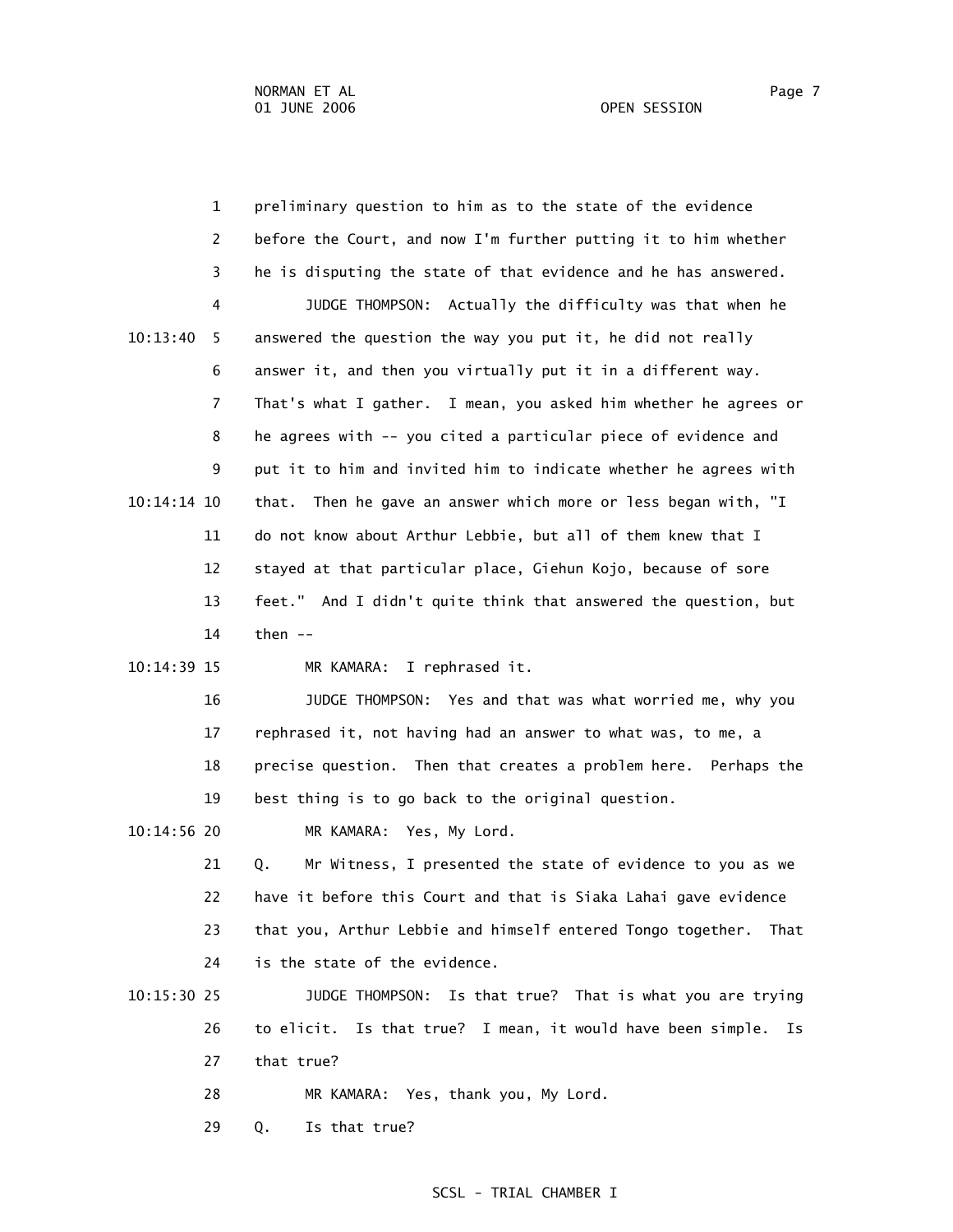1 A. No. If I went there I would have accepted that I went 2 there, but I didn't. 3 Q. And Siaka Lahai also stated further that your team was the 4 stand-by team and that you were supposed to have come from the 10:16:23 5 Gelema end. Is that true? 6 A. Gelema is where? 7 Q. Gelema or Gelama, something like that. I may be 8 pronouncing it wrongly. 9 A. Well, if you do not call the town properly for me to 10:16:44 10 answer, how would I answer? 11 Q. Well, help us. 12 A. How can I help you? They have said it in my absence. Had 13 I known the town and you say that's the town, I would have 14 answered. But I don't know the town, how could I? 10:16:58 15 Q. Are you aware of a Gelema Town? Do you know of a Gelama 16 Town close to Tongo? 17 A. No. 18 Q. Mr Witness, do you read and write English at all? 19 A. I went to school. I can write my name. 10:17:18 20 Q. Take a look at this spelling. Will you pronounce it for 21 the Court? G-E-L-A-M-A, how would you pronounce that? 22 A. You are literate more than I am. You have called it 23 Gelama, what I can say? Let me take it to the lawyers. Gelama. 24 Q. Thank you. Do you know that town near Tongo? 10:18:01 25 A. No, there is no town near Tongo that is called Gelama. 26 Q. So it is not true that you were a stand-by team to 27 Siaka Lahai? 28 A. No, there is no stand-by thing there.

# SCSL - TRIAL CHAMBER I

29 Q. Mr Witness, the question is were you a stand-by team to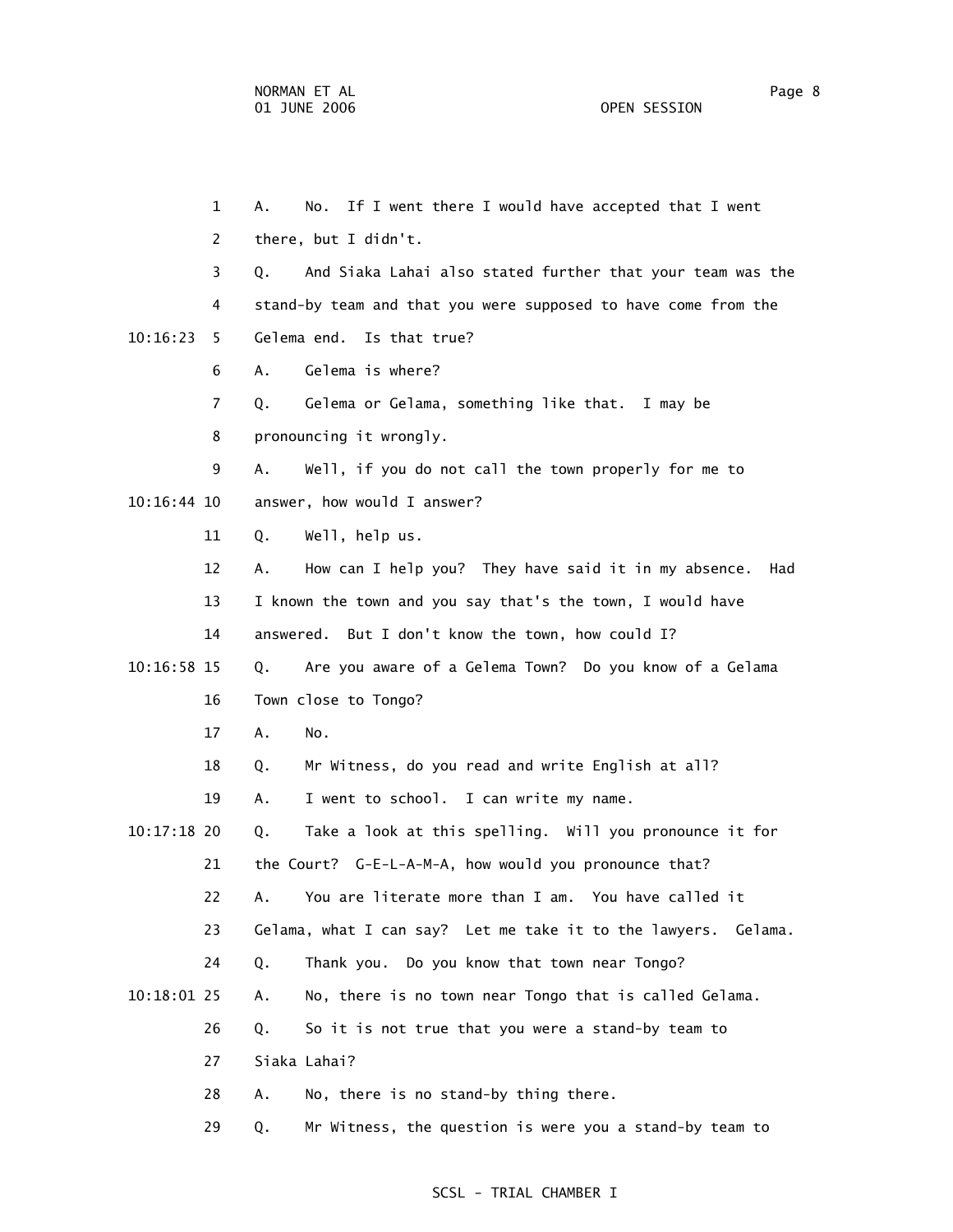1 Siaka Lahai? Team? 2 A. No. 3 Q. Thank you. You gave evidence before this Court that you 4 did not enter Tongo until almost at about eight days after it was 10:19:10 5 captured; is that correct? 6 A. Yes. 7 Q. And when you entered Tongo there was a lot of civilians 8 still; is that correct? Still in the town? 9 A. Yes, civilians were being there. It was just on the first 10:19:38 10 day that they left, but after that the Kamajors were going out 11 for them, bringing them to the town. 12 Q. Were you at a meeting summoned by BJK Sei at the Labour 13 camp? 14 A. No, I was not there at his own meeting. 10:20:16 15 Q. Were you present in any meeting summoned by BJK Sei? 16 A. No, I did not attend BJK Sei's meeting, but I went there, 17 we met. 18 Q. Did you attend any meeting in Tongo after its capture? 19 A. That's what I explained. I did not go at a meeting 10:20:53 20 convened by them, but when I went there we met. 21 Q. Who did you meet? 22 A. BJK Sei and others, Siaka and others. Most of the 23 commanders and some civilians. 24 Q. Where was that meeting that you referred to? 10:21:34 25 A. It was not a formal meeting because we met at where the 26 headquarters was. There was a headquarter in Tongo, security 27 headquarters. 28 Q. Yesterday you gave evidence that BJK Sei summoned a meeting 29 of the chiefs and then spoke about food and other logistics. Do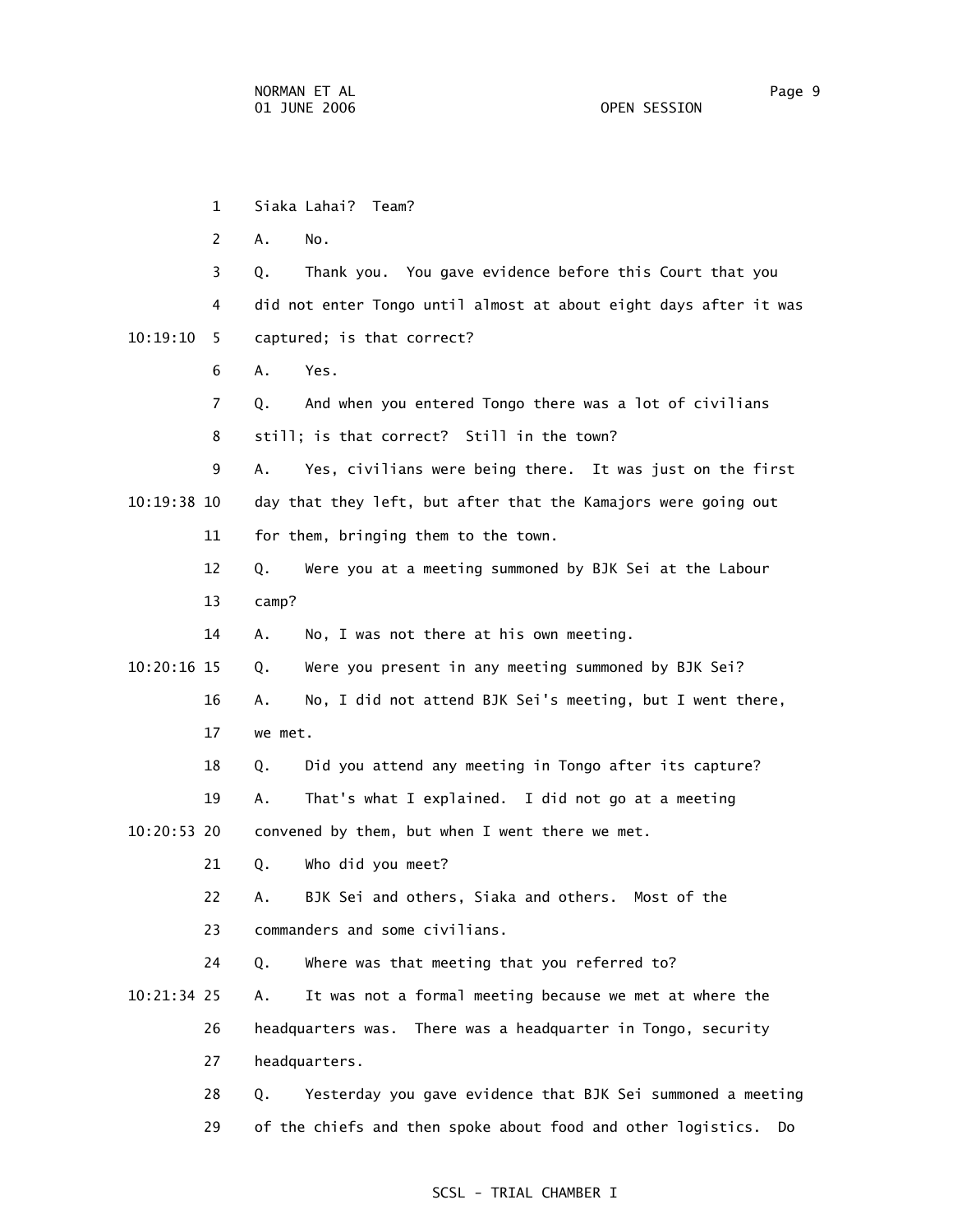1 you recall that? 2 A. That was the meeting. That's the meeting I was at, but it 3 was not BJK Sei when I went there. 4 Q. Okay. So you were not at that Labour camp meeting? 10:22:11 5 A. No, I was not there. I was not there. 6 Q. Now, when you went to Tongo, did you see any corpses? 7 A. At the time that I went there, no. 8 Q. Now, this headquarter that you referred to, is it the same 9 as the NDMC headquarter? 10:22:42 10 A. Yes, NDMC, it had a security headquarter that had that 11 name, headquarters. 12 Q. And that is where this meeting was held? 13 A. Yes, that's where we met. 14 Q. And you'll agree with me that there were civilians in that 10:23:00 15 meeting; is that not so? 16 A. Yes. 17 Q. How many people were there in all in that meeting, would 18 you be able to tell? 19 A. We were about 15 or 16. It was not a large meeting. It 10:23:25 20 was not a large chiefdom meeting. It's just like you'll come to 21 a place and you wanted to know what had happened in your absence. 22 Q. Was Siaka Lahai in attendance? 23 A. Yes, he was there. 24 Q. And Kamabotie? 10:23:41 25 A. Kamabotie was not present on that day. 26 Q. Now, Mr Witness, did you ever lead a team of Kamajors to 27 attack Wima? 28 A. No. 29 Q. Do you know one Mohamed Bhonie Koroma?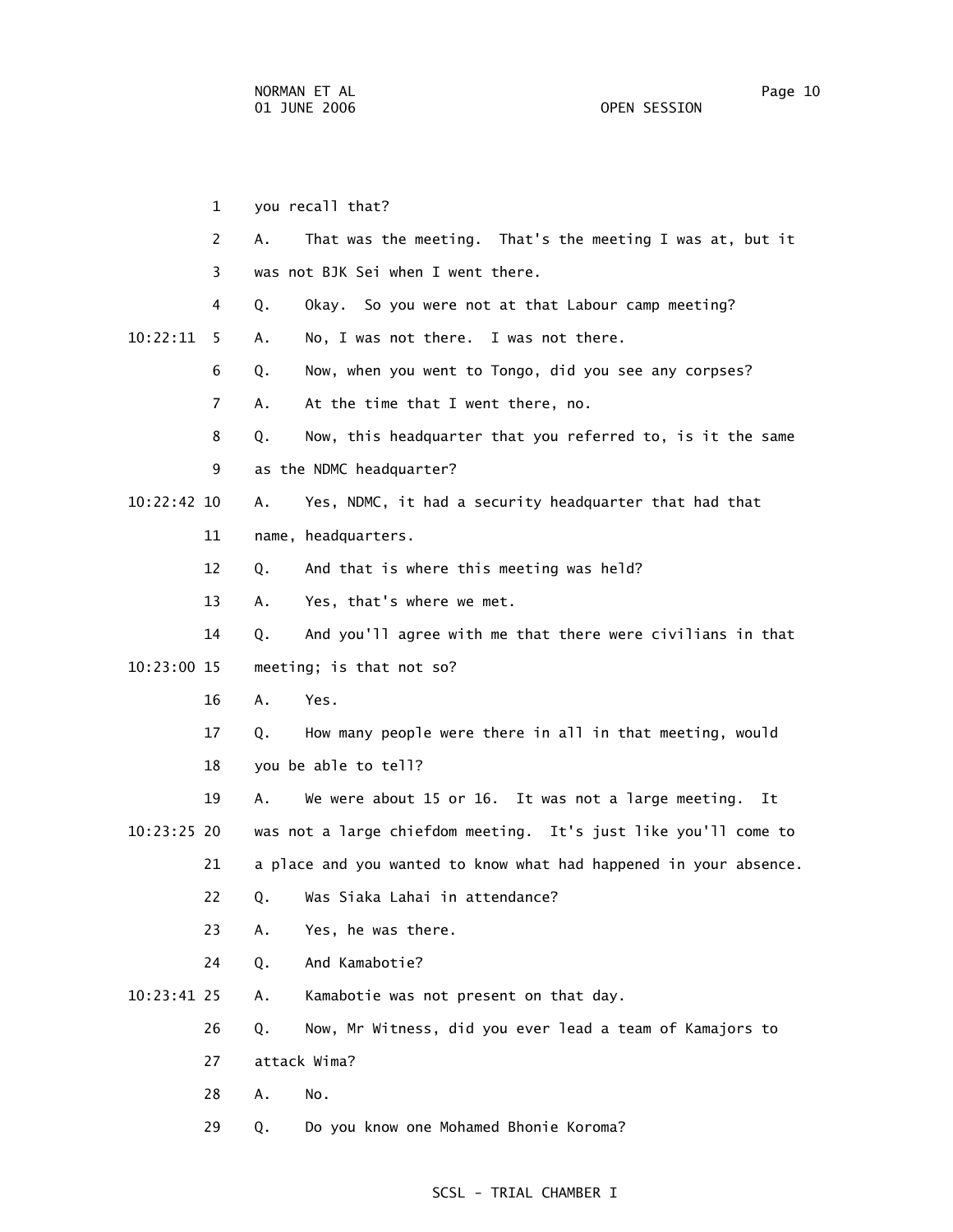1 A. I don't know him. 2 Q. That Mohamed Bhonie Koroma gave evidence before this Court 3 on behalf of the defence of the first accused - I am referring to 4 23rd May 2006 at page 9 - that you, Bockarie Lansana, led a team 10:24:58 5 of Kamajors to attack the town of Wima. Is that true? 6 A. No, indeed. I know that Kamajors went to Wima, but even 7 there I was not there. 8 Q. Thank you very much. Mr Witness, who was your immediate 9 boss between the period of 1997 to 1999? 10:25:37 10 A. Where we were? 11 Q. Within the Kamajor structure, yes. 12 A. Well, the chiefdoms were arranged. There was a chiefdom 13 chairman, he was the boss. And the paramount chief, the chiefdom 14 speaker, section chiefs, they were the bosses. 10:26:06 15 Q. Was Musa Junisa -- 16 JUDGE THOMPSON: When you said "immediate," were you 17 thinking of some particular office-holder, because now he has 18 given you a multiple-choice answer. 19 MR KAMARA: Yes, My Lord. I am going to the specifics with 10:26:32 20 him. 21 JUDGE THOMPSON: Quite. 22 MR KAMARA: Thank you, My Lord. 23 Q. Do you know any Musa Junisa? 24 A. Yes. 10:26:39 25 Q. Was he ever your boss between the period of 1997 to '99? 26 A. Yes. 27 Q. Did you report to him as to activities of Kamajors between 28 that period? 29 A. Oh, yes, but all the positions that were given to those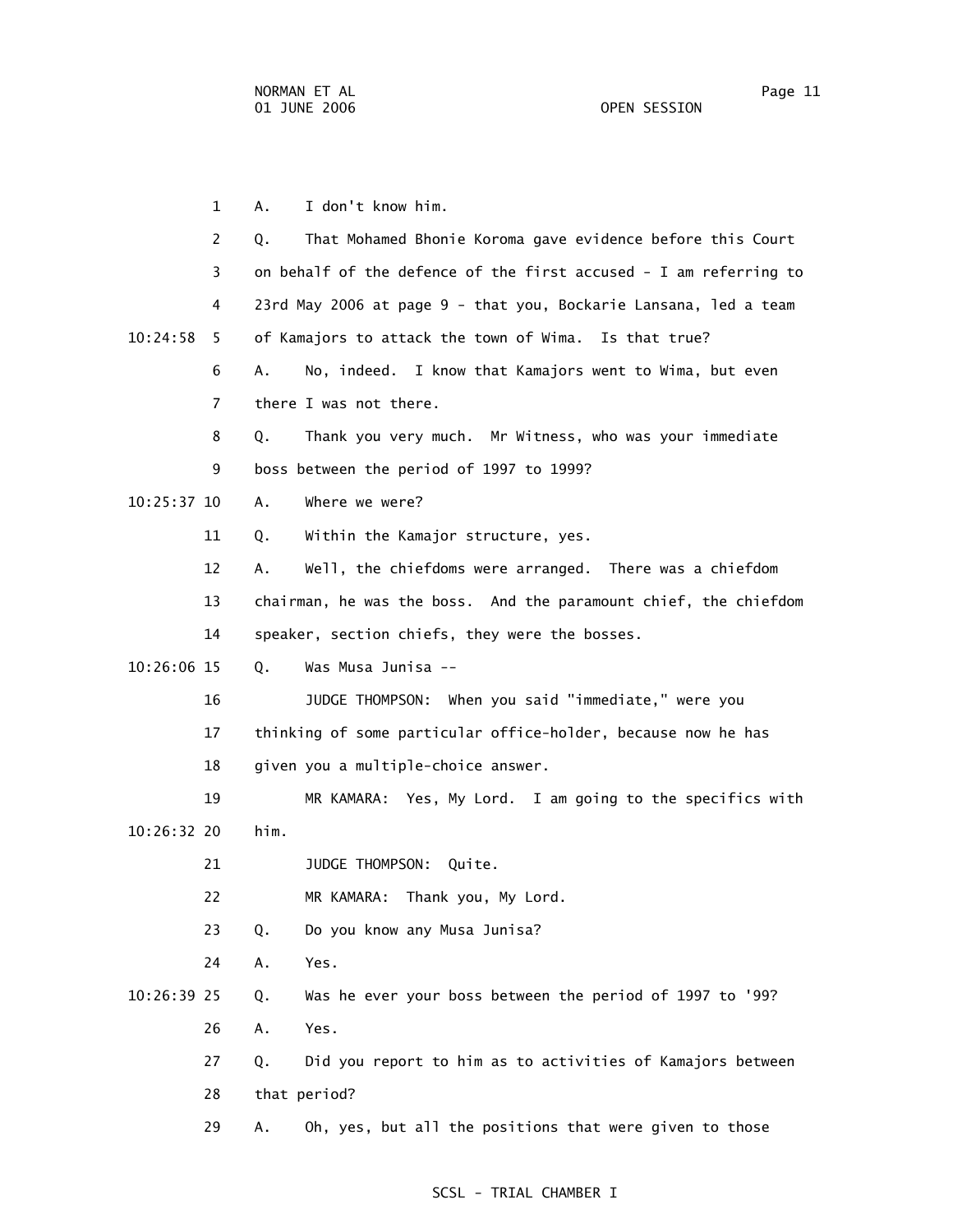|               | $\mathbf{1}$   | people, it was at the time that ECOMOG was here. We were          |
|---------------|----------------|-------------------------------------------------------------------|
|               | 2              | reporting to them as well as ECOMOG.                              |
|               | 3              | Leave ECOMOG out for the time being. I am talking about<br>Q.     |
|               | 4              | Musa Junisa. We will get to ECOMOG, all right. Did you report     |
| 10:27:33      | 5.             | to Musa Junisa?                                                   |
|               | 6              | Α.<br>Yes.                                                        |
|               | $\overline{7}$ | Thank you. Do you know a BJK Sei?<br>Q.                           |
|               | 8              | Α.<br>Yes.                                                        |
|               | 9              | Was he your boss at any point in time between 1996 to 1999?<br>Q. |
| $10:27:54$ 10 |                | He was a boss for Lower Bambara Chiefdom, boss.<br>А.             |
|               | 11             | All right. Now, let's go --<br>Q.                                 |
|               | 12             | PRESIDING JUDGE: What does that mean?                             |
|               | 13             | MR KAMARA:<br>That he was a chief for the                         |
|               | 14             | Lower Bambara Chiefdom which is --                                |
| 10:28:19 15   |                | JUDGE THOMPSON: Don't explain it, counsel. Let him                |
|               | 16             | explain it. You're got giving evidence.                           |
|               | 17             | JUDGE ITOE: And you should follow your questions                  |
|               | 18             | logically.                                                        |
|               | 19             | MR KAMARA: I will restrict him, My Lord.                          |
| 10:28:33 20   |                | Now, you said BJK Sei was your boss for the<br>Q.                 |
|               | 21             | Lower Bambara Chiefdom.                                           |
|               | 22             | JUDGE ITOE: No, he didn't say he was his boss.                    |
|               | 23             | PRESIDING JUDGE: No, he says he was in                            |
|               | 24             | Lower Bambara Chiefdom. That's all he said.                       |
| 10:28:48 25   |                | JUDGE ITOE: He was the chief, not that he was his boss.           |
|               | 26             | MR KAMARA:                                                        |
|               | 27             | Mr Witness, was BJK Sei your boss at any point in time<br>Q.      |
|               | 28             | between 1996 to 1999? That was my question.                       |
|               | 29             | Α.<br>No.                                                         |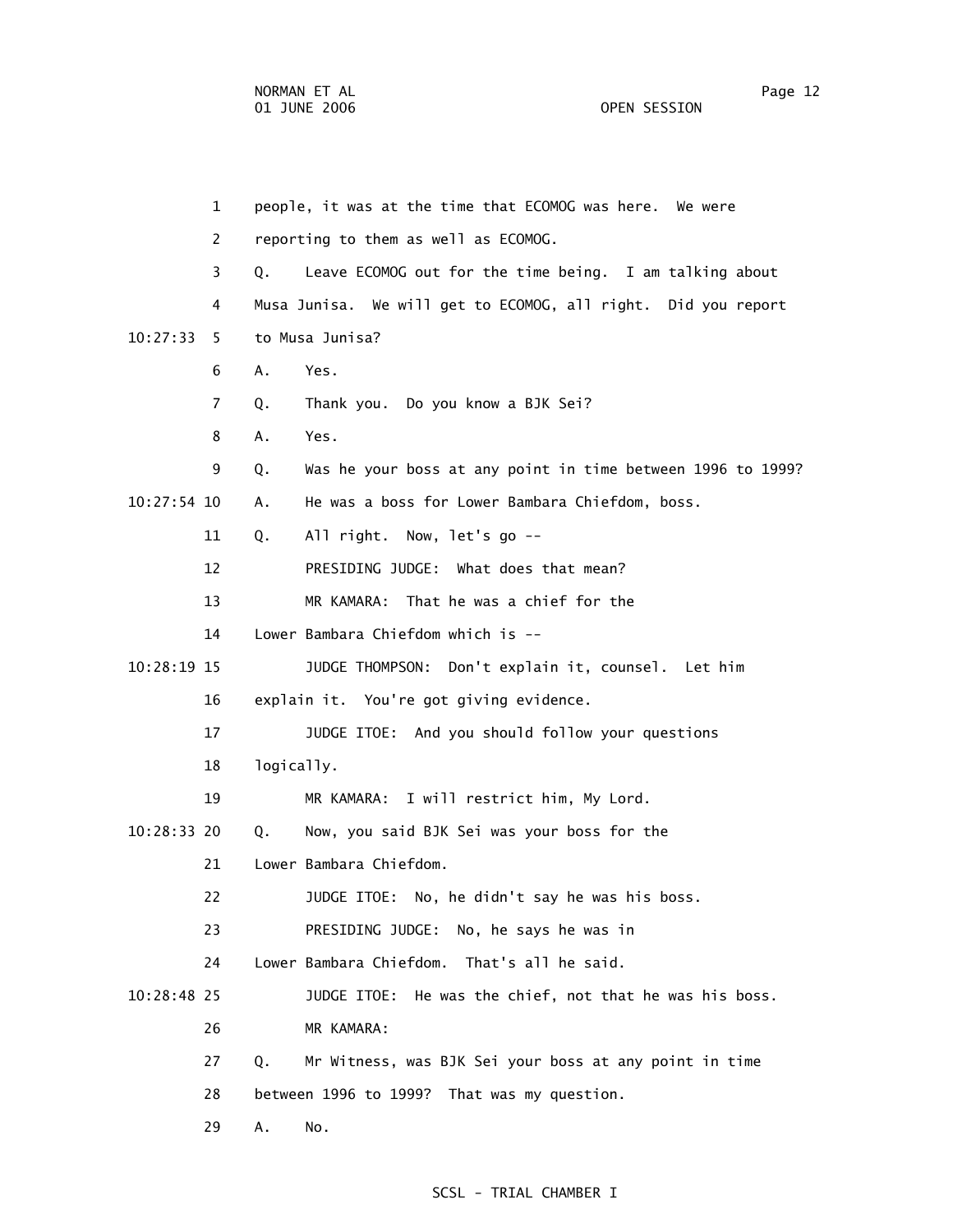|             | 1  | Q.     | He was not?                                                |
|-------------|----|--------|------------------------------------------------------------|
|             | 2  | A.     | He was not.                                                |
|             | 3  |        | PRESIDING JUDGE: So you see that your understanding of his |
|             | 4  |        | answer was not the same as ours.                           |
| 10:29:12    | 5  |        | MR KAMARA: Very well, My Lord.                             |
|             | 6  | Q.     | Now, at the time Tongo was captured --                     |
|             | 7  |        | JUDGE ITOE: Between 1996 and?                              |
|             | 8  |        | MR KAMARA: And 1999.                                       |
|             | 9  |        | JUDGE ITOE: And/or to 1999? '96 and '99, just those two    |
| 10:29:28 10 |    | years? |                                                            |
|             | 11 |        | MR KAMARA: '96 to '99; yes, My Lord.                       |
|             | 12 | Q.     | At the time Tongo was captured, who was your boss?         |
|             | 13 | А.     | Musa Junisa.                                               |
|             | 14 | Q.     | Are you aware who was -- do you know the boss of           |
| 10:30:02 15 |    |        | Musa Junisa?                                               |
|             | 16 | А.     | Yes.                                                       |
|             | 17 | Q.     | Who was his boss?                                          |
|             | 18 | А.     | Arthur Koroma.                                             |
|             | 19 | Q.     | And who is this Arthur Koroma?                             |
| 10:30:21 20 |    | Α.     | He was leading the Kamajor arrangements for the            |
|             | 21 |        | Kenema District.                                           |
|             | 22 |        | Q. He was the administrator from Kenema District; correct? |
|             | 23 | Α.     | Yes.                                                       |
|             | 24 |        | JUDGE ITOE: What administrator? Do you mean to say he was  |
| 10:30:43 25 |    |        | the CDF administrator?                                     |
|             | 26 |        | MR KAMARA: Yes, My Lord, the CDF administrator for         |
|             | 27 |        | Kenema District.                                           |
|             | 28 |        | JUDGE ITOE: We have to be precise on the times, not just   |
|             | 29 |        | administrator.                                             |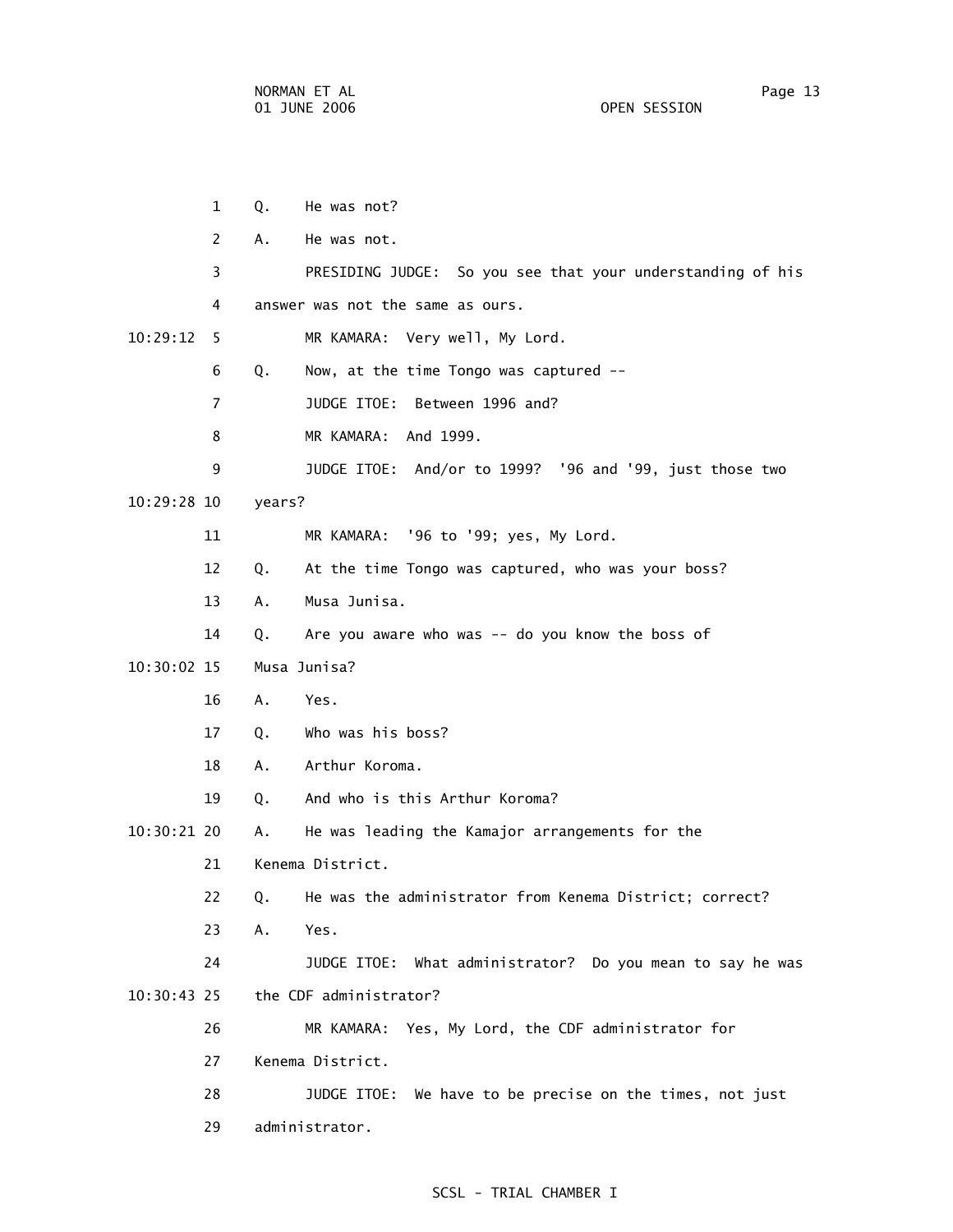|               | $\mathbf 1$ | MR KAMARA: Yes, My Lord, obliged.                                 |
|---------------|-------------|-------------------------------------------------------------------|
|               | 2           | Do you know to whom Arthur Koroma was answerable --<br>Q.         |
|               | 3           | JUDGE ITOE: He has not answered your question. Put it             |
|               | 4           | again, please.                                                    |
| 10:31:04      | 5           | MR KAMARA:                                                        |
|               | 6           | Was Arthur Koroma the CDF administrator for Kenema?<br>Q.         |
|               | 7           | Yes.<br>Α.                                                        |
|               | 8           | Do you know if he had a boss, someone above him?<br>Q.            |
|               | 9           | Yes.<br>Α.                                                        |
| 10:31:19 10   |             | And who was that?<br>Q.                                           |
|               | 11          | They said that those who have been made CDF bosses, they<br>А.    |
|               | 12          | were answerable to the chiefs, chiefdom, paramount chiefs. You    |
|               | 13          | would not take anything from your chiefdom without the land       |
|               | 14          | chiefs knowing. You first present it to them.                     |
| 10:31:44 15   |             | Who was Arthur Koroma's boss? That's the question.<br>Q.          |
|               | 16          | The paramount chiefs.<br>Α.                                       |
|               | 17          | Do you know the first accused, Chief Sam Hinga Norman?<br>Q.      |
|               | 18          | Α.<br>Yes.                                                        |
|               | 19          | You'll agree with me that he was the national co-ordinator<br>Q.  |
| $10:32:16$ 20 |             | for the CDF; correct?                                             |
|               | 21          | Yes, that's what they told us later, but there is something<br>Α. |
|               | 22          | more I can explain.                                               |
|               | 23          | At the time Arthur Koroma was the CDF administrator for<br>Q.     |
|               | 24          | Kenema, you will agree that Chief Hinga Norman was the CDF        |
| $10:32:44$ 25 |             | National Co-ordinator; is that not so?                            |
|               | 26          | Α.<br>Yes.                                                        |
|               | 27          | You'll also agree with me that the position of national<br>Q.     |
|               | 28          | co-ordinator was superior to that of the CDF administrator in     |
|               | 29          | Kenema; is that not correct?                                      |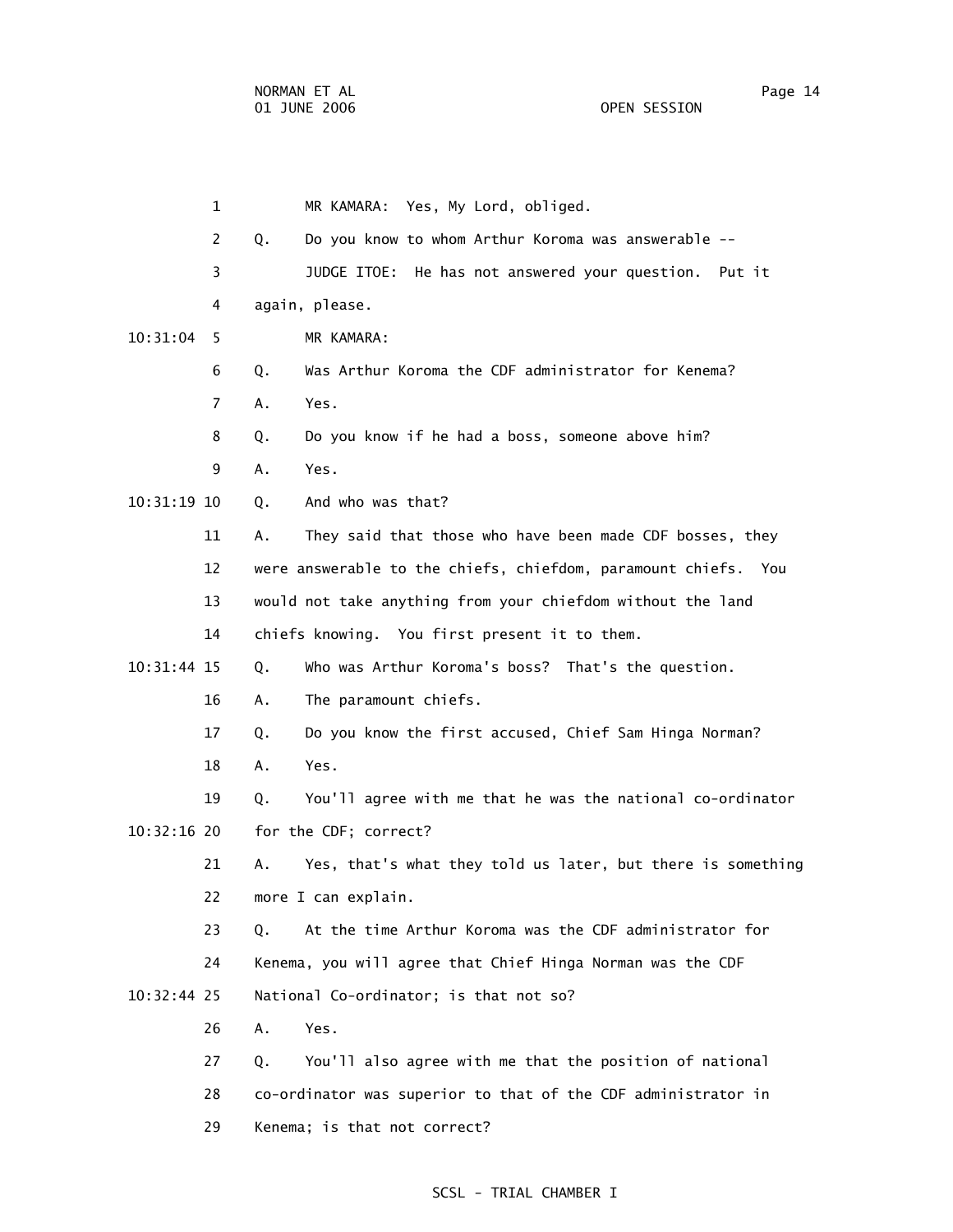1 A. Well, we just heard those names but there was a War Council 2 in between so they reported to it. They created a council that 3 was called National War Council for the war, so they were 4 answerable to it. 10:33:49 5 Q. Thank you. Mr Witness, did you attend any meeting for the 6 planning of Tongo where the discussions were about the attack for 7 Tongo, where plans were made for the attack on Tongo? 8 A. Yes, they met in Giehun when we brought the bullets. 9 Q. Did you attend a meeting at Taiama that was summoned by 10:34:20 10 Musa Junisa? 11 A. No, I did not go there. I was not there. 12 Q. Did you attend a meeting at Panguma, summoned by BJK Sei? 13 A. No. 14 Q. We have evidence before this Court, Mr Witness, that you 10:34:53 15 attended a meeting at Taiama, the one summoned by Musa Junisa, by 16 Kamabotie. 17 MR KAMARA: My Lords, I am looking at the transcript of 18 18th May 2006, starting page 19 to 21. 19 Q. Is that not true? 10:35:11 20 A. It's not true. 21 JUDGE ITOE: Evidence from? 22 MR KAMARA: Kamabotie, My Lord, Keikula Amara. 23 JUDGE ITOE: Yes, I know. 24 PRESIDING JUDGE: This is the evidence at page 19 to 21? 10:35:25 25 MR KAMARA: Yes, My Lord, 18th May 2006. 26 Q. And, Mr Witness, you gave evidence before this Court that 27 you, together with one George Jambawai, were appointed to make a 28 visit to Guinea; is that not correct? 29 A. Yes, we went to Guinea.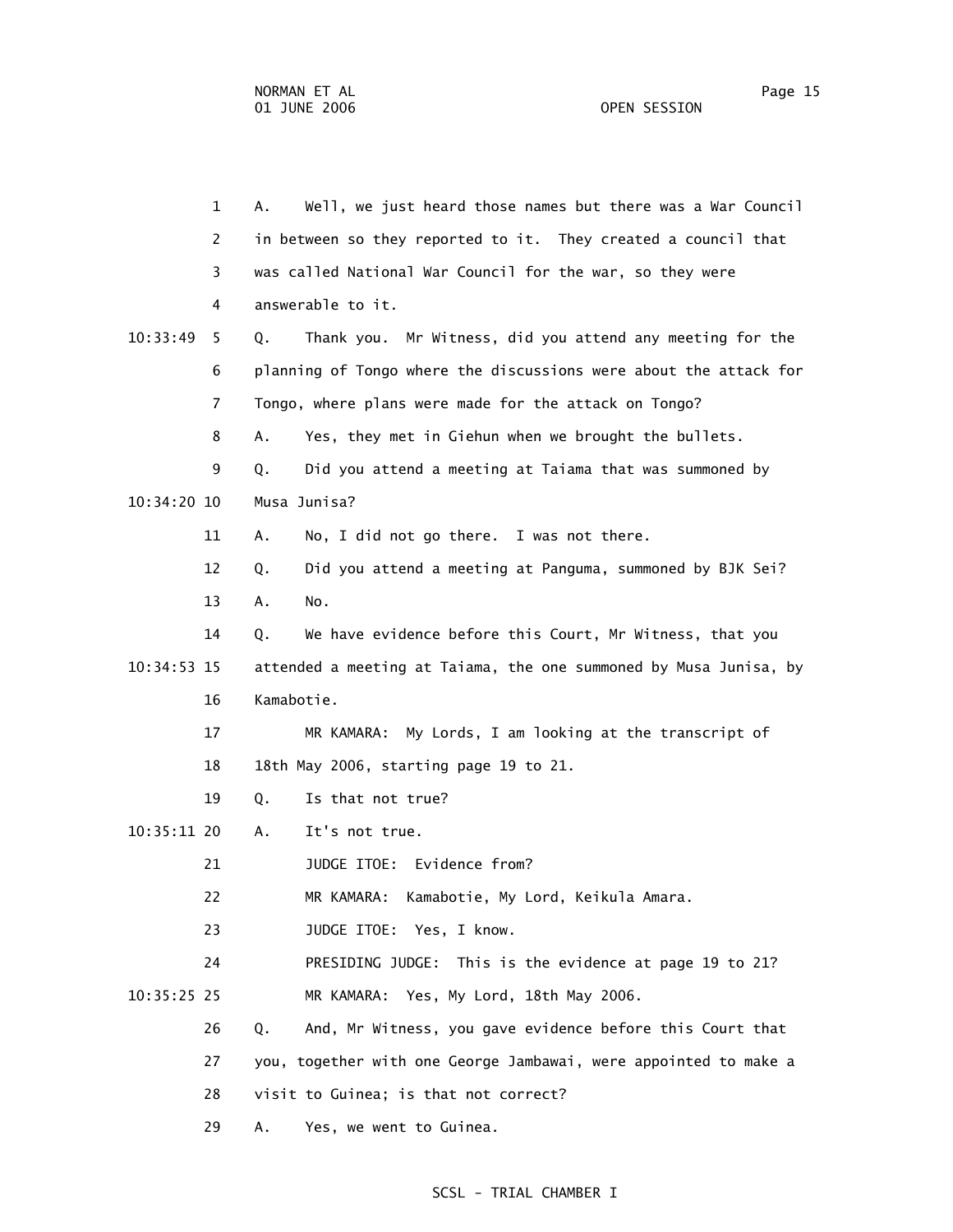1 JUDGE ITOE: I don't think -- I don't know whether he has 2 given a response to your question. You said that Kamabotie - his 3 evidence on 18th May 2006 on pages 19 and 21 - said he attended 4 the meeting in Taiama. What was his response? 10:36:32 5 MR KAMARA: He said no, that cannot be true. 6 JUDGE ITOE: He said no? 7 MR KAMARA: Yes, My Lords, he said that is not correct. 8 JUDGE ITOE: Sorry, you may proceed. 9 MR KAMARA: Thank you, My Lord. 10:36:49 10 Q. You gave evidence that when you went to Guinea you met the 11 ambassador; is that so? 12 A. Yes. 13 Q. Subsequently you were introduced to one Teacher Lagawo? 14 A. They introduced us to Teacher Lagawo. We were two who 10:37:18 15 went. 16 Q. Did you ever meet with the President on that visit? 17 A. No, we slept only once. I slept only once so we did not 18 meet. 19 Q. You never met the President; yes or no? 10:37:44 20 A. No, I did not see him. 21 Q. Thank you. Also, when you went to collect the ammunitions 22 you said that -- is that Sandaru, or what was the place again? 23 A. Penguia. 24 Q. That's the chiefdom. The town? Penguia is the chiefdom. 10:38:19 25 The town you went and collected the ammunition from Dugbe? 26 A. I don't know. Mr Lawyer, you know you are confusing me a 27 little. I made the statement yesterday. Don't force me to be 28 giving the name of this town and that other town and that other 29 town. You tell me the town, if it is correct I will accept it.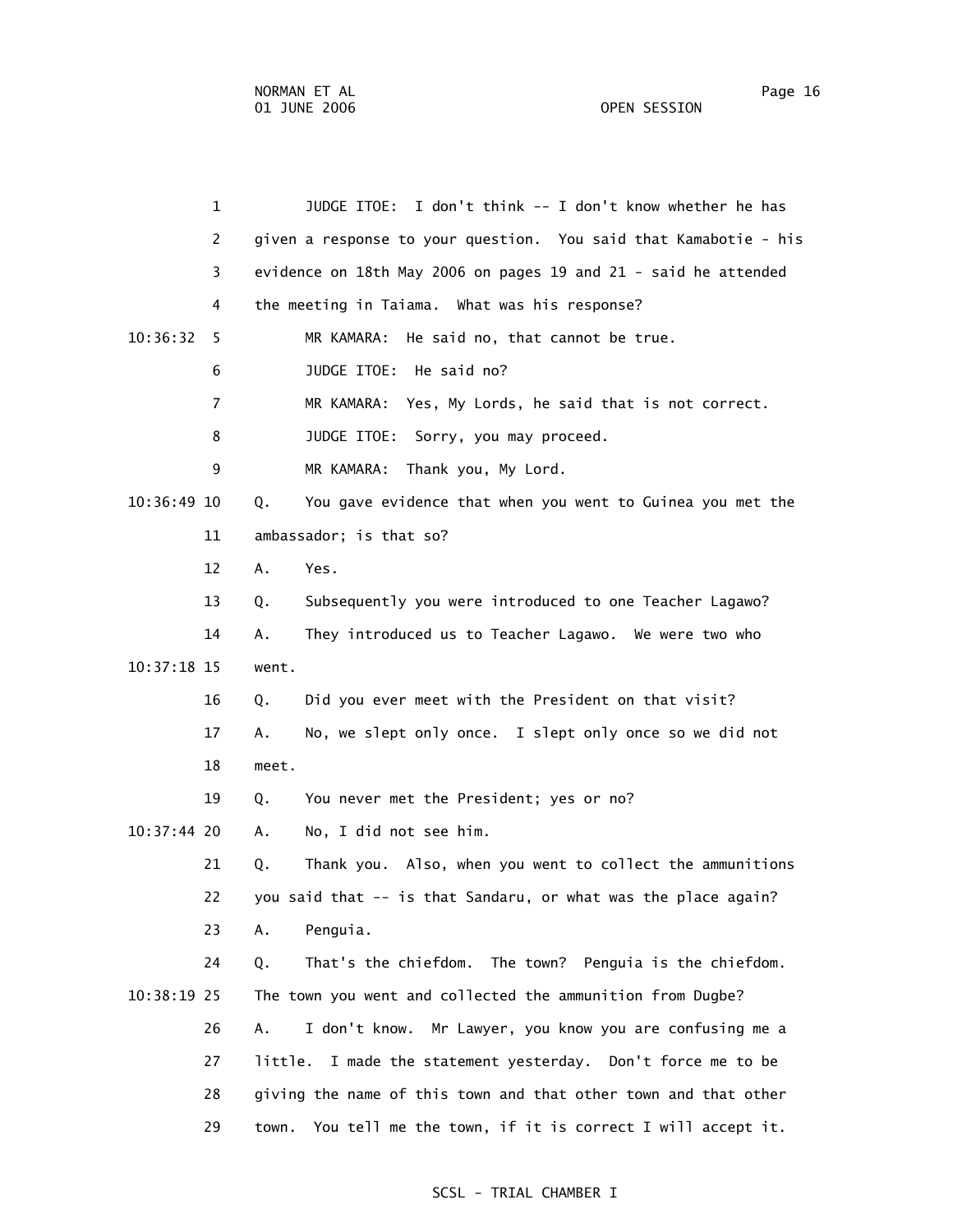1 That's what I spoke yesterday. 2 PRESIDING JUDGE: Mr Witness, please do your best to answer 3 these questions. You may have testified to that yesterday but 4 they are entitled to ask you the same questions. This is the way 10:38:54 5 the system works. So just try to do your best. 6 THE WITNESS: Salu [phon]. 7 MR KAMARA: 8 Q. That's the name of the town? 9 A. Yes. 10:39:18 10 Q. Thank you. You'll agree with me that you did not meet this 11 George Jambawai at that place? 12 A. Yes, that was what I said yesterday. 13 Q. Thank you. All you met were these ammunitions; correct? 14 A. Yes, and the message, the person who brought the message. 10:39:50 15 Q. Thank you. Now, Mr Witness, I am putting it to you that 16 those ammunitions came from Base Zero and not anywhere else. 17 A. You want me to reply? 18 Q. Yes. 19 JUDGE THOMPSON: Counsel, ask him whether he agrees or 10:40:25 20 disagrees. 21 MR KAMARA: Quite. 22 Q. Do you agree with me that those ammunitions came from 23 nowhere else but Base Zero? Do you agree with me? 24 A. We cannot argue about that because that place that you 10:40:45 25 mentioned in Base Zero up to Sandaru, Penguia -- if you know that 26 distance, except if it was brought there by an airplane. 27 Q. You have not answered my question. Do you disagree with 28 me? Say yes, you disagree; if not, you agree with me. 29 A. I said the person who brought the bullets was called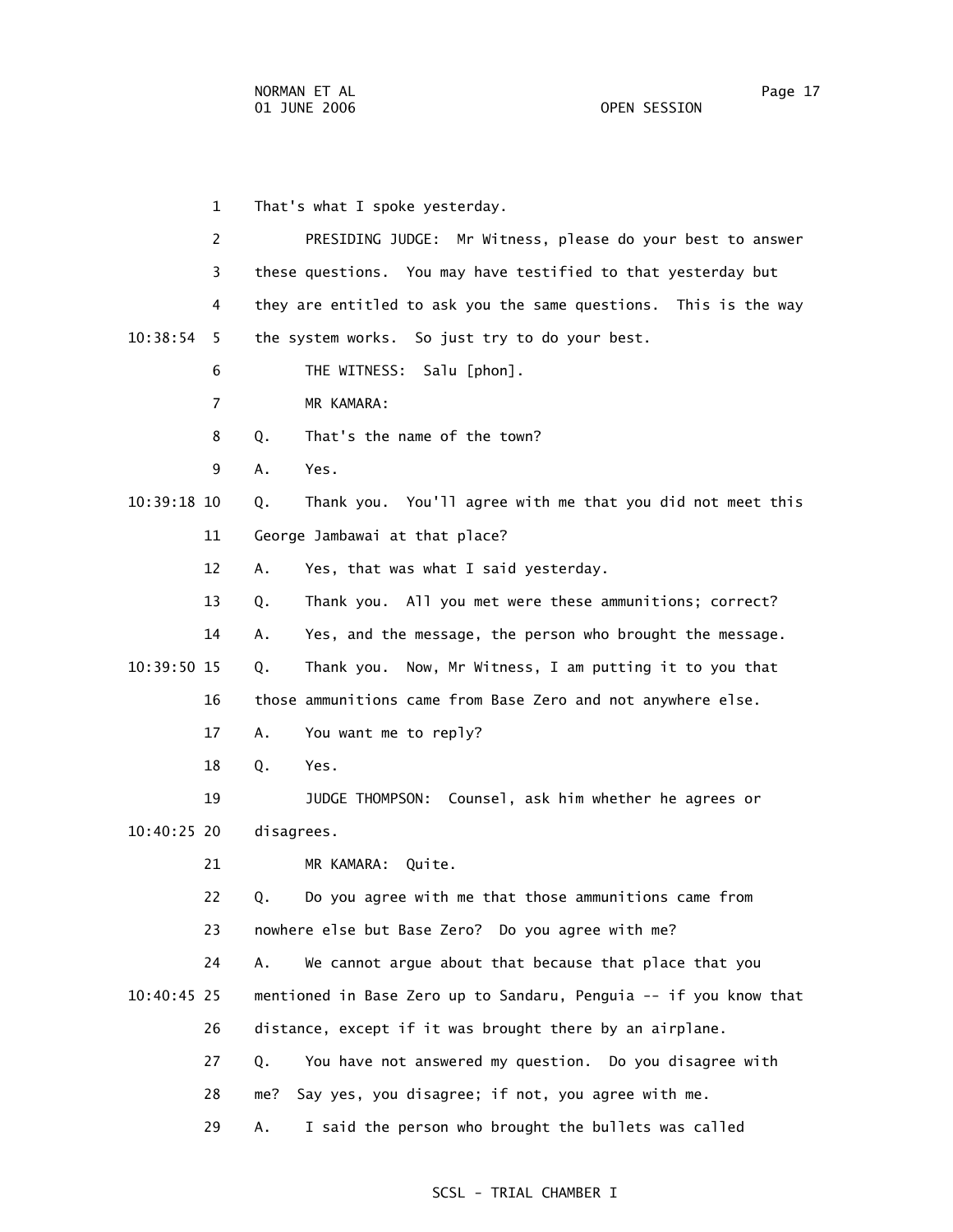|               | $\mathbf{1}$   | Mr George Jambawai. He brought it from Guinea. He brought them    |
|---------------|----------------|-------------------------------------------------------------------|
|               | $\overline{2}$ | from Guinea and left them to CO Dugbe and CO Dugbe sent for me    |
|               | 3              | and said, "Mr Jambawai has brought the bullets and has said we    |
|               | 4              | should give it to you so you will distribute it out," and I left  |
| 10:41:29      | 5              | him in Guinea when I came back.                                   |
|               | 6              | Mr Witness, I will suggest to you that at that relevant<br>Q.     |
|               | $\overline{7}$ | time Mr Jambawai, Vandi Soka and Mr Samai were all at Base Zero   |
|               | 8              | responsible for the distribution of ammunitions. Would you agree  |
|               | 9              | with that?                                                        |
| $10:42:06$ 10 |                | Α.<br>I don't know. We were not -- we were not all there          |
|               | 11             | together. I went with him to Guinea.                              |
|               | 12             | Thank you. You gave evidence before this Court that you<br>Q.     |
|               | 13             | started fighting as a Kamajor some time in 1991 or thereabouts;   |
|               | 14             | is that so?                                                       |
| $10:42:35$ 15 |                | We started joining it, yes.<br>Α.                                 |
|               | 16             | I am particularly interested in the period between 1997 to<br>Q.  |
|               | 17             | 1999 and so this question is premised on that. During that        |
|               | 18             | period of 1997 and 1999 did you engage child soldiers in combat?  |
|               | 19             | I was not providing Kamajors. It was the chiefdom people<br>Α.    |
| $10:43:15$ 20 |                | who provided Kamajors.                                            |
|               | 21             | You have not answered the question. Did you, as a<br>Q.           |
|               | 22             | commander, engage the use of child soldiers in combat? Leave the  |
|               | 23             | chiefs alone.                                                     |
|               | 24             | No, that was not a fighting for children.<br>Α.                   |
| $10:43:45$ 25 |                | Did children assist you to carry luggage for the Kamajors?<br>Q.  |
|               | 26             | Like what?<br>Α.                                                  |
|               | 27             | Loads, foodstuff, weapons, ammunition boxes, things like<br>Q.    |
|               | 28             | that?                                                             |
|               | 29             | No, you the Kamajor would carry your own load for yourself.<br>Α. |
|               |                |                                                                   |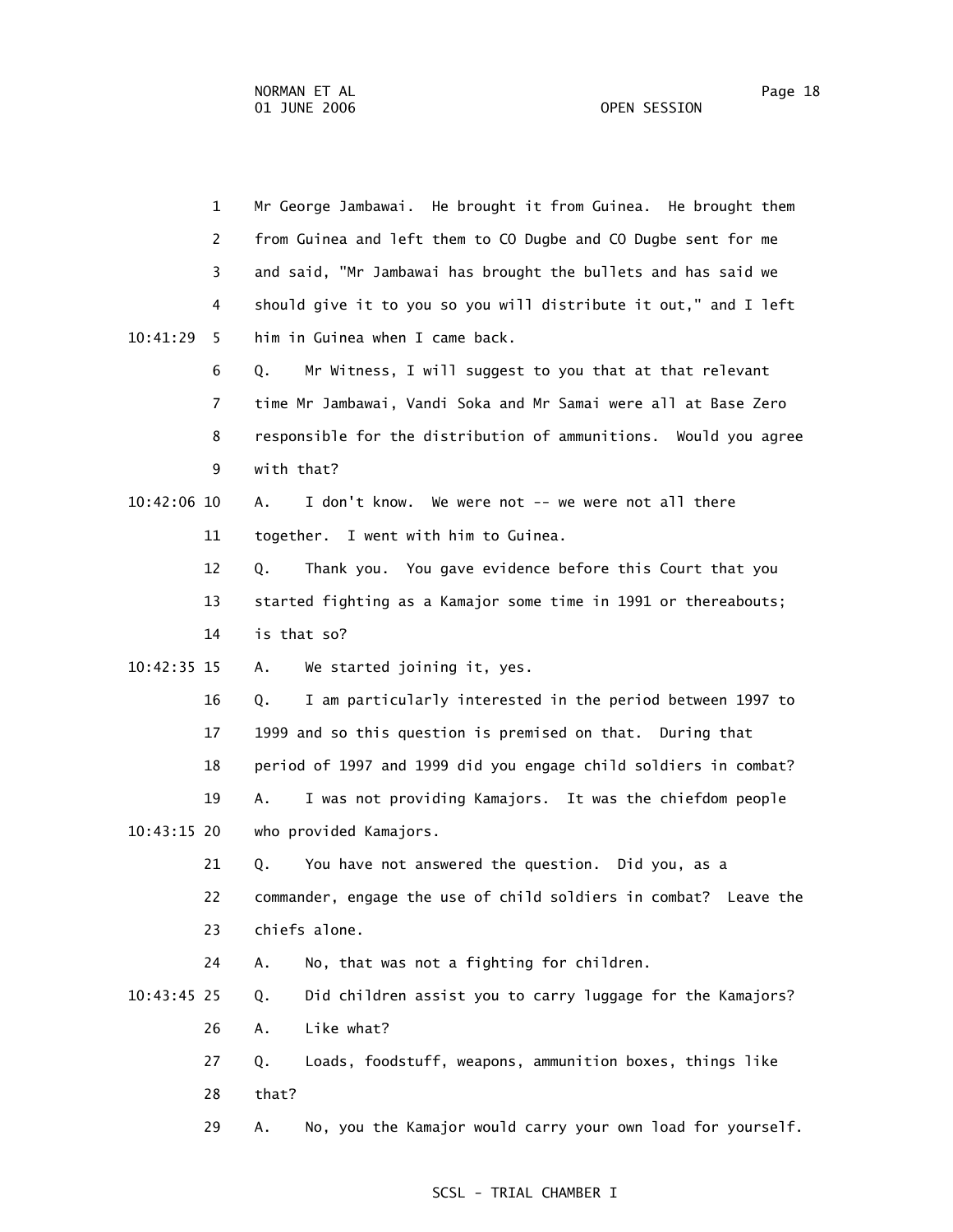1 So it would be hanging on you -- on us as we went along. 2 Q. Were children used as spies to spy on the enemy and report 3 back to you? 4 A. No. 10:44:35 5 Q. Are you aware whether children were also initiated as 6 Kamajors between this period which we are discussing? 7 A. No. 8 Q. Mr Witness, I am suggesting to you that you and your team 9 engaged the use of child soldiers in combat. Do you agree or 10:45:34 10 deny? 11 A. I disagree. 12 Q. Thank you. Do you know the second accused? 13 A. What's his name? 14 Q. I didn't hear that. Do you know the second accused? 10:46:05 15 PRESIDING JUDGE: He is asking you what is his name. 16 MR KAMARA: 17 Q. Moinina Fofana, I'm sorry. 18 A. Yes. 19 Q. How do you come to know him? 10:46:15 20 A. When ECOMOG captured Kenema and we went there, one day we 21 saw him and they said he has been made the director of war. 22 Q. Did you see him in Kenema between 1997 to 1999? 23 A. When ECOMOG came to Kenema, that's when I saw him. 24 Q. Leave ECOMOG. Did you see him or not? 10:47:01 25 MR JABBI: My Lord -- 26 THE WITNESS: I wouldn't leave ECOMOG alone. I said forget 27 about the dates as far as I'm concerned, because if I say I'm 28 going to be exact about the dates I would miss that, but I would 29 explain things and you would place it to the dates. But if I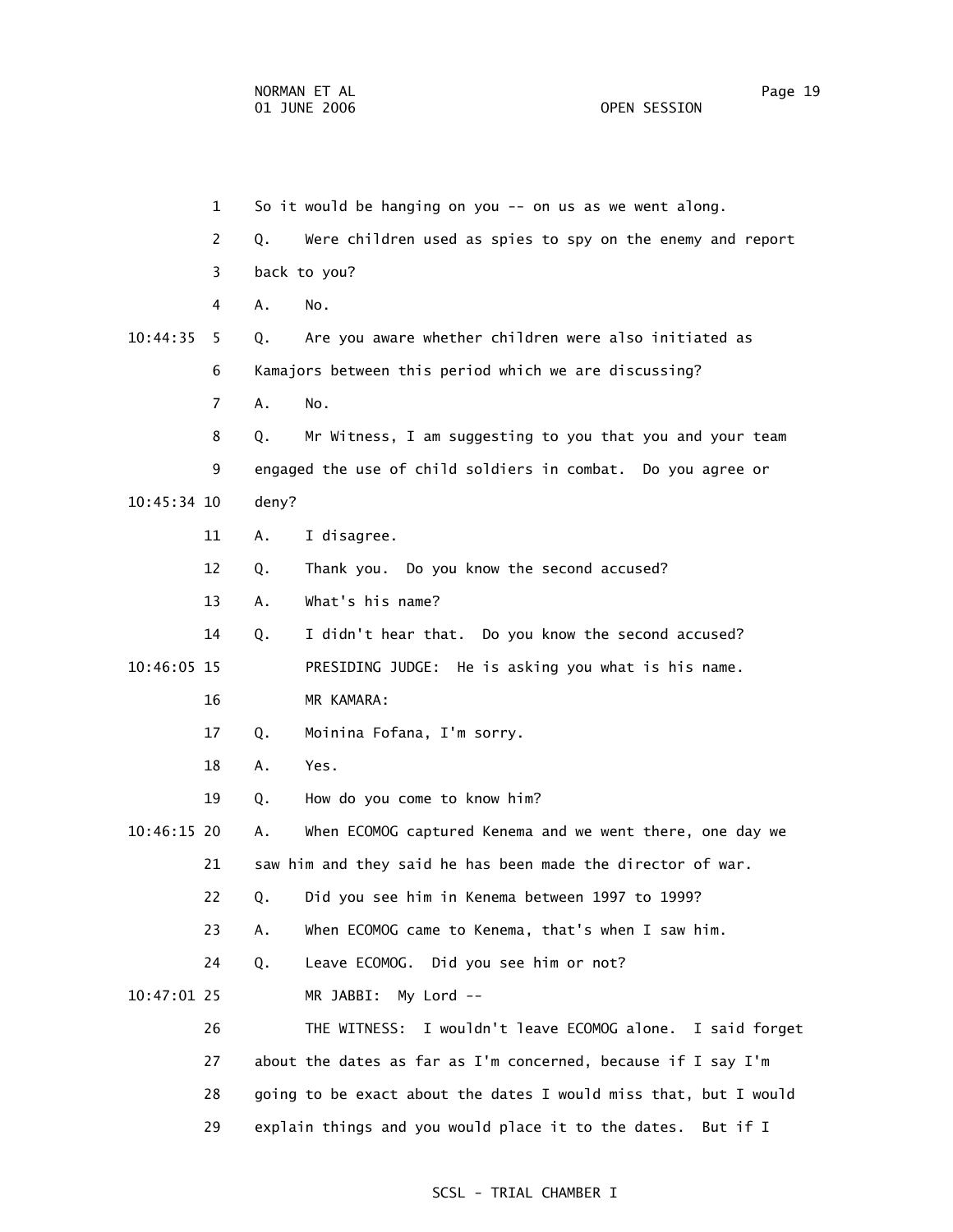|             | $\mathbf{1}$ | said I would name dates now, I would miss it because the dates    |
|-------------|--------------|-------------------------------------------------------------------|
|             | 2            | are not recorded -- I have not recorded the dates.                |
|             | 3            | MR KAMARA:                                                        |
|             | 4            | The question is not about dates.<br>Q.                            |
| 10:47:27    | 5            | PRESIDING JUDGE: Just a moment, please. Dr Jabbi?                 |
|             | 6            | MR JABBI: My Lord, the witness's comment just now has             |
|             | 7            | taken care of what I wanted to say.                               |
|             | 8            | PRESIDING JUDGE: I thought that was what you were about to        |
|             | 9            | raise about that issue, so that's okay.                           |
| 10:47:42 10 |              | MR KAMARA:                                                        |
|             | 11           | Q.<br>Mr Witness, take your time and listen to the question,      |
|             | 12           | okay. I did not ask you about dates. Did you see Moinina Fofana   |
|             | 13           | in Kenema between 1996 and 1997; yes or no?                       |
|             | 14           | How can I agree or disagree, it's that date that confuses<br>Α.   |
| 10:48:07 15 |              | That's why I said a while ago that it was when ECOMOG came<br>me. |
|             | 16           | that he shown to us.                                              |
|             | 17           | All right. I'll take that.<br>Q.                                  |
|             | 18           | PRESIDING JUDGE: Mr Prosecutor, that has been his evidence        |
|             | 19           | all along. He doesn't know about dates. He refers to events       |
| 10:48:20 20 |              | rather than dates.                                                |
|             | 21           | Quite. He makes that linkage.<br>JUDGE THOMPSON:                  |
|             | 22           | MR KAMARA: I'll take that, Your Honours.                          |
|             | 23           | Now, ECOMOG came to Kenema and when you saw Moinina Fofana<br>Q.  |
|             | 24           | was he introduced to you?                                         |
| 10:48:41 25 |              | Yes.<br>Α.                                                        |
|             | 26           | How was he introduced to you?<br>Q.                               |
|             | 27           | That he has been made the director of war.<br>Α.                  |
|             | 28           | Who made the introduction, do you remember?<br>Q.                 |
|             | 29           | Arthur Koroma.<br>Α.                                              |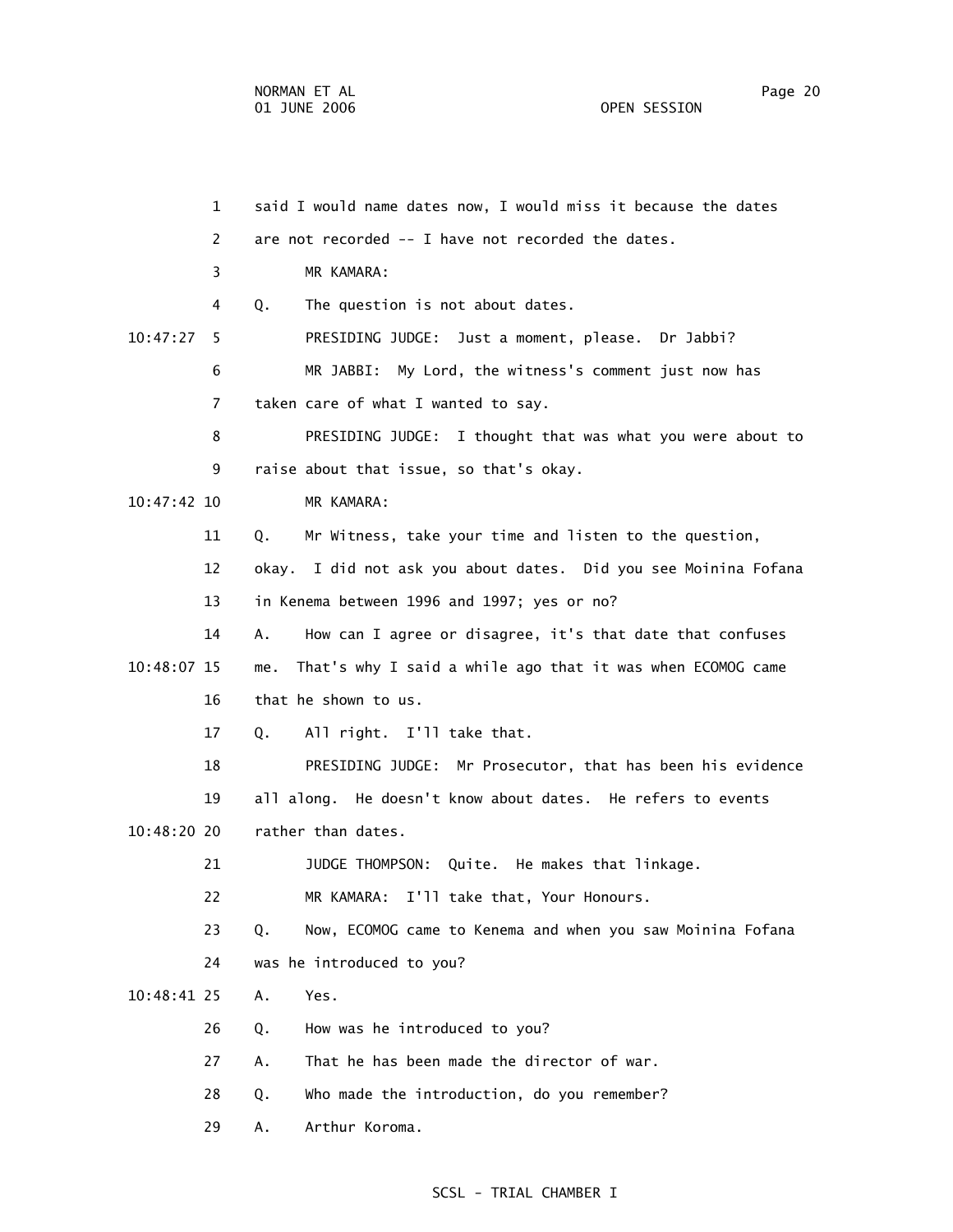|             | $\mathbf{1}$ | Q.         | Was that done at the CDF headquarters at 27 Kaisamba            |
|-------------|--------------|------------|-----------------------------------------------------------------|
|             | 2            | Terrace?   |                                                                 |
|             | 3            | Α.         | Yes.                                                            |
|             | 4            | Q.         | After the Tongo attack did you yourself move on to Kenema?      |
| 10:49:32    | 5.           | Α.         | Yes.                                                            |
|             | 6            | Q.         | For how long were you based in Kenema?                          |
|             | 7            | Α.         | We'll go and return.                                            |
|             | 8            | Q.         | So you were still based at Malegohun; is that so?               |
|             | 9            | Α.         | Yes, yes.                                                       |
| 10:50:01 10 |              | Q.         | So when you go to Kenema, you'll go to the CDF headquarters     |
|             | 11           |            | usually; is that correct?                                       |
|             | 12           | A.         | Yes.                                                            |
|             | 13           | Q.         | What was going on at this CDF headquarters when usually you     |
|             | 14           | get there? |                                                                 |
| 10:50:19 15 |              | Α.         | At that time there was ceasefire and that we should stop        |
|             | 16           |            | shooting. Whatever complaint we had about the rebels, we'd come |
|             | 17           |            | and make it too. Whatever they did, whether they captured       |
|             | 18           |            | civilians or they beat up somebody, we'll come and report that. |
|             | 19           | Q.         | You'd also report about captured combatants and supporters      |
| 10:50:50 20 |              |            | of soldiers; is that not so?                                    |
|             | 21           | А.         | Repeat it.                                                      |
|             | 22           | Q.         | Amongst the things that are reported is the fact of             |
|             | 23           |            | captured soldiers or people that supported the soldiers?        |
|             | 24           | Α.         | During the ceasefire, no, that was not happening.               |
| 10:51:34 25 |              | Q.         | Before the ceasefire was it happening?                          |
|             | 26           | Α.         | Like what?                                                      |
|             | 27           | Q.         | Like the capture of soldiers, capture of people that            |
|             | 28           |            | support the soldiers, collaborators. Were such reports being    |
|             | 29           |            | made to that office?                                            |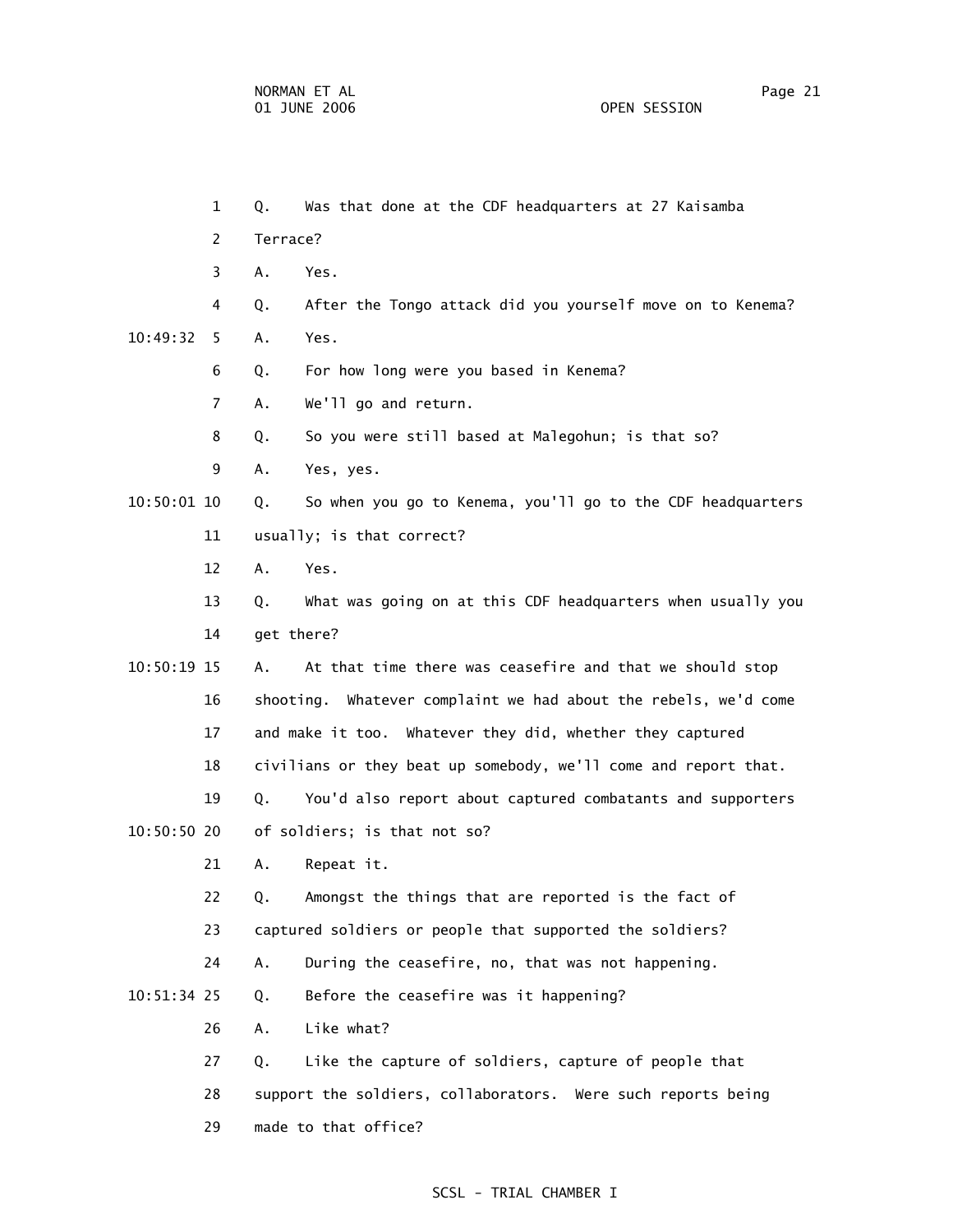1 A. Well, I, in my own area where we were, that was not 2 happening there, because we were not harassing civilians, because 3 we knew that they had forced them. 4 JUDGE ITOE: They did not ask you about the area where you 10:52:12 5 are. It is the headquarters there. It is not in the area where 6 you are. Focus your mind on the question. 7 MR KAMARA: Thank you, My Lord. 8 THE WITNESS: I'm not disputing that but you cannot talk 9 about something that you did not witness. If I had -- I had been 10:52:32 10 in Malegohun I did not report about Malegohun, how could I report 11 about Blama? 12 MR KAMARA: 13 Q. What is it you're not disputing? 14 A. Pardon me? 10:52:44 15 JUDGE THOMPSON: Don't get carried away by that response 16 otherwise you get into an argumentative kind of exchange here 17 which does not help us. Go back to your question and see if you 18 can formulate it in a more precise way. Because once you give 19 him this kind of latitude he engages you in a merry-go-round. 10:53:11 20 MR KAMARA: 21 Q. Mr Witness, on your visit to the headquarter were reports 22 made about the capture of combatants and supporters of rebels? 23 JUDGE THOMPSON: Does he know or doesn't he know? 24 THE WITNESS: I was not present. 10:53:30 25 MR KAMARA: 26 Q. You were not present. Are you aware of such reports? 27 A. I know. No, I was in the bushes. That's what I am 28 explaining. I was not there. 29 Q. In reply to my question you made mention of something that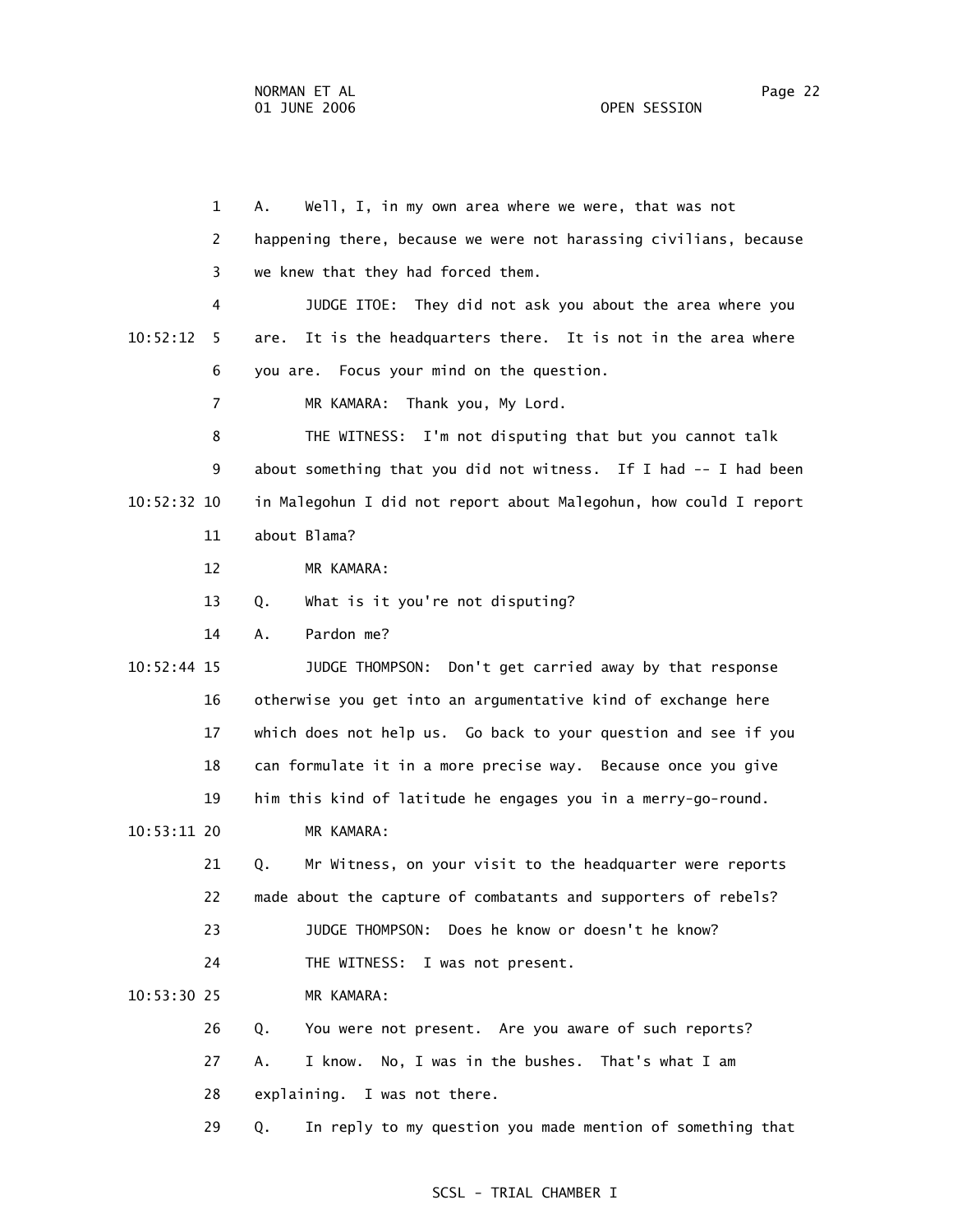|               | $\mathbf 1$ | you were disputing before the learned justice interposed.<br><b>I</b> |
|---------------|-------------|-----------------------------------------------------------------------|
|               | 2           | still want to know what it is you are disputing to my question.       |
|               | 3           | Do you remember?                                                      |
|               | 4           | No, maybe you should explain.<br>Α.                                   |
| 10:54:11      | 5           | Yes, I will do that again. You do not dispute with me that<br>Q.      |
|               | 6           | reports were made to the CDF headquarters about captured              |
|               | 7           | combatants and civilian supporters of soldiers?                       |
|               | 8           | I said I was not there.<br>Α.                                         |
|               | 9           | Are you aware of such reports?<br>Q.                                  |
| $10:54:45$ 10 |             | I can't say that.<br>Α.                                               |
|               | 11          | Thank you. Mr Witness, within the times that you fought as<br>Q.      |
|               | 12          | a Kamajor were children captured from the enemy at any point in       |
|               | 13          | time?                                                                 |
|               | 14          | That happened only once, but it was not me.<br>Α.<br>It was at        |
| 10:55:26 15   |             | Zogoda, during the Zogoda attack.                                     |
|               | 16          | Q.<br>Zogoda?<br>Okay.                                                |
|               | 17          | Α.<br>Yes.                                                            |
|               | 18          | Could you please explain that to us?<br>Q.                            |
|               | 19          | During the Zogoda attack Mr Foday Sankoh's daughter, Amie<br>Α.       |
| $10:55:45$ 20 |             | Sankoh, it was at that time that she was captured. They brought       |
|               | 21          | her and she was handed over to the government. She and the            |
|               | 22          | President even greeted each other, right in Kenema at the             |
|               | 23          | football field. The President went there and the child was            |
|               | 24          | handed over to him. He saw her, Foday Sankoh's daughter, girl         |
| 10:56:09 25   |             | child.                                                                |
|               | 26          | JUDGE ITOE: What is her name again?                                   |
|               | 27          | MR KAMARA:<br>Amie.                                                   |
|               | 28          | THE WITNESS:<br>Amie Sankoh.                                          |
|               |             |                                                                       |

29 MR KAMARA: Amie Sankoh.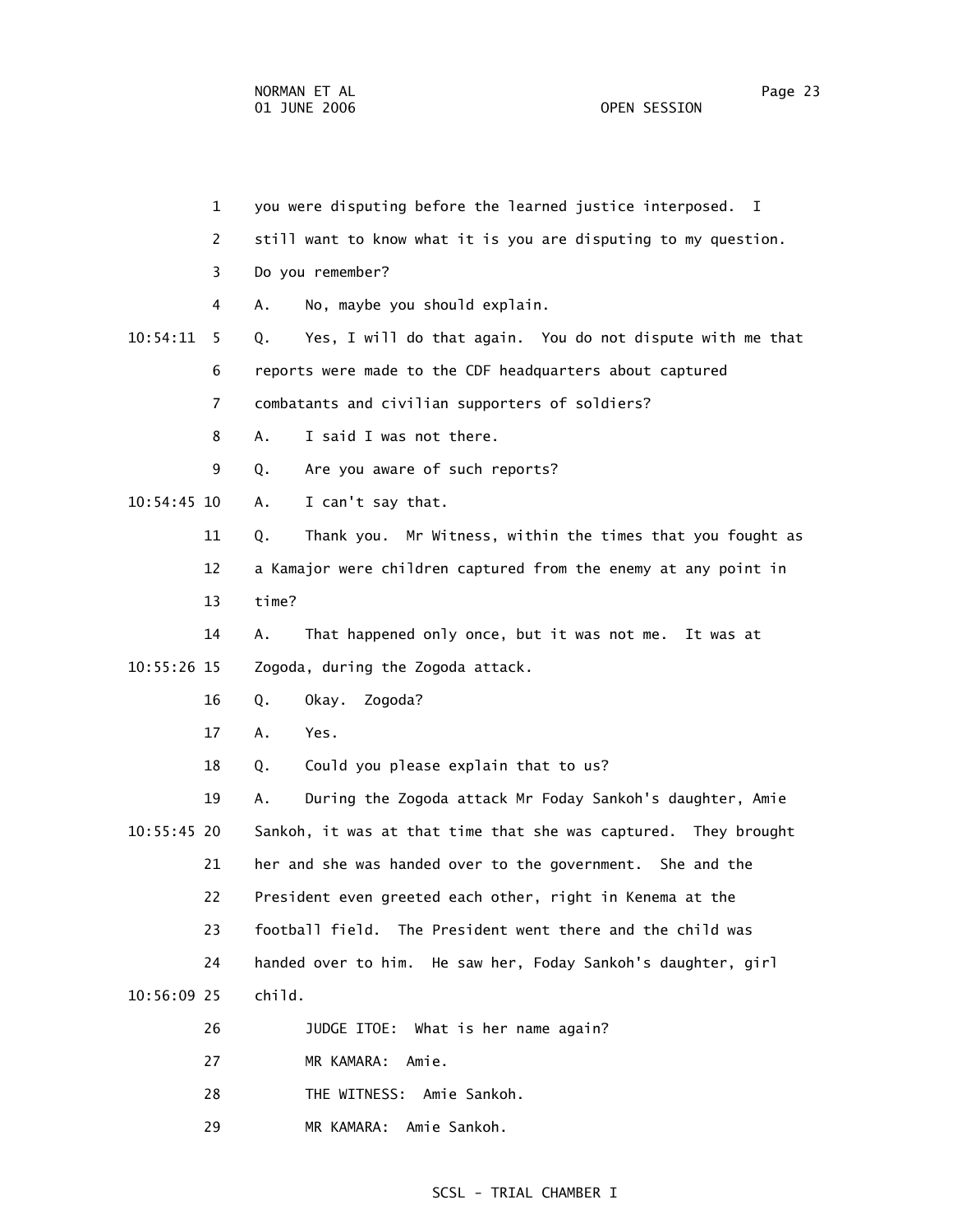1 Q. And this incident happened before the overthrow of the 2 President; correct? 3 A. Yes. 4 Q. Thank you. You're not aware of any other incidents of 10:56:39 5 children being captured from the enemy? 6 A. The way you are asking this question it is making it 7 difficult to answer it. Kamajors didn't take civilians as 8 rebels. We knew that they had only captured them by force. 9 Wherever you captured all those civilians there, you would bring 10:57:01 10 them because they were your people. That's what I know, but to 11 say that you've captured that civilian and the civilian is your 12 enemy, no, it was not like that. Wherever you went, whichever 13 civilians you got there, you'll bring them. They were your 14 people, they were your brothers, children or adults. They were 10:57:22 15 your siblings, your brothers and sisters. 16 Q. That's very helpful. Now tell us about those civilians 17 that were captured by the Kamajors. What happened to those 18 civilians? How were they treated? 19 A. When we brought the civilians -- when they brought those 10:57:47 20 civilians they would take them. At that time the soldiers with 21 whom we were fighting, they would take them to the brigade 22 headquarters and they would interrogate them and they would hand 23 them over to ICRC. When ECOMOG came, if a Kamajor captured 24 anybody, they would take them to the ECOMOG, they would 10:58:03 25 investigate them and brought them to the agency that they wanted 26 to hand over that person to. That was what was happening. 27 Q. Let us go to the period that you have evaded. That is, 28 after the overthrow of the government and before ECOMOG came.

29 Are you comfortable with that period? Do you know now the period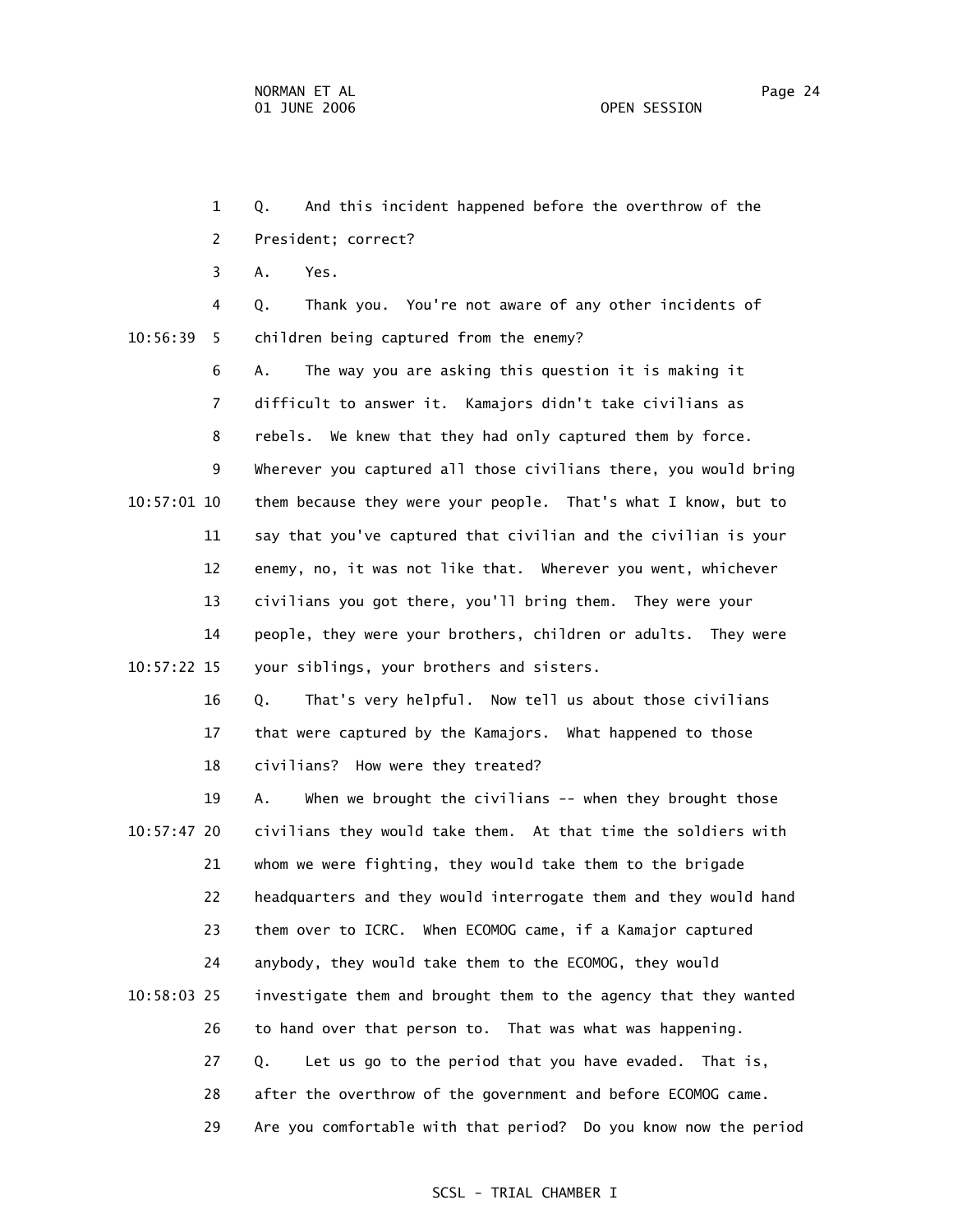1 I am interested in? After the government has been overthrown and 2 before ECOMOG came, between that period what happened to captured 3 civilians? 4 A. Kamajors. Well, they were pushing us to get out the 10:58:50 5 civilians. When you captured a civilian, where would you take 6 that civilian? They've captured the -- they've overthrown the 7 government and they've pushed the Kamajor aside. If you captured 8 civilians where would you take the civilian? The government that 9 was in power didn't want to see Kamajors, so if you captured a 10:59:05 10 civilian would you take the civilian to that person? No, they 11 pushed us and the civilians away. 12 [CDF01JUN06B - CR] 13 Q. Let me help you. Let's take Tongo specifically. Were 14 civilians captured -- 10:59:18 15 A. Yes. 16 Q. -- during that attack by Kamajors? 17 A. It's not capturing. They opened the road for them to go 18 out. We did not capture them. They knew that civilians were 19 there, but they opened the road, a large crowd. I was in Giehun 10:59:39 20 Kojo, so many of them went that end and they went to Kono and to 21 their hometowns. No, they were not being captured. 22 Q. Were soldiers captured by Kamajors? 23 A. I did not see a soldier being captured. In fact, it was a 24 war, everybody ran away. If you went on an attack and you find 11:00:03 25 out that they are stronger than you were, you run away. 26 Q. Was anyone killed - I'm still on the Tongo attack - to your 27 knowledge? 28 A. I can't explain that, because I didn't go there. Had I 29 gone there, if somebody had died I would have said somebody died.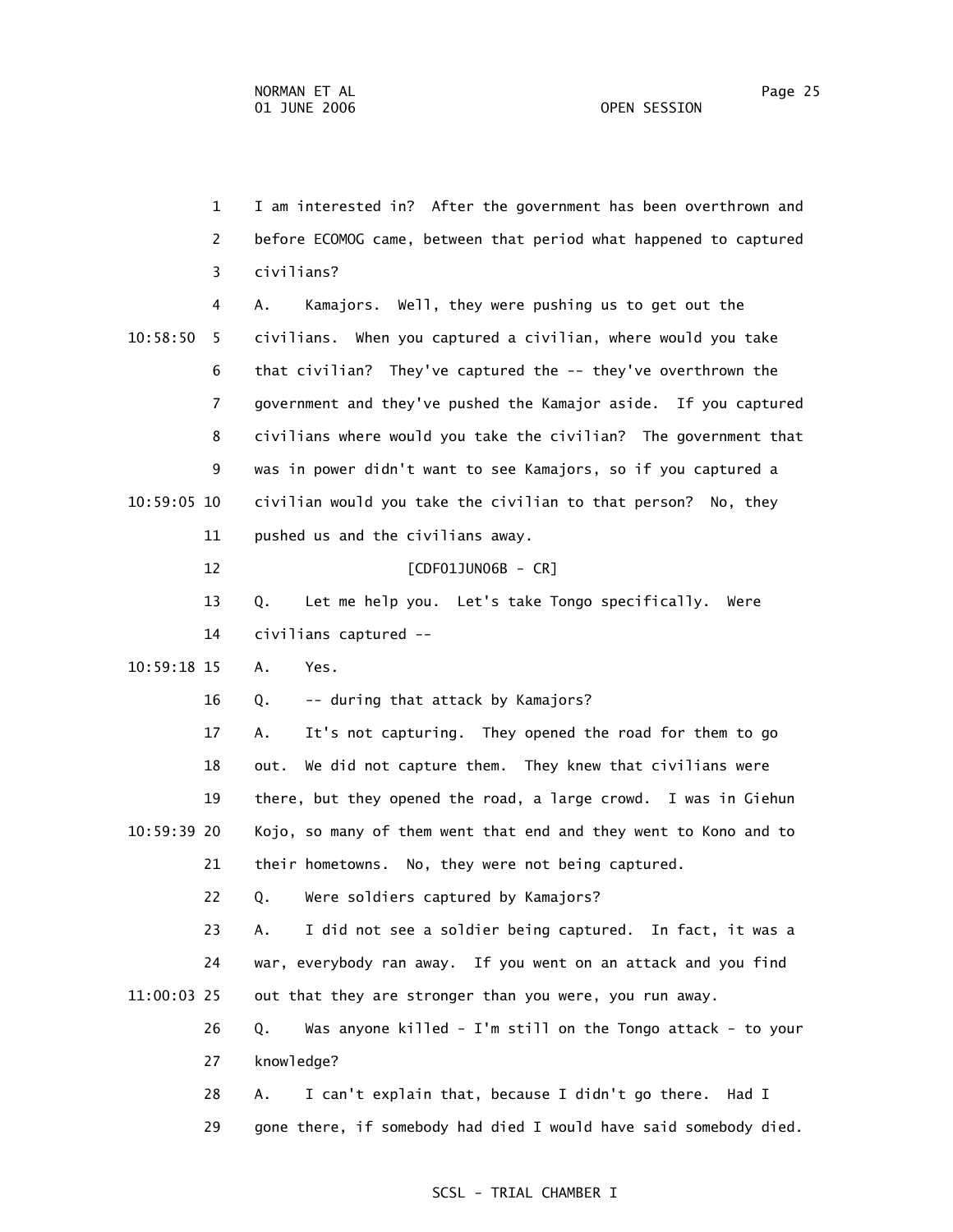1 But, because I didn't go there, I don't want to say anything 2 about it. 3 Q. You went eight days after. You still were there eight days 4 after. 11:00:35 5 A. Yes. 6 Q. At the time you were there, was anyone killed? 7 A. I did not find any corpse. 8 Q. You still have evaded the question. Was anyone killed? 9 It's not about corpses this time. 11:00:55 10 A. If they killed anybody? 11 Q. Yes. 12 A. Yes, they pointed three Kamajors out to me who were killed. 13 It looks like they were killed. 14 Q. Thank you. Are you suggesting to this Court that during 11:01:15 15 that attack -- 16 JUDGE ITOE: Three Kamajors were killed where? In Tongo? 17 MR KAMARA: In Tongo, yes, My Lord. 18 THE WITNESS: Yes, that's what they said. 19 JUDGE ITOE: You said it looked like they were killed. Is 11:01:33 20 that what you said? 21 THE WITNESS: I did not say so. They said that they were 22 killed, three Kamajors were killed. 23 MR KAMARA: 24 Q. Mr Lansana, are you suggesting to this Court that during 11:02:01 25 that Tongo attack no soldier was captured, no soldier was killed; 26 is that what you're telling us? 27 A. Capturing of soldiers is something I cannot talk about 28 because they did not show any soldier to me that they said they 29 captured. No, they didn't explain that to me.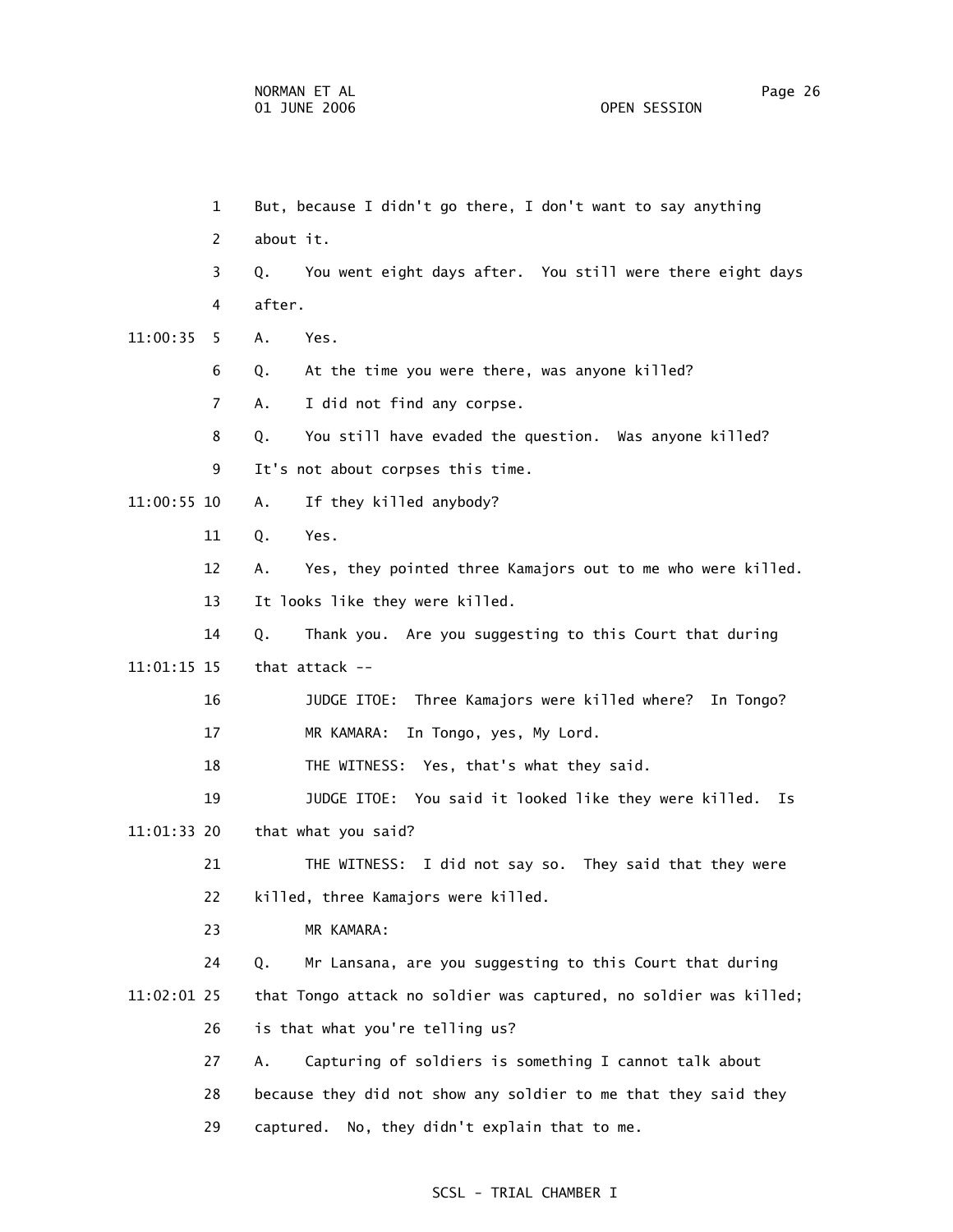1 Q. What about the killings of the soldiers, or the rebels 2 together, the junta. Let's use the junta. 3 A. This war was a confusing war, because it was difficult to 4 distinguish soldiers from rebels and civilians. All of them who 11:02:42 5 went to Tongo were in civilian dress. So whether you saw that 6 civilian dress on somebody there, you would just say that person 7 is a civilian. You couldn't distinguish whether he was a junta 8 or a civilian or junta. 9 Q. So apart from those Kamajors you saw killed, no one else 11:02:53 10 was killed? 11 A. I wouldn't dispute that. 12 JUDGE ITOE: He did not say he saw the Kamajors killed. He 13 said he was told. 14 THE WITNESS: They told me. I went there eight days after. 11:03:09 15 MR KAMARA: Yes, My Lord, the corpses that he saw. You're 16 correct, My Lord. 17 Q. Now listen carefully. My question again to you is: Other 18 than those three Kamajors you saw the corpses of, was anyone else 19 killed? 11:03:28 20 MR SESAY: I object, My Lord. There is no evidence before 21 this Court that he saw the killing or he saw corpses, My Lord. 22 He said he heard. I don't know where this evidence is coming 23 from, My Lord. 24 PRESIDING JUDGE: You are right in part. I have in my 11:03:47 25 notes that they had pointed to three Kamajors, so whether it 26 means. But it is true that in his evidence he didn't refer to 27 say, "I saw three corpses." There is no such evidence, to my 28 knowledge. So I have to sustain the objection. 29 MR KAMARA: My Lord, I am putting to this witness that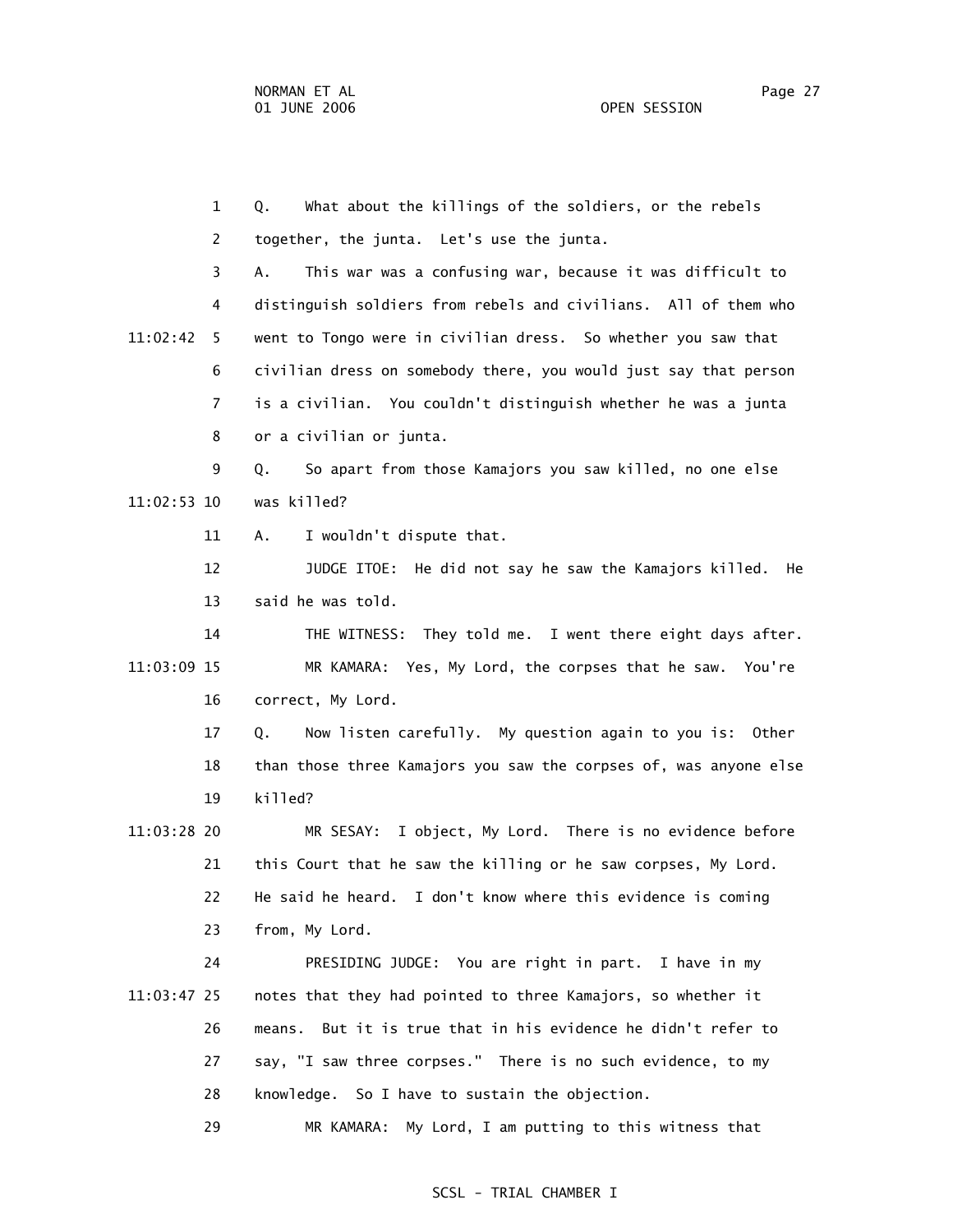1 apart from the three you said -- let me rephrase that. 2 Q. You're suggesting to this Court that you're not aware of 3 the killings of any soldiers; is that so? 4 A. I can't say that at all for sure. 11:04:38 5 PRESIDING JUDGE: He just told you that he could not 6 distinguish when he saw a corpse if it was soldiers, junta, 7 civilians. 8 MR KAMARA: Yes, I've taken that answer, My Lord. 9 Q. Mr Witness, there is evidence before this Court from 11:05:00 10 Chief Hinga Norman himself - My Lords, I'm looking at the 11 evidence of the transcript of 31st January 2006 - wherein he 12 acknowledged in part -- 13 PRESIDING JUDGE: Page? 14 MR KAMARA: Page 52, lines 10 to 29 and page 53, lines 16 11:05:24 15 to 20. 16 Q. This is what he had to say that there were children under 17 15 who were involved in the war or the conflict, but this was 18 where chiefs and elders of the chiefdoms sent their people for 19 initiation and sometimes immunisation for the defence of their 11:05:52 20 various chiefdoms. Would you agree to that? 21 A. Where I came from, no, I don't know, because maybe he knows 22 that that happened somewhere, but as for us, we hadn't any child. 23 No, that was not a war for children. That was not a child's war. 24 Q. Mr Witness, were you in attendance at a meeting in Kenema 11:06:36 25 in April 1999? 26 A. Now you have brought a date again. But maybe if you could 27 explain what happened there I could say something about it. 28 Q. All right. This was a meeting summoned by the War Council

#### SCSL - TRIAL CHAMBER I

29 in Kenema. It was a big meeting. Members of the War Council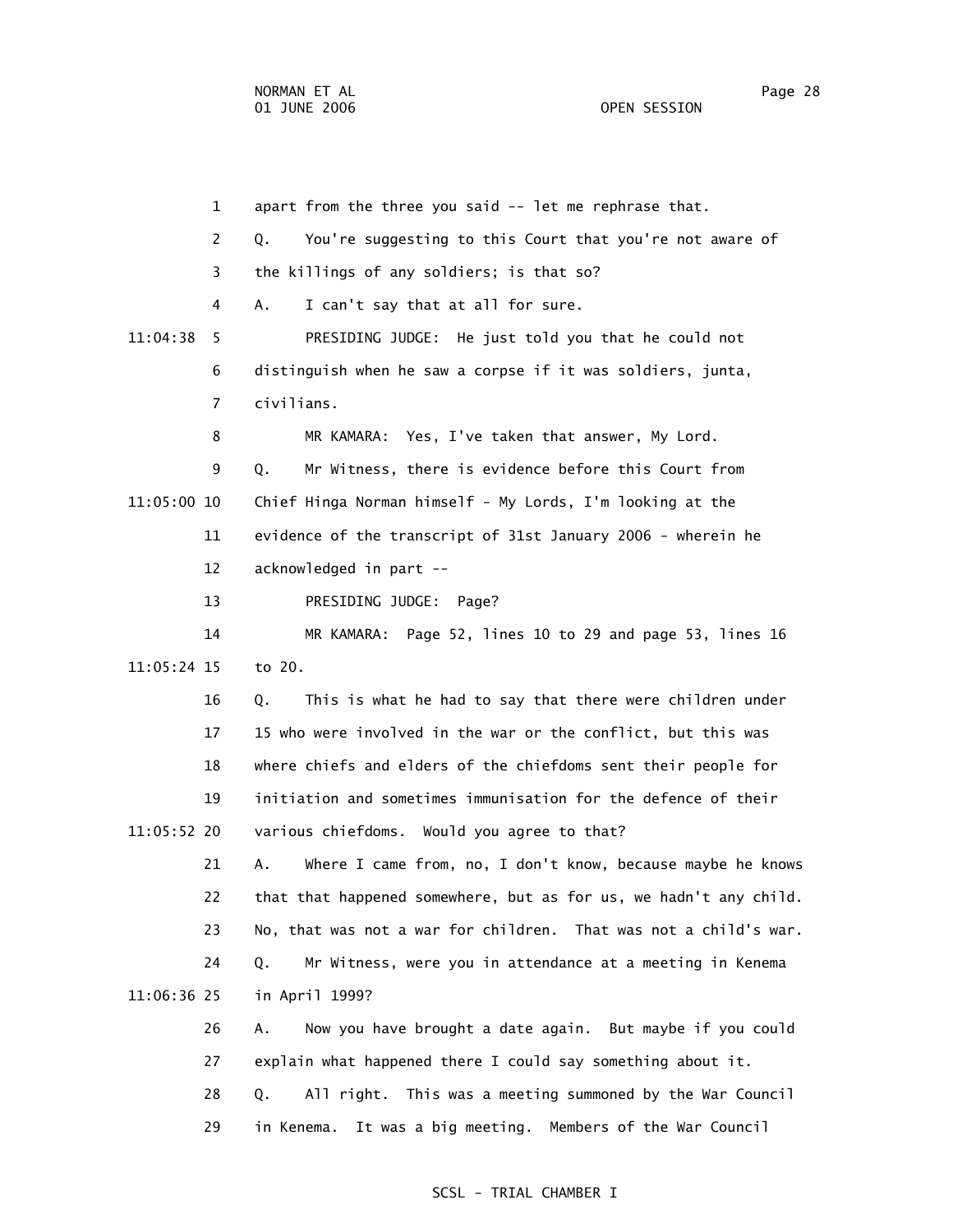1 were present and a lot of civilians were invited. Do you 2 remember that meeting about two months after the capture of 3 Kenema? 4 A. They used to hold meetings there. If something happened 11:07:16 5 there and you ask me, maybe if I know I would answer. 6 Q. All right. At that meeting -- My Lords, I'm referring to 7 Exhibit 28. I would have given it to you, but I think you have 8 difficulty in reading, so I will read it for you. Exhibit 28, 9 dated 21st April 1998 and on page 3, paragraph 7. 11:08:08 10 PRESIDING JUDGE: This is the minutes of the War Council? 11 MR KAMARA: Yes, the minutes of the War Council and the 12 conclusions arrived at that meeting. 13 PRESIDING JUDGE: What's the page you're making reference 14 to more specifically? 11:08:22 15 MR KAMARA: Page 3, paragraph 7. Sorry, My Lord, before 16 going to that, it's on page 2, "Junta Collaboration". The rubric 17 "Junta Collaboration," paragraph A. 18 Q. The War Council at that meeting admonished all CDF members 19 to put faith in the due process of law as the universally 11:09:19 20 acknowledged way of bringing collaborators to book. "The council 21 therefore gives orders to all fighting forces to stop all forms 22 of reprisal" -- 23 THE INTERPRETER: Can learned counsel please take it 24 slowly. 11:09:35 25 MR KAMARA: Sorry. I will do that. 26 Q. "The council therefore gives orders to all fighting forces 27 to stop all forms of reprisal killings, urging them to 28 refer all cases of junta collaboration to the police or to 29 ECOMOG."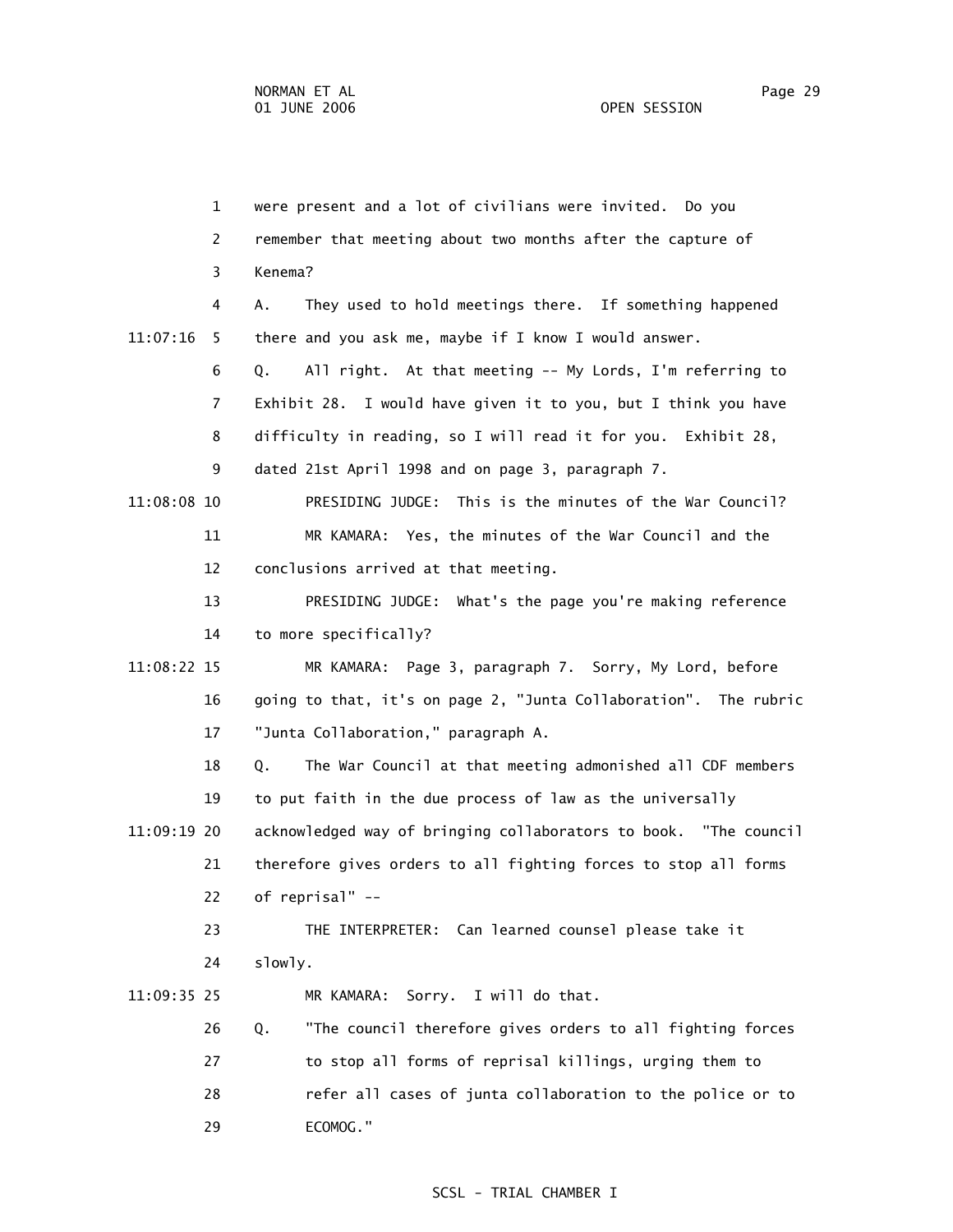1 What I've read to you was a finding of that meeting of the 2 War Council. Now the question to you is this: During your 3 sojourns to Kenema - that is, going in and out of Kenema - were 4 you aware of any form of reprisal killings done by Kamajors? 11:10:43 5 A. No. 6 Q. Were you also aware of any lootings done by Kamajors? 7 A. Where? 8 Q. In Kenema. I'm still in Kenema. 9 A. Well, I was not in Kenema when it was captured. 11:11:10 10 Q. Mr Witness, you gave evidence to this Court that you were 11 going in and out of Kenema - is that not so? - within that 12 period. 13 A. Yes. 14 Q. On those visits, are you aware of any such reports of 11:11:28 15 reprisals or lootings? Reprisal killings or lootings? 16 A. No, no. That town was under the control of ECOMOG. It was 17 ECOMOG and it was under the control of ECOMOG and police were 18 there. 19 JUDGE ITOE: The question is are you aware? Are you aware? 11:11:49 20 You, as an individual going in and out of Kenema, are you aware? 21 If you're not aware, feel free to say so. If you are aware, then 22 give the details of what you are aware of. 23 THE WITNESS: The reason why -- okay, I've heard, but the 24 reason why -- even if I accepted that I was there, somebody might 11:12:17 25 ask me what did I hear, where did it happen? You would hear 26 something that something is happening; where it is happening; who 27 is doing it and you don't know and you say, yes, and they ask 28 you, how would you answer that? If I say I heard it, and they 29 say, "From whom."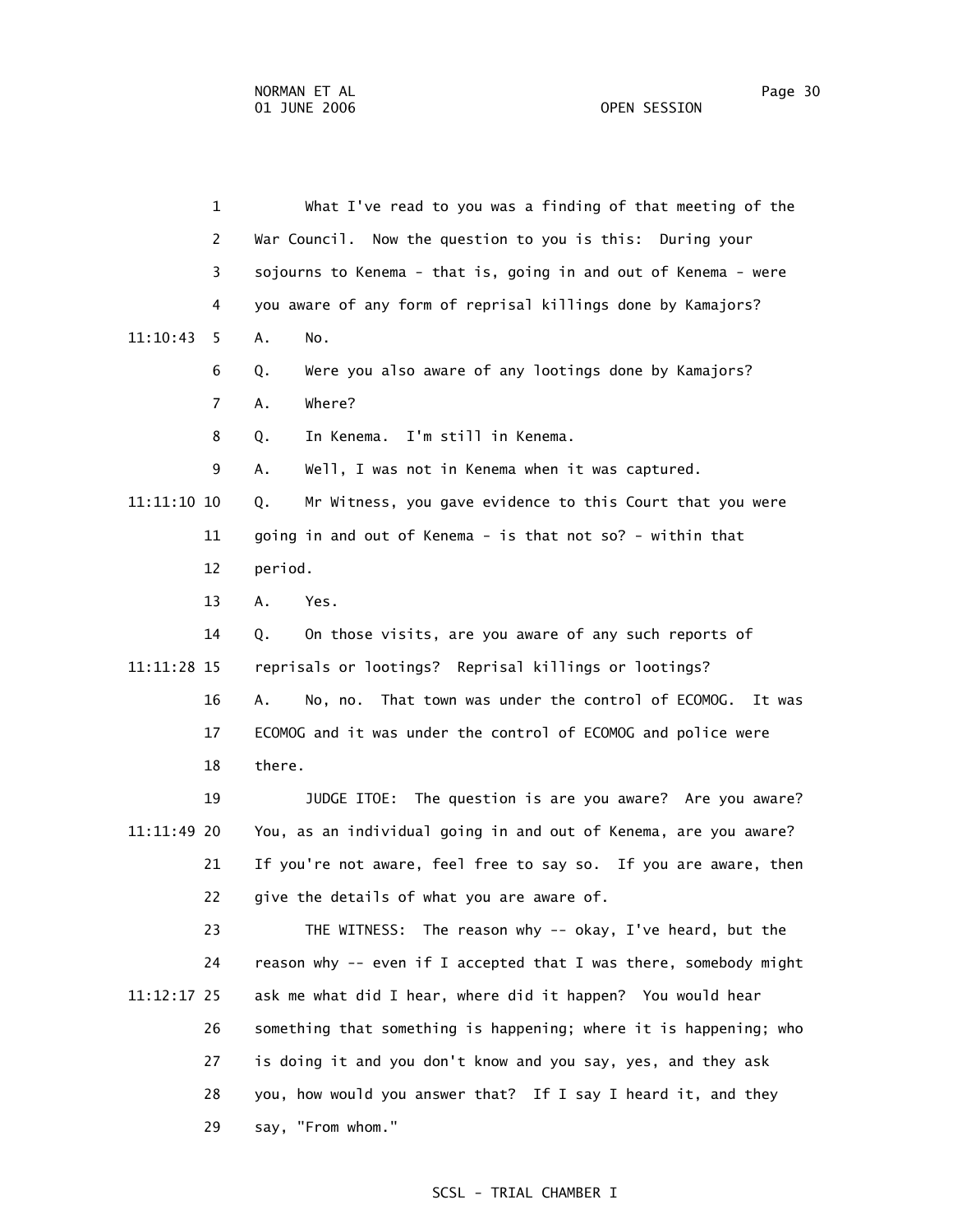1 JUDGE ITOE: [Microphone not activated] say you do not 2 know, and we end it there. Is that all right? 3 THE WITNESS: Well, that's why I said no, because I can't 4 depend on what the people are saying on the airwaves and I say 11:12:46 5 yes, and they asked me who did it, where did it happen, I 6 wouldn't be able to testify to that. 7 MR KAMARA: 8 Q. If I get you rightly, Mr Witness, you're denying this 9 question, not because you do not know, but because of the 11:13:01 10 subsequent questions that might follow; is that correct? 11 JUDGE ITOE: What does that mean, Mr Prosecutor, when the 12 subsequent questions have not been put to him already? How do 13 you link that with questions which have not been put? 14 MR KAMARA: My Lord, he's saying that he's worried about 11:13:19 15 the issues that might come as a result of him saying that he has 16 knowledge or awareness about these issues. That's what I get 17 from the interpreter. I may be wrong. 18 JUDGE ITOE: Please proceed. He said no, he's not aware of 19 any reports of reprisal killings and looting in Kenema, even 11:13:35 20 though he came in and out several times. 21 MR KAMARA: Yes, My Lord. 22 Q. My question to you again is: are you saying no to this 23 question, not because you do not know; is that so? 24 PRESIDING JUDGE: I'm not sure I understand your question 11:13:52 25 now. 26 MR KAMARA: I will rephrase it. 27 Q. Are you saying no to my question, not as a result of lack 28 of knowledge, but as a result of not wanting to be in a complex 29 situation with regards to that question?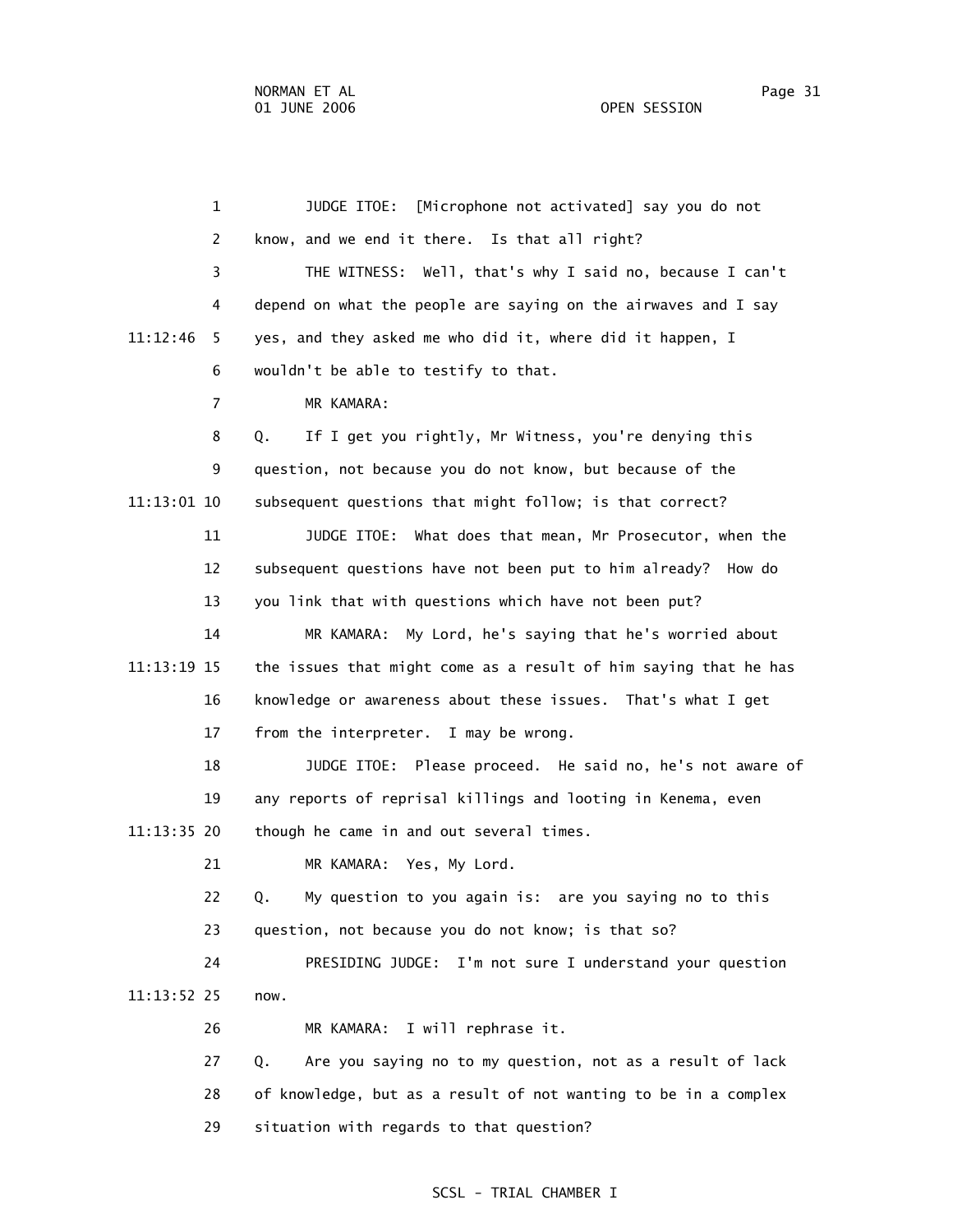1 A. That's not it. When you - hearsay and knowing are not the 2 same. You would get it by hearsay, but you do not actually know. 3 So if you even talk about it, you cannot answer it. 4 PRESIDING JUDGE: The question, Mr Witness, is quite 11:14:27 5 simple. You are being asked if you are aware, not whether you 6 saw it; if you are aware. You may be aware because somebody told 7 you about it. You become aware. 8 THE WITNESS: That's what I said. We used to hear, even 9 when the rebels go to some place, they would say they killed so 11:14:48 10 many people, they've done so and so there, but you only hear with 11 your ears. 12 PRESIDING JUDGE: The question that you are being asked is 13 not did you see it. The question was: Are you aware. How you 14 became aware is not the question. The question was: Are you 11:15:00 15 aware of - whatever the question was. The answer to that is yes 16 or no. It's not whether you saw it. It may be that somebody 17 told you, somebody told somebody, who told you. This is not the 18 question. The question is: Are you aware. How you became aware 19 might be another question. The question is a very simple one: 11:15:18 20 Are you aware of it or not? 21 THE WITNESS: I used to hear. I used to hear, that's why I 22 was not answering about knowing. Knowing and hearing are not the 23 same. I used to hear. 24 JUDGE ITOE: You used to hear what? 11:15:37 25 MR KAMARA: Thank you, My Lord. 26 THE WITNESS: The question that he asked me, whether you

 27 were hearing that they were looting property. I said I was 28 hearing. He asked me if I know. I said I don't know. I did not 29 answer to that, but I used to hear. I was hearing.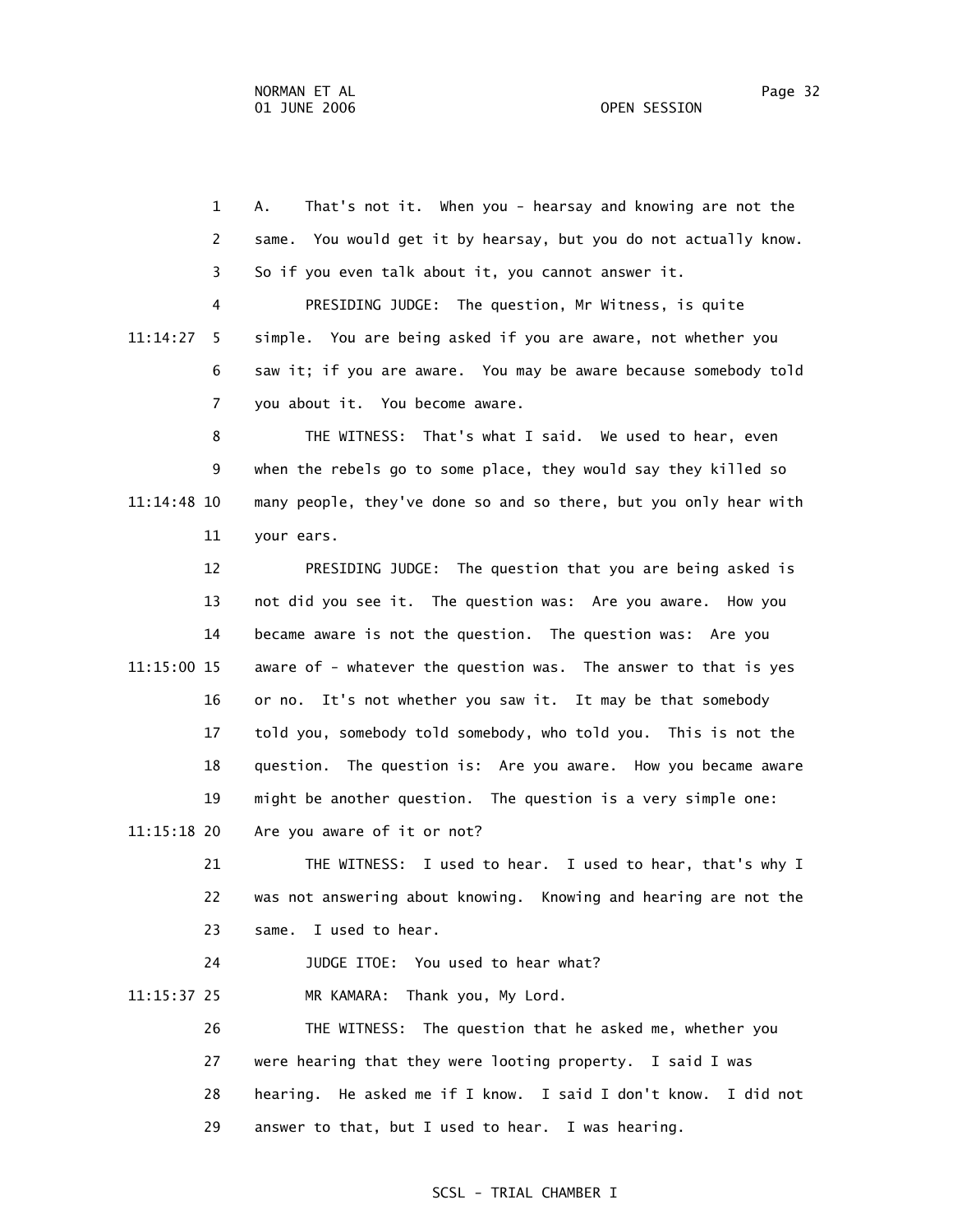|             | $\mathbf{1}$ | MR KAMARA:                                                        |
|-------------|--------------|-------------------------------------------------------------------|
|             | 2            | You used to hear about lootings. Did you hear about<br>Q.         |
|             | 3            | killings?                                                         |
|             | 4            | Α.<br>Yes, I used to hear.                                        |
| 11:16:00    | 5            | About killings by Kamajors?<br>Q.                                 |
|             | 6            | No, that one, I was not hearing that one that Kamajors were<br>Α. |
|             | 7            | killing people apart from the attack. Killing - no.               |
|             | 8            | Did you hear about Kamajors killing people by burning tyres<br>Q. |
|             | 9            | on their neck? Did you hear about that?                           |
| 11:16:26 10 |              | Α.<br>I did not hear that, that's why I told you that we were in  |
|             | 11           | the bushes. I did not hear that. I did not see it.                |
|             | 12           | Thank you. You gave evidence to this Court that reports<br>Q.     |
|             | 13           | were made to ECOMOG by Kamajors that you report to ECOMOG once    |
|             | 14           | ECOMOG was in town, in Kenema, particularly; am I correct?        |
| 11:16:59 15 |              | Yes.<br>Α.                                                        |
|             | 16           | You will agree with me, also, that civilians made<br>Q.           |
|             | 17           | complaints to ECOMOG, as much as Kamajors would?                  |
|             | 18           | I heard the grumbling, but it's not on one side.<br>Α.            |
|             | 19           | Are you also aware that ECOMOG was very much alarmed and<br>Q.    |
| 11:17:36 20 |              | concerned at the rate of atrocities committed by Kamajors in      |
|             | 21           | Kenema? Are you aware of that fact?                               |
|             | 22           | A. No.                                                            |
|             | 23           | Would it surprise you to know that it had reached the point<br>Q. |
|             | 24           | that ECOMOG filed a report against one KBK Magonna?               |
| 11:18:11 25 |              | MR KAMARA:<br>My Lords, I'm looking at Exhibit 89.                |
|             | 26           | By the way, do you know KBK Magonna?<br>Q.                        |
|             | 27           | Yes.<br>Α.                                                        |
|             | 28           | Who was he?<br>Q.<br>Good.                                        |
|             | 29           | He too was involved in the Kamajor organisation.<br>Α.            |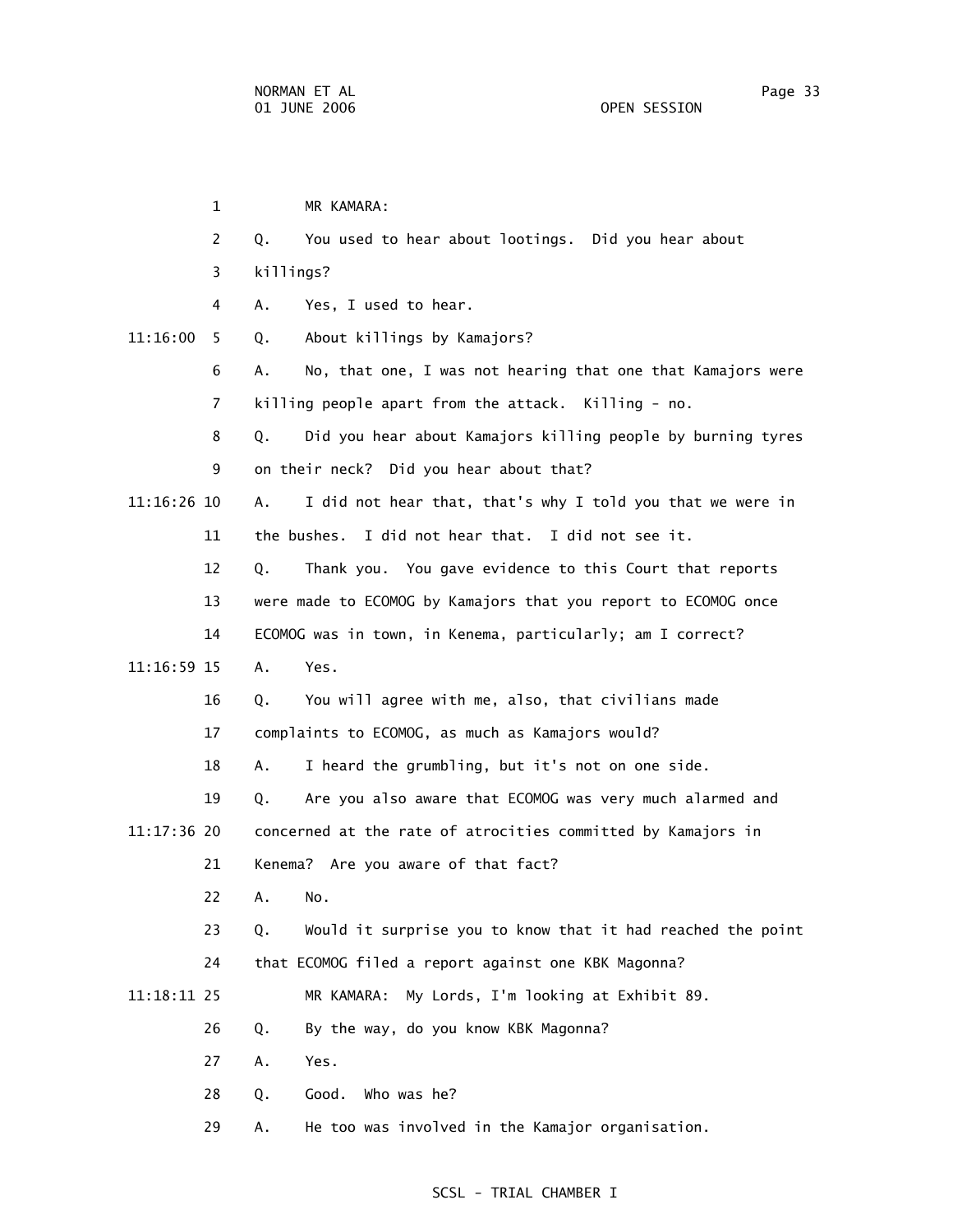1 Q. He was the national task force commander based in Kenema; 2 you agree with me on that, right? 3 A. Those are the positions that they were given. 4 Q. Yes. 11:18:56 5 This is the report of ECOMOG against KBK Magonna. 6 MR KAMARA: My Lords, I'm looking at page 2 under the 7 rubric "Findings", paragraph 7. 8 Q. It states that KBK Magonna is a CDF national task force 9 commander based in Kenema. "Mr Magonna took up appointment" -- 11:19:37 10 JUDGE ITOE: Sorry, that is exhibit what again? 11 MR KAMARA: 89. 12 Q. "Mr Magonna took up appointment as the national task force 13 commander of the CDF in September 1998." 14 JUDGE THOMPSON: Slash. 11:19:58 15 MR KAMARA: "/SL". Obliged, My Lord. 16 Q. "Since then, law-abiding citizens of Kenema have seen no 17 peace." 18 MR KAMARA: Further, My Lords, on page 3, paragraph L -- 19 JUDGE ITOE: You're referring to the witness, not to us. 11:20:26 20 MR KAMARA: Yes, My Lord. 21 Q. Mr Witness, I hope you're following me, because I'm going 22 to ask you a question at the end of the -- 23 JUDGE ITOE: You are not going to answer your question. 24 MR KAMARA: 11:20:37 25 Q. Mr Witness, paragraph O: 26 "Even though Mr Magonna denied killing anybody at the SS 27 Camp, there are strong evidences, even been the Kamajor 28 groups, that he committed the act." 29 I will restrict myself only to those two portions I've read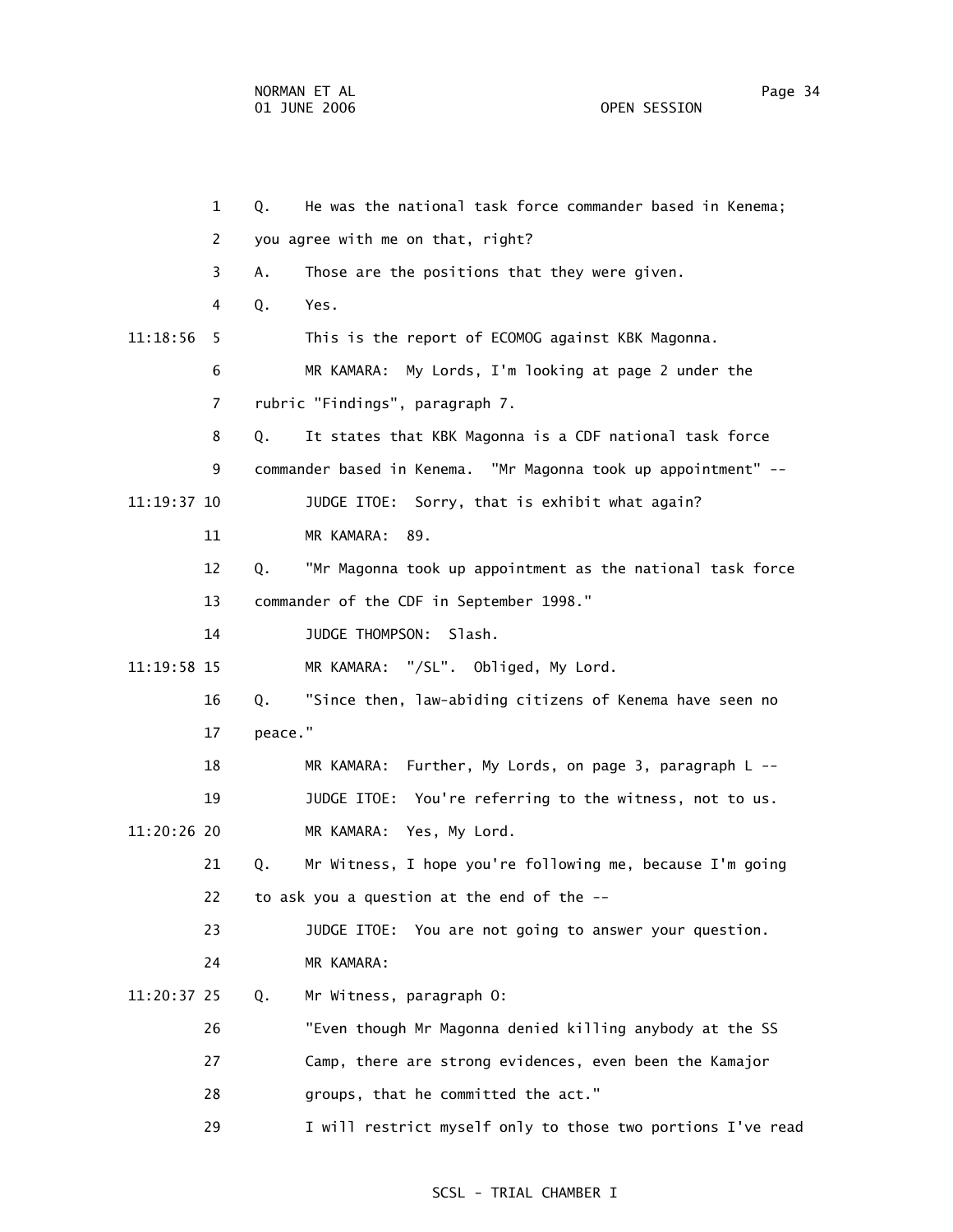1 to you of Exhibit 89. What's your reaction to that allegation 2 about KBK Magonna? 3 A. I used to know him. I've accepted that; not so? Where did 4 he do those things? 11:21:26 5 Q. SS Camp. Let me put this question to you again: are you 6 aware of these activities done by KBK Magonna? 7 A. No. 8 Q. Were you aware of any complaints against him in any form? 9 A. No. No, I don't know. 11:22:12 10 Q. Do you know any Kamajor commander by the name of 11 James Kallon? 12 A. No. I'm not sure. That name is queer a little. 13 Q. All right, I'll leave that. You used to visit Kenema very 14 often after the attack on Tongo; is that not so? 11:22:41 15 A. No, we captured Tongo first before Kenema. In Kenema, it 16 was occupied by the juntas, so I did not go there at that time. 17 Q. The question again, Mr Witness, you visited Kenema often - 18 often. I'm not saying that you were based there. 19 A. At what time? 11:23:04 20 Q. After Tongo has been captured. 21 A. That is what I'm saying. We captured Tongo, but Kenema was 22 still under the control of the juntas. So when did I go there 23 frequently? That's why I have not accepted. 24 Q. After Kenema was captured. 11:23:21 25 A. Uh-huh. 26 Q. We agree on that? 27 A. Yes, every month I would go there. 28 Q. To do what? 29 A. It was there that our headquarters was and it was during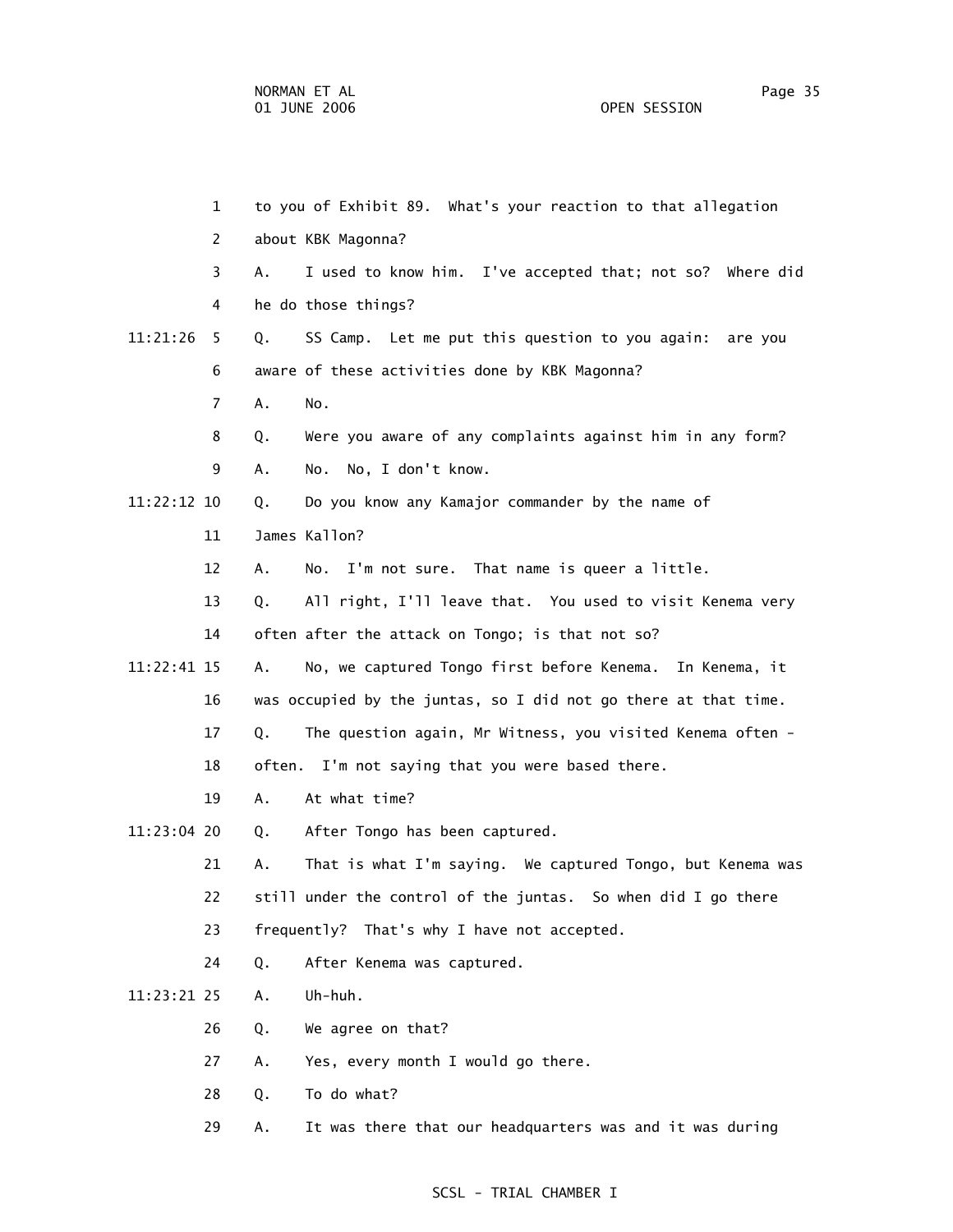|             | $\mathbf{1}$ | the period of ceasefire, so we would go there. So whatever we      |
|-------------|--------------|--------------------------------------------------------------------|
|             | 2            | encountered or we run short of food, we'll come and tell them,     |
|             | 3            | because at that time there was no war. We would want to know       |
|             | 4            | whether there were disturbances in our own areas, so we would go   |
| 11:23:49    | 5.           | and make monthly reports. So you go and say there is no            |
|             | 6            | disturbance, and you'll return. If there was a disturbance,        |
|             | 7            | you'd report and you'd return.                                     |
|             | 8            | You would report to Arthur Koroma; is that not so?<br>Q.           |
|             | 9            | Musa Junisa.<br>Α.                                                 |
| 11:24:03 10 |              | I'm suggesting to you, Mr Lansana, that you'd often<br>Good.<br>Q. |
|             | 11           | go to Kenema to collect arms and ammunition, not just to report.   |
|             | 12           | You collected supplies from the Kenema CDF office; you will agree  |
|             | 13           | with me on that?                                                   |
|             | 14           | Α.<br>Yes, when the war was on, yes, they would give us bullets.   |
| 11:24:32 15 |              | How often do you go and collect those bullets?<br>Q.               |
|             | 16           | You cannot go frequently because they are limited. You<br>Α.       |
|             | 17           | cannot go and bring them frequently.                               |
|             | 18           | Is it weekly? Is it monthly? Tell the Court.<br>Q.                 |
|             | 19           | It could be maybe after two months. If you are attacked<br>Α.      |
| 11:25:03 20 |              | and you go and report, if there is some, then they'll give it.     |
|             | 21           | You would collect, for example, 200 rounds of ammunition<br>Q.     |
|             | 22           | for AK-47 weapons; correct?                                        |
|             | 23           | Where?<br>Α.                                                       |
|             | 24           | From the CDF office in Kenema.<br>Q.                               |
| 11:25:25 25 |              | Well, ECOMOG were giving us those. Those CDF only had the<br>А.    |
|             | 26           | single barrel.                                                     |
|             | 27           | Mr Witness, I'm suggesting to you that you collected<br>Q.         |
|             | 28           | ammunition from the CDF office in Kenema and not from ECOMOG.      |
|             | 29           | Are you denying that?                                              |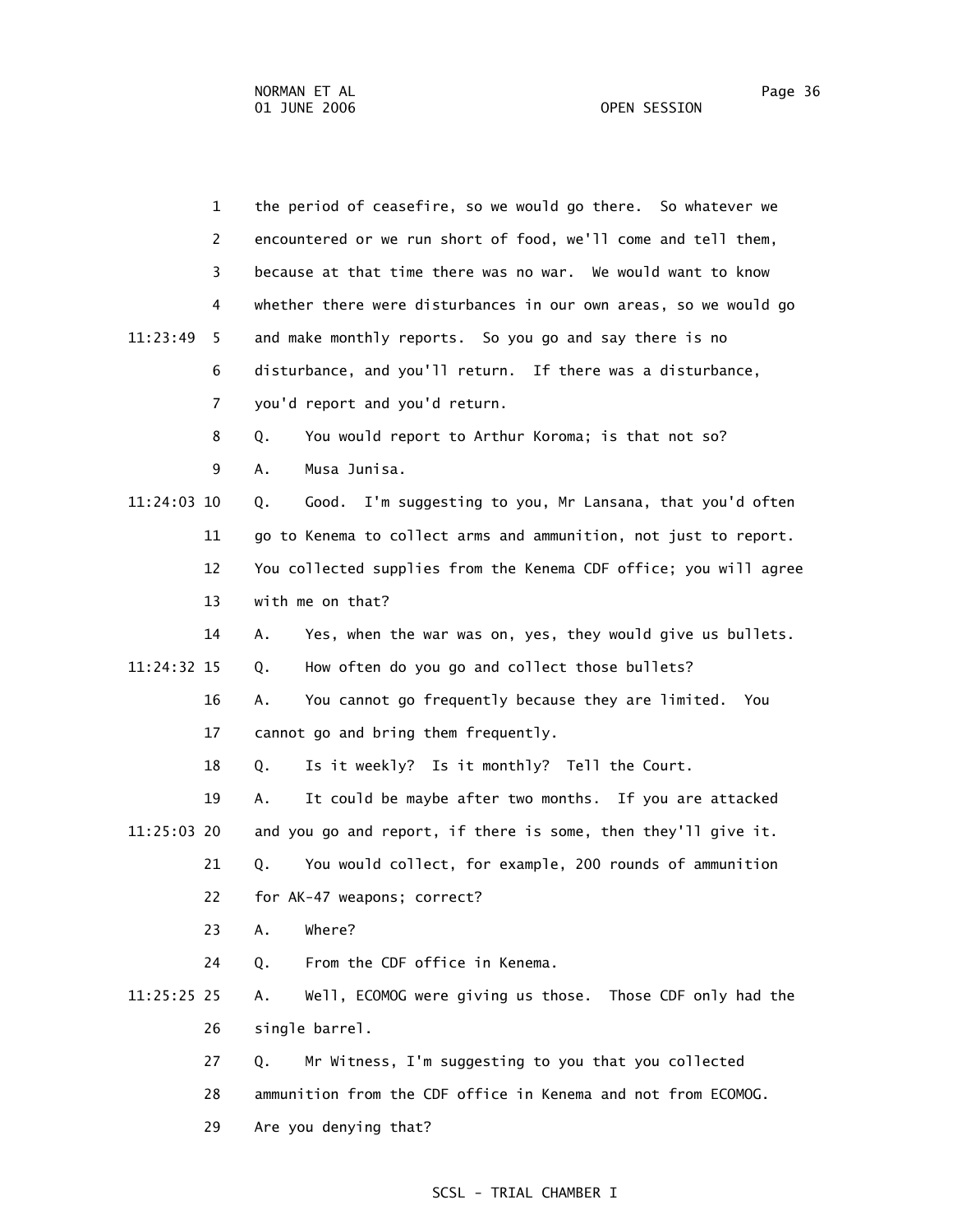1 A. Well, the bullets, even if it were ECOMOG, when you gave 2 the CDF, when we went there, they would give us -- if it were 3 ECOMOG, they would give us, that is what was happening. 4 Q. Answer the question. You collected ammunitions directly 11:26:10 5 from the CDF in Kenema District. I'm restricting it just to the 6 CDF in Kenema District; is that not correct? 7 A. I would receive bullets from bullets, yes, and from CD -- 8 Q. And food as well? 9 A. Yes. 11:26:38 10 Q. That will also include several other commanders who would 11 come for their own supplies from this same source, the CDF office 12 in Kenema? 13 A. Yes. 14 Q. Thank you. That includes Musa Junisa? 11:27:00 15 A. We got them from him. They were given for the district, so 16 we'd get it from him. 17 Q. Thank you. Mr Witness, do you know the third accused 18 Allieu Kondewa? 19 A. Yes. 11:27:29 20 Q. How did you come to know him? 21 A. When Kenema was captured, they showed him to us too, on 22 that same day that Moinina Fofana was shown to us, it was on that 23 same day he was shown to us that he was also initiator -- chief 24 initiator. 11:27:52 25 Q. When Kenema was captured? 26 A. Yes. 27 Q. Was it also at the same place?

- 28 A. Yes.
- 29 Q. CDF headquarters?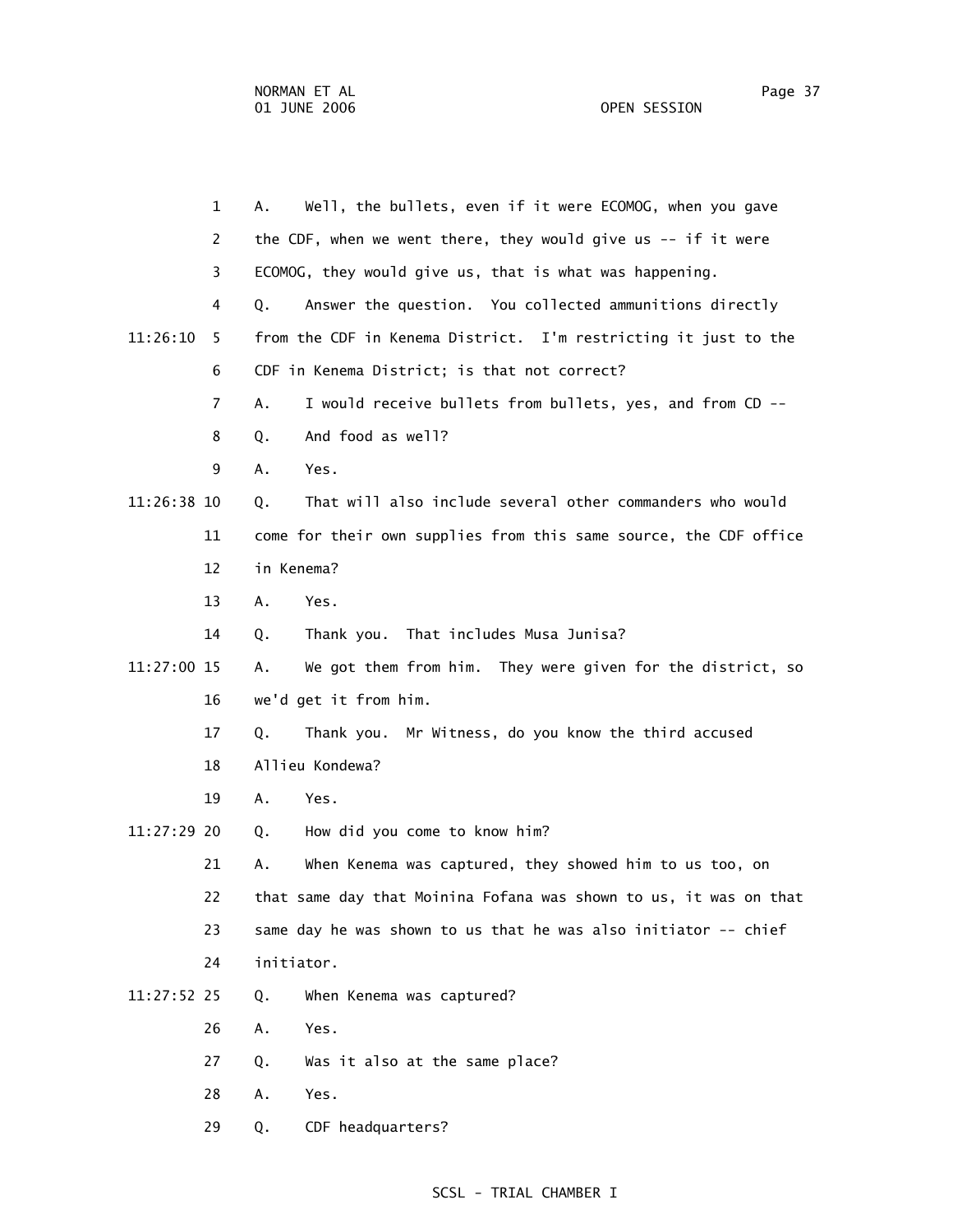1 A. Yes.

 2 Q. Was there a meeting that was held by the top Kamajors at 3 that time? 4 A. No, I did not know about a meeting, because I just went 11:28:21 5 there and met them and they showed them to us. It was not a 6 meeting. I just met him there. It was an opportunity and they 7 showed him to me. 8 Q. Yesterday in response to a question from my learned friend, 9 you mentioned that had it not been for the initiation, you would 11:28:45 10 not have been involved in the fighting. Did I put it correctly? 11 Is that what you said? 12 A. That's not what I said. 13 Q. What is it that you said? 14 A. They said -- what the difference was before you were 11:29:08 15 initiated -- when you are fighting before the initiation, and 16 when you are fighting after the initiation, what the difference 17 was, that's what they asked me and that's what I explained. 18 Q. Your answer was: After the initiation, had it not been for 19 that initiation, you would not have the spirit to fight, or 11:29:26 20 something. Can you explain what your response was so that we get 21 it straight? 22 A. That's what I said, that before the initiation, we were not 23 very brave to enter into the war, but when we were initiated, we 24 were brave enough and we were strengthened by the medicines that 11:29:49 25 were in us. 26 MR KAMARA: My Lord, that is all for this witness. 27 PRESIDING JUDGE: Thank you. 28 MR KAMARA: Thank you, Mr Witness.

29 PRESIDING JUDGE: Dr Jabbi, any re-examination of this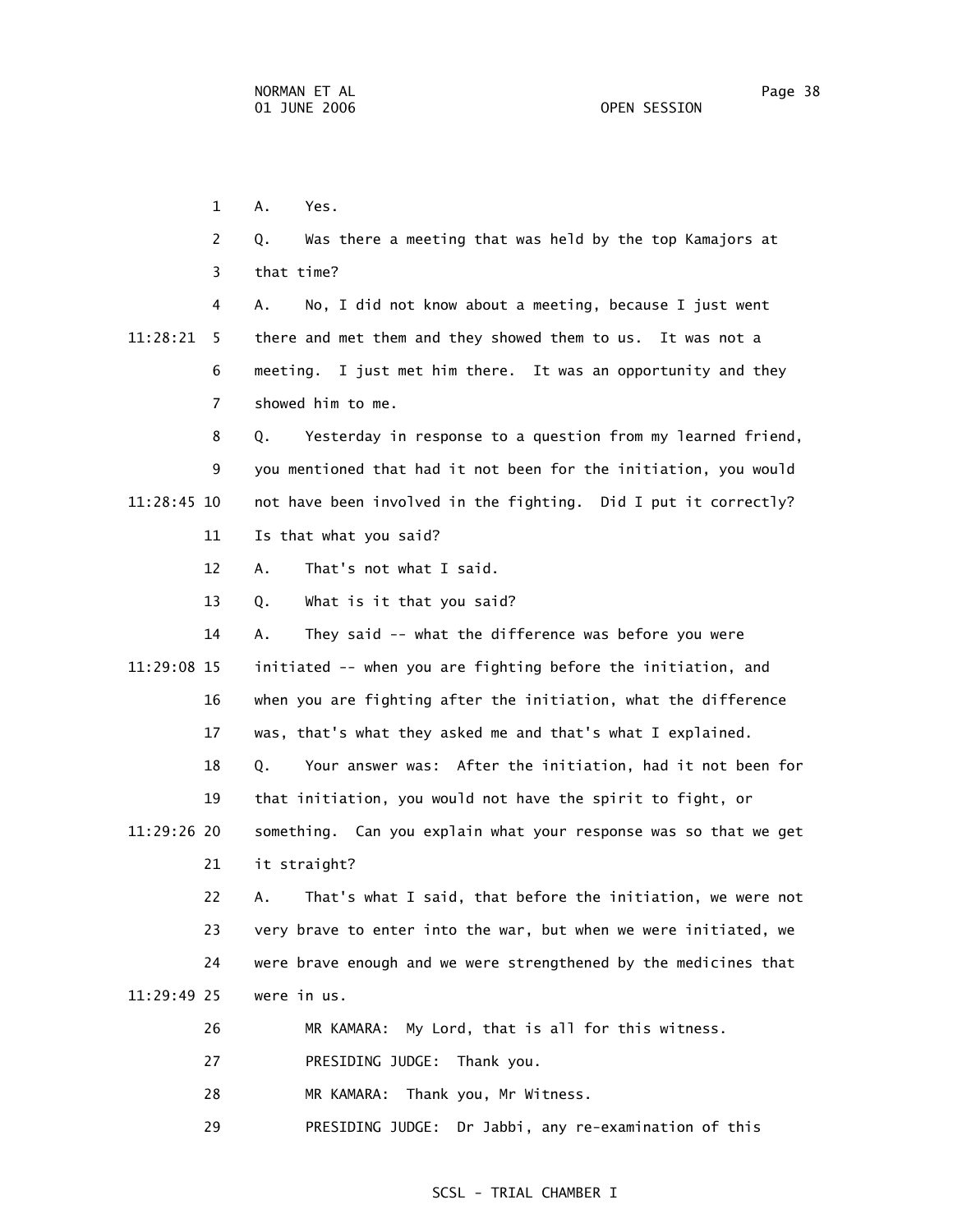1 witness? 2 MR JABBI: None, My Lord. 3 PRESIDING JUDGE: Thank you. We thank you, Mr Witness. 4 That concludes your evidence in this Court. You may proceed back 11:30:30 5 to your home town. We thank you for coming and we wish you a 6 safe trip back home. Thank you. 7 **The witness withdrew**] 8 PRESIDING JUDGE: Back to you, Dr Jabbi. 9 MR JABBI: My Lord, we have another witness waiting to be 11:31:00 10 taken this morning. 11 PRESIDING JUDGE: Which witness is it? 12 MR JABBI: Number 22 on the core list. 13 PRESIDING JUDGE: This is the one that you had 14 difficulties -- 11:31:18 15 MR JABBI: To get into town, My Lord. Twenty-two is here. 16 PRESIDING JUDGE: Witness 22 is ready now? 17 MR JABBI: Yes, My Lord. 18 PRESIDING JUDGE: That's the information that has been 19 disclosed before, so that's not an issue. Dr Jabbi, my 11:32:42 20 hesitation is that this is the normal time for the recess. At 21 the same time, I wish to inform you that we were to adjourn at 12 22 today rather than 1.00. So rather than call the witness now, we 23 will adjourn now to 2.00 and we will take the witness at 2.00. 24 MR JABBI: As Your Lordship pleases. 11:34:07 25 [Luncheon recess taken at 11.35 a.m.] 26 [CDF01JUN06C - CR.] 27 [Upon resuming at 2.55 p.m.] 28 PRESIDING JUDGE: Good afternoon, we are starting a bit 29 later than expected. This was, as you know, due to a technical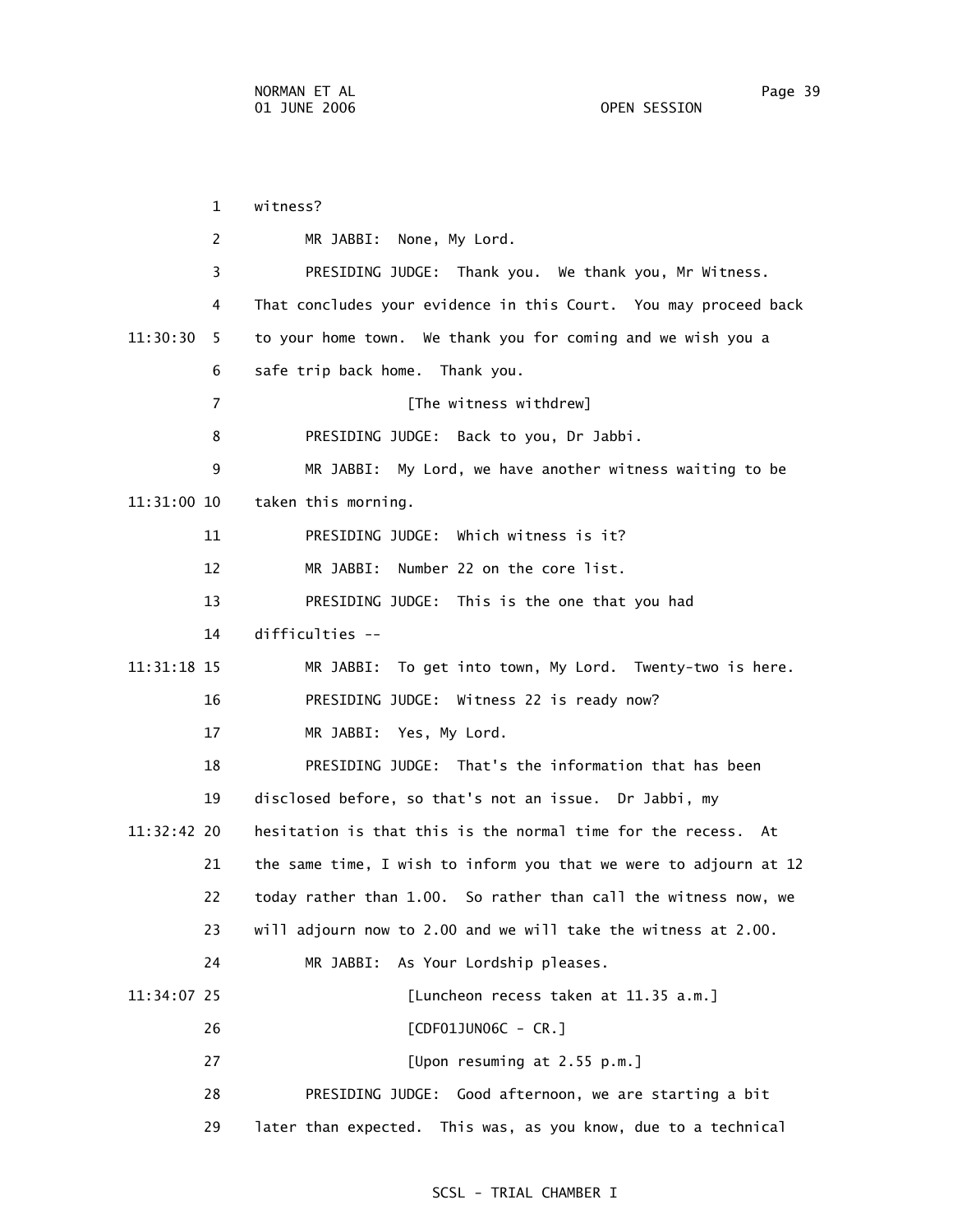1 breakdown that would not allow us to come back at the time we 2 were hoping for. I guess this is life with advance technology. 3 At times it fails. We have been informed it is back in order and 4 functioning. So it will allow us to move ahead, hopefully, for 14:55:29 5 the remaining of the afternoon. 6 Dr Jabbi, you're ready with your witness now? 7 MR JABBI: Yes, My Lord. 8 PRESIDING JUDGE: This is a witness who will testify in 9 which language? 14:56:02 10 MR JABBI: My Lord, on record it's in Mende, but the 11 witness has indicated a preference to testify in English. 12 PRESIDING JUDGE: In English? 13 MR JABBI: Yes, My Lord. 14 PRESIDING JUDGE: The option is the witness's option, so if 14:56:21 15 it is English we will go with English. 16 MR JABBI: Fortunately it does not create any 17 interpretation problems. 18 PRESIDING JUDGE: I would not think so, hopefully. I'm not 19 talking for the Bench, I'm talking for the accused, for example. 14:56:54 20 Can we proceed to take the oath of this witness, please. 21 WITNESS: JOSEPH ALI-KAVURA KONGOMOH [Sworn] 22 PRESIDING JUDGE: So, Dr Jabbi, this was your witness that 23 was listed as witness 22? 24 MR JABBI: 22, My Lord. 25 PRESIDING JUDGE: And you're now at witness -- 26 MR JABBI: 27. 27 PRESIDING JUDGE: 27 or 28. 28 MR JABBI: 27, My Lords. 29 PRESIDING JUDGE: Please proceed.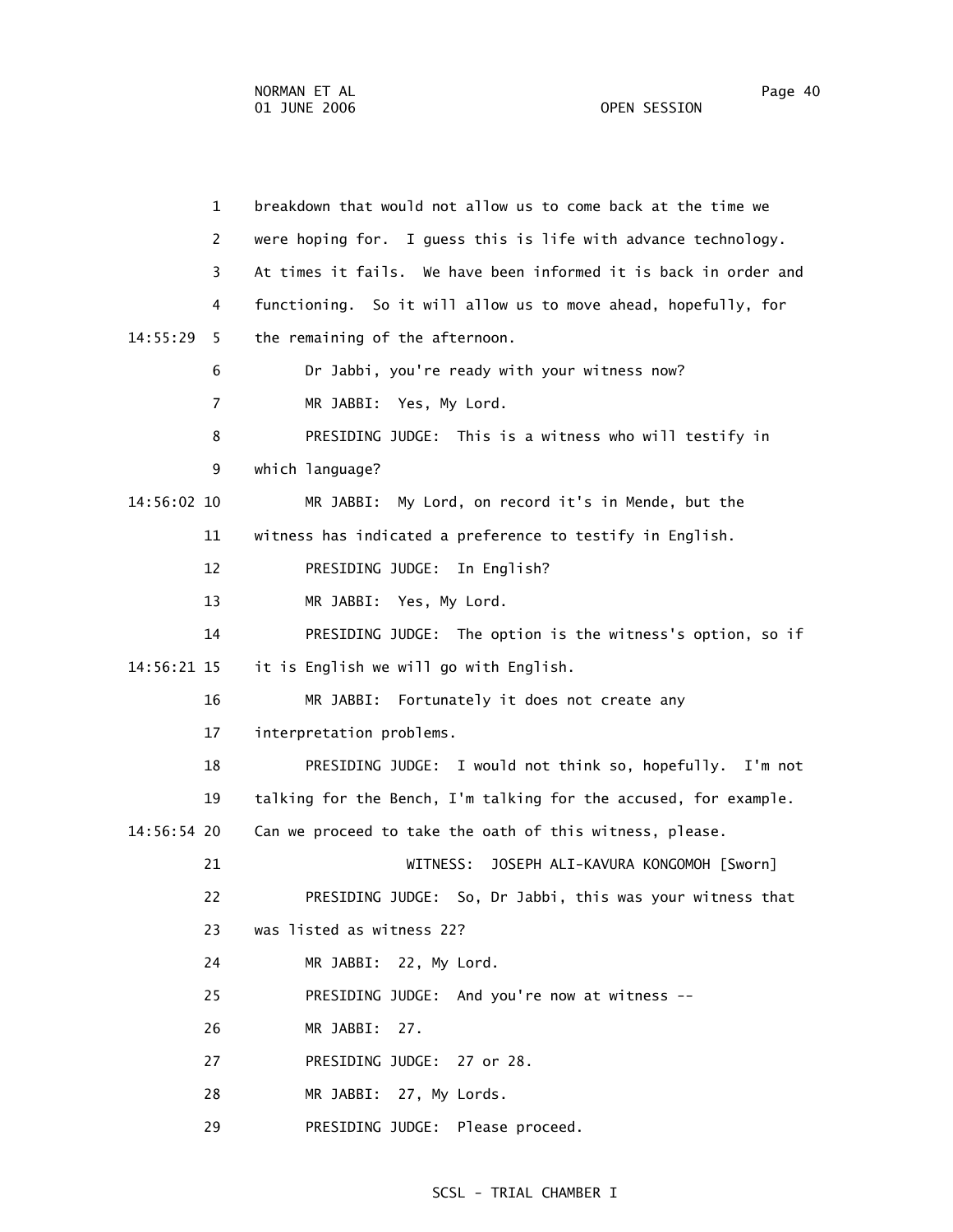1 MR JABBI: Thank you. 2 EXAMINED BY MR JABBI: 3 Q. Good afternoon, chief. 4 A. Good afternoon. 14:57:36 5 Q. If I may just say before we start that you please talk as 6 slowly as possible? 7 A. All right. 8 Q. And before you make successive statements, you allow time 9 for some interpretation to be done and also, of course, for each 14:57:51 10 to be written down. The pens on the high table will be a guide. 11 A. Okay. 12 Q. Can you tell the Court your full names? 13 A. I am Paramount Chief Joseph Ali, A-L-I, hyphen, Kavura, 14 K-A-V-U-R-A, Kongomoh, K-O-N-G-O-M-O-H, the second. 14:59:06 15 Q. Thank you. Are you a justice of the peace? 16 A. Yes. 17 Q. Of which chiefdom are you paramount chief? 18 A. I am paramount chief for Fakunya Chiefdom of the Moyamba 19 District. 14:59:32 20 Q. Chief, do you mind telling the Court when you were born? 21 A. I was born on 23rd September 1937. 22 JUDGE ITOE: Chief, you were born on the same day like I 23 was on 23rd September. 24 THE WITNESS: Thank you. 25 MR JABBI: The same year, My Lord? 26 JUDGE ITOE: Not the same year. He is a grandpa. 27 MR JABBI: 28 Q. Where were you born?

29 A. Kwelu, Fakunya Chiefdom.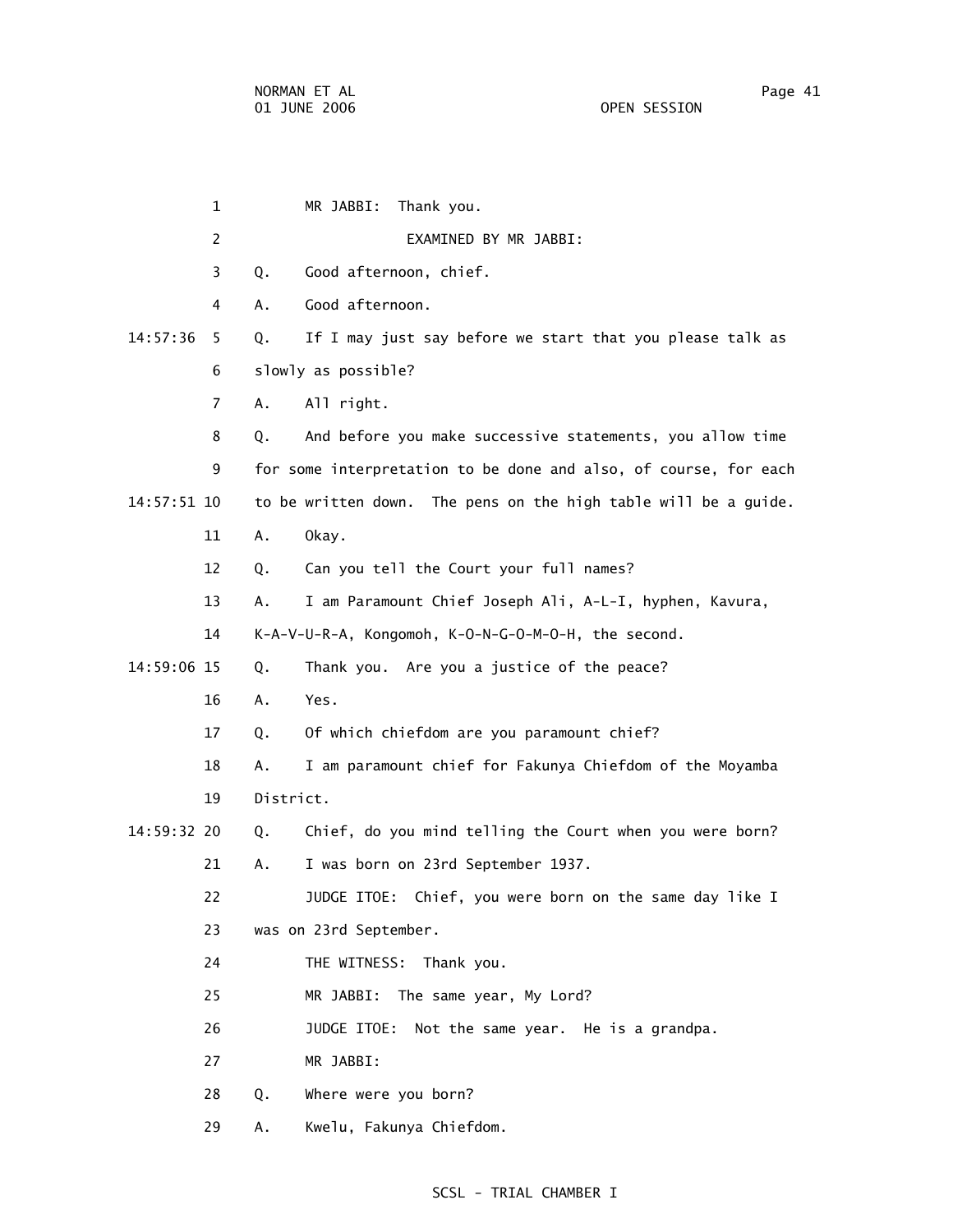|          | 1              | Q.         | Where do you live?                                           |
|----------|----------------|------------|--------------------------------------------------------------|
|          | 2              | А.         | I am living at the chiefdom headquarters right now, named    |
|          | 3              | Gandorhun. |                                                              |
|          | 4              | Q.         | Chief, before coming to give evidence here, have you spoken  |
| 15:01:08 | 5.             |            | to any groups from the Special Court?                        |
|          | 6              | Α.         | Yes. The first group I spoke to came from the Defence        |
|          | $\overline{7}$ | wing.      |                                                              |
|          | 8              | Q.         | When was that?                                               |
|          | 9              | А.         | That was on 29th May 2005.                                   |
|          | 15:01:47 10    | Q.         | Did you make a statement to that team?                       |
|          | 11             | Α.         | I wrote a statement myself and gave it to them.              |
|          | 12             | Q.         | You said the first group you spoke to.                       |
|          | 13             | Α.         | Yes.                                                         |
|          | 14             | Q.         | Did you talk to any other group?                             |
|          | 15:02:19 15    | Α.         | The second group went to me from the Prosecution and that    |
|          | 16             |            | they did not find me in my chiefdom.                         |
|          | 17             | Q.         | Where did they find you?                                     |
|          | 18             | Α.         | I was at Rotifunk on a workshop.                             |
|          | 19             | Q.         | Where is Rotifunk?                                           |
|          | 15:03:06 20    | Α.         | Rotifunk is in the Bumpe Chiefdom of the Moyamba District.   |
|          | 21             | Q.         | Do you remember the date when the Prosecution spoke to you?  |
|          | 22             | Α.         | It was on 23rd March 2006.                                   |
|          | 23             | Q.         | By that time, did you know you were billed to be a witness   |
|          | 24             |            | for the Defence?                                             |
|          | $15:04:05$ 25  | Α.         | There was no approval then. I didn't know I was coming to    |
|          | 26             |            | testify. But I knew that the way I wrote my statement myself |
|          | 27             |            | that the Defence will call me to testify.                    |
|          | 28             | Q.         | Now $--$                                                     |
|          | 29             | Α.         | Excuse me, please.                                           |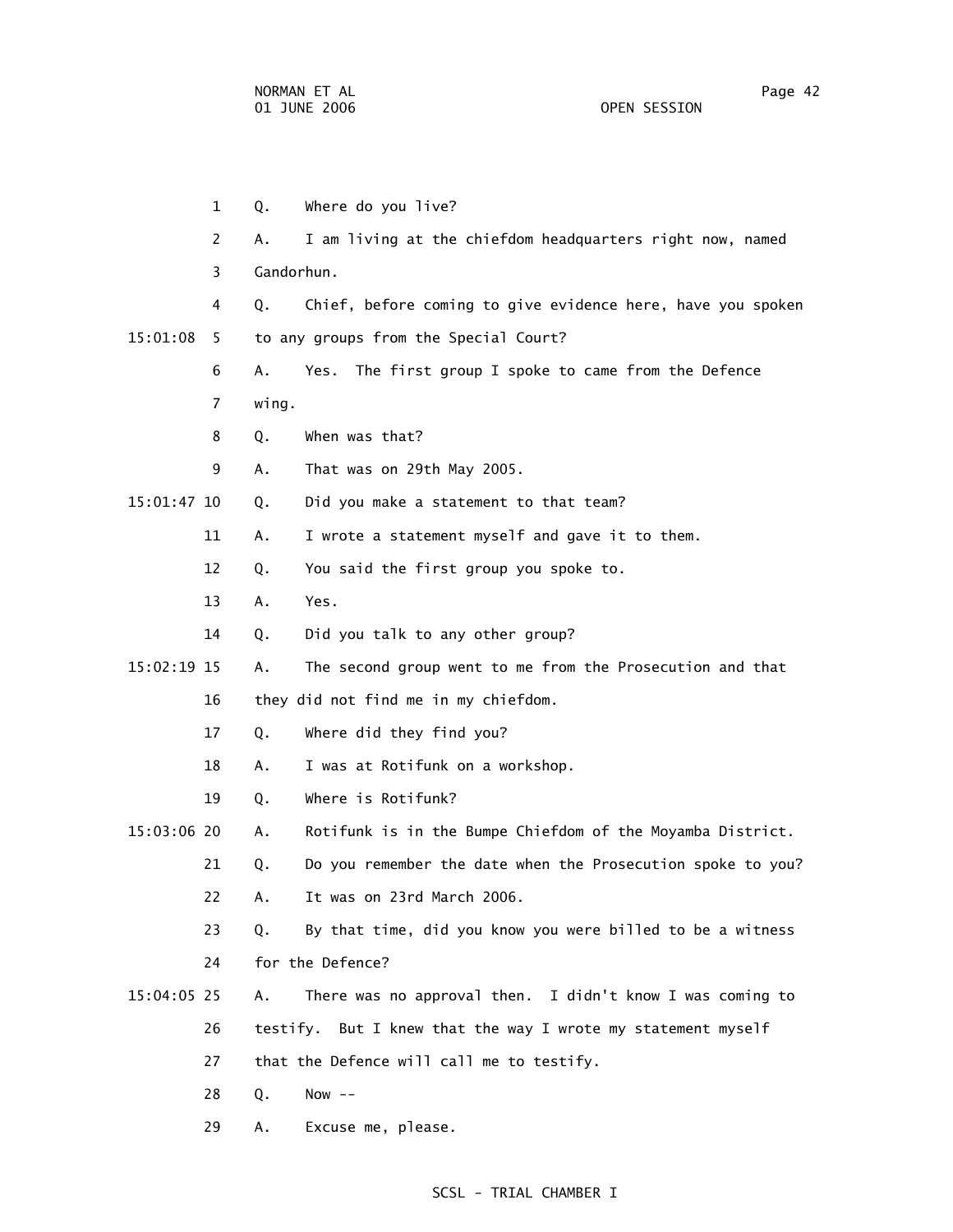- 1 Q. Yes, carry on, please.
- 2 A. I want to add to something in connection with my talking to 3 the Prosecution.
	- 4 Q. Yes.
- 15:05:11 5 A. It was too late and they found me very busy, so I didn't 6 make any statement. I was only interviewed.
	- 7 Q. You did not make a statement, but you were interviewed?
	- 8 A. Yes.

 9 Q. Do you know if what you said in that interview was being 15:05:38 10 written down as you were talking?

> 11 A. As I was talking, they were jotting points. They jotted 12 down points.

13 Q. Now, were the jotted points read over to you at all?

 14 A. No. They were not read over to me and I don't know whether 15:06:20 15 they were written in statement form.

> 16 Q. Since that interview on 23rd March 2006, have you had any 17 opportunity to see the jottings of your interview with them?

18 A. No.

 19 Q. Now, Chief, the statement to the Defence, which you say you 15:07:35 20 wrote yourself, did you sign it?

21 A. Yes. I signed every page.

22 Q. Since the interview with the Prosecution, have you had

23 opportunity to sign anything as a result of that interview?

- 24 A. No.
- 15:08:16 25 Q. Now, Chief, I would want us to look at the various events 26 you are testifying to in some time slots, and I would just 27 suggest a few to you. The first time slot I want us to deal 28 with, I want to call the NPRC years - that is between 1992 and 29 1996, the early part of 1996. The second time slot I want us to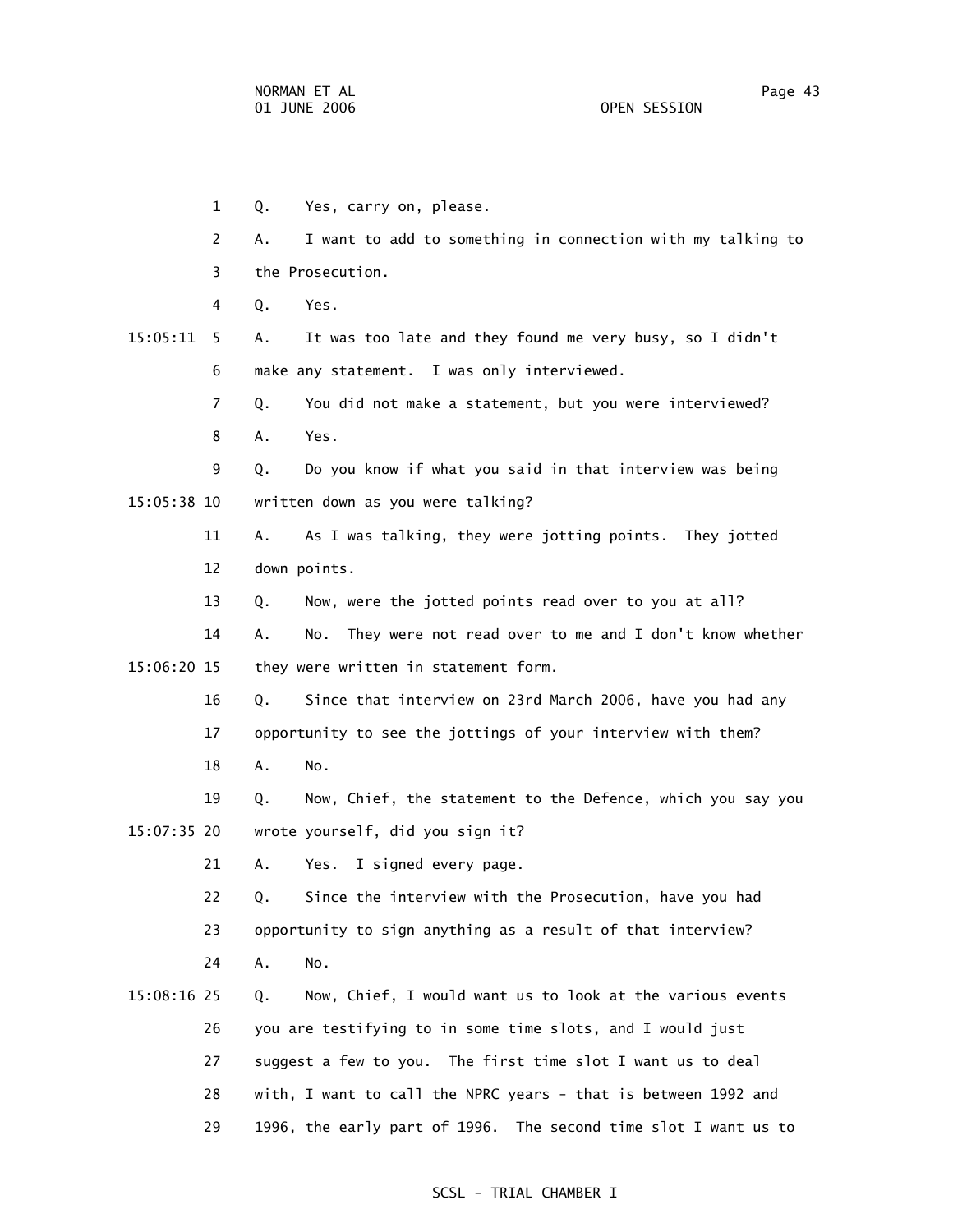| $\mathbf{1}$  | deal with is - I will call it is the first SLPP period, from the  |
|---------------|-------------------------------------------------------------------|
| 2             | year 1996 to the year 1997. That is from the time the SLPP came   |
| 3             | into office to the time they were overthrown. The third time      |
| 4             | slot I would want us to deal with I will call the AFRC years, or  |
| 15:10:30<br>5 | the AFRC period. That is from May 25, 1997 to March 1998. And     |
| 6             | the fourth and final time slot I want us to deal with, I will     |
| 7             | call the second SLPP period from March 1998 to December 1999.     |
| 8             | The questions I'm asking you and the events that we'll deal with  |
| 9             | will fall within those periods that I have just suggested.        |
| 15:11:45 10   | Now first of all, Chief, between 1992 and 1996, where were        |
| 11            | you living?                                                       |
| 12            | I was partly in my chiefdom and partly in Freetown.<br>Α.         |
| 13            | That is to say you were in Sierra Leone throughout that<br>Q.     |
| 14            | period; is that correct?                                          |
| 15:12:25 15   | Α.<br>Yes.                                                        |
| 16            | PRESIDING JUDGE: Dr Jabbi, you can proceed. You can               |
| 17            | proceed.                                                          |
| 18            | Sorry, My Lord, I just wanted to give time.<br>MR JABBI:          |
| 19            | PRESIDING JUDGE: We have the time.                                |
| 15:12:58 20   | MR JABBI:                                                         |
| 21            | Q.<br>Now, Chief, in terms of the war in Sierra Leone, and the    |
| 22            | first period that I have suggested, the NPRC period, do you know  |
| 23            | of any interaction between the NPRC and you as a paramount chief, |
| 24            | or the paramount chieftaincy institution?                         |
| 15:13:40 25   | Α.<br>Yes.                                                        |
| 26            | Yes, please.<br>Q.                                                |
| 27            | In 1994, between December and January 1995, one Captain<br>Α.     |
| 28            | Idriss Kamara was Secretary of State for local government,        |
| 29            | interior development. Well, I have named all, interior            |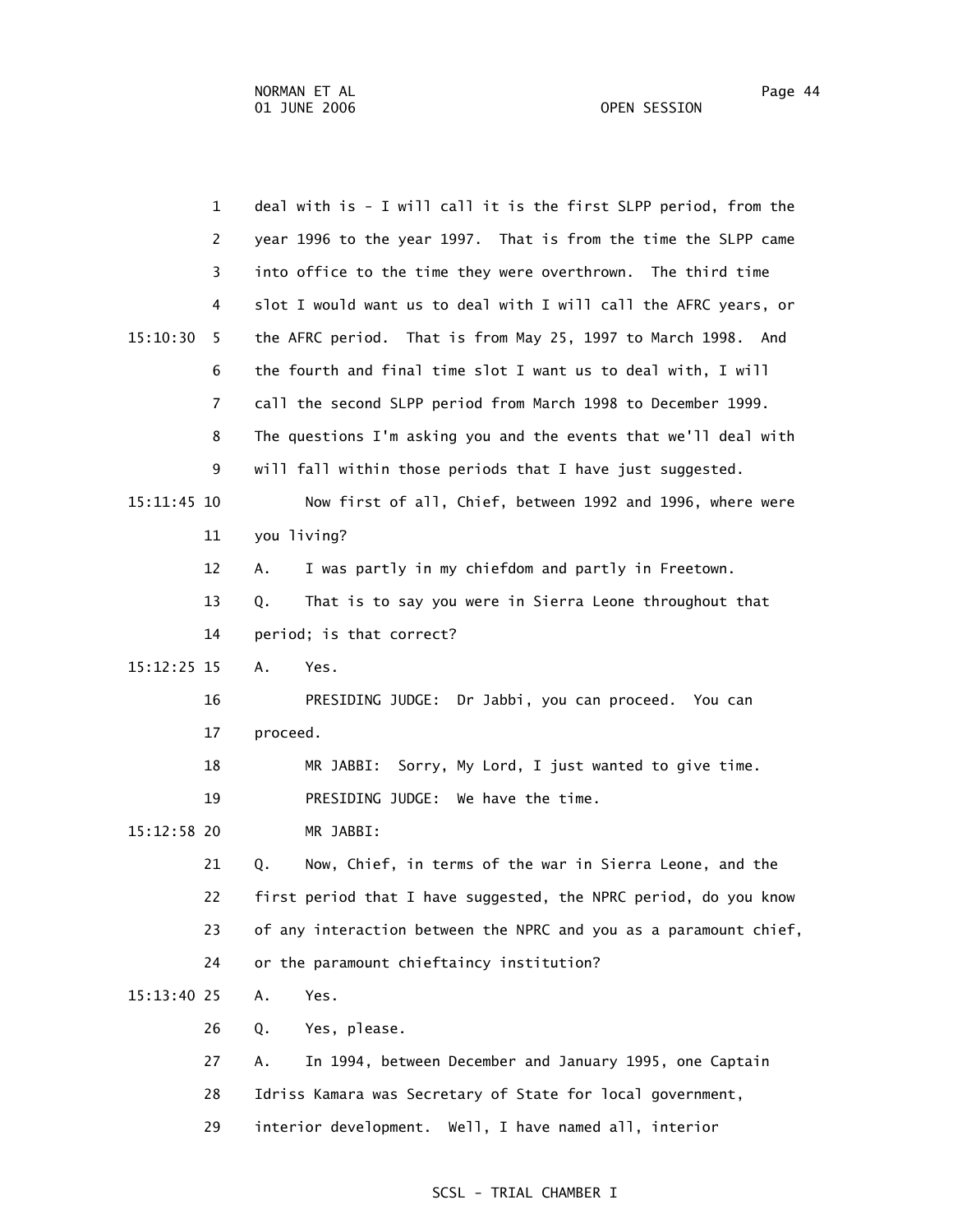1 development and internal affairs. 2 Q. That is local government, internal affairs and development? 3 A. Yes. 4 Q. Yes, carry on. What about him? 15:14:58 5 A. At that period, he went to visit Moyamba District and in 6 Moyamba Town, he called all paramount chiefs to a closed door 7 meeting. 8 Q. That is all paramount chiefs of where? 9 A. Of Moyamba District. 15:15:17 10 Q. Yes, carry on. 11 A. But only few of us were present. He disclosed in that 12 meeting that the NPRC's pleading with the paramount chiefs to 13 mobilise talented groups, talented people with supernatural 14 powers to join them to fight and conclude the war once and for 15:16:04 15 all. 16 Q. That is the ongoing rebel war at the time? 17 A. At the time, yes. 18 Q. Yes, carry on. 19 A. He gave us time to prepare ourselves. That, we did, at 15:16:26 20 chiefdom level. We came to Moyamba as a district and got 21 ourselves prepared, got some supernatural-powered people, but 22 there was no response afterwards, so they did not come back to 23 get us. 24 Q. Now, chief, when you say some supernatural-powered people, 15:16:53 25 what do you mean? 26 A. People with powers connected with leaves which are 27 traditional societies and the like. 28 Q. Did you, in fact, get any of such people at your meeting? 29 A. We went -- in my own chiefdom, I had -- even now I have a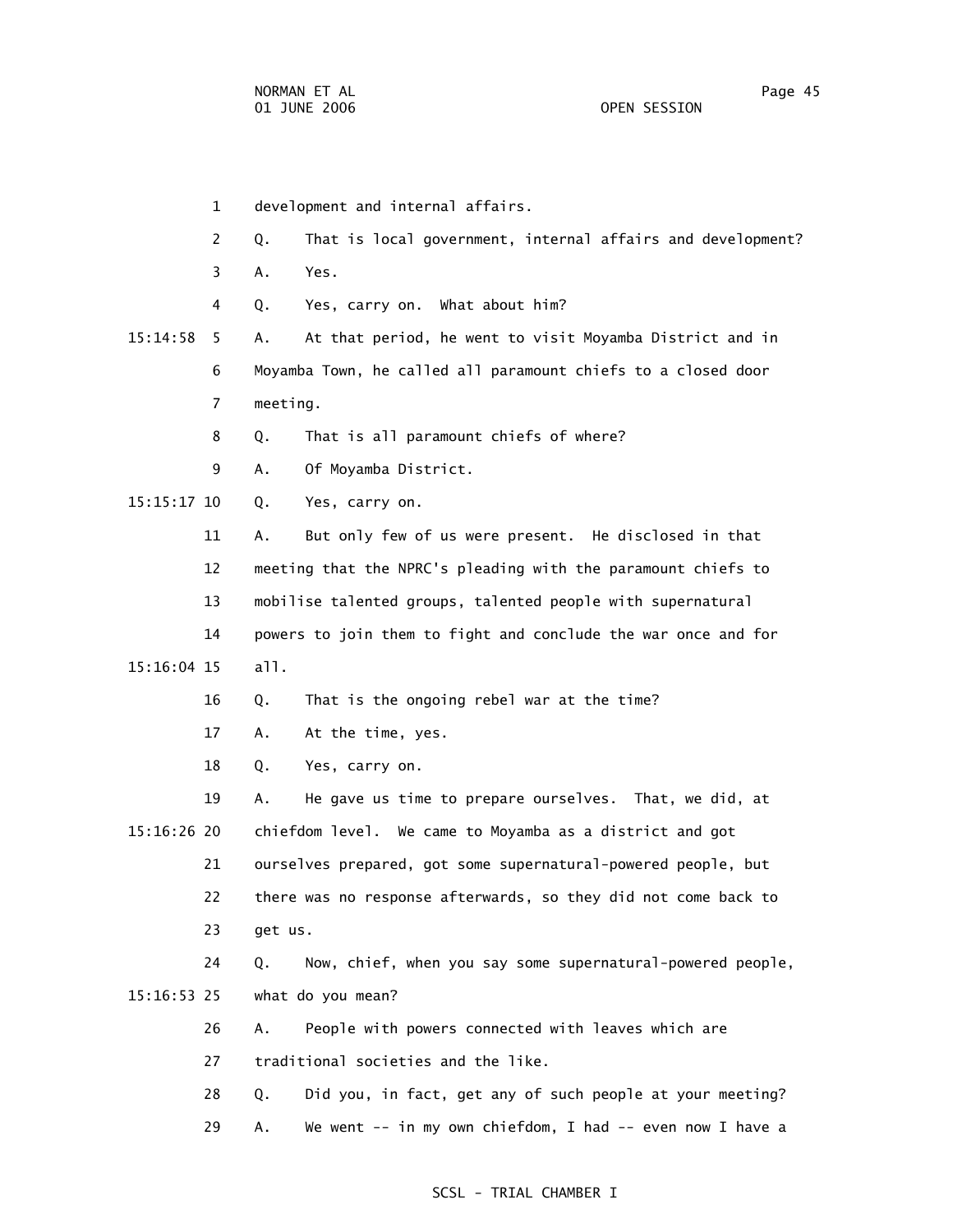1 Wunde society. We prepared our own in that little way, in our 2 own little way and the other chiefs prepared their own people in 3 their own way. But nobody was ready to disclose the secret. 4 Q. You said you got together in Moyamba, but there was no 15:18:00 5 follow-up? 6 A. At all. So that matter died down there. 7 Q. Did the chiefs -- 8 A. But later, we heard of a powerful group from the Northern 9 Province called the Tamaboros and they were fighting alongside 15:18:29 10 the Sierra Leone Army. 11 Q. What was the Tamaboro? 12 A. They were a society. As I said, a society with 13 supernatural powers, a magical power. I cannot tell you much 14 about them, because they do not belong to my chiefdom. 15:19:07 15 Q. Do you know what sort of activity in which they engaged? 16 A. They used magical powers to fight so that no bullet can go 17 through them. They can mysteriously be missing, nobody can see 18 them. But all I am saying, I was told; I never witnessed one. 19 Q. Thank you. Is that the sort of group you wanted to 15:19:41 20 assemble? 21 A. Exactly so. 22 Q. Was there any follow-up of the chieftaincy meetings? 23 A. Yes, there were follow-ups of the chieftaincy meetings to 24 see what we would do, whether to go to the provincial headquarter 15:20:10 25 to ask, but conscientiously we said we should sit down and wait 26 until they come, they who came to us come again, but they never 27 came.

28 Q. That is the military government?

29 A. The military government did not turn up at all until I left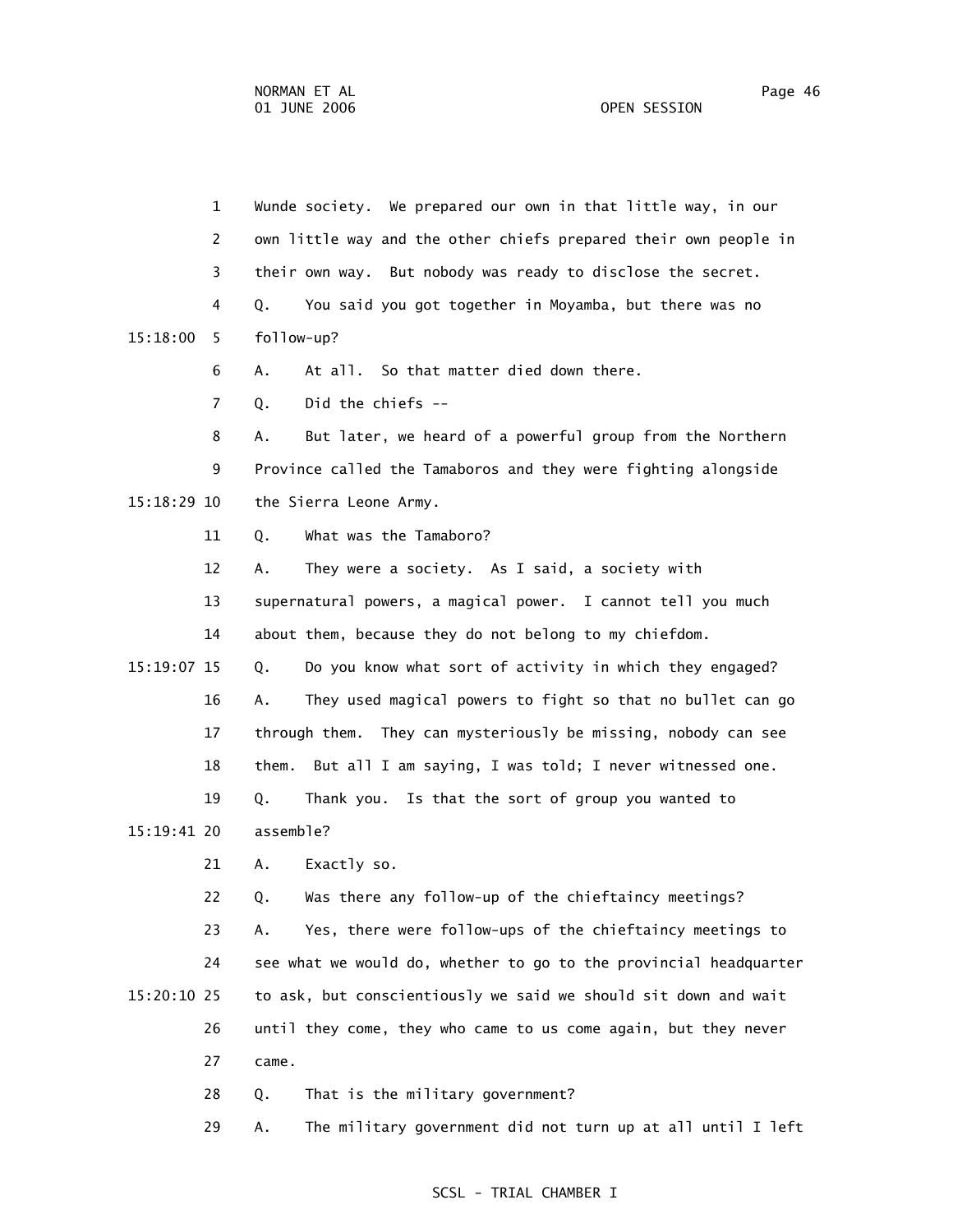1 my chiefdom for Freetown. 2 Q. When did you leave your chiefdom for Freetown at that time? 3 A. I left in February 1995 for Freetown to attend to a UMC 4 conference. 15:21:09 5 Q. UMC, did you say? 6 A. UMC conference. 7 Q. When did you go back? 8 JUDGE ITOE: Chief, UMC standing for? 9 THE WITNESS: United Methodist Church conference. I did 15:21:43 10 not go back. I stayed here, because the war reached my own 11 territory, so I was trapped in Freetown. So every morning we 12 went to -- 13 MR JABBI: 14 Q. Chief, take your time, please. 15:21:59 15 PRESIDING JUDGE: That's okay. If we have problems, we'll 16 tell you. 17 THE WITNESS: Sorry. 18 MR JABBI: 19 Q. Yes, you got trapped in Freetown? 15:22:11 20 A. In Freetown. During that period, every morning, we, the 21 chiefs, went and met in the George Street building, ministerial 22 building, George Street. 23 Q. George Street? 24 A. Yes. At that time, Chief Sam Hinga Norman was a regent 15:22:39 25 chief. 26 Q. Of what chiefdom? 27 A. Of Jiama Bongor Chiefdom, Bo District. 28 Q. Do you know Chief Sam Hinga Norman? 29 A. Yes. We stayed together. We were all together during that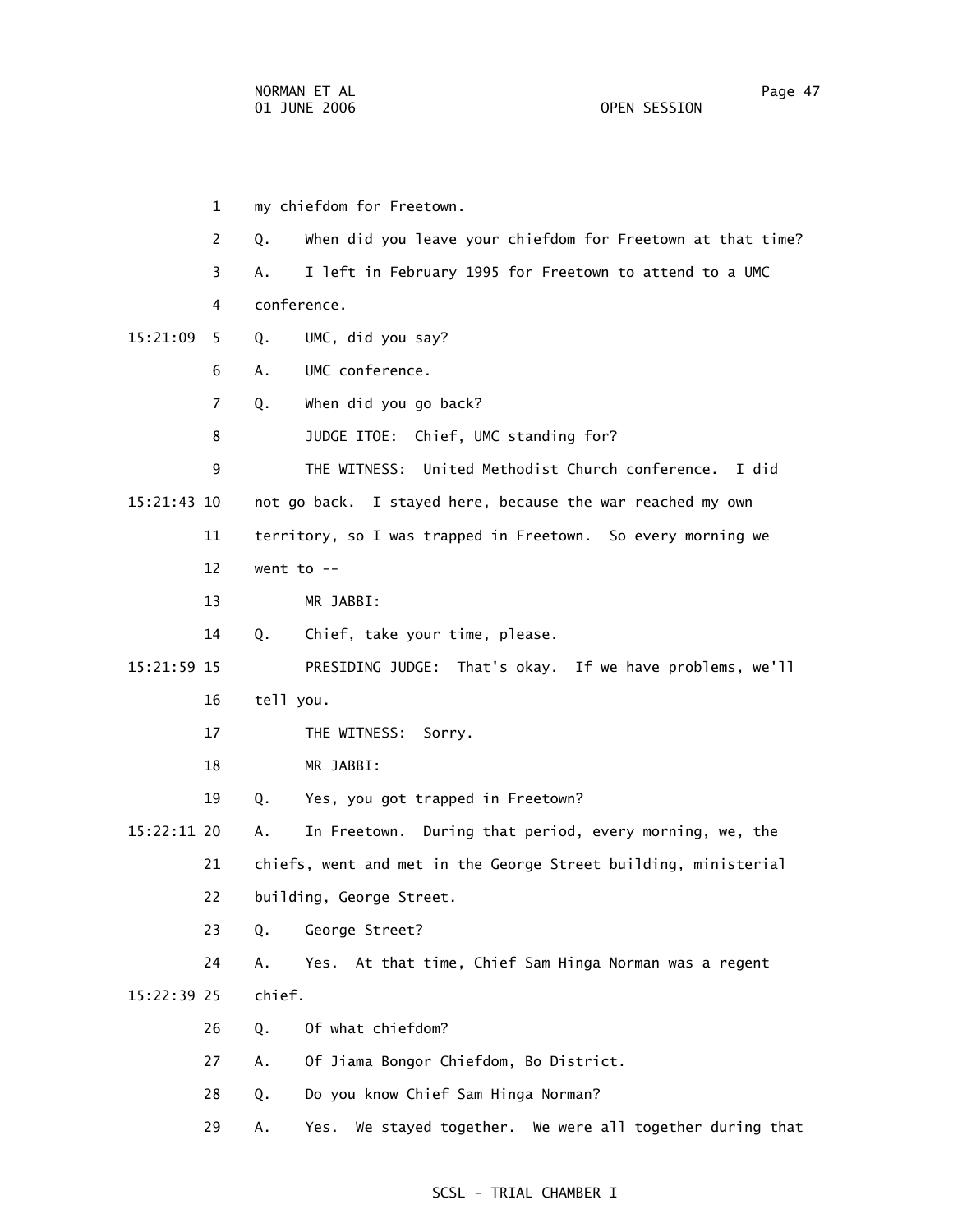1 period. 2 Q. In Freetown? 3 A. In Freetown. We were all trapped in Freetown. 4 Q. Would you be able to identify him if you saw him in this 15:23:17 5 courtroom? 6 A. Yes, if I can see him. 7 Q. Can you look around a bit. 8 A. He is the man with the black cap just behind you. 9 Q. Thank you. There is only one black cap behind me. You can 15:23:37 10 sit down, please. Yes, he used to hold meetings at George Street 11 as chiefs when you were trapped in Freetown. Can you tell us -- 12 A. During that period, Sam Hinga Norman and Madam Ella Koblo 13 Gulama of Moyamba, of the Kaiyamba Chiefdom, Moyamba District, 14 revealed to me -- 15:24:06 15 JUDGE ITOE: Madam? 16 THE WITNESS: Madam Ella Koblo Gulama. 17 MR JABBI: Gulama, My Lords. 18 THE WITNESS: Paramount chief. 19 MR JABBI: 15:24:21 20 Q. Of? 21 A. Of Kaiyamba Chiefdom, Moyamba District. 22 MR JABBI: 23 Q. Yes. 24 A. Revealed to me that a powerful and very wonderful group has 15:24:45 25 emerged in our region, the Southern Region. 26 Q. Yes. 27 A. With mystical power, and the group was called the Kamajors. 28 Q. Yes. 29 A. As a district, we called a meeting, this time not as a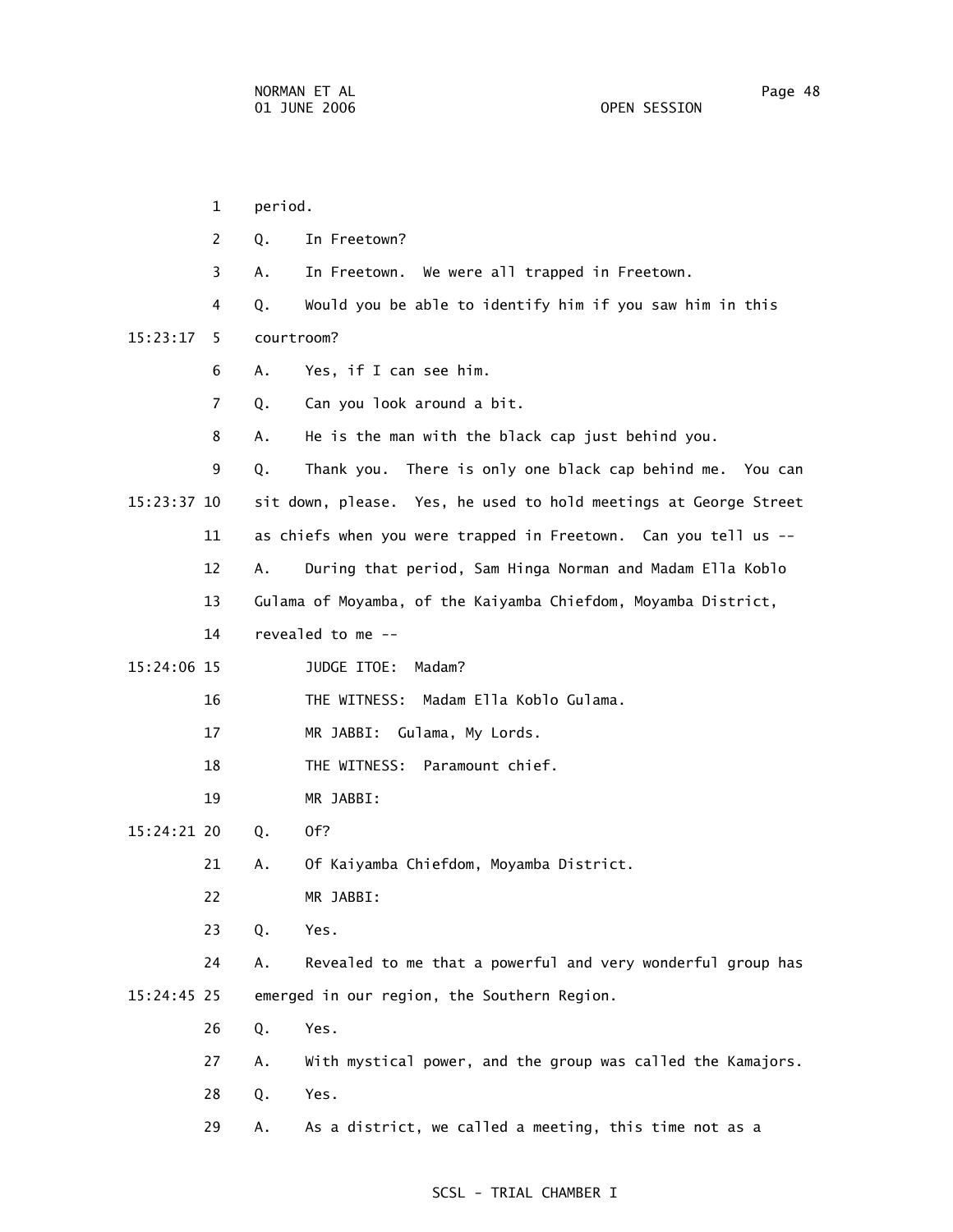1 general chiefdom meetings, but we called the district meeting, 2 Moyamba District meeting, and organised ourselves. 3 Q. When you say we called meetings, who called the meeting? 4 A. We, the paramount chiefs of Moyamba District, called a 15:25:51 5 district meeting. 6 Q. Thank you. In Freetown? 7 A. In Freetown. 8 Q. Yes, carry on. 9 A. And organised ourselves to join Bo, Bonthe and other areas 15:26:14 10 to recruit Kamajors to defend Moyamba District. 11 Q. Can you tell the Court around what time this meeting was 12 called? 13 A. Beginning my -- beginning February. 14 Q. Of what year? 15:26:46 15 A. 1995 onwards. 16 Q. Thank you. 17 A. Can I proceed? 18 Q. Yes, please. 19 A. We met and organised ourselves at district level as well as 15:27:08 20 chiefdom level. We came to a consensus that each chiefdom - we 21 have 14 chiefdoms in Moyamba District - each chiefdom should 22 recruit 20 Kamajors and out of the 20 Kamajors, five were to be 23 sent to the district headquarter, per chiefdom. 24 Q. Five Kamajors from each chiefdom to be sent to the district 15:27:43 25 headquarter town? 26 A. Yes, to form the district troop. 27 Q. For what purpose? 28 A. To defend the district. The fact the rebel war was on -- 29 all I'm saying, the rebel war was still on.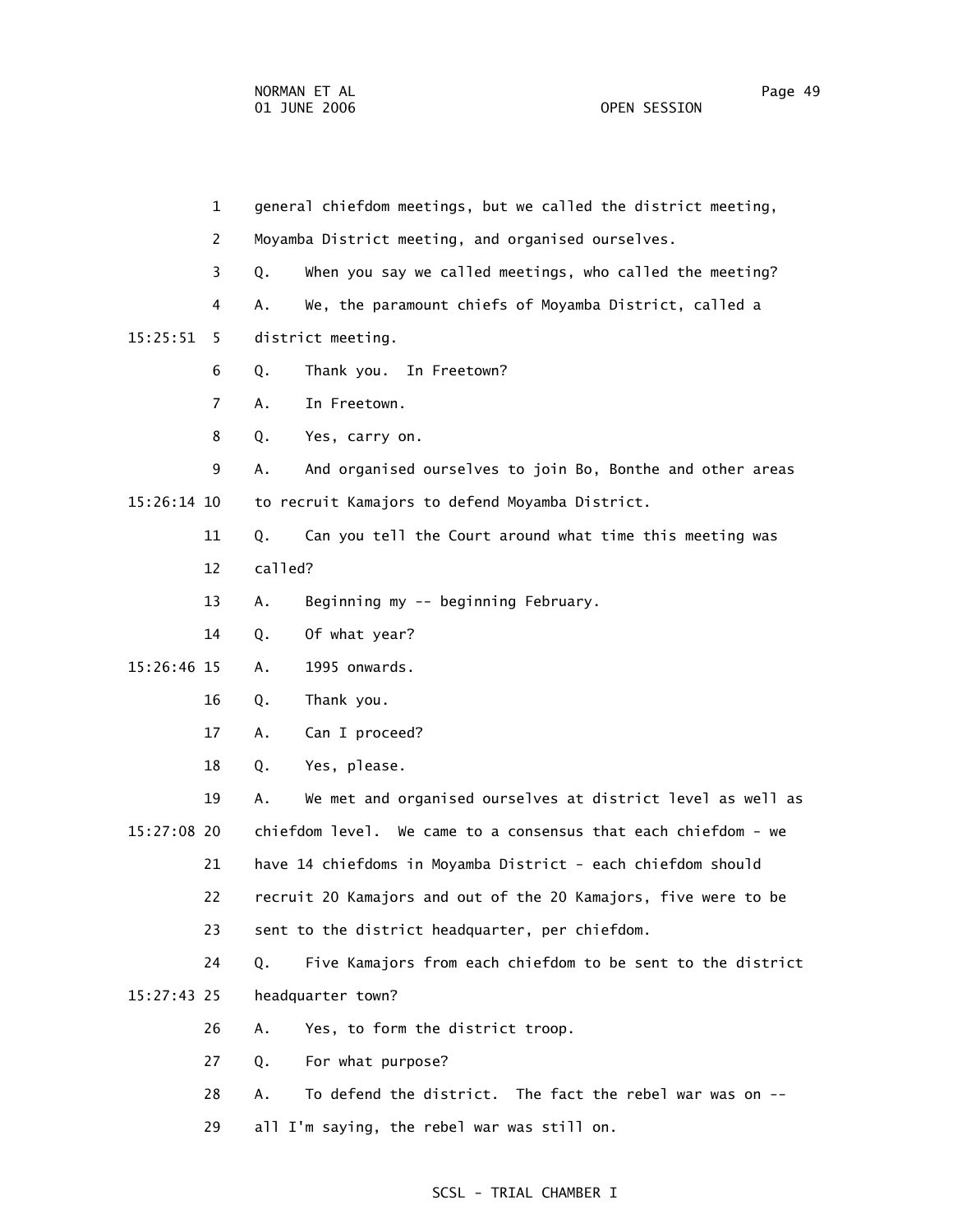| $\mathbf{1}$   | You said 20 Kamajors from each chiefdom, five to be<br>Q.<br>Yes. |
|----------------|-------------------------------------------------------------------|
| 2              | sent to the district headquarter town. What about the others?     |
| 3              | And 15 remained at the chiefdom. So in case of any attack,<br>Α.  |
| 4              | the 15 Kamajors may not be able, if they are attacked -- attack   |
| 15:28:35<br>5. | one chiefdom, all the district quota would join the 15 to fight.  |
| 6              | The arrangement was the chiefdoms were to cater, to contribute,   |
| $\overline{7}$ | to sustain the chiefdom Kamajors. We catered at district level    |
| 8              | again. We went to well-wishers, and then residents of the         |
| 9              | Moyamba District in Freetown and Bo also contributed to sustain   |
| 15:29:20 10    | the district Kamajors. To add to that, the structure was put in   |
| 11             | place at a district meeting. The command structure was put in     |
| 12             | place, headed by Pa RP Kombe-Kajue. Of Mano Dasse Chiefdom,       |
| 13             | Moyamba District.                                                 |
| 14             | My Lords, it is hyphenated, Kombe-Kajue.<br>MR JABBI:             |
| 15:30:33 15    | THE WITNESS: He was assisted by Tejan Sankoh, now                 |
| 16             | Honourable Tejan Sankoh.                                          |
| 17             | MR JABBI:                                                         |
| 18             | Thank you.<br>Q.                                                  |
| 19             | Of Kangahun, Kaiyamba Chiefdom, Moyamba District.<br>Α.           |
| 15:30:41 20    | Where was Kombe-Kajue from if Sankoh was from Kangahun?<br>Q.     |
| 21             | I said Mano, Dasse Chiefdom, Moyamba District.<br>Α.              |
| 22             | Thank you.<br>Q.                                                  |
| 23             | And their secretary was Mr Jonathan Dambo, now<br>Α.              |
| 24             | Honourable Jonathan Dambo. He also hails from Njama Kowa, Kowa    |
| 15:31:12 25    | Chiefdom, Moyamba District.                                       |
| 26             | MR JABBI:<br>Njama, My Lords, is N-J.                             |
| 27             | [CDF01JUN06D - SV]                                                |
| 28             | This structure was based in the district<br>THE WITNESS:          |
| 29             | headquarter town of Moyamba.                                      |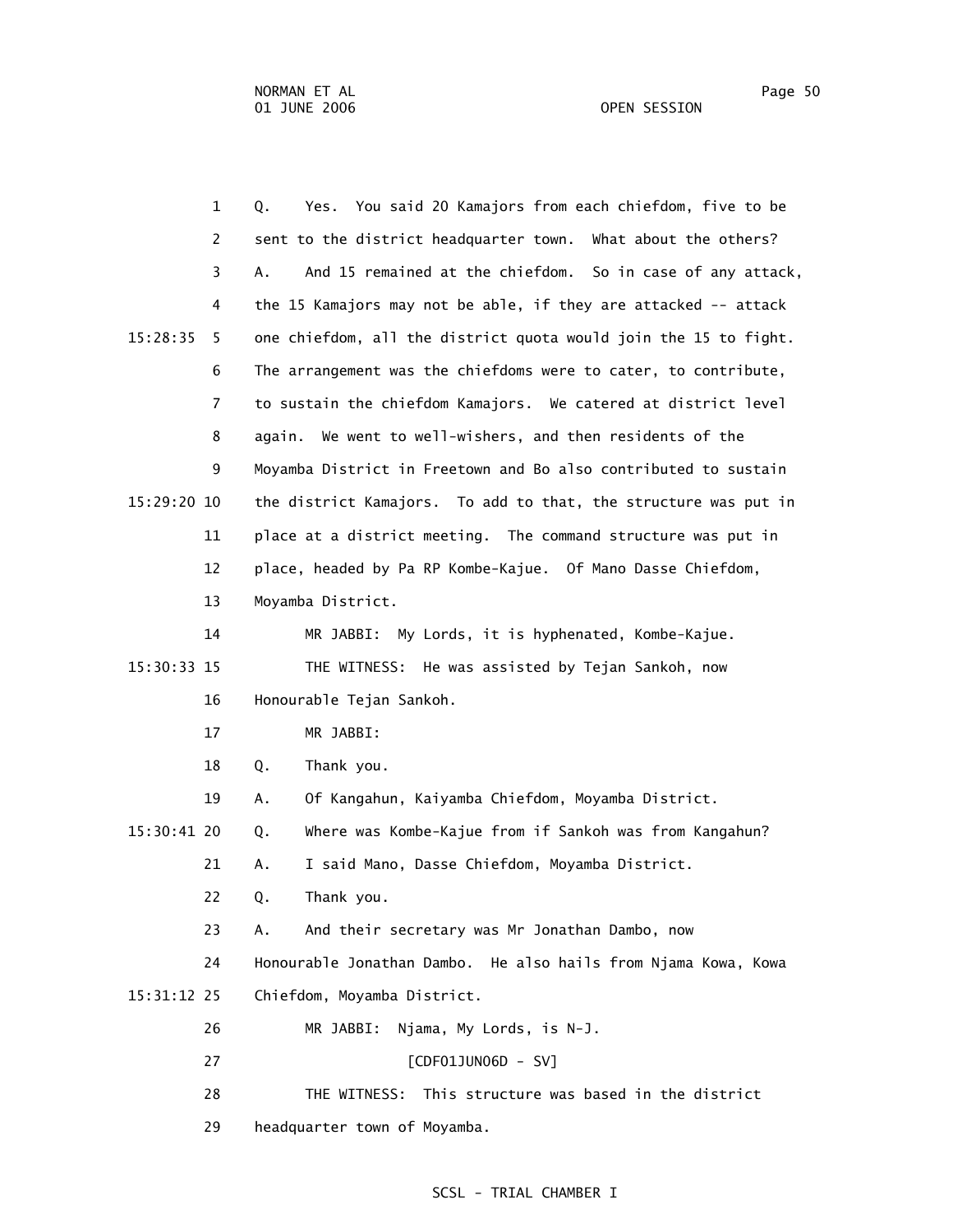1 JUDGE ITOE: What name did you give to this structure 2 again? 3 THE WITNESS: They called it command structure. That was 4 the name given to it. 15:31:44 5 JUDGE ITOE: Command structure? 6 THE WITNESS: Yes. 7 MR JABBI: 8 Q. Can you say what their functions were? 9 A. They were to guide and then give command to the Kamajors, 15:32:12 10 or mobilise them whenever there was any attack elsewhere, 11 elsewhere within the district, as I first said. 12 Q. Now, what about at the chiefdom level? 13 A. At the chiefdom level, there were commanders high up, from 14 the old and experienced Kamajors from the first area, that is 15:33:03 15 Bonthe area and Bo area, where this society started. Even now 16 that I am talking, I do not know the origin. But I only brought 17 in the Tamaboros and Idriss Kamara's incident that to me, that 18 was the beginning of the CDF. 19 Q. What do you mean by "CDF"? 15:33:43 20 A. Civil Defence Force as it is now called. 21 Q. Now, did you have requirements -- 22 A. Yes. 23 Q. -- for membership of this Kamajor group? 24 A. That's where I'm coming now. At district level, as well as 15:34:18 25 chiefdom level, we put in place criteria for recruitment, and one 26 of it was the person to be recruited, to be initiated into that 27 society, should be a citizen of the chiefdom and should be 18 28 years and above and should not have any criminal record. He 29 should be respectful to elders and his colleagues. He was to be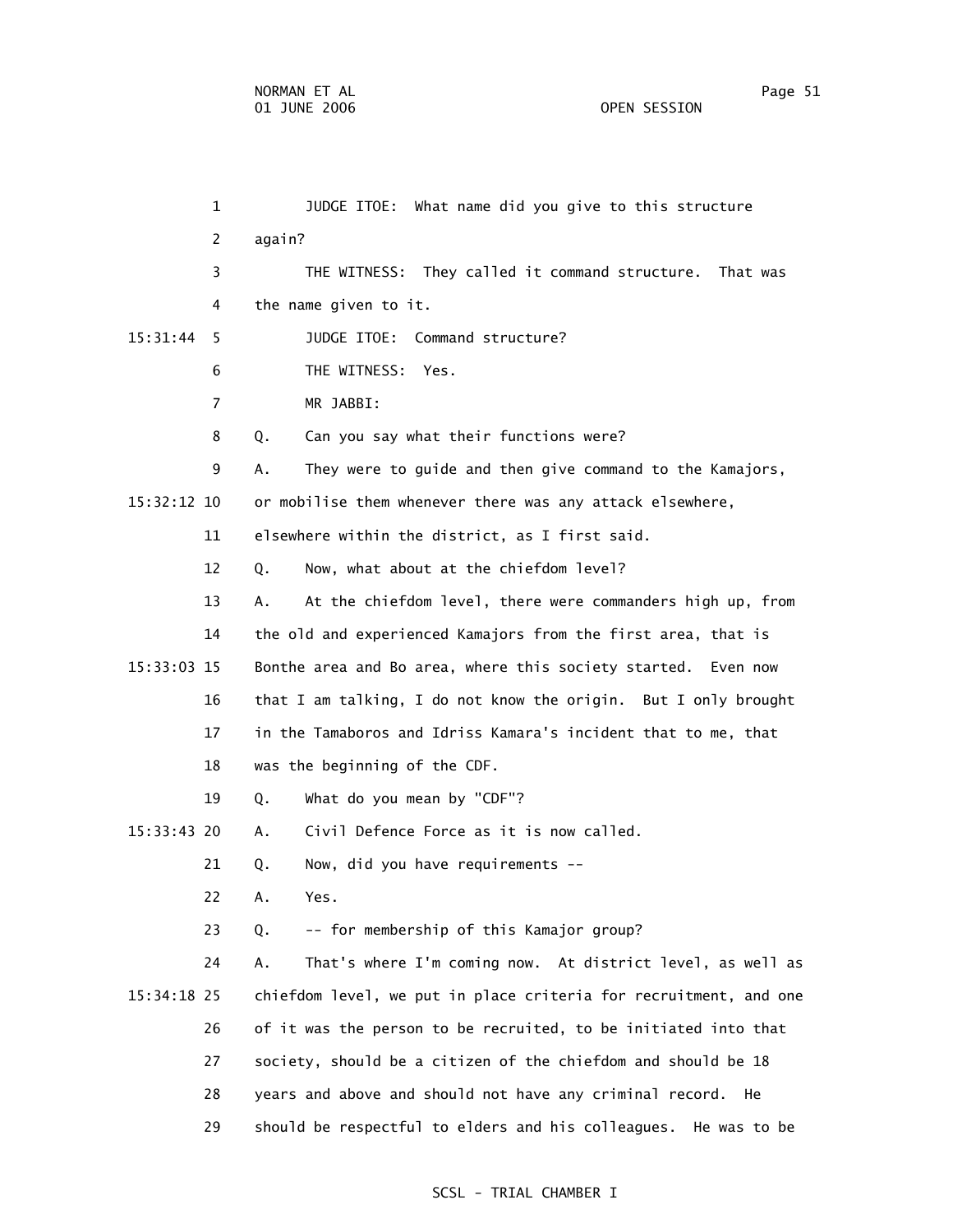| $\mathbf{1}$   | nominated or screened by a special committee set -- I mean, put    |
|----------------|--------------------------------------------------------------------|
| 2              | in place by the chiefdom community. I repeat: Community, not       |
| 3              | committee. The chiefdom community.                                 |
| 4              | Yes, any other criterion?<br>Q.                                    |
| 15:35:56<br>5  | That the person willing to be initiated and recruited<br>Α.        |
| 6              | should be willing to stay within the community until the crisis    |
| $\overline{7}$ | was over. And the third one -- I mean the eighth, sorry the        |
| 8              | eighth, was any community represented by a Kamajor that has        |
| 9              | qualified to be recruited, the community people were to work for   |
| 15:36:36 10    | him to do communal labour for him while he is on the war. I        |
| 11             | mean, he is at war front, fighting. Those were the criteria set.   |
| 12             | Thank you. And did initiations in fact take place?<br>Q.           |
| 13             | Yes. They did the first initiation according to the<br>А.          |
| 14             | criteria and they were fighting. But then I left in February       |
| 15:37:53 15    | 1997.<br>They were initiating according to the criteria until I    |
| 16             | left this country in 1997 for the United States.                   |
| 17             | February 1997, do you say?<br>Q.                                   |
| 18             | Yes.<br>Α.                                                         |
| 19             | How long were you away?<br>Q.                                      |
| 15:38:24 20    | I was there for one year three months.<br>А.                       |
| 21             | In the United States?<br>Q.                                        |
| 22             | Yes, because when I was just about to come back in July --<br>Α.   |
| 23             | Of what year?<br>Q.                                                |
| 24             | I was to come back in July, then the coup took place in<br>Α.      |
| 15:38:48 25    | May, so the United States did not allow us to come at all.<br>They |
| 26             | gave us protected status.                                          |
| 27             | May of what year did the coup take place?<br>Q.                    |
| 28             | May 1997.<br>Α.                                                    |

29 Q. And what was the effect of that on your desire to return to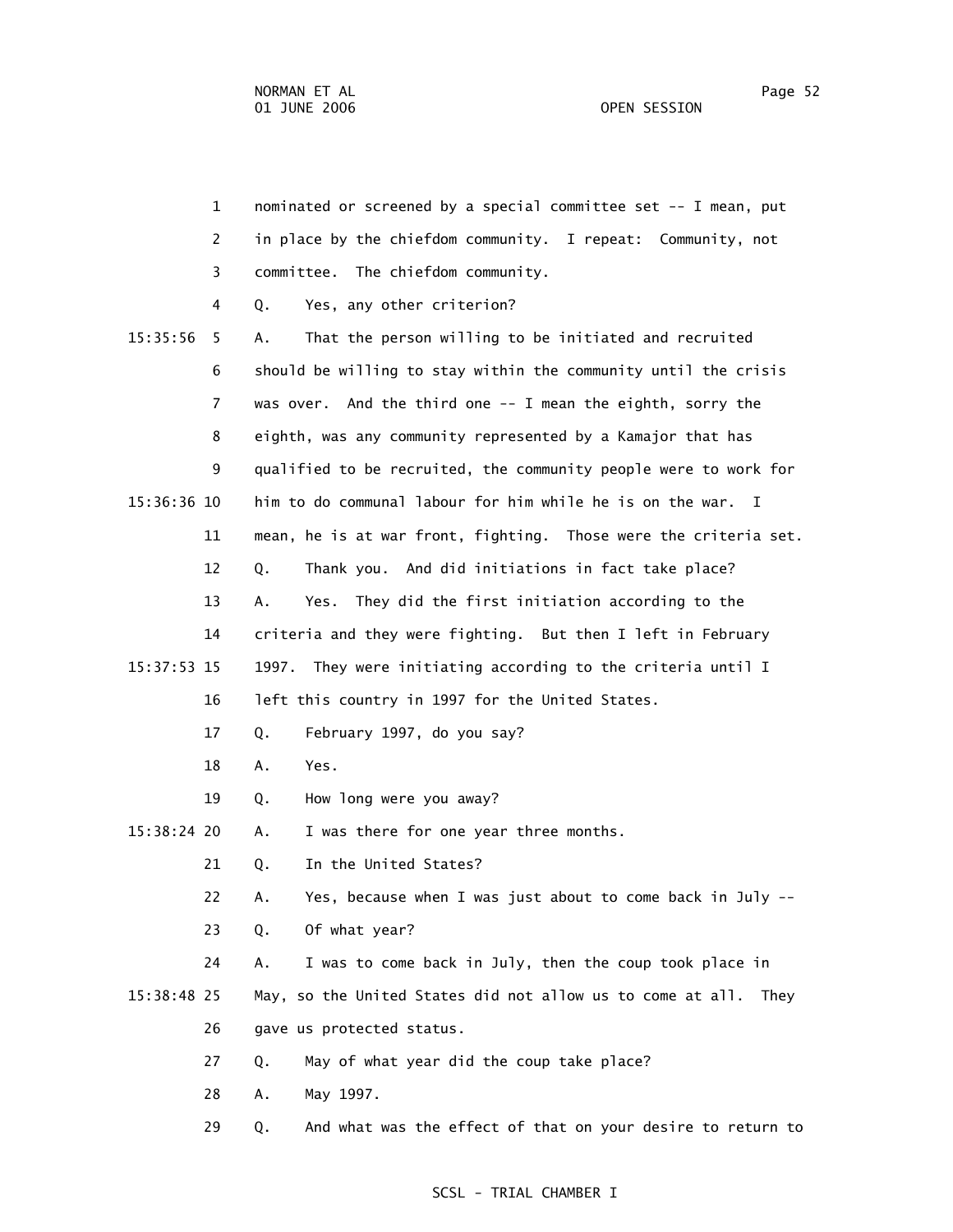|             | 1                     |    | Sierra Leone?                                                   |
|-------------|-----------------------|----|-----------------------------------------------------------------|
|             | $\mathbf{2}^{\prime}$ | А. | That one, in fact, was hard on me because I didn't like it      |
|             | 3.                    |    | at all, but I had to obey for my life.                          |
|             | 4                     | Q. | In the end you came.                                            |
| 15:39:32    | 5.                    | Α. | Okay. So $-$                                                    |
|             | 6                     | Q. | When was it? When did you come back?                            |
|             | 7                     | А. | I came back May 25, 1998 and around December, I cannot          |
|             | 8                     |    | exactly quote the date now, but it was around                   |
|             | 9                     |    | November/December --                                            |
| 15:40:00 10 |                       | Q. | Of what year?                                                   |
|             | 11                    | А. | Of 1998. While I was doing some work at home I heard an         |
|             | 12                    |    | announcement that all paramount chiefs and all parliamentarians |
|             | 13                    |    | of Moyamba District should meet at the vice-president's office, |
|             | 14                    |    | Vice-President Joe Demby's office at the time.                  |
| 15:40:39 15 |                       | Q. | Was the meeting held?                                           |
|             | 16                    | А. | Yes, we went to the meeting and the vice-president              |
|             | 17                    |    | disclosed that Maxwell Khobe had told him that there was a plan |
|             | 18                    |    | for the rebels to attack the city.                              |
|             | 19                    | Q. | Which city?                                                     |
| 15:41:06 20 |                       | Α. | Freetown city, the capital city here. And that they said        |
|             | 21                    |    | they were going to converge in the Moyamba District before they |
|             | 22                    |    | took off to attack the city. So he was encouraging --           |
|             | 23                    |    | That is the rebels --<br>JUDGE ITOE:                            |
|             | 24                    |    | THE WITNESS:<br>The rebels, yes.                                |
| 15:41:34 25 |                       |    | -- were to assemble?<br>JUDGE ITOE:                             |
|             | 26                    |    | To assemble.<br>THE WITNESS:                                    |
|             | 27                    |    | JUDGE ITOE:<br>-- in Moyamba.                                   |
|             | 28                    |    | THE WITNESS:<br>Not Moyamba Town, in Moyamba District.          |
|             | 29                    |    | Somewhere in the Moyamba District.                              |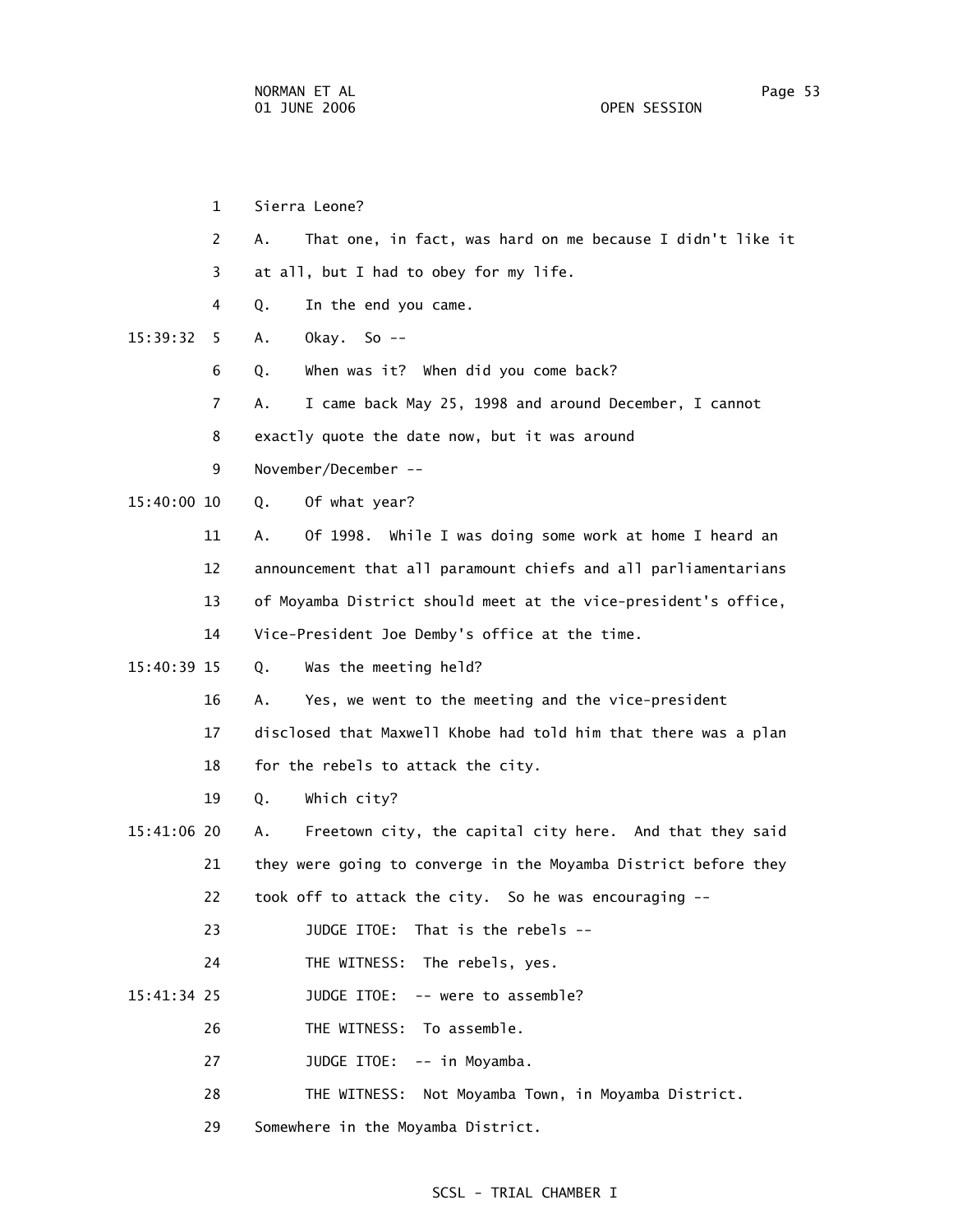| $\mathbf{1}$   | JUDGE ITOE:<br>Before attacking Freetown.                          |
|----------------|--------------------------------------------------------------------|
| $\overline{c}$ | THE WITNESS: To come and attack Freetown.                          |
| 3              | JUDGE ITOE:<br>Thank you.                                          |
| 4              | THE WITNESS: So he said he was encouraging all paramount           |
| 15:42:01<br>5  | chiefs and parliamentarians to go back to their different          |
| 6              | chiefdoms and their constituencies to mobilise Kamajors to come    |
| $\overline{7}$ | and assist defend the city, Freetown city.                         |
| 8              | MR JABBI:                                                          |
| 9              | Yes, you were to go back to your chiefdoms and<br>Q.               |
| 15:42:49 10    | constituencies and mobilise Kamajors to come and assist in         |
| 11             | defending the city?                                                |
| 12             | So they formed a committee to go ahead and I was one of the<br>Α.  |
| 13             | members of that committee. I cannot tell where the fund was from   |
| 14             | but I know it was from government because they gave me 500,000     |
| 15:43:16 15    | for the operation. That is, to mobilise the Kamajors at chiefdom   |
| 16             | level. To go to all the 14 chiefdoms in the district to mobilise   |
| 17             | the Kamajors to come and defend.                                   |
| 18             | 500,000 what?<br>Q.                                                |
| 19             | 500,000 leones.<br>Α.                                              |
| 15:43:36 20    | And did you go?<br>Q.                                              |
| 21             | I went and went to about eight chiefdoms and then I ran out<br>А.  |
| 22             | of the money and then I went back to my chiefdom and stayed        |
| 23             | And I was just to inform the chiefs to mobilise Kamajors<br>there. |
| 24             | to go to the district headquarter where the command structure      |
| 15:44:12 25    | was, so that they can be taken to Freetown.                        |
| 26             | Can I go ahead?                                                    |
| 27             | Yes, please.<br>Q.                                                 |
| 28             | The Kamajors were taken by helicopter. But in fact I was<br>Α.     |

29 9 miles away from the chiefdom -- I mean, the district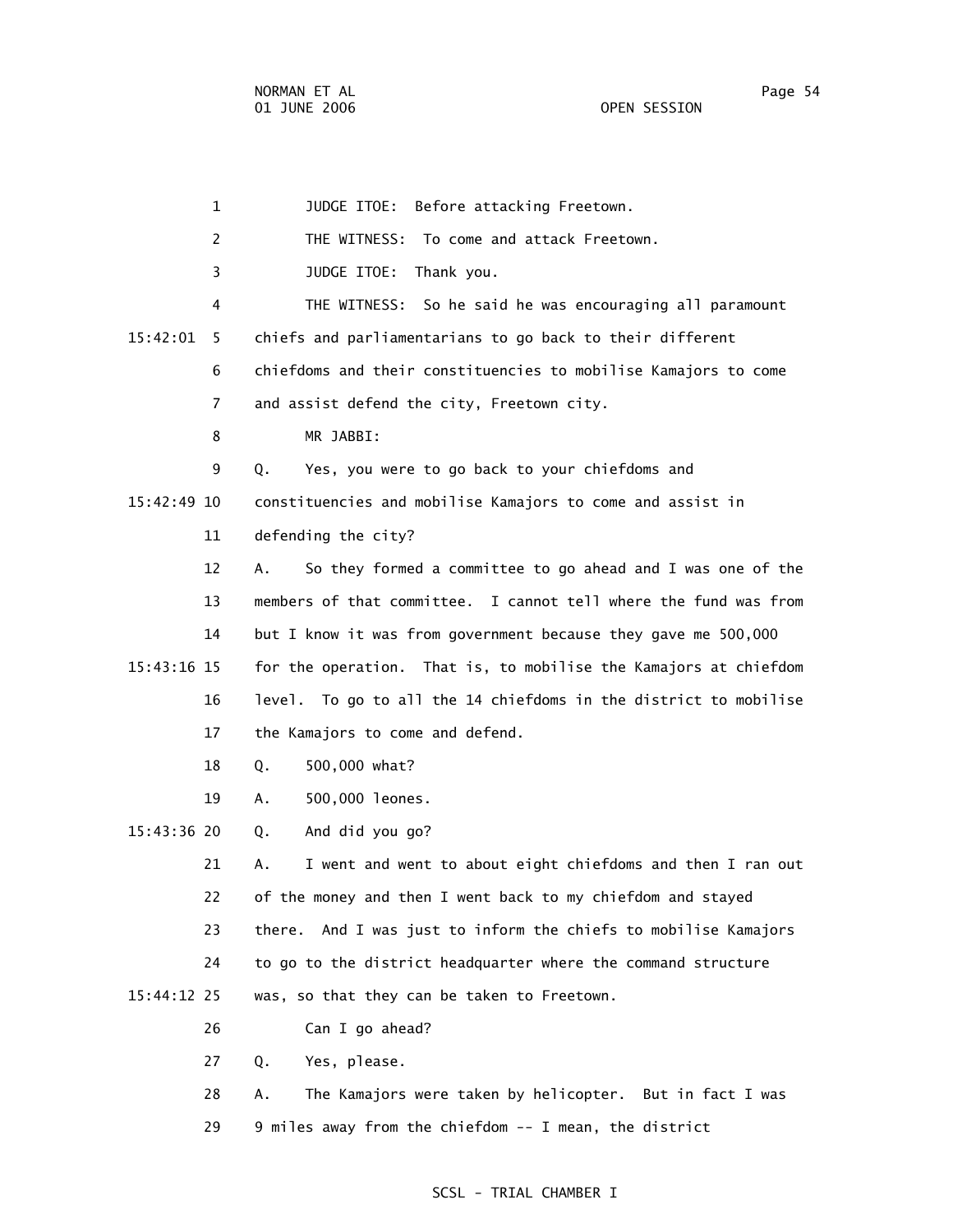1 headquarter. I did not even witness how they mobilised them, how 2 they transported them. They ferried them across. Not too long 3 and the way to the city here and upland was closed, was blocked, 4 by the rebels. 15:45:09 5 Q. Now, can you tell the Court what time frame you are now 6 dealing with; the time when these Kamajors were airlifted to come 7 and assist in defending Freetown? 8 A. That was -- the airlifting was done after Christmas, 9 between January and December. 15:45:35 10 Q. Between December and January? 11 A. Yes. Not too long then the January 6th invasion took 12 place. 13 Q. January 6th what year? 14 A. January 6th, 1999. 15:45:50 15 Q. So the Kamajors were flown in just before 6th January 1999? 16 A. Yes. 17 Q. Thank you. 18 A. From Moyamba District. 19 Q. From Moyamba District? 15:46:08 20 A. All I am saying is for Moyamba District. 21 Q. Thank you. 22 A. Okay. During that period the initiation went on. When we 23 were now trapped at the -- we were now on the other side of the 24 country. That is, we were separated from the city by that 15:46:35 25 blockade. 26 PRESIDING JUDGE: Mr Witness, the period you're talking 27 about is the period after January 6, 1999? What you're talking 28 about now? 29 THE WITNESS: Yes, the period between -- I mean, between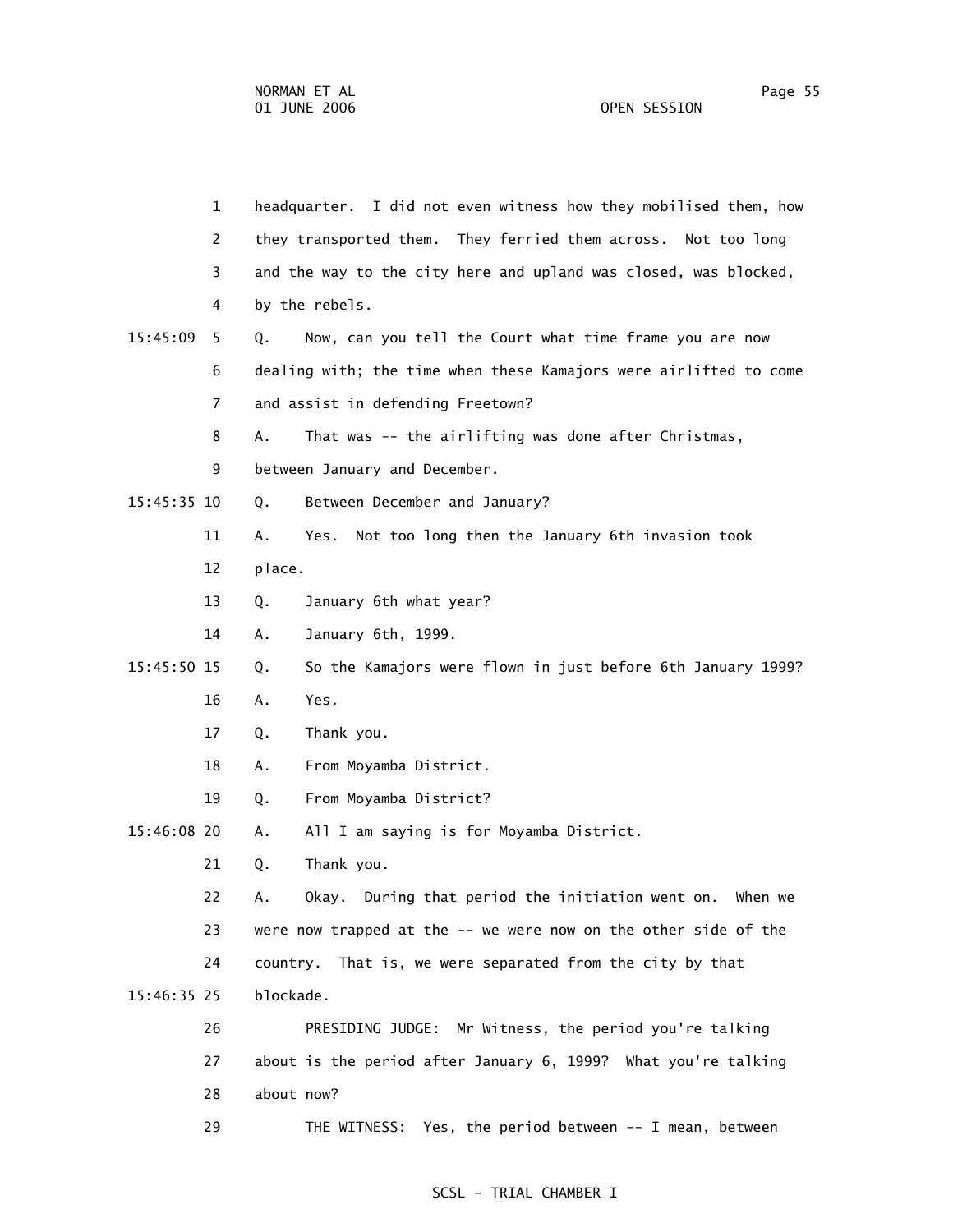1 the invasion onwards until the end of the war. 2 PRESIDING JUDGE: Thank you. 3 MR JABBI: 4 Q. So where were you? 15:46:59 5 A. I was at Nyandehun, my chiefdom. 6 Q. Yes? 7 A. So initiation went on and at that time even myself, I 8 allowed myself to be initiated for protective reasons. I did not 9 join the society to go and fight. I also joined two of my own 15:47:35 10 children, one eight years, the other seven years. 11 Q. Into what? 12 A. Into the Kamajor society. I am not saying they were 13 recruited. They were initiated for immunisation only. 14 Q. Now, Mr Witness, you had said earlier on that you set 15:48:05 15 certain criteria? 16 A. Yes, I'm coming. I did that because the chiefdom people 17 came to me before the initiation started that they were pleading 18 and all the young men were pleading that they are now vulnerable, 19 so let us allow them, they can pay for themselves to be 15:48:38 20 initiated, to be immuned for fear of stray bullets and I -- 21 Q. Allow some time, please. 22 A. Okay. 23 Q. Yes, carry on. 24 A. And I, as paramount chief, had gone into the society to 15:49:13 25 protect my body. These are my subjects. Whom am I to say no to 26 them? So we came together, the chiefs - I mean my local chiefs - 27 and we agreed as long as you had your money. The initiators in 28 fact refused. But we had to beg them and gave reasons and they 29 saw with us and accepted the fact. Even women were initiated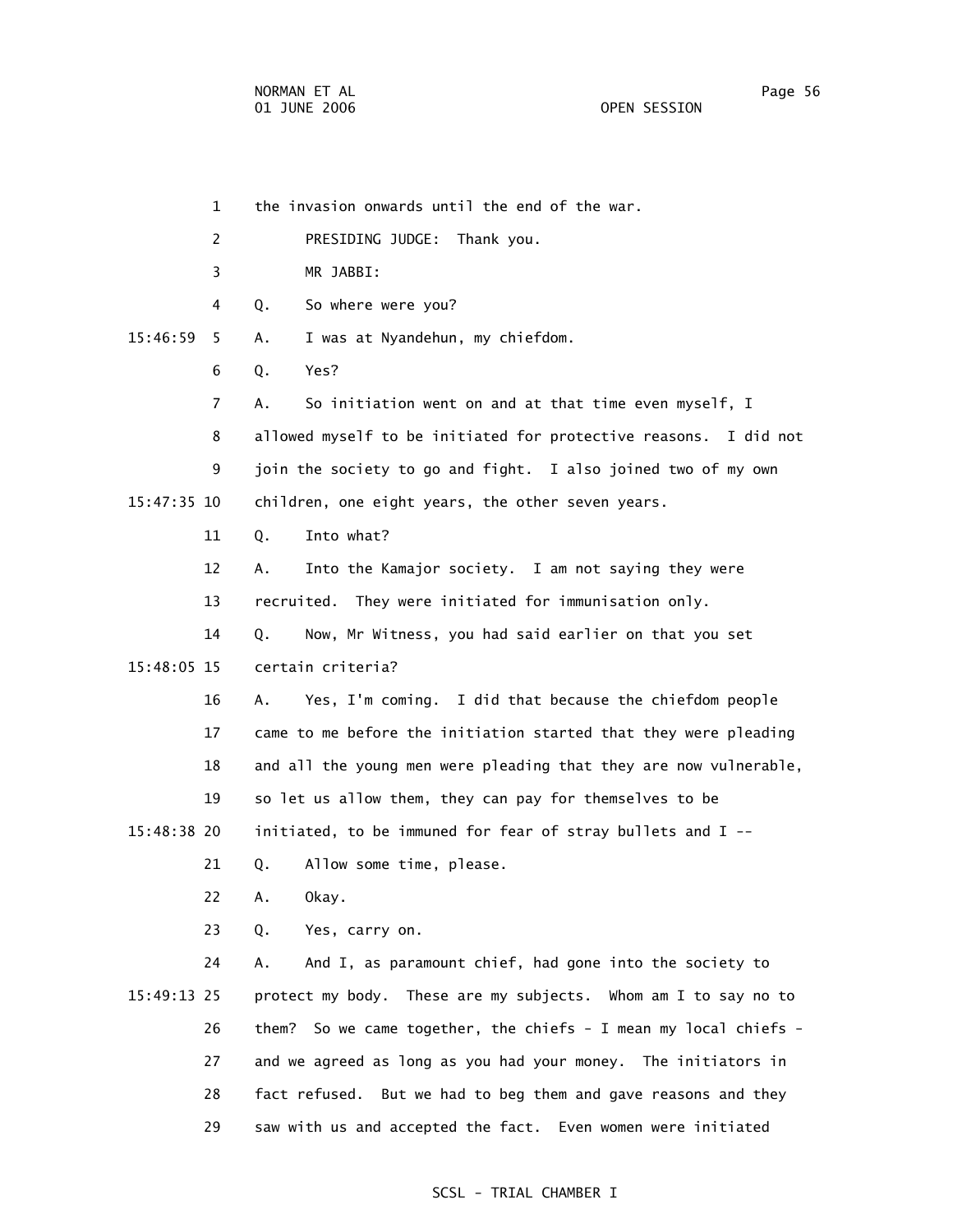1 just for protective reasons. They did not join the society for 2 fighting, to go and fight. And I cannot remember any commander 3 assigning children in my chiefdom and in that district to go to 4 war, but all the same --

 15:50:25 5 Q. Just before that, you said the initiators were reluctant -- 6 A. They were reluctant.

7 Q. -- to immunise, to initiate?

8 A. Out of the criteria set.

 9 Q. Out of the criteria set. What reasons did you give them to 15:50:42 10 persuade them otherwise?

 11 A. The reason is while I am running away with my child I am 12 immuned, but the child is not immuned. That child may be very 13 unfortunate and catch a stray bullet and then the child will lose 14 a life. So that is the reason the young men and all the elders 15:51:11 15 advanced and I saw with them. So we allowed them to immunise 16 themselves because the mystical power in the Kamajors, and the 17 discipline in fact connected with the Kamajors at that time, 18 raised their fame. They became so famous. So every body knew if 19 I am a member of this society, then I'll be respected. So we had 15:51:49 20 to allow them -- and I would be safe again from bullet, from any 21 stray bullet. So we had to allow them to be immuned, to be 22 initiated.

 23 I want to emphasise here initiation is quite different from 24 recruitment. In fact, those who were initiated, all those were 15:52:15 25 fit to be recruited were separated from the others and they were 26 trained special.

27 Q. Who were trained specially?

 28 A. Those who are eligible to fight. Those who are fit to go 29 to war front were trained. They gave them special training and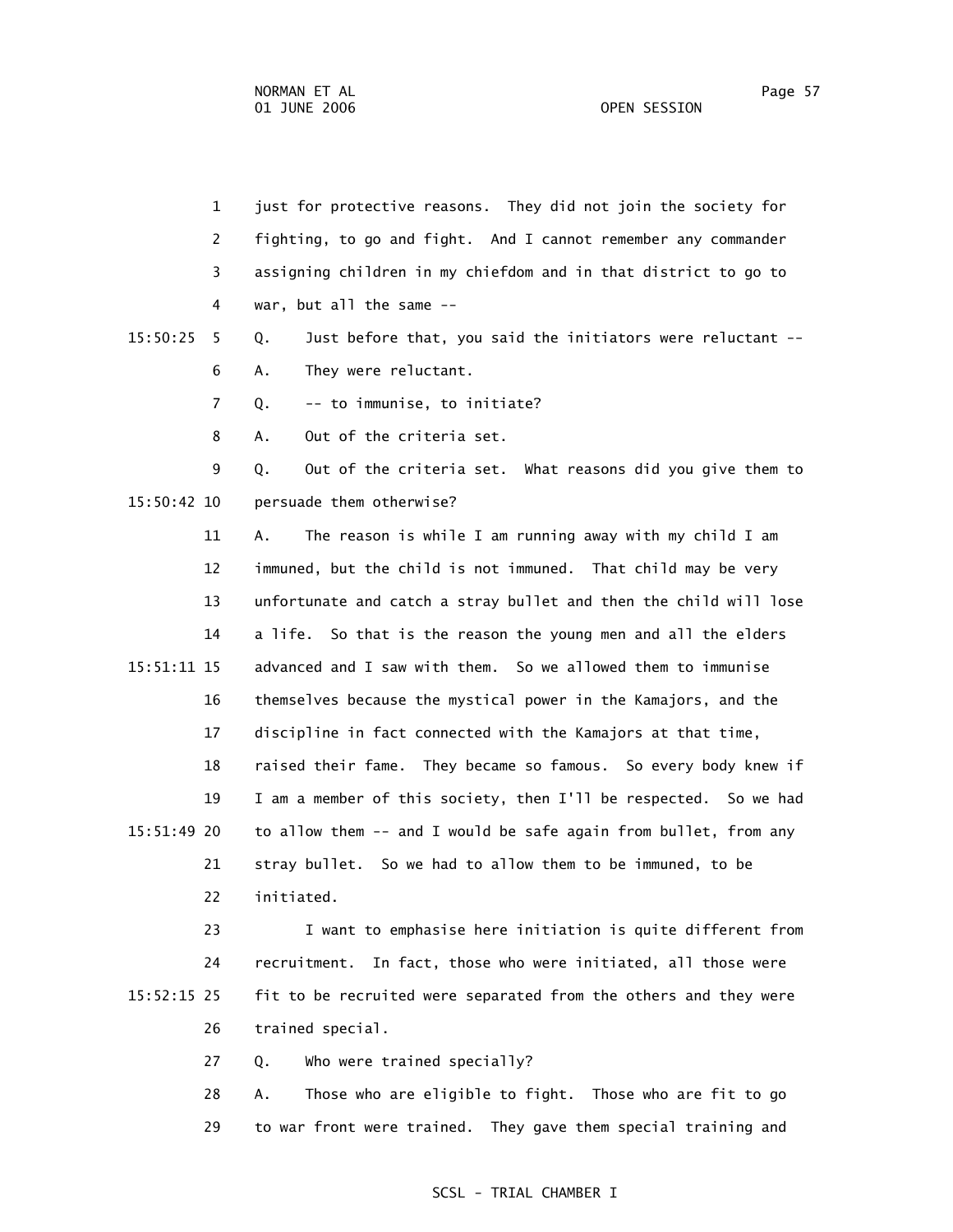1 that is the recruitment. 2 PRESIDING JUDGE: Can you explain that again, Mr Witness? 3 You say all of them were initiated? 4 THE WITNESS: Yes, including me. 15:52:45 5 PRESIDING JUDGE: Including you. 6 THE WITNESS: Yes. 7 PRESIDING JUDGE: But those that were -- 8 THE WITNESS: Were fit to fight. 9 PRESIDING JUDGE: Those were recruited? 15:52:53 10 THE WITNESS: They were recruited and you can't be 11 recruited until you undergo the training. 12 PRESIDING JUDGE: So the difference you make in your 13 evidence between initiation and recruitment is that many would be 14 initiated but not all would be recruited to go and fight. 15:53:10 15 THE WITNESS: Yes, exactly. 16 PRESIDING JUDGE: They had to be fit for fighting. 17 THE WITNESS: Yes, My Lord. 18 PRESIDING JUDGE: Thank you. Sorry, Dr Jabbi. 19 MR JABBI: Thank you very much, My Lord. 15:53:23 20 Q. Now, were children fit for fighting and recruitment? 21 A. No. No child below 18 was allowed. They were allowed to 22 be initiated but they were not allowed to be recruited. 23 Q. What about women? You spoke about women. Were they fit to 24 be recruited for fighting? 15:53:56 25 PRESIDING JUDGE: I think he did testify -- 26 THE WITNESS: No women in my chiefdom in Moyamba District 27 was recruited. No woman, no child was recruited as far as I 28 know. 29 PRESIDING JUDGE: That's in your chiefdom, Chief?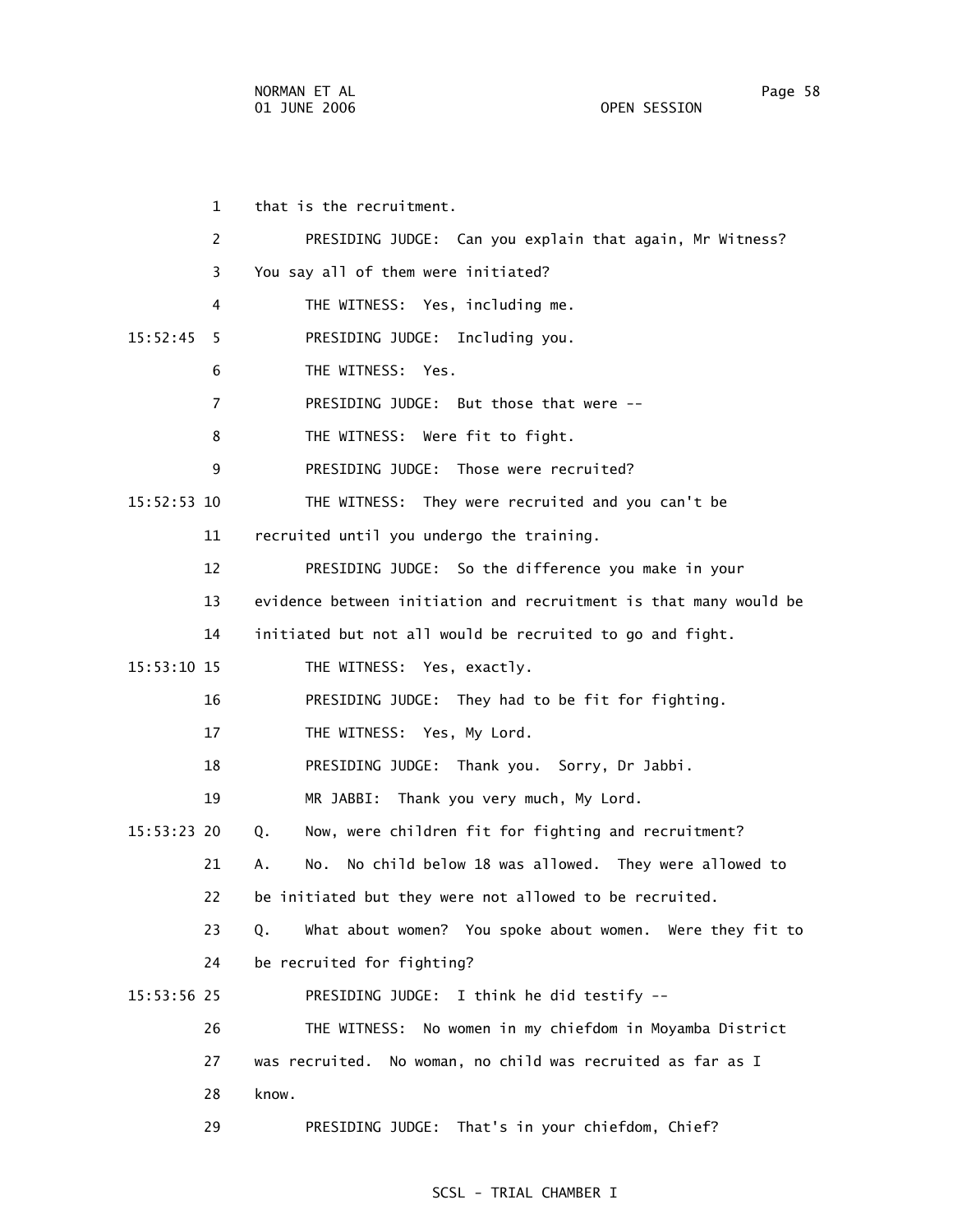1 THE WITNESS: In my chiefdom. 2 MR JABBI: 3 Q. Now, was this change in the criteria in respect of 4 immunising men -- I mean, young people and women, was that 15:54:33 5 confined to your chiefdom? 6 A. Well, I am talking -- it was not confined. It was confined 7 to the district. But I know more about my chiefdom. 8 Q. Thank you. Now, Chief, you have so far gone up to 1996 -- 9 sorry, 1999. 15:55:26 10 A. Yes. 11 Q. Was there a time when you felt safe to leave your chiefdom 12 after the invasion of Freetown? 13 A. We were there until on Sunday, but I cannot remember the 14 date, when the President went to the Pebu site, the new army 15:56:00 15 barracks in Moyamba. There he declare ""di wa dan dan""; that 16 the war is over. 17 Q. So from the time of the invasion of Freetown up to ""di wa 18 dan dan"" you were in your chiefdom? 19 A. Yes, in my chiefdom, until, in fact, after that 15:56:24 20 declaration. A month after that declaration before I had the 21 courage to come to Freetown. 22 Q. Now, Chief -- 23 A. What I want to say -- I'm sorry. 24 Q. Yes, carry on. 15:56:51 25 A. What I want to say here is I was there until the time of 26 disarmament; I was there until the time they went and destroyed 27 the arms and ammunitions; until the time the President visited 28 Moyamba District and declared that "di wa dan dan". That was the 29 word he used.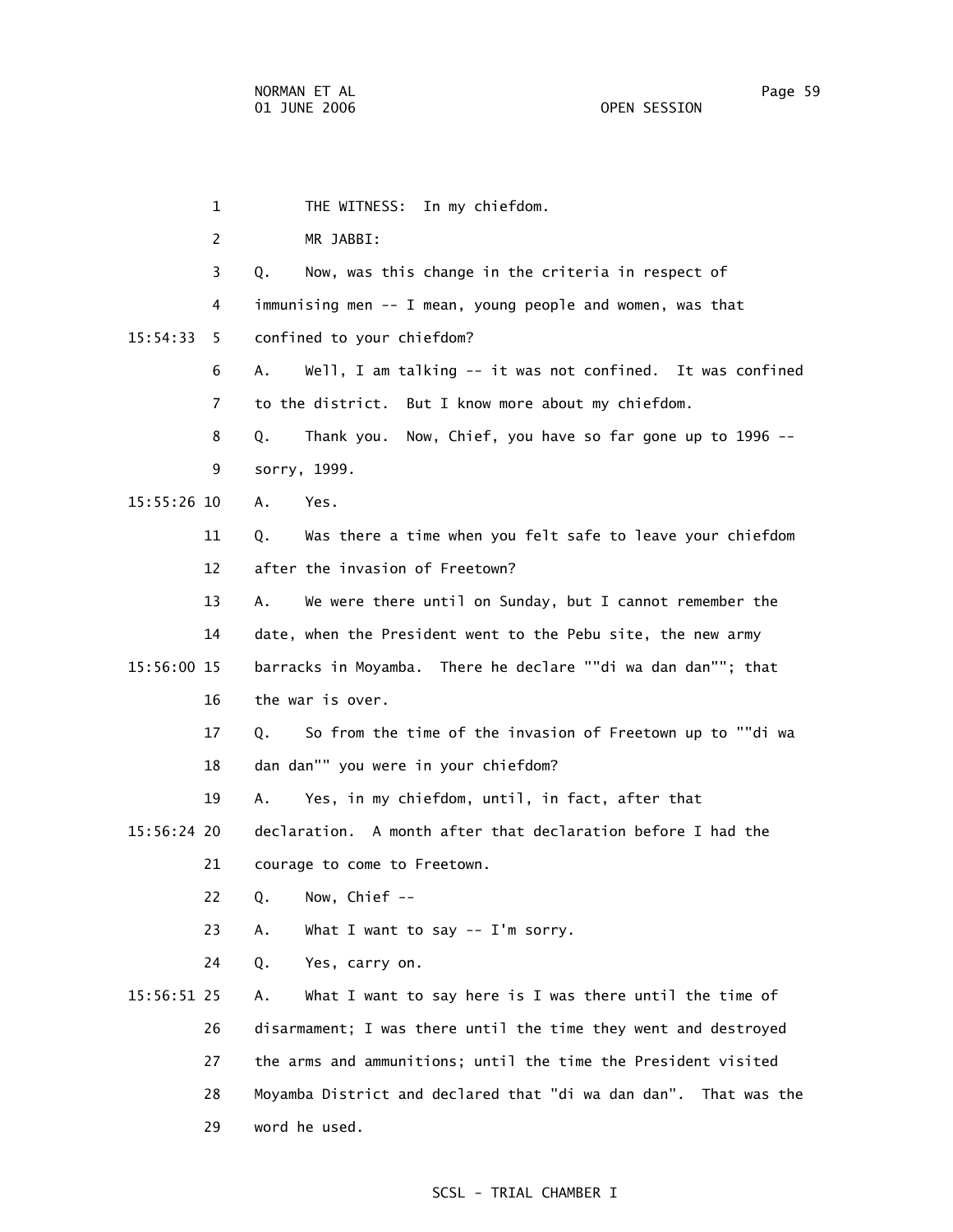1 Q. Thank you. Now, in all these Kamajor activities did you 2 witness Kamajors in battle operation yourself? 3 A. That is where I praise my God. I did not witness any 4 attack. I did not witness any war -- I mean, confrontation with 15:57:48 5 anybody. Only that each time they went to war, they reported 6 back. And I want to add here that it was said around that power 7 was seized from chiefs, but I cannot say no, I cannot deny that. 8 But my own subjects, my own Kamajors, remained loyal and they 9 remained respectful to me until the time the war ended. I can 15:58:36 10 give -- 11 Q. Yes, carry on. Carry on. 12 A. I can give you an instance. Why I am saying this, if they 13 had no respect for me, when I came back, when there was an attack 14 on one village, Rogboya, I cannot remember the date. 15:58:52 15 Q. But that was after you came back from the United States? 16 A. Yes, after the invasion. 17 Q. After the invasion? 18 A. Yes, after the invasion. 19 Q. Yes? 15:58:58 20 A. They caught one rebel named Abdul. Abdul. I cannot 21 remember the surname clearly. 22 Q. Yes? 23 A. And that Abdul, they said, "The commander said our own 24 chief said when we catch anybody in war, let us take that person 15:59:21 25 to him." So they took him to me. With all the threats, threats, 26 threats, they brought him and handed him over to me. I handed 27 him over to the district officer, and in return he handed that 28 man over to the ECOMOG base in Bo. And that man was flown, as I

29 was told -- was flown to their military headquarter as they used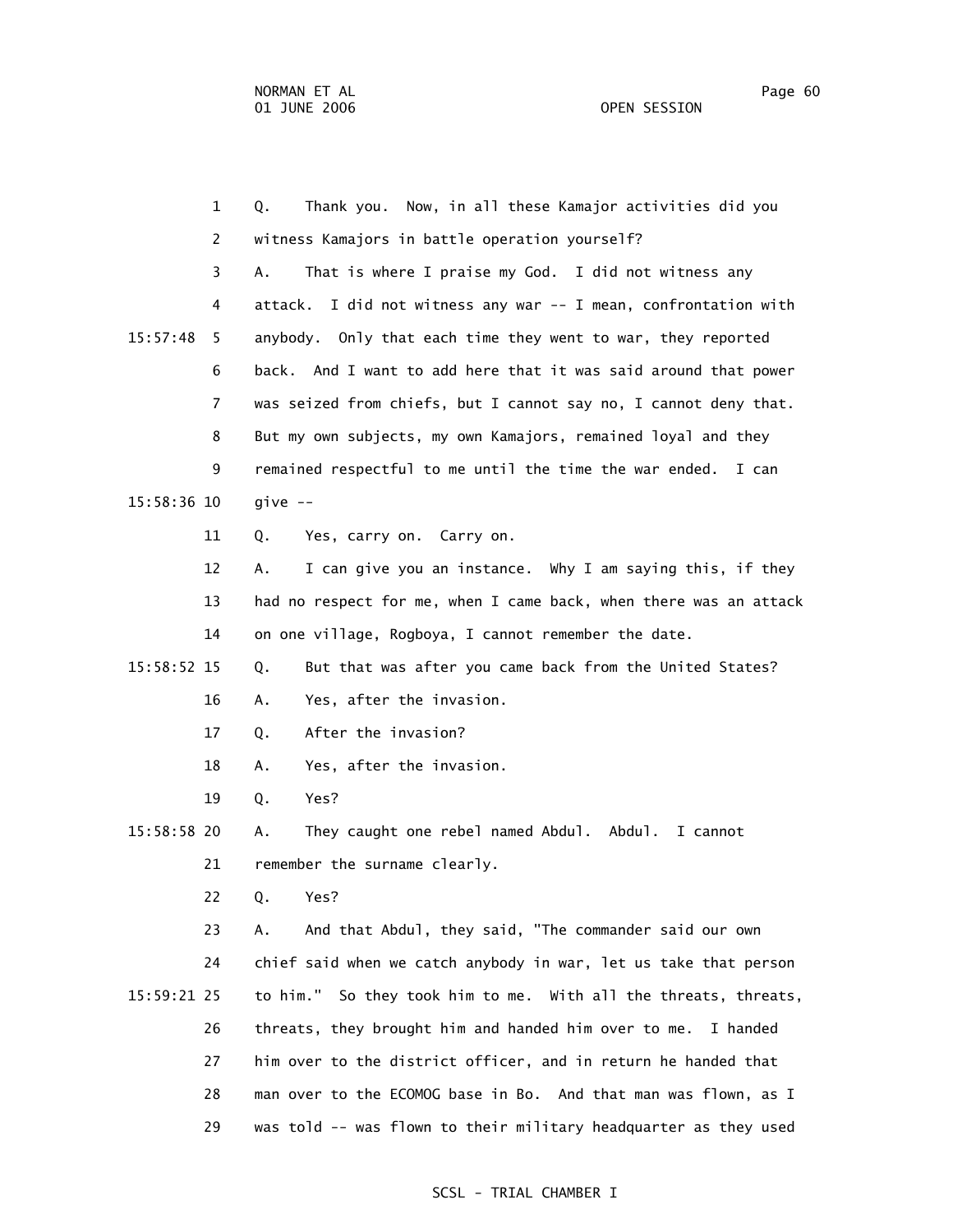- 1 to do.
- 2 Q. Where? Military headquarter where?
- 3 A. In Freetown.
- 4 Q. Here in Freetown?
- 16:00:04 5 A. Here in Freetown. I was told. All I did, I handed the man 6 over. I was with him until I placed him in a vehicle with some 7 elders to take him to the district officer, and the district 8 officer also took him straight to Bo to ECOMOG base, and ECOMOG 9 flew that man. So that was respect enough for me.
- 16:00:32 10 Q. Now, Chief, did you in fact used to give any orders to the 11 Kamajors of your chiefdom?
	- 12 A. No. Well, you have made it a little ambiguous. You said 13 "any order". Orders, like what? I'm sorry, you cannot answer a 14 question with a question, but --
- 16:01:13 15 Q. Well, did you used to give instructions to your Kamajors? 16 A. There also, I did not instruct them. The commanders did - 17 had command structure. I found it after my return.
	- 18 Q. To whom were those --
- 19 A. Like, for example, I was told Sam Hinga Norman was in 16:01:44 20 control of the national something. He was the national 21 controller of the CDF. I didn't know. All I know, he was 22 appointed after the general election. He was appointed deputy 23 defence minister before I left. But when I came back, I didn't 24 know how he got that post, how the command structures were put in 16:02:24 25 place. But when you meet, all elders have done something, it is 26 not in your place to destroy it. So there were command 27 structures. There were chiefdom commanders. There were 28 battalion commanders. There were other commanders.

29 Q. Thank you.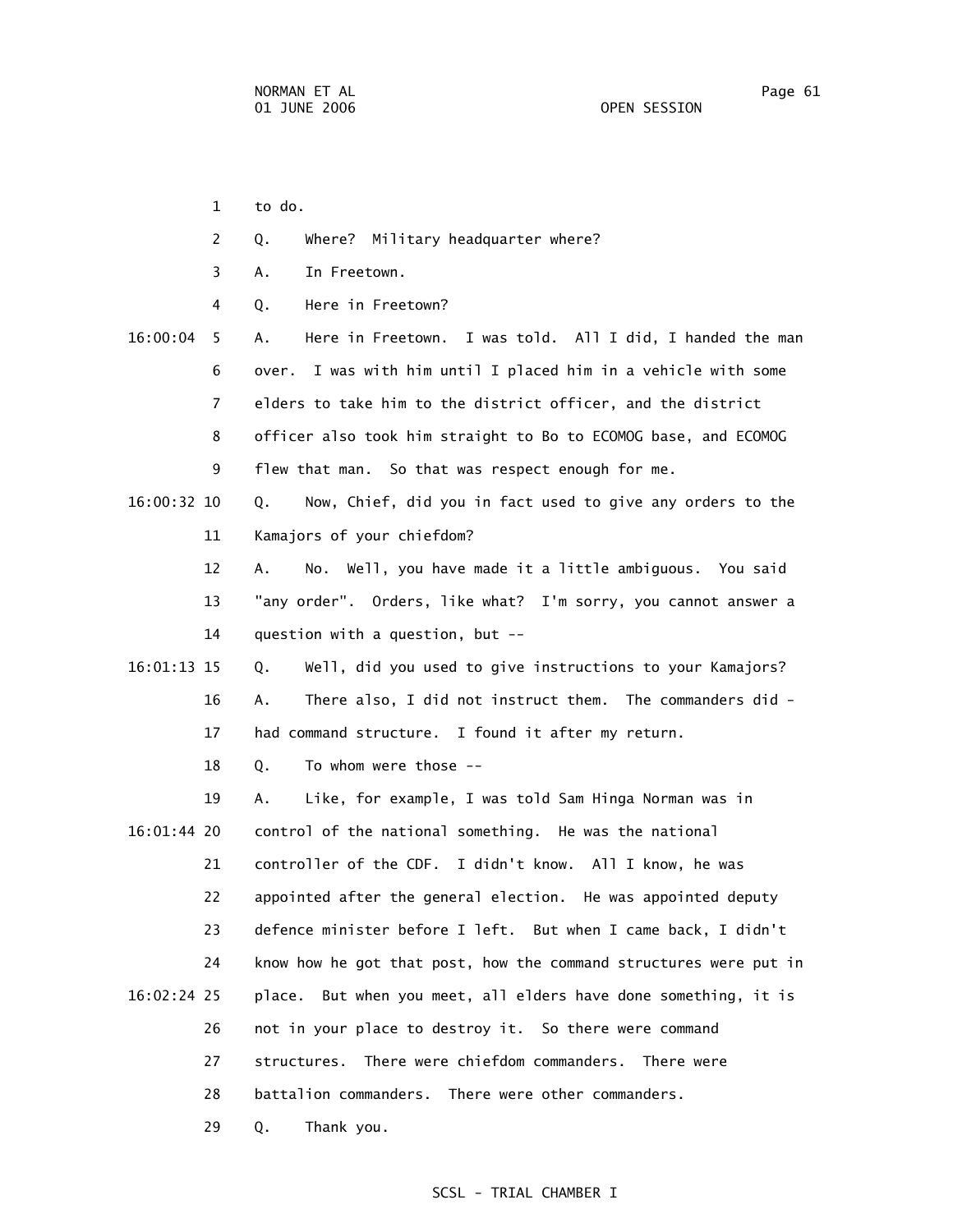1 A. So they gave instruction, not chiefs. All we do, we were 2 to mobilise resources to sustain the fighters. 3 PRESIDING JUDGE: You just provided the people? You 4 provided the people? 16:03:05 5 THE WITNESS: Yes, we provided the people and we provided 6 food for them. We provided some logistics. But when you are 7 testifying, it is better you say all you know. During that 8 period again, after the invasion, sometime within that period, 9 we, the paramount chiefs, were getting one bag of rice and 16:03:34 10 20,000. 11 MR JABBI: 12 Q. From? 13 A. From government. 14 Q. For what purpose? 16:03:40 15 A. They were sustaining us. They were helping us with food. 16 And they helped again because there was -- I mean, the 17 contribution was too much. So they were helping to feed the 18 Kamajors. I don't know. I don't know the quantities. 19 JUDGE ITOE: You said a bag of rice and how much money? 16:04:10 20 THE WITNESS: I said 20,000. 21 PRESIDING JUDGE: But this is after 1999 you're talking 22 about? 23 THE WITNESS: Yes. 24 JUDGE ITOE: And this was monthly? 16:04:17 25 THE WITNESS: Monthly. 26 JUDGE ITOE: Monthly? 27 THE WITNESS: Monthly. But what beat our imagination, they 28 stopped it without informing us. 29 PRESIDING JUDGE: Dr Jabbi, any more questions of your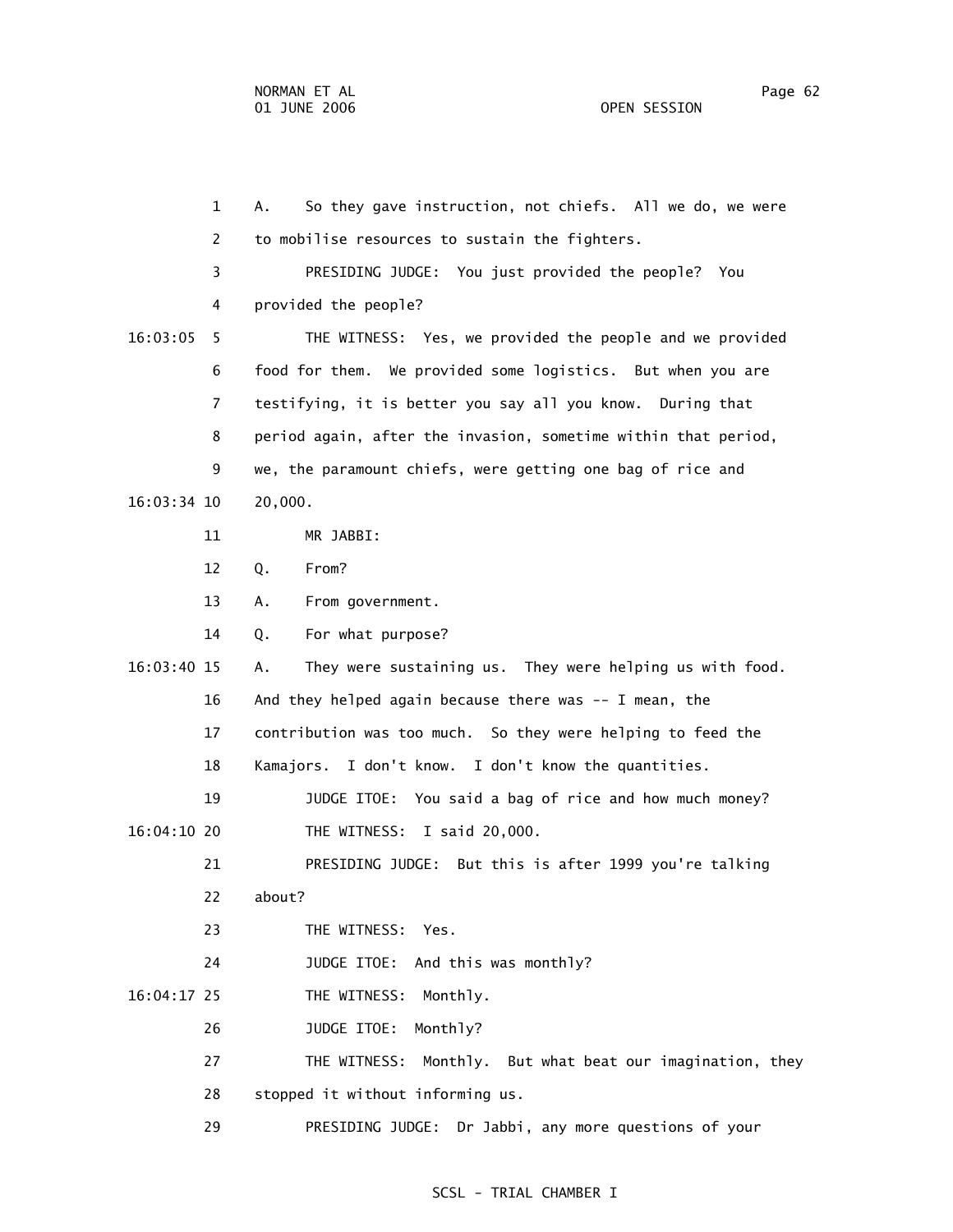|               | $\mathbf{1}$   | witness?                                                      |
|---------------|----------------|---------------------------------------------------------------|
|               | 2              | MR JABBI:                                                     |
|               | 3              | Now, Chief, did you leave Fakunya after the invasion of<br>Q. |
|               | 4              | Freetown?                                                     |
| 16:04:54      | 5              | I have already said I did not leave. I stayed there. I<br>А.  |
|               | 6              | was in Fakunya until --                                       |
|               | $\overline{7}$ | PRESIDING JUDGE: He's explained all of that.                  |
|               | 8              | THE WITNESS: -- they said, "Di wa dan dan". And one month     |
|               | 9              | after, before I even ventured to come to Freetown.            |
| $16:05:13$ 10 |                | PRESIDING JUDGE: He was there for disarmament and until       |
|               | 11             | the President came to Moyamba.                                |
|               | 12             | THE WITNESS: Yes.                                             |
|               | 13             | MR JABBI: Yes.                                                |
|               | 14             | JUDGE ITOE: You talked of a new army building in that area    |
| 16:05:23 15   |                | where the President came and addressed you.                   |
|               | 16             | THE WITNESS: Yes, that was the army -- the new army           |
|               | 17             | barracks. That was the meeting place. That was where we met.  |
|               | 18             | MR JABBI: My Lords, that is all for the witness.              |
|               | 19             | PRESIDING JUDGE: Thank you. Counsel for second accused,       |
| 16:05:46 20   |                | any questions in cross-examination, or it's a common witness? |
|               | 21             | MR BOCKARIE:<br>No, it's not a common witness. No questions,  |
|               | 22             | My Lord.                                                      |
|               | 23             | PRESIDING JUDGE: No questions. Thank you. Mr Margai, any      |
|               | 24             | questions?                                                    |
| 16:06:01 25   |                | MR MARGAI: None, My Lords.                                    |
|               | 26             | PRESIDING JUDGE: Thank you. Prosecution, any questions in     |
|               | 27             | cross-examination?                                            |
|               | 28             | Just a minute, My Lord.<br>MR KAMARA:                         |
|               | 29             | PRESIDING JUDGE: Thank you. Do I take it that you do have     |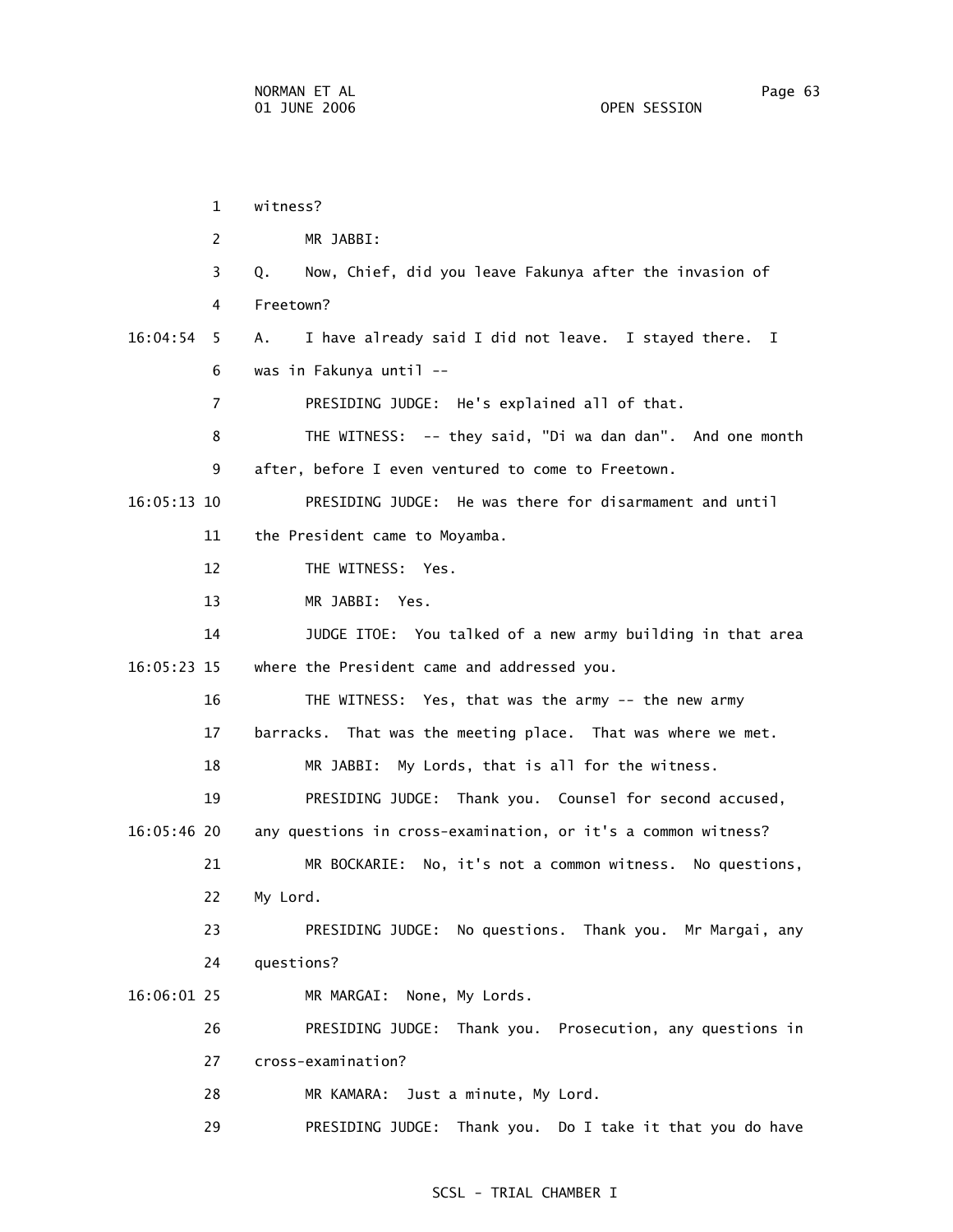1 questions? 2 MS VAN TONGEREN: Yes, thank you, My Lord. 3 PRESIDING JUDGE: You're ready to proceed? 4 MS VAN TONGEREN: Yes, thank you, My Lord. 16:06:48 5 JUDGE ITOE: May we be reminded of the name again, please? 6 MS VAN TONGEREN: My name is Wendy van Tongeren, V-A-N 7 T-O-N-G-E-R-E-N. Thank you, My Lord. 8 JUDGE ITOE: Thank you. 9 CROSS-EXAMINED BY MS VAN TONGEREN: 16:07:26 10 Q. Mr Witness, it's now the opportunity of the Prosecution to 11 ask you some further questions in relation to what you have said. 12 A. Okay. 13 Q. I understand from your evidence that you are the paramount 14 chief of Fakunya Chiefdom in Moyamba District and you have been 16:07:41 15 in that position for some time? 16 A. Yes. 17 Q. For how many years, sir? 18 A. For how many years as paramount chief? 19 Q. That's correct. 16:07:50 20 A. Since 1994, November 18. November 18, 1994. 21 Q. You've indicated to the Court that in February of 1997 it 22 was your decision to leave your home and go to the United States 23 for a period of time. Sir, did you go alone or did you go with 24 your family? 16:08:22 25 A. No, I went alone. I did not go with my family. 26 Q. Did your family then stay at the home in Fakunya? 27 A. Some stayed here. Some who were with me here stayed here. 28 The others stayed upcountry in Fakunya. 29 Q. So by "here" you mean Freetown?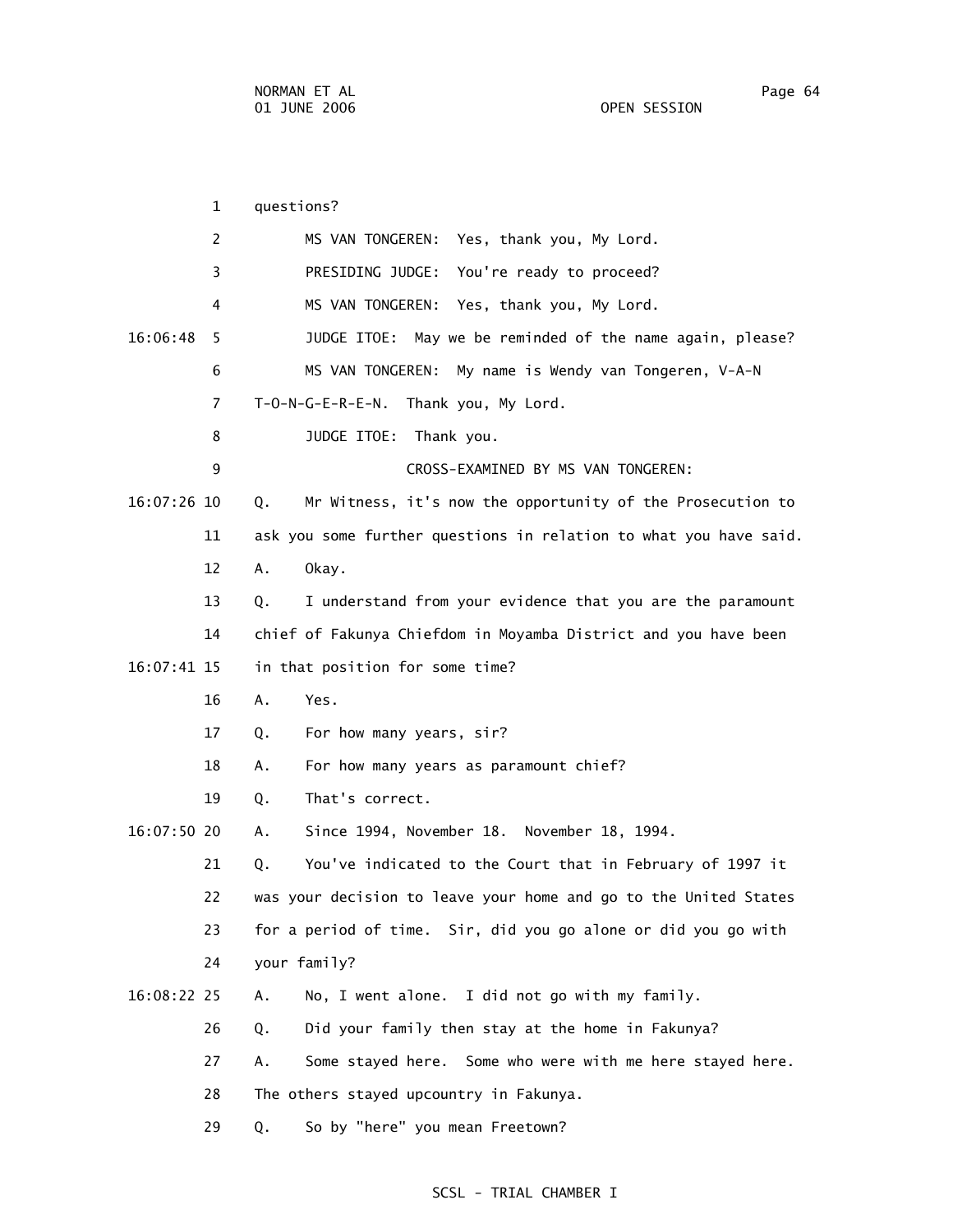1 A. Here, Freetown, yes. 2 Q. Was the reason that you left initially yourself to go to 3 the United States for reasons of safety or other reasons? 4 A. I was invited by the son of my cousin for sightseeing. 16:09:16 5 Q. So what was the original intention in terms of the length 6 of your stay in the United States? 7 A. Because of the overthrow. The government was overthrown 8 here before the time of my return. 9 Q. So initially you intended to stay for how long? 16:09:38 10 A. For six months. 11 Q. You've already told us that in the end you stayed for 15 12 months? 13 A. Yes, if you take it so. 14 Q. Are you indicating to the Court that the reason you did not 16:09:57 15 return earlier is because the United States would not allow you 16 to return? 17 A. For my safety. 18 Q. Was it the United States' government that was making this 19 decision, are you suggesting? 16:10:14 20 A. Well, partly, because I went through the Embassy of 21 Sierra Leone and they advised that I should stay. 22 Q. I'm sorry, I didn't hear that last part, sir? 23 A. I said I went through the embassy, the Sierra Leone Embassy 24 and I was advised that I stay as it was unsafe for me to come. 16:10:44 25 Q. So you, is it fair to say, made a decision based on advice 26 given to you rather than being held back by the United States? 27 A. That's partly, and the other additional one is that there 28 was sanction on Sierra Leone. No planes came in, no ship came 29 in. There was sanction on the country.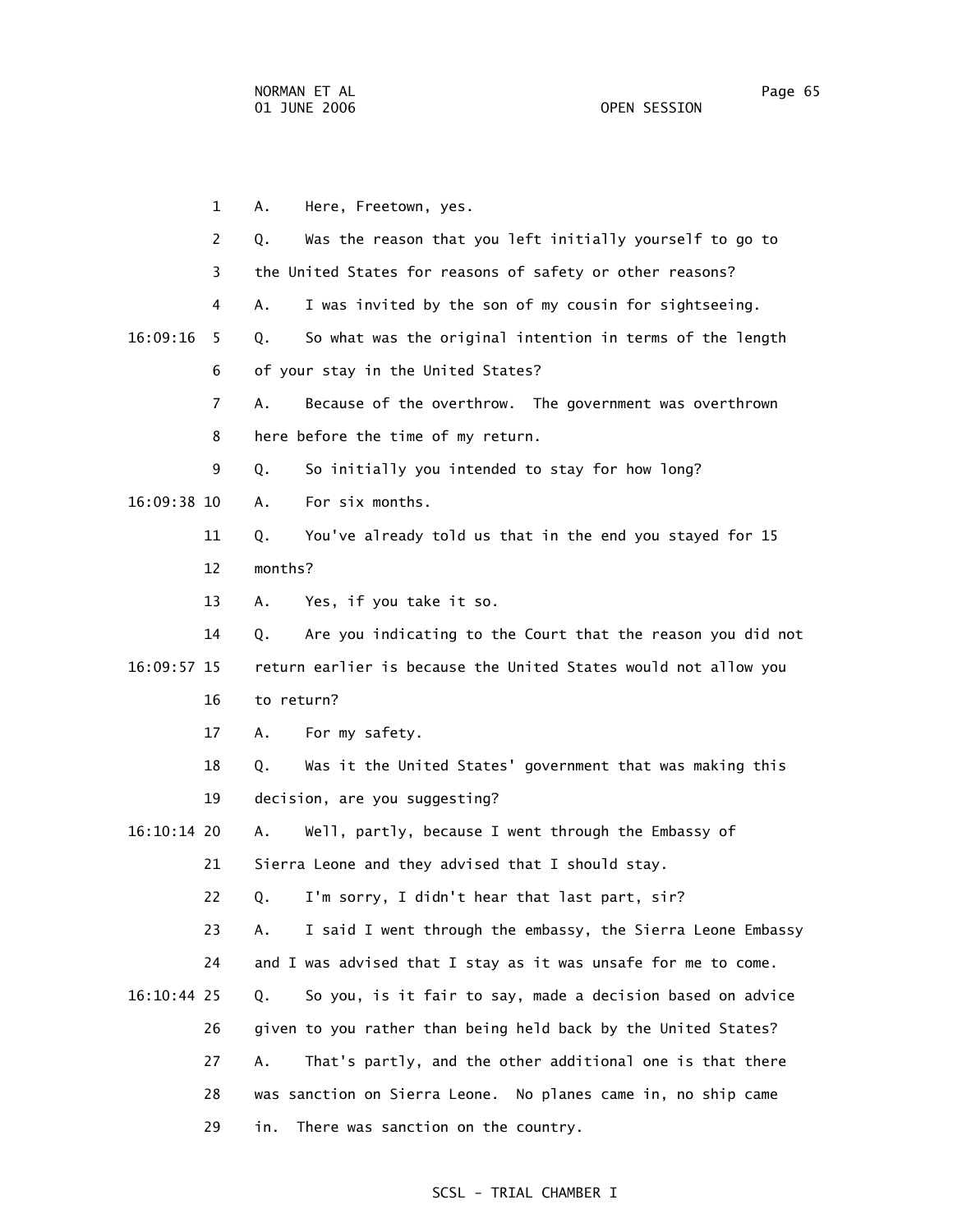1 Q. So, in your evidence, when you say that -- I'm just going 2 to go to the note. You suggested in your evidence that was 3 difficult for you to come back to Sierra Leone but you had to 4 obey for your life. 16:12:01 5 A. Yes. 6 Q. So, sir, are you suggesting in that answer that you had to 7 obey the United States for your life? 8 A. When I said United States, I did not say United States' 9 government. But those of my family connection in that place, 16:12:21 10 those in United States, said it was unsafe, and even friends who 11 were Americans, like those in the church of Saint John's Lutheran 12 Church. 13 Q. Yes, and I responded to you respectfully, sir. I just 14 wanted to clarify that when you said in your previous testimony 16:12:44 15 that you had to obey for your life, you were not suggesting that 16 somehow you were being held in the United States? 17 A. Not against my wish. 18 Q. Thank you, sir. 19 JUDGE THOMPSON: Learned counsel, is that line of 16:13:05 20 cross-examination -- what's the purpose of it? Is it a 21 suggestion of misconduct or a suggestion of anything improper? 22 MS VAN TONGEREN: It's foundational, contextural 23 cross-examination related to the decision that was made in 24 returning ultimately to Sierra Leone. 16:13:23 25 JUDGE THOMPSON: Yes, because the line is very thin when 26 you suggest to a witness some impropriety and that kind of 27 direction in which you're going, you may be sort of getting into 28 an area which is impermissible. Generally you don't put 29 questions to a witness suggestive of impropriety or misconduct in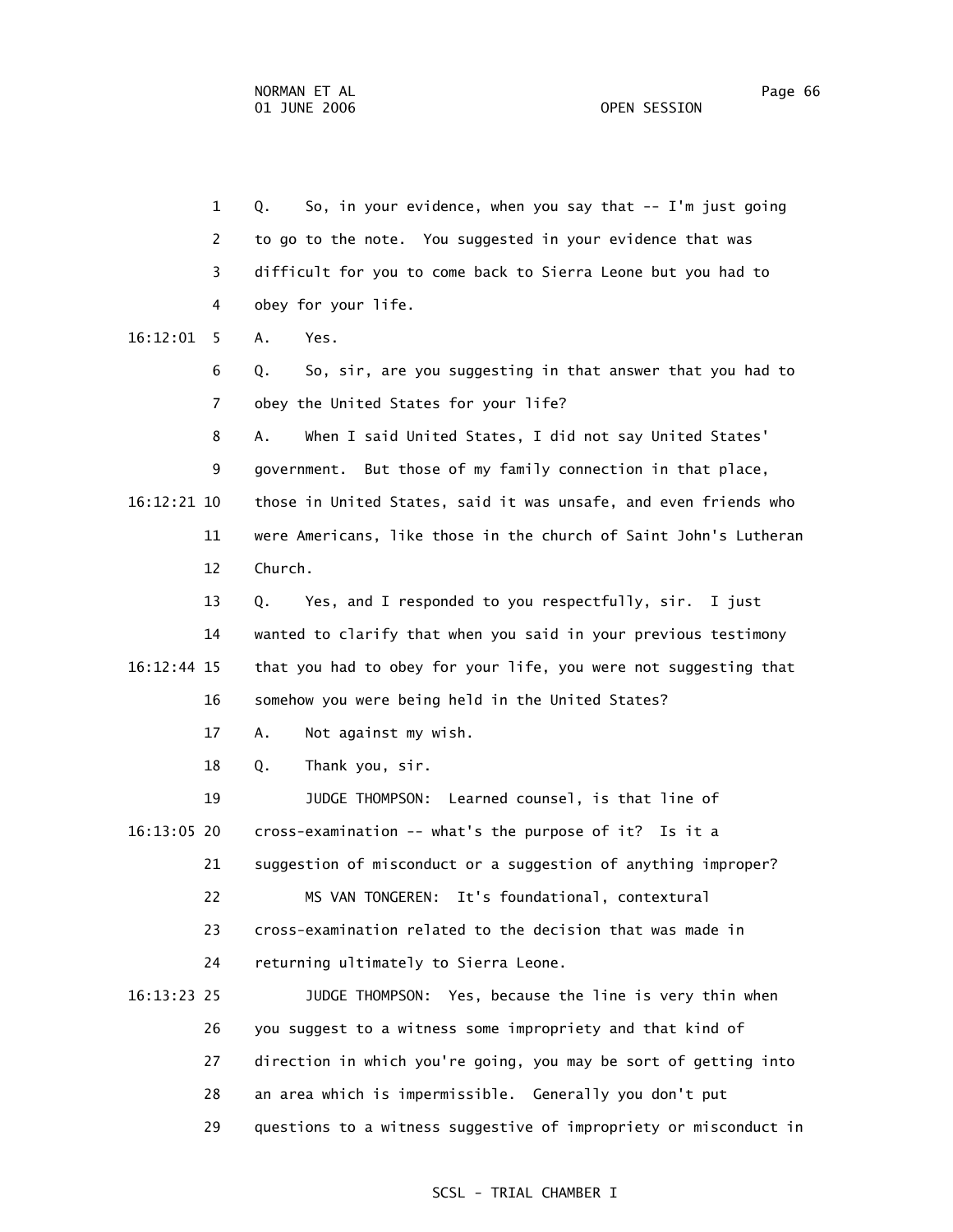1 cross-examination unless they're material and can reasonably be 2 supported. You get my point? 3 MS VAN TONGEREN: Yes, thank you, My Lord. 4 JUDGE THOMPSON: Generally when you're cross-examining a 16:14:06 5 witness, it is not permissible to put suggestions of impropriety 6 or misconduct unless they are material to the issues and can 7 reasonably be supported. 8 MS VAN TONGEREN: Thank you, My Lord. It was not the 9 Prosecution's intention to suggest impropriety. I was merely 16:14:26 10 seeking a clarification of why he came back to Sierra Leone at 11 the time that he did on the basis of the description that he had 12 given. 13 JUDGE THOMPSON: Not why he overstayed? 14 MS VAN TONGEREN: That's right. 16:14:40 15 JUDGE THOMPSON: Right. Well, that's why my own thinking 16 was probably -- the emphasis was more overstaying and the reason 17 for overstaying which, of course, would suggest -- well, I want 18 to leave it at that. 19 MS VAN TONGEREN: Thank you, My Lord. 16:15:03 20 Q. Mr Witness, while you were away in the United States, did 21 you manage to maintain contact with the people that you knew and 22 loved in your home district of Moyamba? 23 A. Initially, before the sanction. 24 Q. How were you able to make that or maintain that contact? 16:15:26 25 A. By telephone. 26 Q. So the contact, I take it, was from February of 1997, and 27 then when did that end? 28 A. After May. I mean, a month after May; June. Around 29 June/July.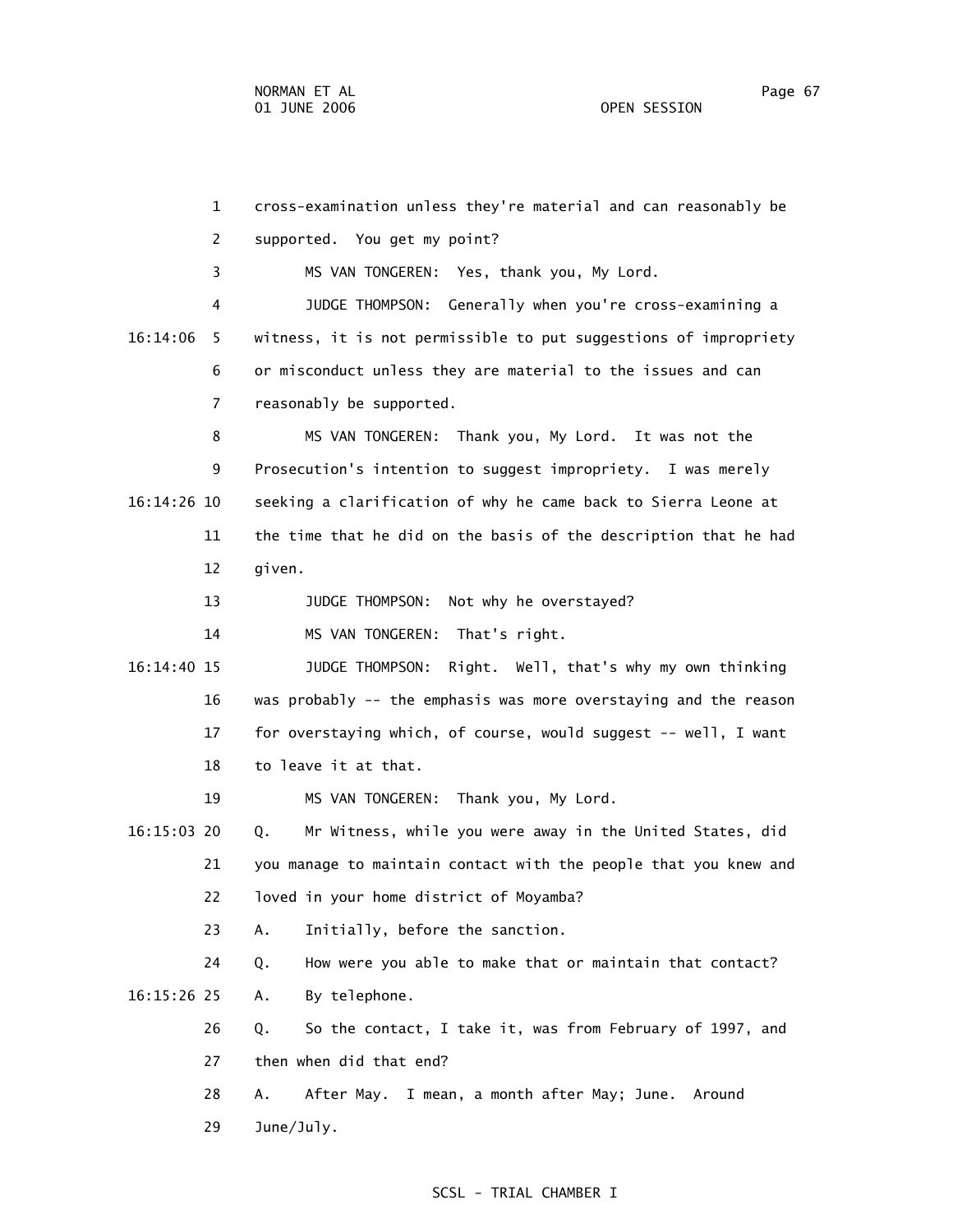|             | $\mathbf{1}$ | So what availability did you have at your temporary home in<br>Q. |
|-------------|--------------|-------------------------------------------------------------------|
|             | 2            | the United States to discover in fact which activities were going |
|             | 3            | on in your home and in Sierra Leone while you were away?          |
|             | 4            | Through internet.<br>А.                                           |
| 16:16:24    | 5            | That would be through the regular media channels, would it,<br>Q. |
|             | 6            | or through connection with people in Sierra Leone?                |
|             | 7            | Α.<br>Well, I always went to the embassy to find out. Through     |
|             | 8            | the internet, they gave us some documents to read, not from a     |
|             | 9            | particular person here.                                           |
| 16:16:47 10 |              | So were these rather general accounts of what was<br>Q.           |
|             | 11           | transpiring based on observations that people had made, perhaps   |
|             | 12           | not as detailed as, obviously, you would be receiving from people |
|             | 13           | directly that you knew in the district?                           |
|             | 14           | I didn't get you. I didn't understand.<br>Α.                      |
| 16:17:10 15 |              | The reports that you were receiving and the communication<br>Q.   |
|             | 16           | that you were getting through the internet were quite general; is |
|             | 17           | that correct?                                                     |
|             | 18           | А.<br>Yes.                                                        |
|             | 19           | Mr Witness, are you aware roughly of how many people there<br>Q.  |
| 16:17:40 20 |              | were in your chiefdom in Fakunya in 1998 and 1999 when you lived  |
|             | 21           | there?                                                            |
|             | 22           | I cannot tell offhand at all. In fact, when I was in the<br>Α.    |
|             | 23           | States, they asked me the same question because they wanted to    |
|             | 24           | help. The church there wanted to help. But I had to deduce        |
| 16:18:03 25 |              | figures, but incorrect, from the number of councilors because for |
|             | 26           | every one councillor, you have 20 taxpayers, and among the        |
|             | 27           | taxpayers -- I mean this is a polygamous home. We had to work     |
|             | 28           | that out. I didn't know the exact number of people.               |
|             | 29           | Now obviously the war in the many years that passed cost a<br>Q.  |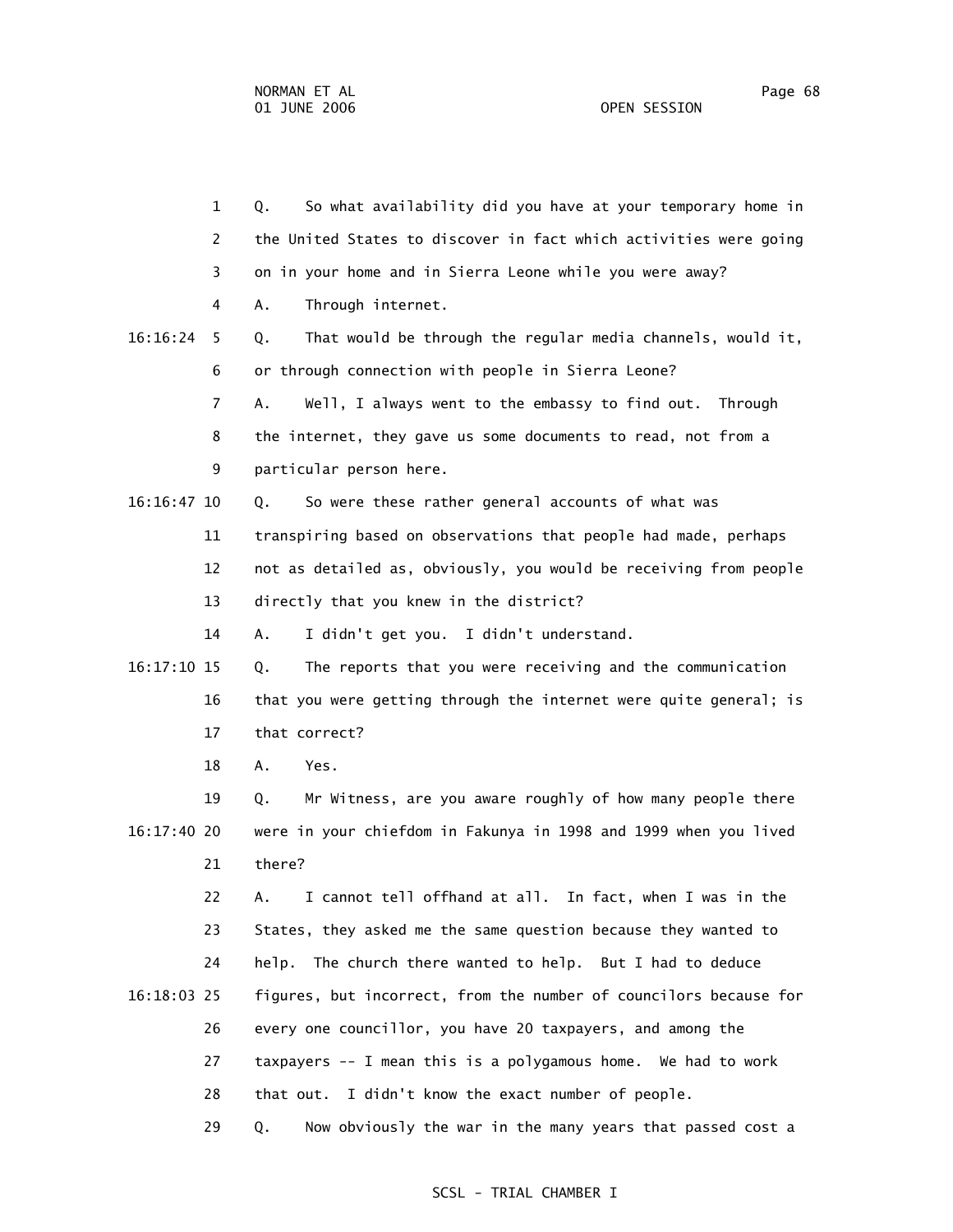1 great deal to your chiefdom, did it not? 2 A. Exactly. A great deal of harm was done there. 3 Q. Did that include loss of life? 4 A. Yes. 16:18:47 5 Q. Did the loss of life include men, women and children? 6 A. Yes. 7 Q. Are you able to say, for example, what the loss of life was 8 in 1997 and 1998? 9 A. Well, 1997/1998 I cannot give you. I told you I did not 16:19:13 10 witness any attack and those periods you have stated, no serious 11 death occurred. 12 Q. Do you recall -- 13 A. It was before that time. The only very serious death that 14 occurred there was caused by uniformed people. I cannot name 16:19:36 15 them. 16 Q. So by uniformed people you're talking about people -- 17 A. Combat. 18 Q. In combat. 19 PRESIDING JUDGE: Mr Witness, can you explain what you mean 16:19:49 20 by serious death? You mean large number? That's what you mean? 21 THE WITNESS: What I mean there, there were natural death. 22 People were dying of illness, so I can't take that. I am 23 thinking she's asking me about people dying as a result of the 24 fighting. So I did not -- I cannot tell anyway. 16:20:18 25 PRESIDING JUDGE: I know, but you've said that during these 26 periods that she had mentioned there were no serious deaths, but 27 that before that there were serious deaths. My question was: 28 what do you mean by the words "serious death"? You mean death 29 was caused other than by sickness? Is that what you mean?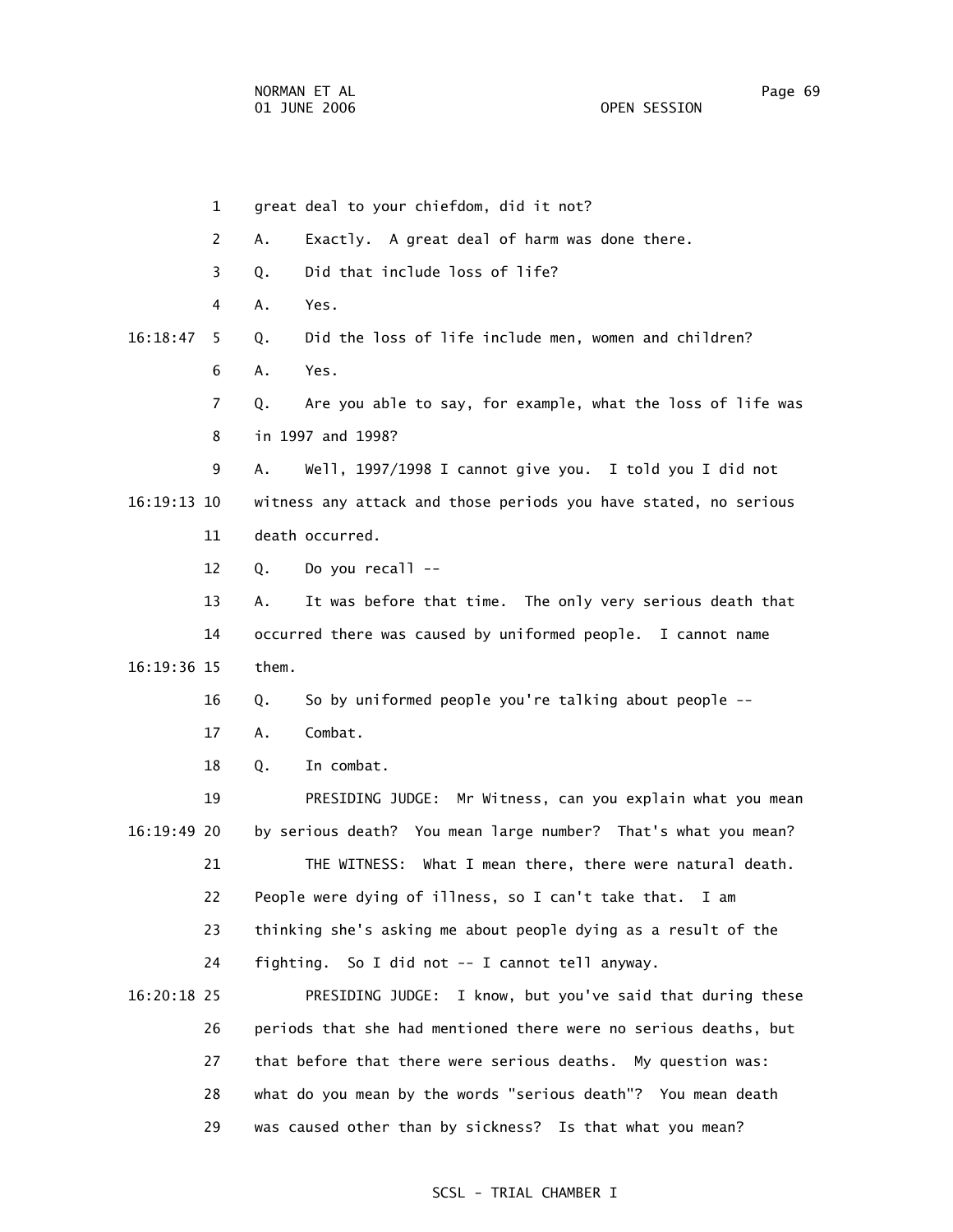| $\mathbf 1$    | THE WITNESS: Some people were captured. That is before            |
|----------------|-------------------------------------------------------------------|
| 2              | the period she has stated. Some people were captured and put in   |
| 3              | a house and they took them out one by one and killed them.        |
| 4              | Killed them. I mean, I don't want to remember it, in fact. I      |
| 16:21:02<br>5. | did not witness it. They gave me a report. I was here. At the     |
| 6              | time I was already in Freetown. So they gave me a situation       |
| 7              | report and that I took to the interior minister.                  |
| 8              | PRESIDING JUDGE: Very well. Thank you.                            |
| 9              | MS VAN TONGEREN:                                                  |
| 16:21:24 10    | Mr Witness, I need your clarification, please, sir, on what<br>Q. |
| 11             | you meant by serious deaths caused by uniformed people. Can you   |
| 12             | help, please?                                                     |
| 13             | I said a combat -- there were soldiers attached in Moyamba,<br>А. |
| 14             | but I cannot say because there's no evidence to show that they    |
| 16:21:53 15    | were soldiers or they were rebels. The rebels wore the combat     |
| 16             | and then the soldiers were the combat, and I was not there. The   |
| 17             | people only reported that people in soldier uniform went and      |
| 18             | caused that havoc.                                                |
| 19             | My question was specific to February 1997 to May 1998 when<br>Q.  |
| 16:22:17 20    | you were actually in Sierra Leone.                                |
| 21             | I was in Freetown.<br>Α.                                          |
| 22             | Right, and so your answer was responsive to that question?<br>Q.  |
| 23             | Yes.<br>Α.                                                        |
| 24             | Are you familiar or do you have any knowledge of any people<br>Q. |
| 16:22:34 25    | from your chiefdom who were killed at the hands of a Kamajor?     |
| 26             | Α.<br>No.                                                         |
| 27             | PRESIDING JUDGE: Are you still talking of the same period,        |
| 28             | February 1997 to May 1998?                                        |
| 29             | MS VAN TONGEREN:<br>Yes.                                          |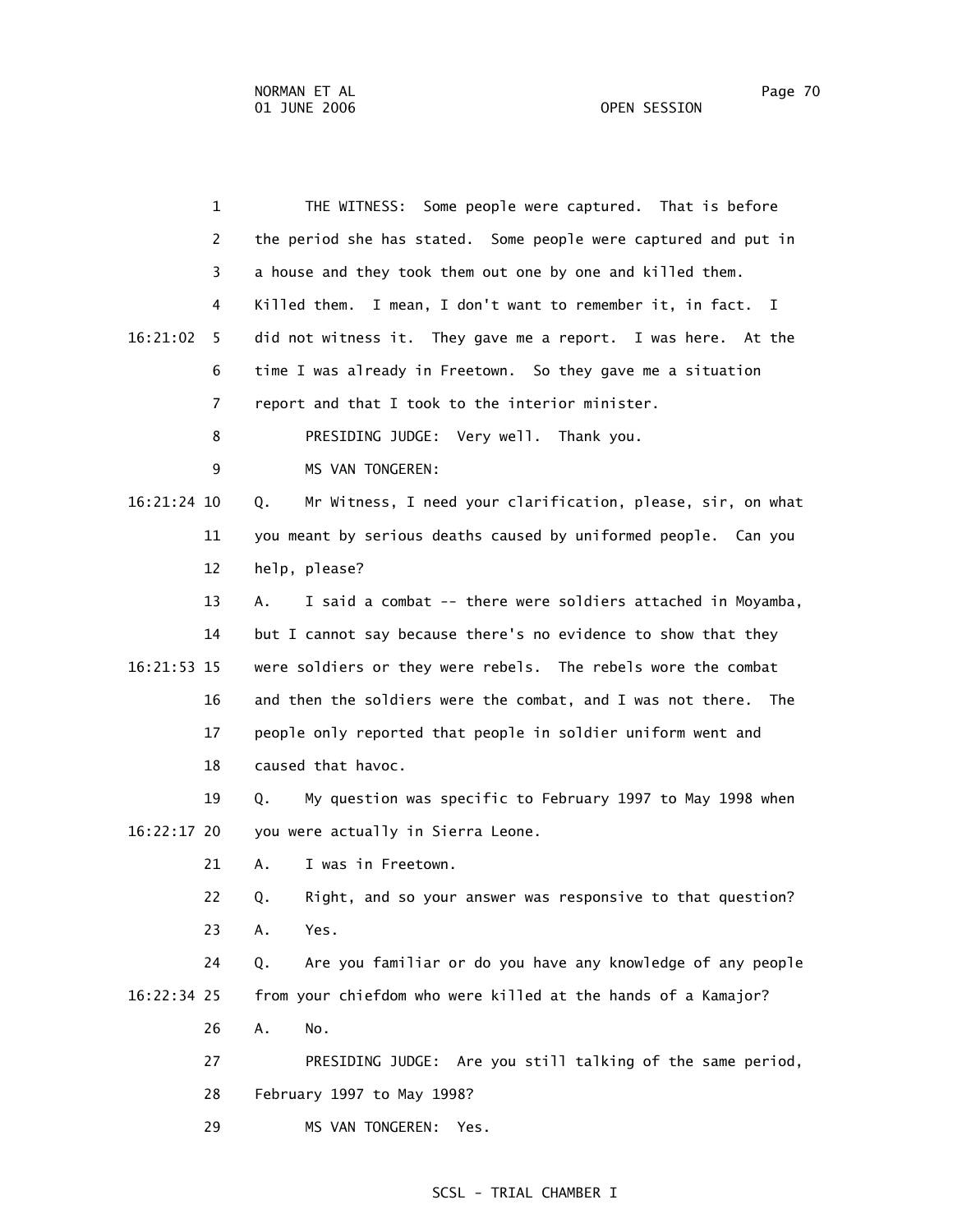1 Q. I'm asking about that period because you were actually in 2 Sierra Leone at that period -- 3 A. Yes. 4 Q. -- and that would be a time that that type of information 16:23:02 5 would be accessible to you; would it not, sir? 6 A. Yes. 7 Q. Now, you have described in your testimony that there were 8 some Kamajors who would be sent away and others would actually 9 stay in the chiefdom to help protect the chiefdom; is that 16:23:29 10 correct? 11 A. Well, that came up in the interview, that's correct. The 12 director of war, as I came back to know that name, announced to 13 us that there was a ban on Kamajor initiation. So a group of 14 Kamajors went with the intention to initiate in my chiefdom. So 16:24:03 15 I said no. So I had to turn them back. 16 Q. All right. Why was that that you had to turn them back? 17 A. I had to say no. I had to say they should go back where 18 they came from, and they did. 19 Q. Was the reason for that because the initiation was quite an 16:24:23 20 expensive process? 21 A. No. I mean, it was banned. 22 Q. It was banned? 23 A. Yeah, they said no more initiation because the war was 24 coming to an end. 16:24:31 25 Q. I see. 26 A. There was no reason again for that. 27 Q. So you were respecting the ban? 28 A. Yes. 29 Q. Who was it who actually announced the ban? Who was the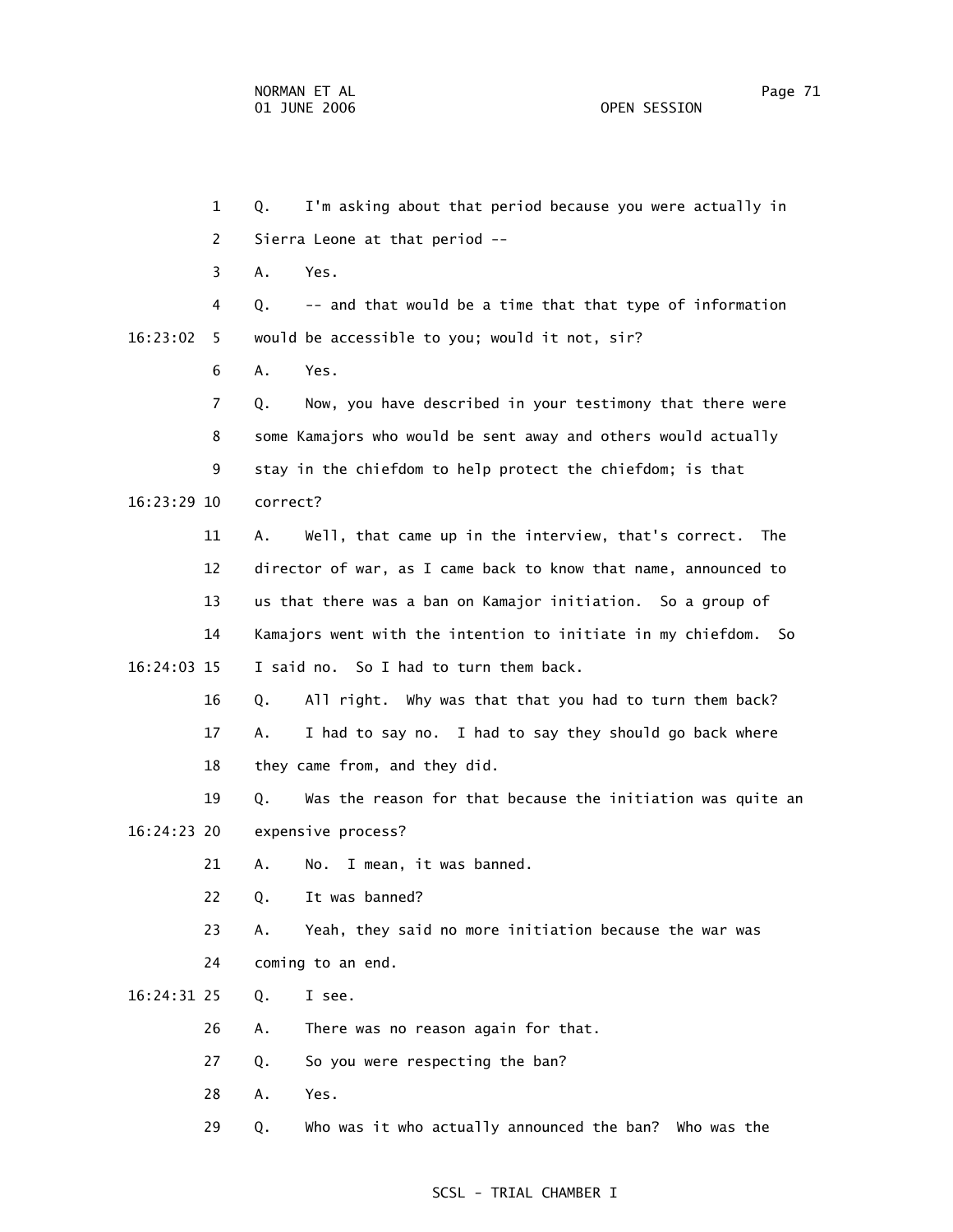1 director of war who announced the ban?

2 A. Moinina Fofana.

 3 Q. During the time that you were back in your home after 1998, 4 you became familiar, did you not, with the fact that in your 16:25:18 5 hometown there were Kamajors who were from Fakunya and there were 6 others who were from other areas?

7 A. Yes.

 8 Q. Was it to your observation, sir, that the Kamajors from 9 your particular area were respectful to you and to the elders? 16:25:39 10 A. I didn't get you there.

 11 Q. Was it to your observation in that period that you came 12 back after having been in the United States, so that was May 1998 13 until December of 1999, that the Kamajors who were from your 14 district, from your chiefdom, were actually respectful towards 16:26:01 15 you and the elders?

16 A. Yes.

 17 Q. Was it equally your observation that those Kamajors who 18 were from different areas were not as respectful?

 19 A. They were not as respectful but not to me. I heard it that 16:26:19 20 they were not respectful. So I did not allow them to do that to 21 me, so I did not allow them to settle in my chiefdom.

> 22 Q. Did you find, however, that there were complaints from 23 other members of your chiefdom, from civilians, about the

24 treatment by these Kamajors?

16:26:35 25 A. No.

26 Q. There were no complaints?

27 A. No, no official complaint. I mean, I don't want to come

28 and tell you -- I mean, give you what I heard by rumour.

29 Q. Well, by rumour, are you suggesting that this is something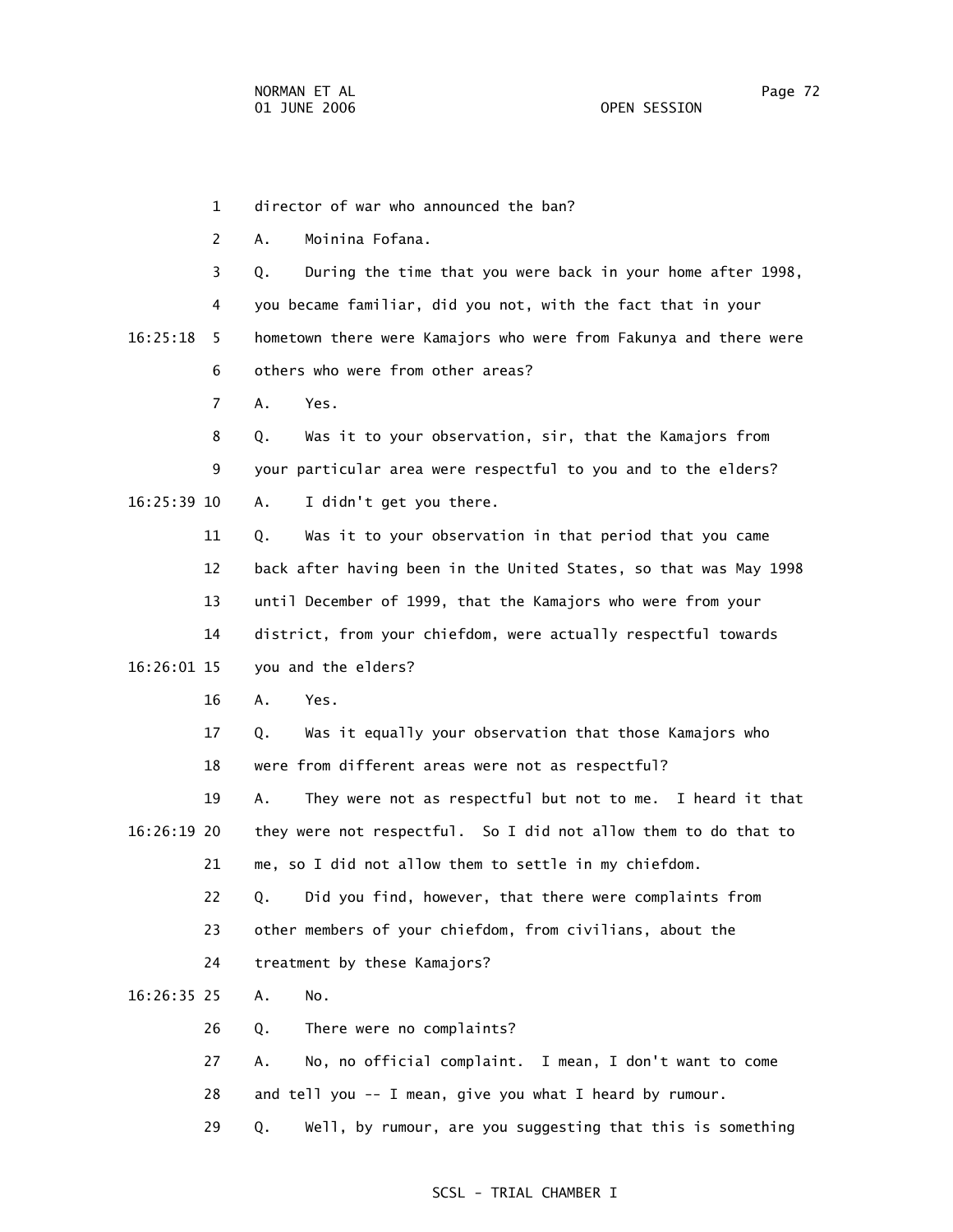1 that somebody has told you? 2 A. Yes, that they called them jembui, jembui Kamajoisia. The 3 Kamajors from down river. That's the way they named them. They 4 did not name a particular person. That they had no respect for 16:27:15 5 elders, so I should not allow them to settle any more. 6 Q. Now, at that particular time who had control of Fakunya? 7 A. Who had control of Fakunya? Me, the paramount chief, 8 because I left a representative. 9 Q. You were the chief administrator, were you not? 16:27:42 10 A. Those are different names. I am not chief administrator. 11 I am paramount chief. 12 Q. Was your job, however, the main person who was responsible 13 for the administration? 14 A. For the administration of the chiefdom? 16:27:58 15 Q. Of the welfare of your people? 16 A. Of the chiefdom? 17 Q. Yes. 18 A. Yes. I am the head of the administration. That's why I'm 19 called paramount. 16:28:09 20 Q. Was there a period of time in your chiefdom that the police 21 did not maintain the stability that they had had before the war? 22 A. The police? 23 Q. The police. 24 A. I didn't get you. 16:28:21 25 Q. The native administration. In other words, who was the 26 body in 1998 to 1999 who ensured that the laws were obeyed and 27 law and order was maintained in your chiefdom? 28 A. I should but I was helped by -- because we had the police 29 at Moyamba and the ECOMOG was there and during that period - part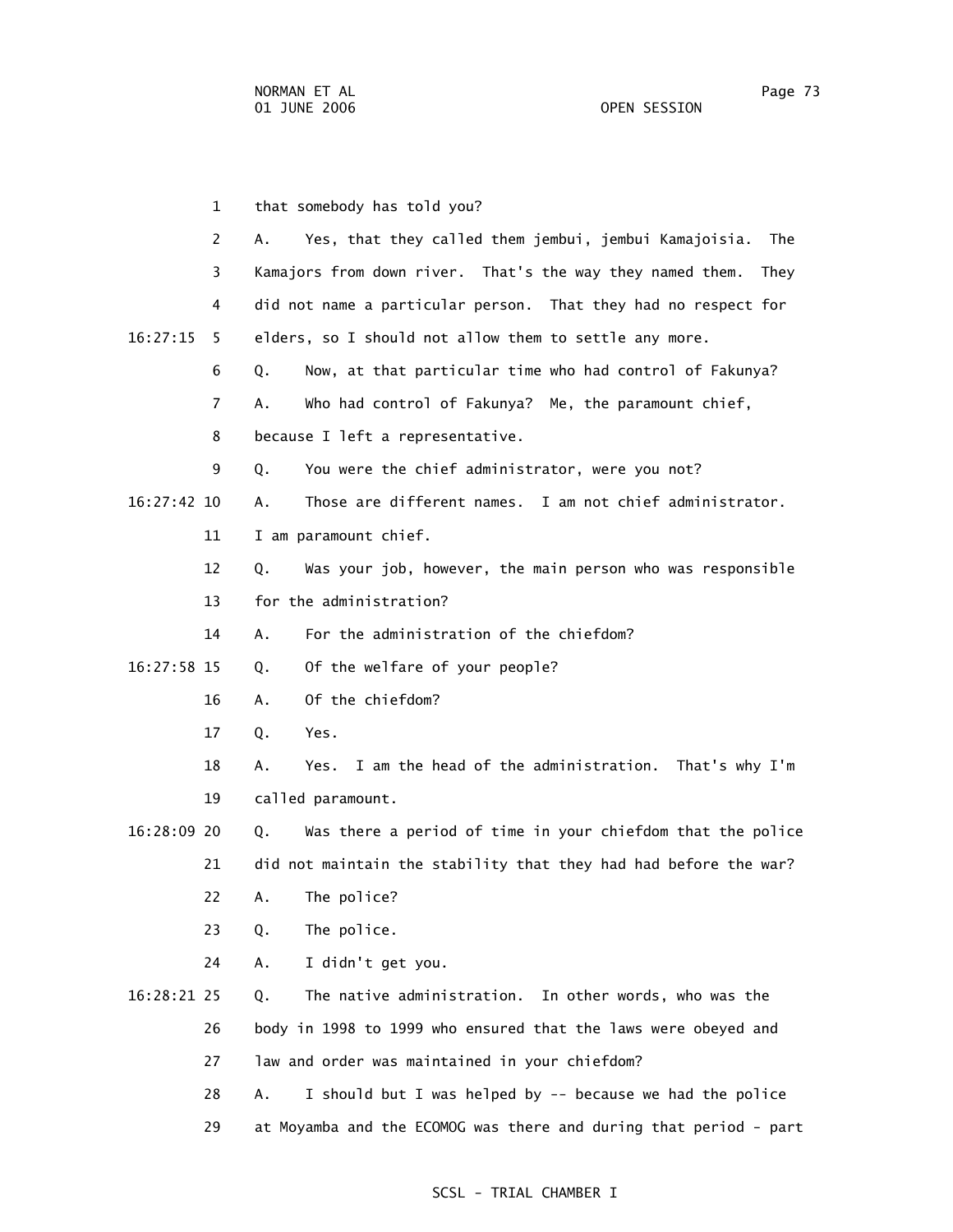1 of that period, UNAMSIL was already there. 2 Q. So would you agree with me that in terms of the role of the 3 police, it had not totally returned to how it may have been 4 before the war? 16:29:07 5 A. Yes, but the civil police of the UNAMSIL are police. 6 That's what I'm saying. I am not saying the national police. 7 But even that time, they were there. During that time, the 8 national police, they were there. They had returned. 9 Q. Well, for example, were there still checkpoints at your 16:29:31 10 particular location and chiefdom in 1998/1999 when you returned? 11 A. Yes. 12 Q. Were those checkpoints manned by Kamajors? 13 A. Yes. 14 Q. And the Kamajors would stop people who were going in and 16:29:48 15 out of the town, would they not? 16 A. They were, but vehicles. Those in vehicles, not 17 pedestrians and not Hondas -- motor vehicles. 18 Q. Was that not a symbol to you and others that the Kamajors 19 had some control over the chiefdom? 16:30:10 20 A. Over the chiefdom? 21 Q. Yes. 22 A. No, they were not controlling the chiefdom, my own 23 chiefdom. 24 Q. But they claimed to have had jurisdiction to be stopping 16:30:20 25 these vehicles that went through the checkpoints? 26 A. But when I said the checkpoints should be removed, they 27 removed them. 28 Q. When did you say that?

29 A. Midway -- towards the end of 1999.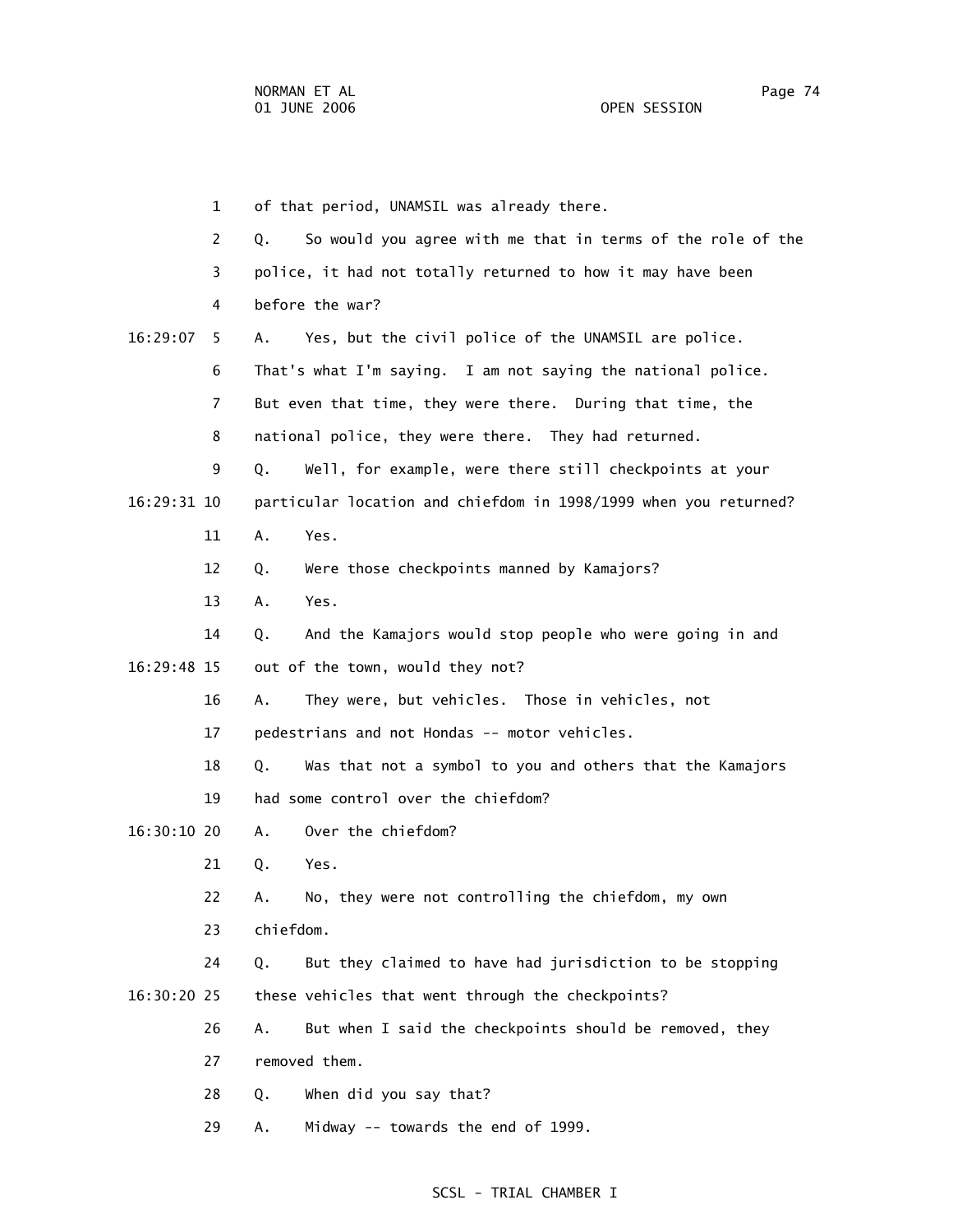1 Q. All right. So that means from the time that you returned 2 to your home to the time that you've described here, the end of 3 '99, these checkpoints were there and they were manned by the 4 Kamajors?

16:30:56 5 A. Yes.

 6 Q. And they were manned by Kamajors both from your particular 7 chiefdom as well as those from other towns and other villages and 8 districts?

 9 A. The reason why I am talking and you are talking, I know and 16:31:12 10 I was -- I mean, I heard that during my absence they were even 11 stopping pedestrians. I heard that, but I did not witness that. 12 Q. Was that a matter of concern and complaint that you were 13 told that at these checkpoints they were even stopping 14 pedestrians?

 16:31:43 15 A. I said they did not. When I was there they did not stop 16 pedestrians. They were stopping vehicles because the war was 17 still on. They checked and then they left the people. And no 18 driver complained and no traveller complained to me.

 19 Q. I may have misunderstood your evidence, Mr Witness, but I 16:32:06 20 thought I heard you say that you were told that there was a time 21 that pedestrians also were stopped at the checkpoints?

22 A. When I came back I heard that just in passing.

 23 Q. And when you heard that just in passing, was that by nature 24 of a complaint about the way that pedestrians were being treated? 16:58:55 25 [CDF01JUN06E - RK]

26 A. Well, I didn't take it so, but that's no official

27 complaint.

 28 MS VAN TONGEREN: May I indulge Your Lordships in terms of 29 the time that it may be the time for the afternoon break if Your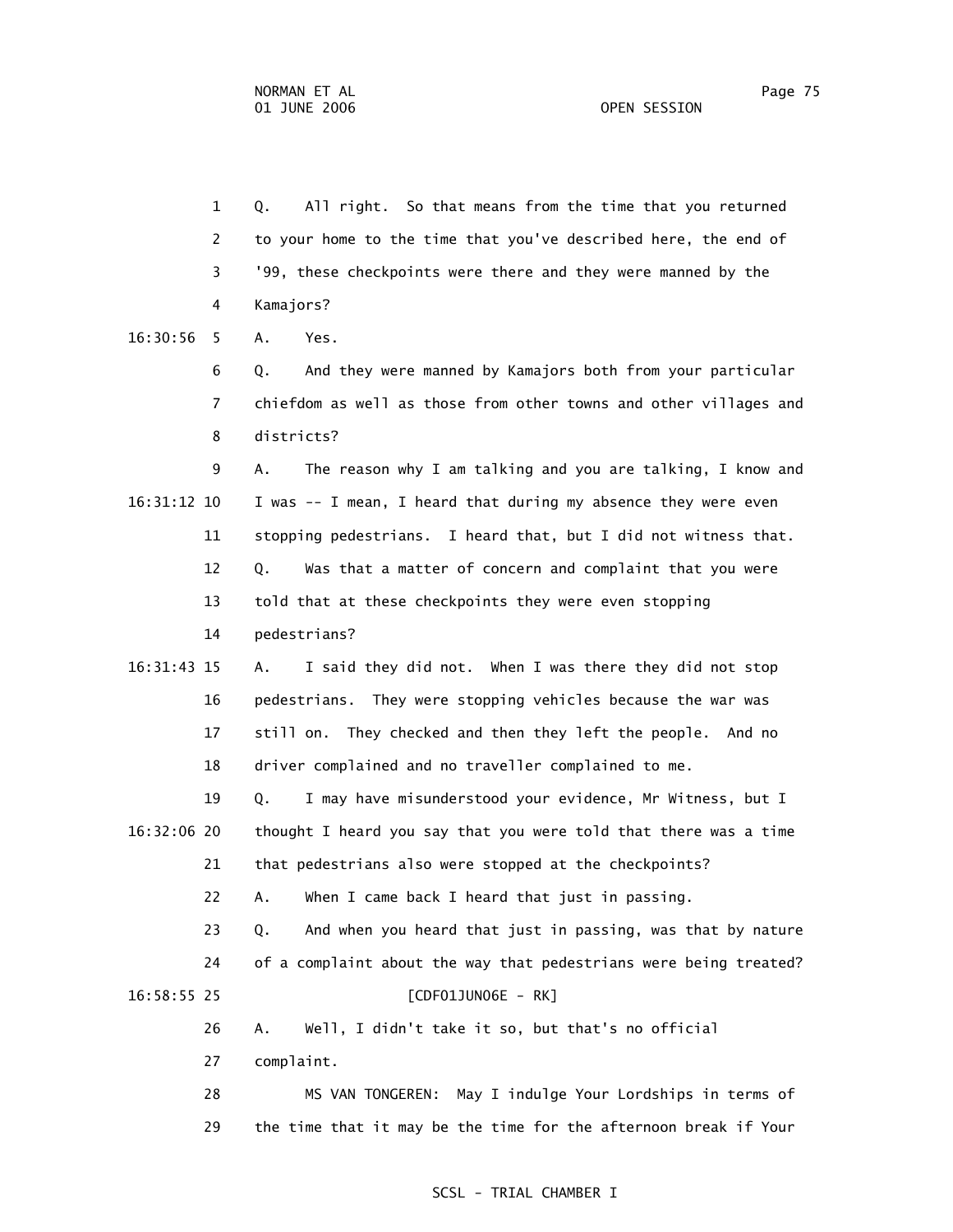1 Lordships so please. 2 PRESIDING JUDGE: It is now, yes. Thank you for reminding 3 us about that. 4 JUDGE ITOE: We were taken up by your incisive 16:58:55 5 cross-examination. So we lost track of our timing. Thank you. 6 PRESIDING JUDGE: Thank you, Madam Prosecutor. We will 7 recess. Thank you. 8 [Break taken at 4.34 p.m.] 9 [Upon resuming at 5.08 p.m.] 17:00:13 10 PRESIDING JUDGE: Madam Prosecutor, are you ready to resume 11 and end your cross-examination of this witness? 12 MS VAN TONGEREN: I am, My Lord. 13 PRESIDING JUDGE: Please do so. 14 MS VAN TONGEREN: Thank you. 17:08:46 15 Q. Mr Witness, there are three areas that I will cover with 16 you, which I anticipate will not take very long. This is almost 17 completed. My first questions relate to a topic we have already 18 covered somewhat and that is the checkpoints that were in and 19 around Fakunya in 1998 to 1999. How many checkpoints were there 17:09:16 20 that you were aware of at that time? 21 A. I cannot tell. 22 Q. Were you ever stopped at a checkpoint yourself? 23 A. Yes, but not by the Kamajors, checkpoints of the police. 24 Q. Okay. Were you stopped then at checkpoints of the 17:09:37 25 Kamajors? 26 A. No. 27 Q. You, however, were aware of the presence of those 28 checkpoints of the Kamajors, were you not? 29 A. I want to clear that point. You said if I was stopped. I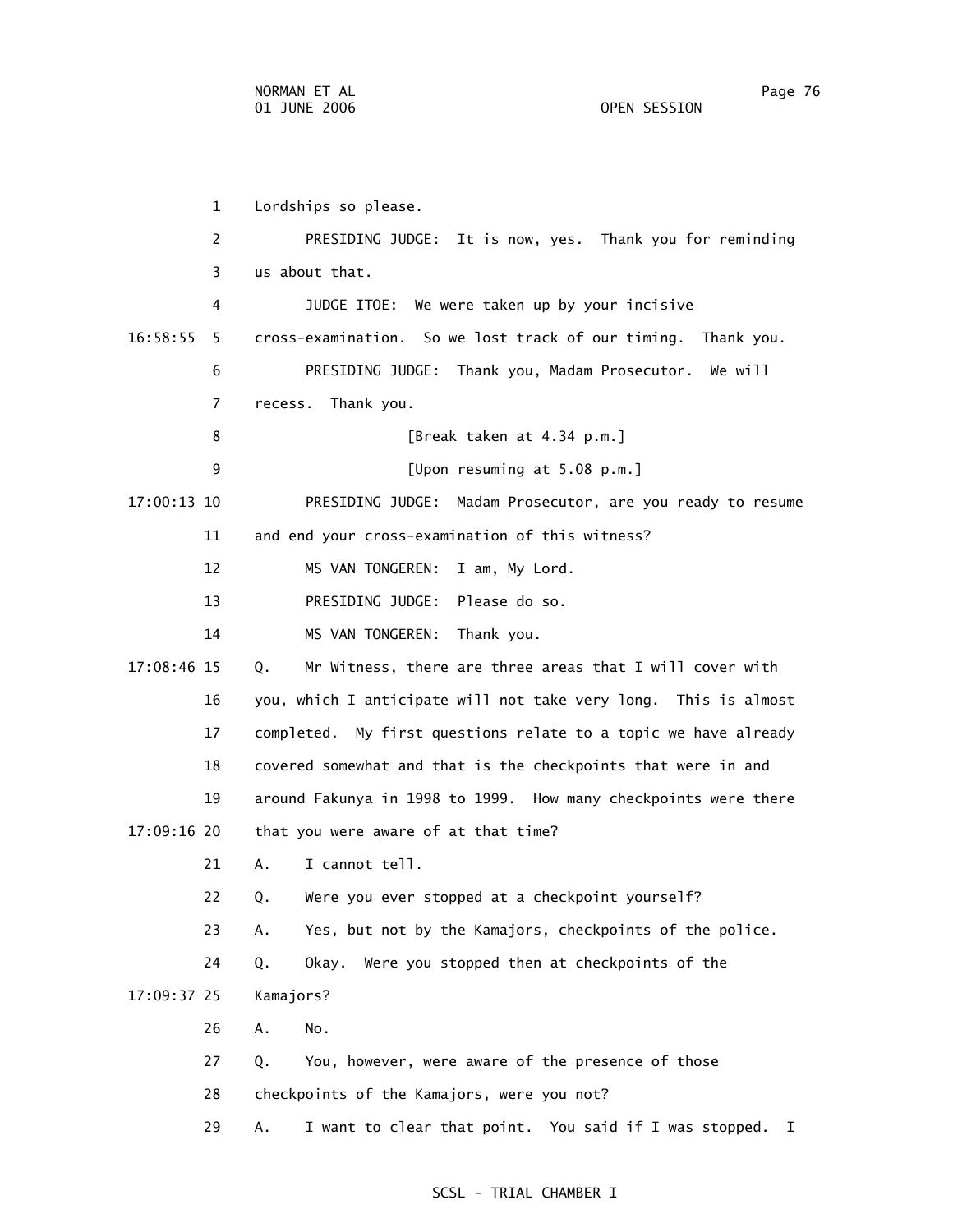|             |             | $\mathbf{1}$ | was not stopped by Kamajors at any point, but I was in a vehicle |                                                                  |  |
|-------------|-------------|--------------|------------------------------------------------------------------|------------------------------------------------------------------|--|
|             |             | 2            |                                                                  | that was stopped by Kamajors.                                    |  |
|             |             | 3            | Q.                                                               | Thank you for clarifying that.                                   |  |
|             |             | 4            | Α.                                                               | So that's why make your questions clear and I will be able       |  |
|             | 17:10:08    | 5.           |                                                                  | to answer it clearly.                                            |  |
|             |             | 6            | Q.                                                               | Thank you, sir, I will do that. As a result of having been       |  |
|             |             | 7            |                                                                  | stopped while you were in a vehicle by Kamajors at a checkpoint, |  |
|             |             | 8            |                                                                  | you were able to see, sir, that they were in fact armed?         |  |
|             |             | 9            | Α.                                                               | If they were armed before they stopped the car?                  |  |
|             | 17:10:22 10 |              | Q.                                                               | The Kamajors who stopped the vehicle, they were armed with       |  |
|             |             | 11           | weapons?                                                         |                                                                  |  |
|             |             | 12           | Α.                                                               | No.                                                              |  |
|             |             | 13           | Q.                                                               | They had no weapons?                                             |  |
|             |             | 14           | Α.                                                               | No.                                                              |  |
|             | 17:10:30 15 |              | Q.                                                               | Were there children at the checkpoint?                           |  |
|             |             | 16           | Α.                                                               | Children?                                                        |  |
|             |             | 17           | Q.                                                               | Yes.                                                             |  |
|             |             | 18           | Α.                                                               | Yes. Ordinary children?                                          |  |
|             |             | 19           | Q.                                                               | No, I'm talking about children who were assisting in the         |  |
| 17:10:47 20 |             |              | business of checking people at the checkpoints?                  |                                                                  |  |
|             |             | 21           | Α.                                                               | No.                                                              |  |
|             |             | 22           | Q.                                                               | During the process of being stopped yourself were you            |  |
|             |             | 23           |                                                                  | actually required to leave the vehicle?                          |  |
|             |             | 24           | Α.                                                               | No.                                                              |  |
|             | 17:10:58 25 |              | Q.                                                               | Had your --                                                      |  |
|             |             | 26           | Α.                                                               | In fact, when they saw me they gave that respect and the         |  |
|             |             | 27           |                                                                  | vehicle moved. They knew there was nothing bad in it because I   |  |
|             |             | 28           | was there.                                                       |                                                                  |  |
|             |             | 29           | Q.                                                               | Was it your understanding and did you receive information        |  |
|             |             |              |                                                                  |                                                                  |  |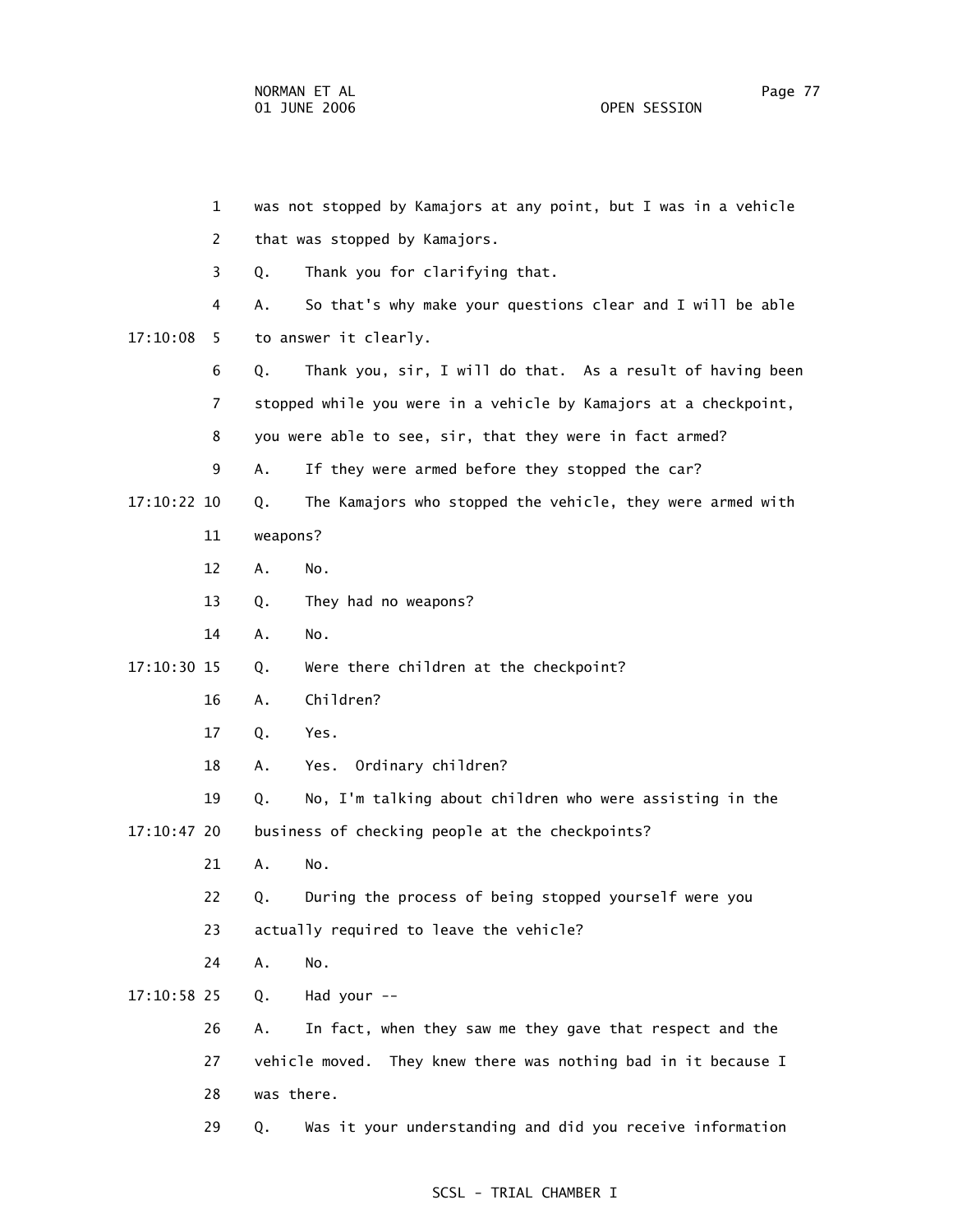1 that, in fact, when other civilians were stopped and they were 2 not given that respect that they would be expected to leave the 3 vehicle? 4 A. I cannot remember for Kamajors, but like Rokel -- Rokel 17:11:36 5 checkpoint, that was controlled by the police. So we had to come 6 down, then you identify yourself before you cross the checkpoint. 7 That's what I know. 8 Q. So in terms of the treatment of the civilians of your 9 particular chiefdom, although you may have been spared some of 17:12:01 10 the -- the civilians may have been spared some of the disrespect 11 or abuses, did you hear from fellow paramount chiefs of 12 complaints they made about the Kamajors in their chiefdoms? 13 A. No. 14 Q. You did not? 17:12:17 15 A. No. 16 Q. In 1998 or 1999? 17 A. I have earlier told you we have 14 chiefdoms. I am talking 18 of Moyamba District. 19 Q. And in Moyamba District did you hear from any of the -- 17:12:29 20 A. Paramount chiefs? 21 Q. -- paramount chiefs of disrespect shown to the chiefs or 22 the elders or the civilians by the Kamajors? 23 A. No. 24 Q. Now, is it true sir -- I'm turning to a different area now. 17:12:55 25 A. Yes. 26 Q. Is it true, sir, that you have one or more grandchildren? 27 A. Hmm? 28 Q. You have grandchildren? 29 A. Yes.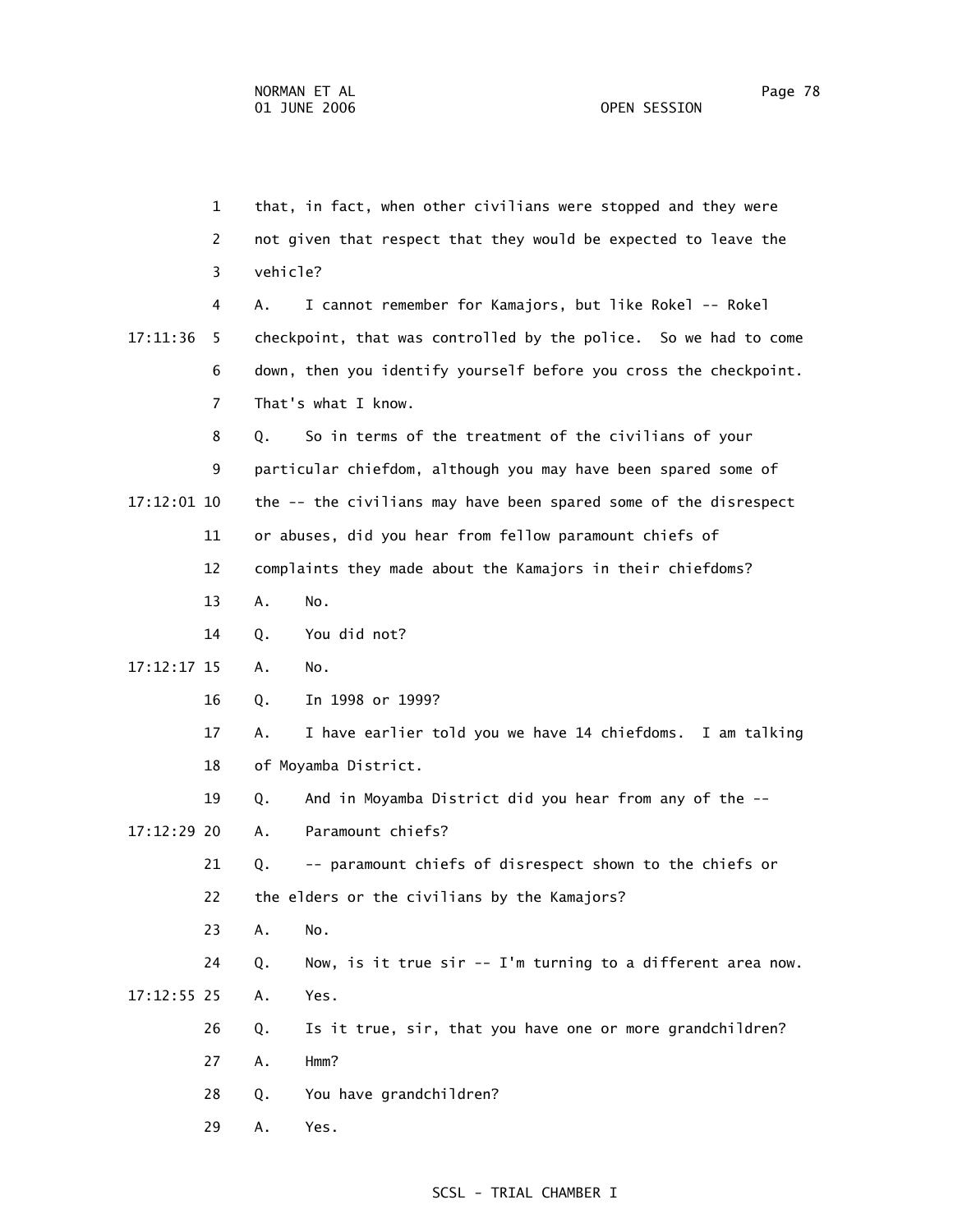1 Q. One of the grandchildren, does he hold the name of 2 Njagbandi? 3 A. Yes. I want to clarify that. 4 PRESIDING JUDGE: What is the name again, please? 17:13:19 5 THE WITNESS: Njagbandi. N-J-A-G-B-A-N-D-I. 6 PRESIDING JUDGE: So you were to explain something about 7 it. 8 THE WITNESS: Yes, in Mende, we don't have much nephews and 9 nieces and all the others. The person she is talking of is the 17:13:45 10 son of my niece. The son of my niece. So put it the way you 11 want to put it now, but in Mende, we call, and he is my 12 grandson - in Mende. 13 MS VAN TONGEREN: 14 Q. If you are content, sir, I will still refer to him as your 17:14:12 15 grandson, although it may not be technically correct. 16 PRESIDING JUDGE: It is technically correct in Mende. 17 MS VAN TONGEREN: 18 Q. Now, was Njagbandi actually a Kamajor? 19 A. He was not a Kamajor. 17:14:30 20 Q. Was he immunised? 21 A. Excuse. Excuse. I mean, he was a Kamajor. He was 22 immunised as Kamajor, but he was not a fighting force. 23 PRESIDING JUDGE: To use your own description, he was 24 initiated but not recruited? 17:14:50 25 THE WITNESS: Not recruited. 26 PRESIDING JUDGE: That is the term you have used. 27 THE WITNESS: Yes. 28 MS VAN TONGEREN: 29 Q. At the time that he was initiated, but not recruited, was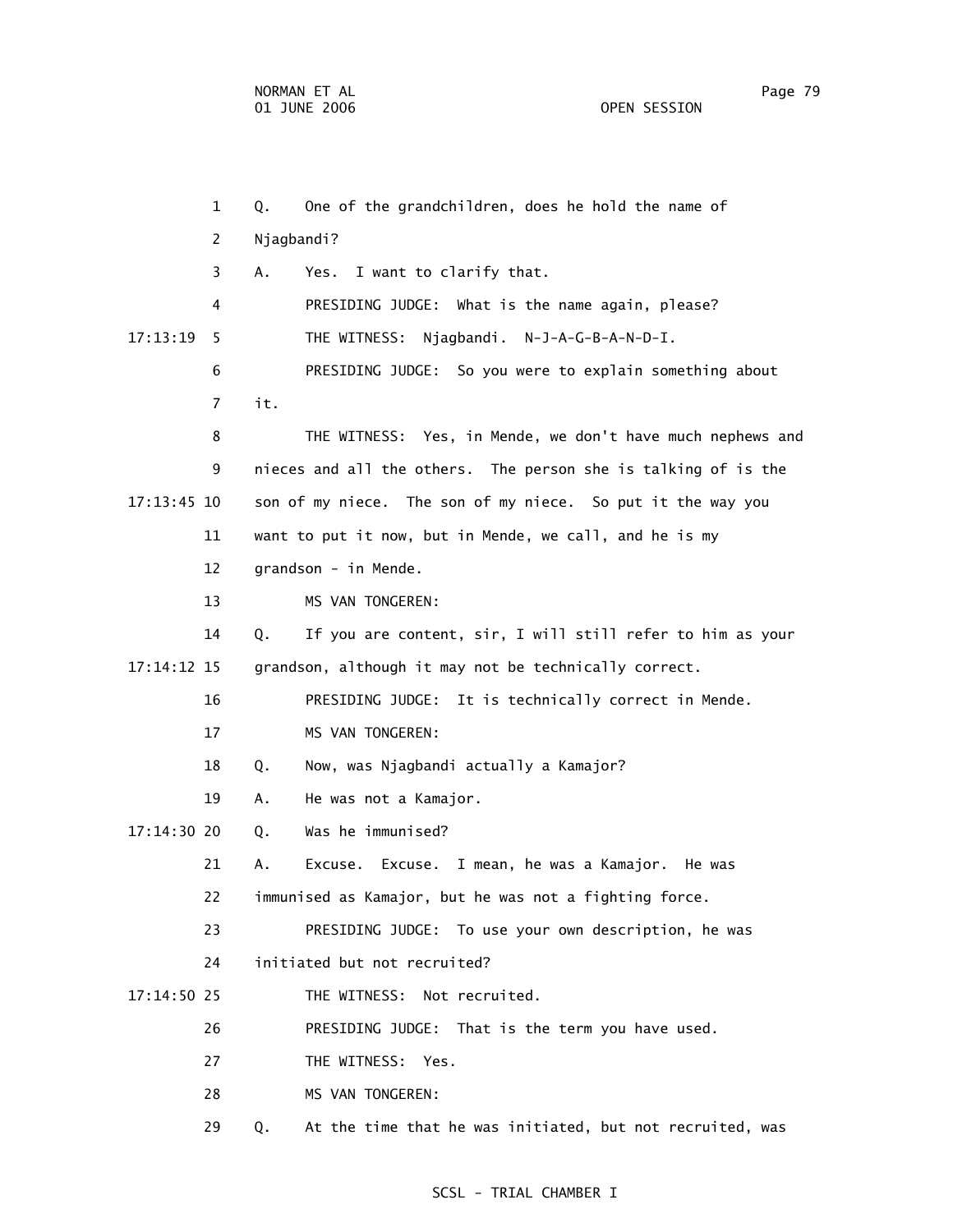1 he 15 years old?

2 A. He was 17 plus, 17 four months.

 3 Q. I see. Was there a time that he was at a location of one 4 grain timi [phon] and shouted to the rebels and scared them off? 17:15:26 5 A. My Lord, I want to plead that except you allow that. That 6 was an example I said to Prosecution that went to me to interview 7 me. I told them I did not witness any attack. I did not see any 8 attack, but I was told. They asked me to tell an instance which 9 was told me, and that was the example I set. But if you can take 17:15:54 10 that in evidence, a hearsay evidence, if you can take it, then I 11 can go ahead to answer those questions. Without which --

 12 PRESIDING JUDGE: Mr Witness, we want to reassure you we 13 have accepted hearsay a lot. This is admissible. If it is 14 relevant for us, then it is admissible. How we'll assess that is 17:16:17 15 a different issue, but it is admissible, so you can speak about 16 it.

17 THE WITNESS: Okay, fine. Ask your questions.

 18 JUDGE ITOE: This said, are you exploring and exploiting 19 the statement of interview notes which you took from this 17:16:33 20 witness? If you are at that level, I think we need to know 21 whether you are using those interview notes.

 22 MS VAN TONGEREN: The basis of my knowledge comes from 23 those notes, My Lord.

 24 JUDGE ITOE: The basis of your knowledge is from those 17:16:49 25 notes?

26 MS VAN TONGEREN: Yes.

27 THE WITNESS: Go ahead.

28 MS VAN TONGEREN: It is not the intention of the

29 Prosecution to seek to enter the notes or anything related to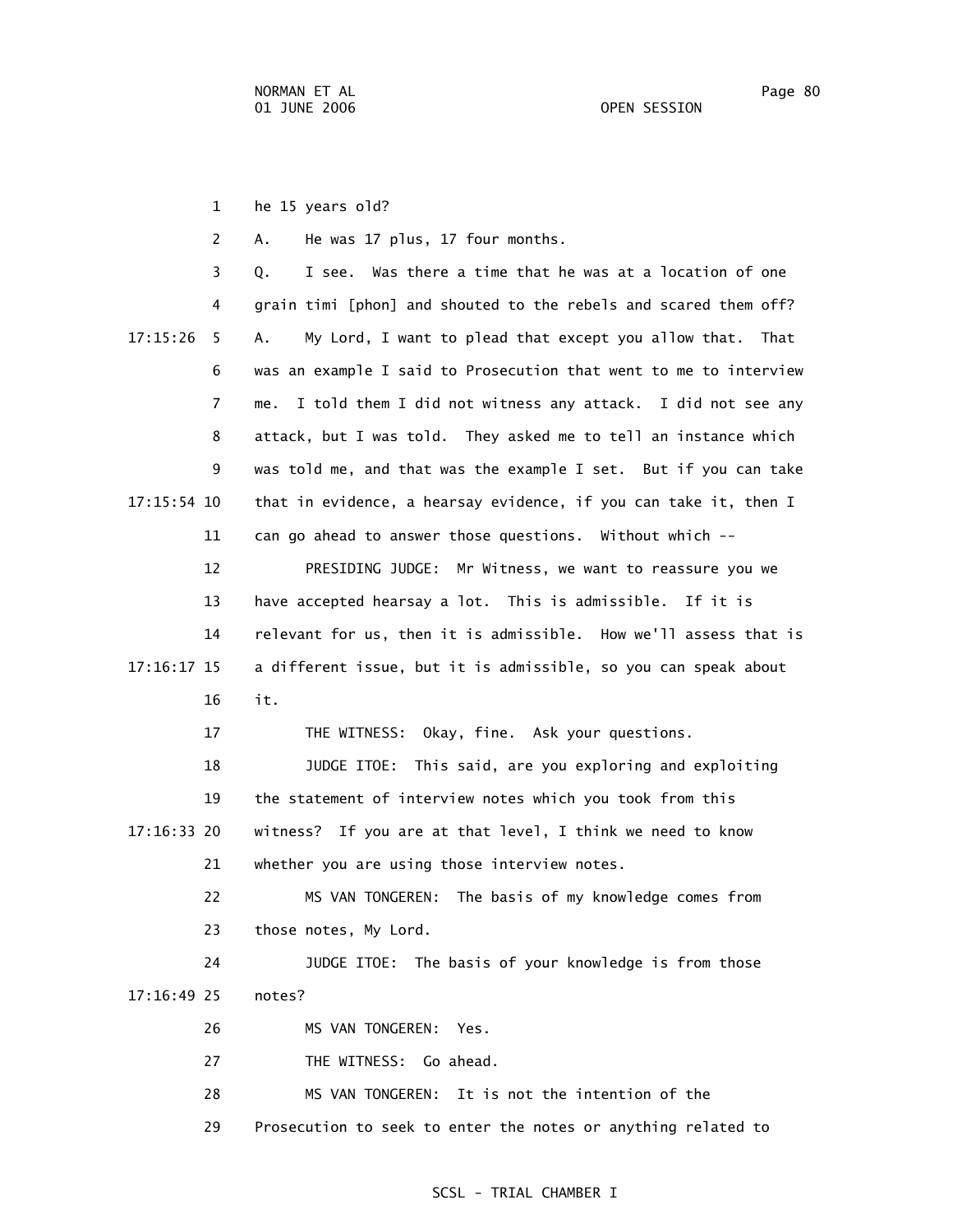1 that as an exhibit, of course. 2 PRESIDING JUDGE: You may proceed. 3 MR JABBI: My Lord, we need guidance on this. There is, at 4 present, a pending decision -- 17:17:20 5 PRESIDING JUDGE: It is not out yet. 6 MR JABBI: I believe it has been said that any questioning 7 in respect of such interviews be suspended until a decision is 8 made. I don't know whether, in those circumstances -- 9 PRESIDING JUDGE: Of that particular witness at the time. 17:17:41 10 I do not think it was a general statement applied to any and 11 every witness. I don't have that recollection, Dr Jabbi. 12 Certainly the witness that was in the witness box at that time, 13 yes. 14 MR JABBI: My understanding at the time was that it was 17:17:58 15 both that witness at the time and any other witness in respect of 16 whom the same situation might arise. 17 PRESIDING JUDGE: I won't argue with you because I say to 18 you this is my recollection. I may be wrong. I stand to be 19 corrected on this. That was not my recollection. 17:18:21 20 JUDGE THOMPSON: The Prosecutor has said that there is no 21 intention to tender the interview notes as an exhibit. Doesn't 22 that make a difference, because the issue which is pending for 23 ruling would seem to be slightly different. It is as to the 24 propriety of - if I do recollect correctly, and you can correct 17:18:54 25 me here -- of the Prosecution approaching persons who have 26 already been identified as Defence witnesses for the purposes of 27 obtaining statements from them, which they may want to use or not 28 use in the proceedings without having notified the Defence of 29 such intention, and without the Defence having been given the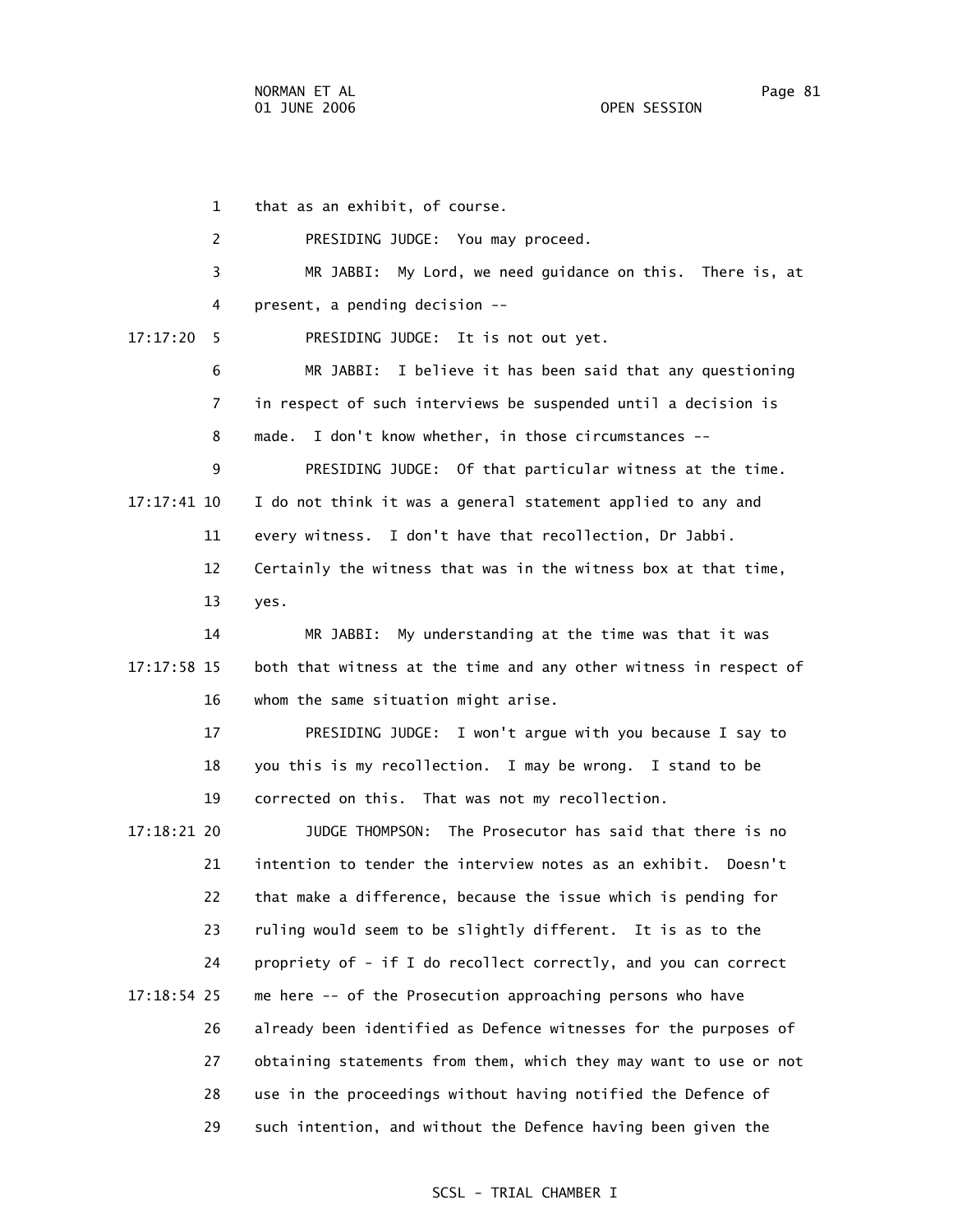1 opportunity of providing for certain safeguards. I think that's 2 the issue that's pending. 3 MR JABBI: Yes, My Lord. 4 JUDGE THOMPSON: In this particular case, this witness has, 17:19:37 5 in examination-in-chief, admitted on your own prompting that he 6 made -- he gave an interview to the Prosecution, because the 7 interview was not translated into a statement form in the form of 8 a written statement, and what is the rule of impermissibility 9 which prevents the Prosecution from cross-examining on something 17:20:04 10 which you yourself had introduced in examination-in-chief. 11 MR JABBI: My Lord, I'm only inquiring -- 12 JUDGE THOMPSON: She has given us the caveat that, in fact, 13 she is not intending to tender the document and I would think, 14 from my perspective, that neutralises the issue and separates and 17:20:23 15 distinguishes it from the matter which is pending for ruling.

 16 PRESIDING JUDGE: Dr Jabbi, I can add to what I said. I 17 have just informed here of my comments at the time, and the 18 direction was in respect of witnesses appearing on new -- or on 19 witness lists at that time and the Prosecution shall suspend 17:20:45 20 interviewing these witnesses. That is what it was. When you 21 said you thought it was prohibited while the evidence that you 22 yourself led through this witness, although the witness said it 23 was obvious that he would become a witness for the Defence, there 24 was no witness statement at the time when he was seen by the 17:21:01 25 Prosecution. So the direction, as it was, does not apply to that 26 scenario. This is over and above what Justice Thompson just 27 said.

> 28 MR JABBI: As Your Lordship pleases. I just wanted to draw 29 your attention to it so that it would be taken into account.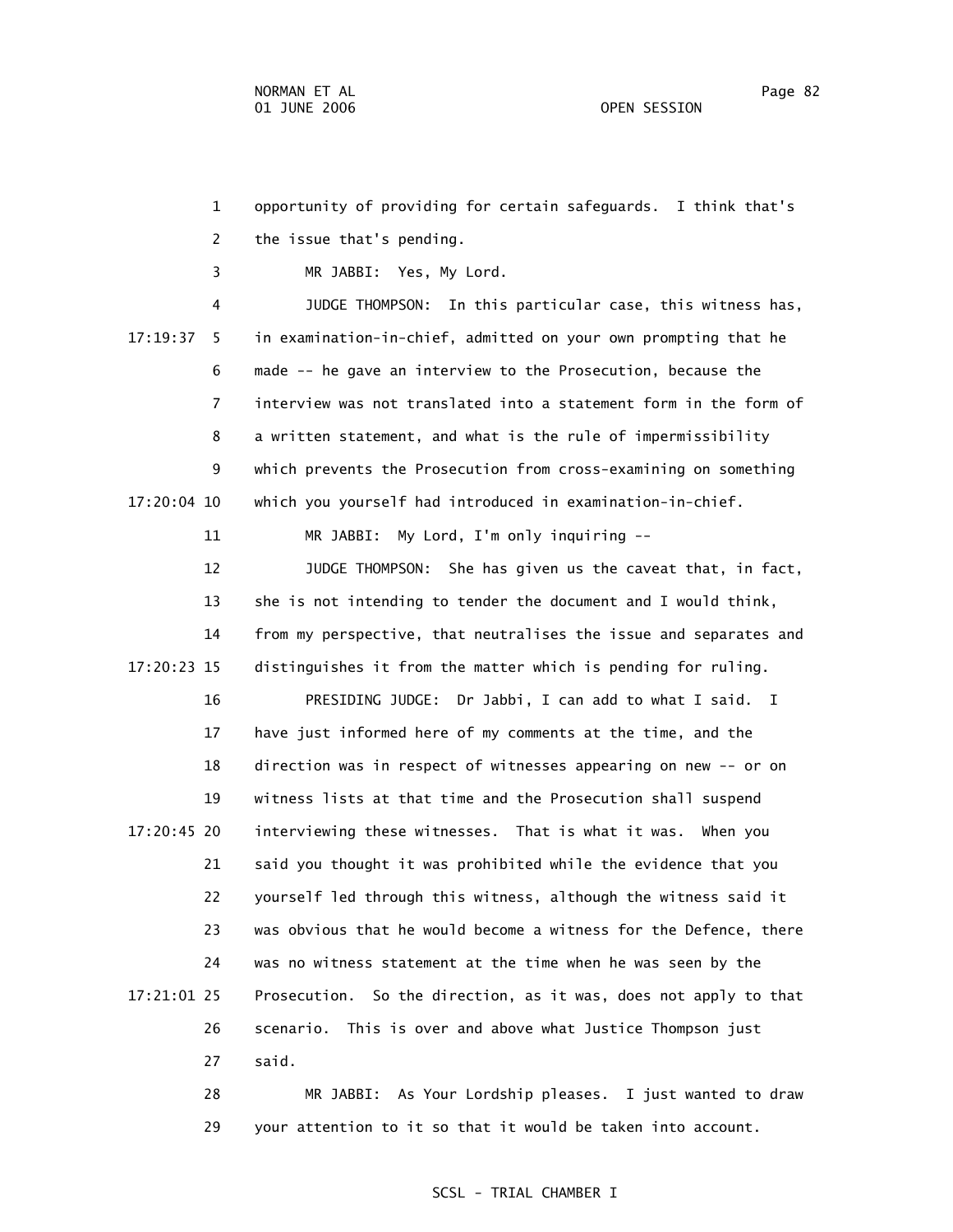1 PRESIDING JUDGE: Thank you. It is noted. 2 MS VAN TONGEREN: My Lords, the Prosecution has been 3 cautious in this regard in light of the matter that is pending. 4 That matter, as I understand it, was argued on May 11, and the 17:21:35 5 date of the statement was March 23, 2006 and, as well, the 6 Prosecution provided to my friend -- 7 JUDGE ITOE: You would admit that the statement was after 8 the Defence had recorded the statement from him. 9 MS VAN TONGEREN: The argument was after the statement -- 17:21:54 10 JUDGE ITOE: Your statement was recorded after the Defence 11 had recorded a statement from him. 12 MS VAN TONGEREN: Yes, it was. 13 JUDGE ITOE: That is when he was approached for this 14 interview. 17:22:04 15 MS VAN TONGEREN: Yes, it was. Similarly, in an abundance 16 of caution, we provided Mr Jabbi and counsel for accused two and 17 three a copy of the statement that was given to the Prosecution 18 to ensure that there was fairness to the accused. 19 PRESIDING JUDGE: Thank you. You may proceed. We were at 17:22:36 20 the stage where the witness had asked if he speak of hearsay and 21 I indicated yes, he could. We will make the appropriate 22 assessment of this evidence, Mr Witness. 23 THE WITNESS: Yes. 24 MS VAN TONGEREN: 17:22:55 25 Q. Now, the grandson that you have named, did he inform you, 26 or others inform you, of an incident where he met the rebels at 27 one grain timi [phon] and actually as a result of shouting to 28 them, that there were 200 Kamajors from the left and 200 ECOMOG 29 soldiers from the right that that intimidated the rebels, and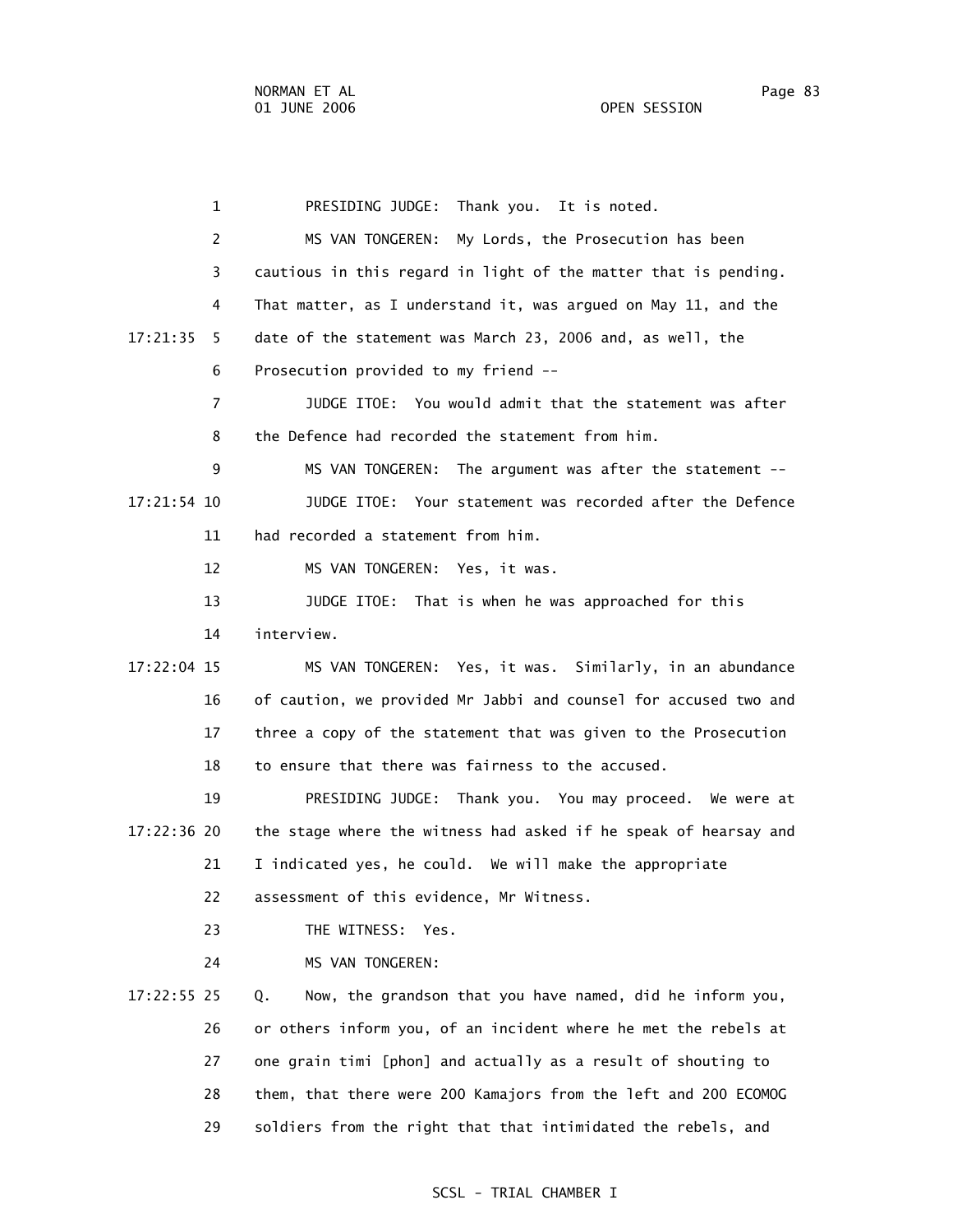1 they took flight? 2 A. He did not inform me. Those who bring back situation 3 report reported that to me. 4 Q. Is it your evidence that this occurred when this young man 17:23:46 5 was 17 plus? 6 A. Yes. When I went back, I told them I cannot remember - 7 when they were interviewing me, I cannot remember the age. When 8 I went back home after the workshop, I interviewed the mother 9 and, at that time, they said he was 17 years, four months. 17:24:08 10 Q. Now, was there a time that you thought he was only 15 when 11 this event occurred? 12 A. I told them I didn't know the number. They guessed that. 13 I didn't. 14 Q. Now when one hears those facts, sir, it suggests, perhaps, 17:24:31 15 that he was conducting the duties of a Kamajor fighter or 16 soldier. Would you agree with that? 17 A. Yes. 18 Q. So was he in fact, and was it known to you that at the age 19 of 17 years, four months that he was actually a Kamajor soldier? 17:24:51 20 A. He was not. I have told you. In fact, I don't want to 21 start all over again as a statement, but I was a boy who was 22 denied. They drove him but all of a sudden when they came to 23 report, they said it was Njagbandi who played that trick because 24 only seven of them -- seven Kamajors were within the area. He 17:25:18 25 really played that trick so that the numerous rebels that were 26 about to come across and then threaten them to run away. They 27 told me that, and later I sent for him, said, "They said you 28 should not go to that place. Why did you go?" He was punished

#### SCSL - TRIAL CHAMBER I

29 by their own way. They have a disciplinary committee.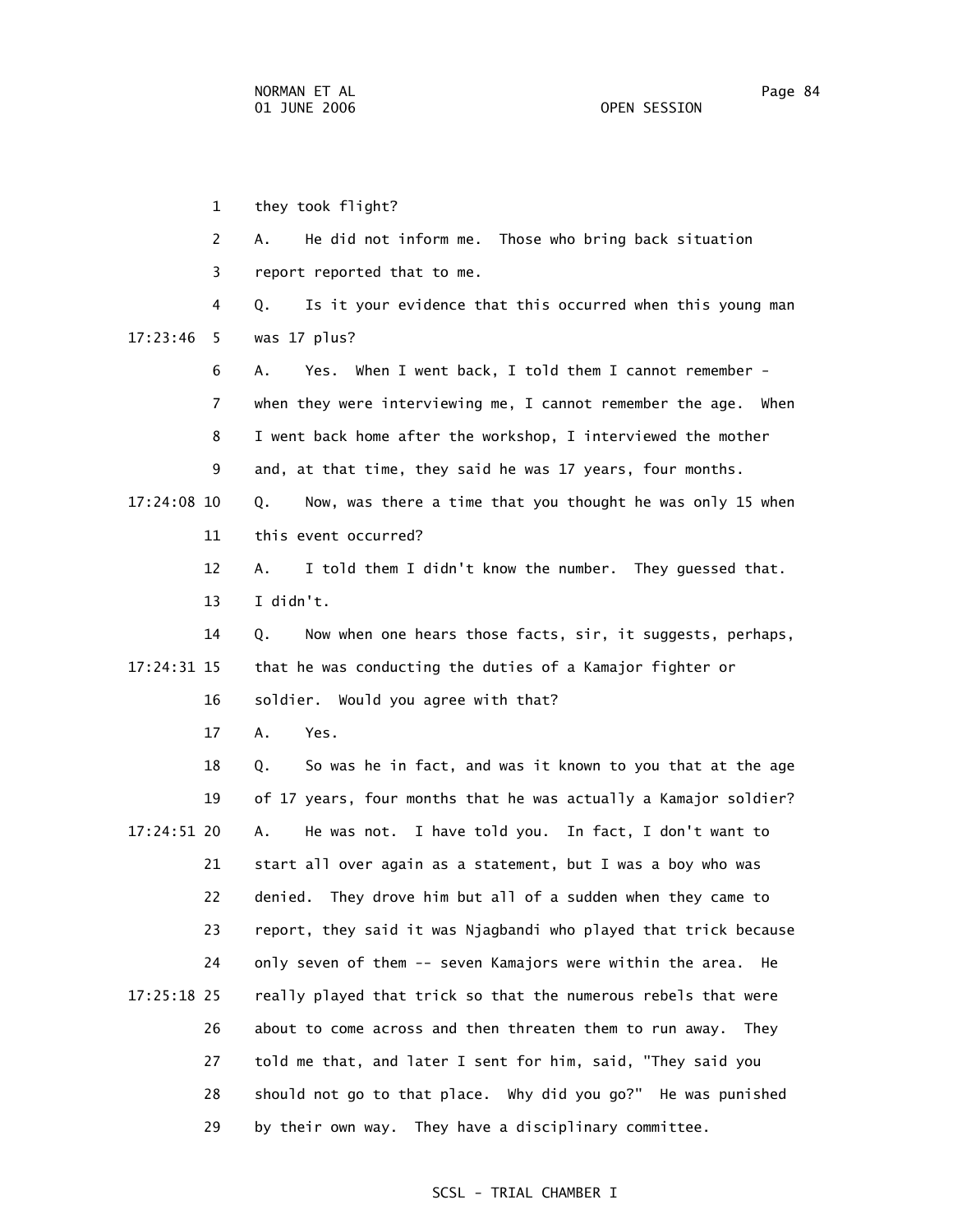1 Q. So only seven of them that you have described to the Court, 2 was that seven Kamajor soldiers? 3 A. Kamajors, yes, militia. 4 Q. This young man was with them, you were saying? 17:26:08 5 A. Yes. 6 MS VAN TONGEREN: Thank you, Mr Witness, I have no further 7 questions. 8 PRESIDING JUDGE: Dr Jabbi, any re-examination? 9 MR JABBI: Yes, a very short one, My Lord. 17:26:22 10 RE-EXAMINED BY MR JABBI: 11 Q. Now, Mr Witness, you have referred to 17 years, four months 12 as the age of Njagbandi. 13 A. Yes. 14 Q. At what point was he 17 years, four months; at the point of 17:26:34 15 initiation or at the point of this incident? 16 A. At the point of initiation. 17 Q. At the point of initiation? 18 A. And he was initiated in my absence. I was in the States 19 when he was initiated. 17:26:50 20 MS VAN TONGEREN: My Lords, with respect, the Prosecution 21 does object to that line of questioning as re-examination. The 22 question in cross-examination was quite specific to that being 23 the age when he was experiencing that episode, and now for my 24 friend to stand up and to ask the question in re-examination as 17:27:14 25 if clarification was required, but rather in an effort, the 26 Prosecution says, to rehabilitate him, that that, with respect,

27 is not proper re-examination.

28 PRESIDING JUDGE: Dr Jabbi?

29 MR JABBI: My Lord, I don't think it was clear as to what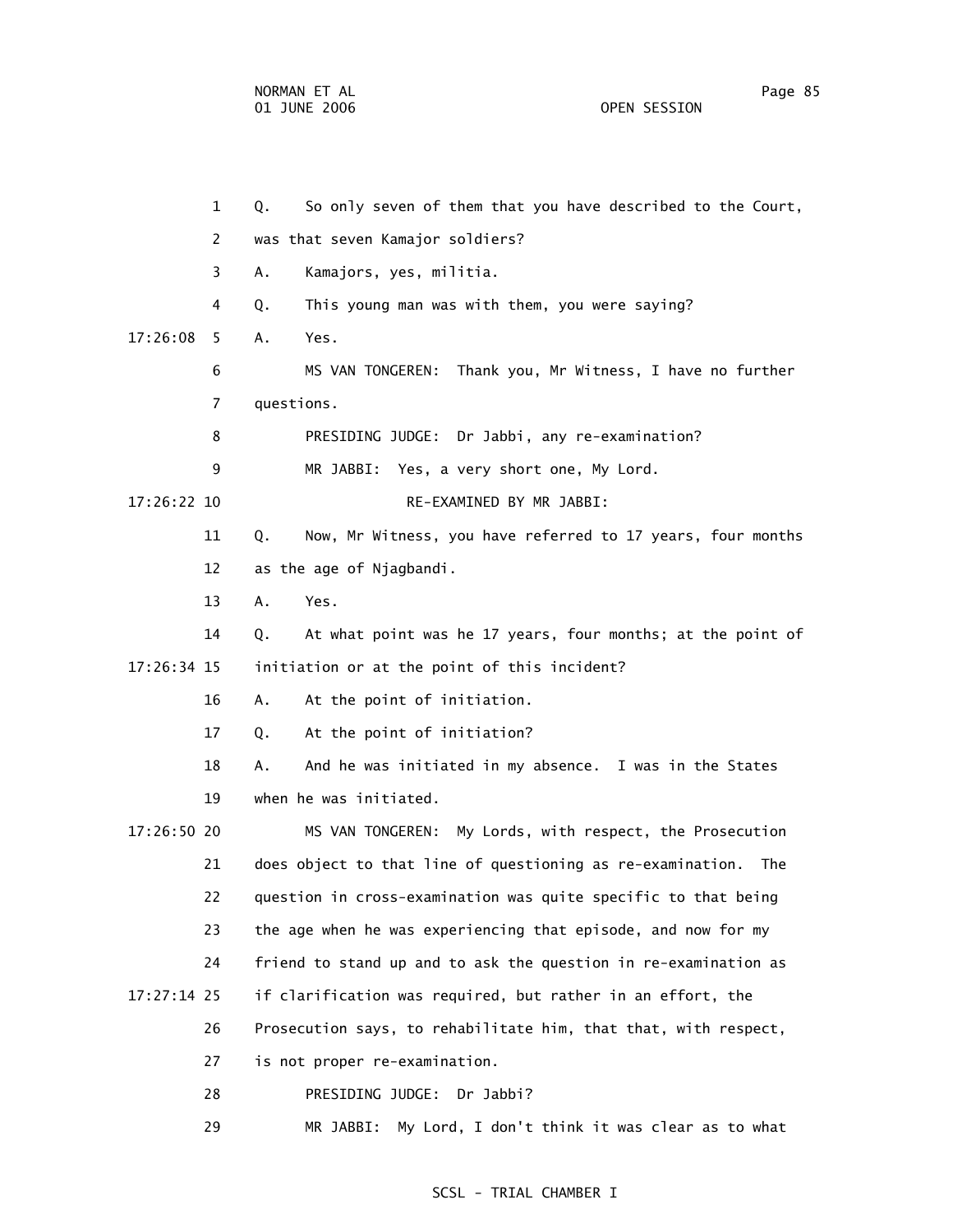1 point.

 2 PRESIDING JUDGE: I would say that I have to agree with the 3 Prosecution on this matter because the question was at the time 4 of the incident that was being described. At the time the 17:27:45 5 incident that was described how old he was and the answer has 6 been at that time. The question had nothing to do with the 7 initiation at that time that he was 17 plus and the witness added 8 to that that when he got back he went to see the mother to verify 9 the age and she confirmed to him, the witness, that he was 17 17:28:05 10 plus at the time the of the incident.

> 11 MR JABBI: My Lord, my own recollection of the questions 12 and answers is that there was a general question of whether 13 Njagbandi was initiated.

 14 PRESIDING JUDGE: There has been a question about 17:28:27 15 initiation, I agree with you, but not the incident. The incident 16 was not in relation to the initiation --

> 17 MR JABBI: No. The incident was not in relation to 18 initiation. My question is whether the age that was given is in 19 relation to the initiation or to the incident.

 17:28:45 20 PRESIDING JUDGE: This is the objection and that question 21 need not to have any clarification because the question and the 22 answer are quite clear. If you want to ask the question about 23 what age he had at initiation is a different issue, but that 24 question asked of the witness and the answer given is quite 17:29:03 25 clear. The question was simple, how old he was at the time and 26 the time of the incident, not the initiation.

> 27 JUDGE THOMPSON: Perhaps I can put it more specifically. 28 What ambiguity is there that you now -- which was cast on the 29 evidence by cross-examination that you now seek to remove for us,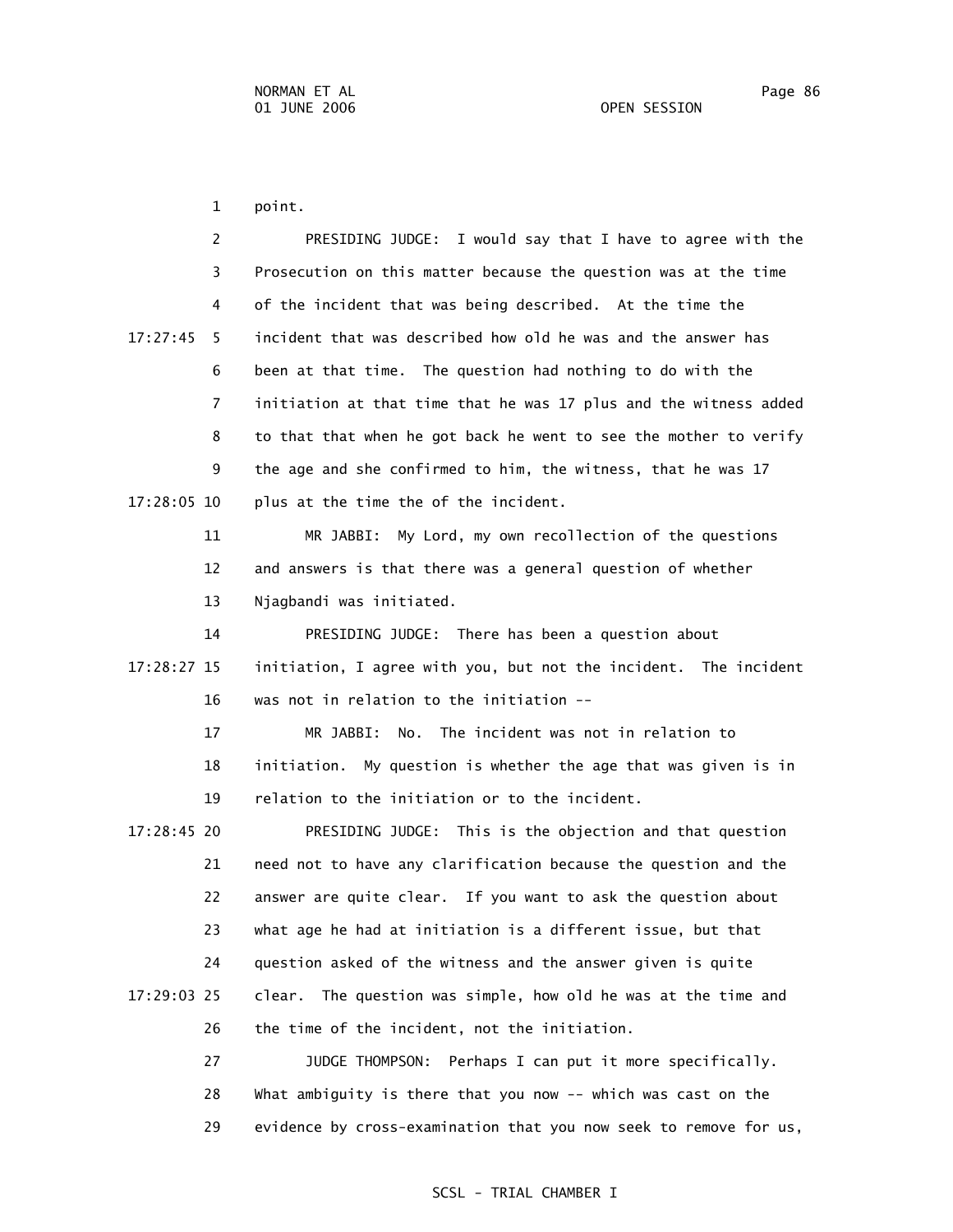1 or the Court, what is the disadvantage that the Court is in now 2 as a result of that answer which you now seek to remove? 3 MR JABBI: The ambiguity was the point of reference as to 4 the age. You see, the child was 17 years, four months. At what 17:29:46 5 stage in relation to the various incidents are you giving that 6 age, because I do not think it was clear. 7 PRESIDING JUDGE: I support the objection, Dr Jabbi. It 8 was quite clear to me what -- the age was referring to the 9 incident and how old he was at that time. 17:30:01 10 MR JABBI: Thank you very much, My Lord. 11 Q. Mr Witness, how old was Njagbandi when he was initiated? 12 A. The mother told me Njagbandi was 17 years, four month when 13 he was initiated because they denied him. They said he was not 14 of the age for the initiation. I said we only lifted the ban 17:30:32 15 when I came back, but they said six months for him to be 18, so 16 they allowed him to be initiated, not recruited. Not recruited. 17 MR JABBI: Thank you very much. My Lord, that is all for 18 the witness. 19 PRESIDING JUDGE: Thank you. Thank you very much, 17:30:53 20 Mr Witness. This concludes your evidence in this Court. We do 21 thank you for having come today to give you evidence and we wish 22 you a safe trip back to your chiefdom. Thank you very much. 23 THE WITNESS: I too thank you also for the good work you 24 are doing for our country and the work is ours. Thank you. 17:31:14 25 PRESIDING JUDGE: Thank you. 26 Dr Jabbi, it is 5.30 so we will not ask you if you have 27 another witness this afternoon, but do you have one ready for us 28 tomorrow morning?

29 MR JABBI: Yes, My Lord.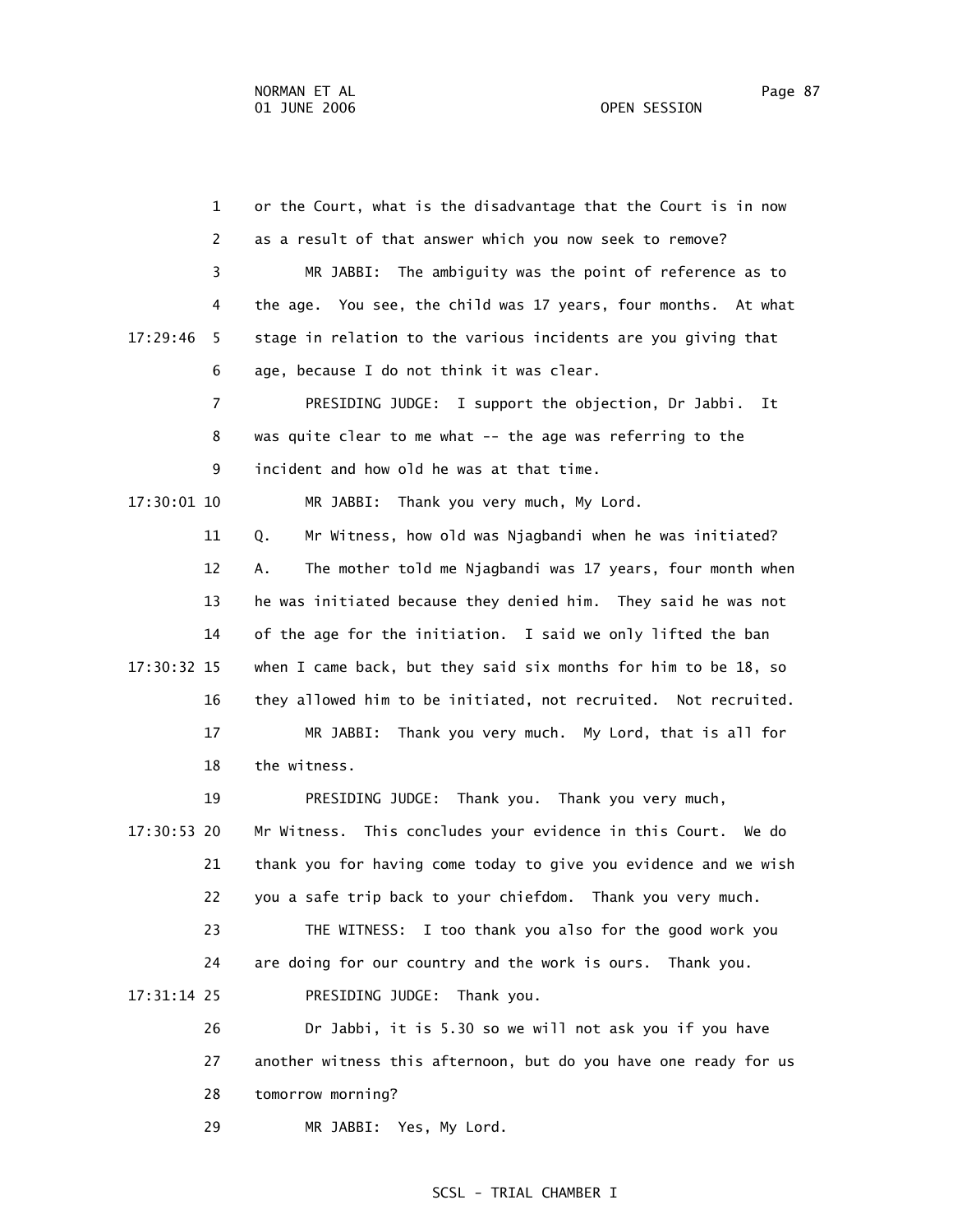| $\mathbf{1}$   | PRESIDING JUDGE: Can you give us an indication? Us               |
|----------------|------------------------------------------------------------------|
| 2              | meaning the Bench and the parties as well.                       |
| 3              | MR JABBI: Yes, 41 on the backup list, My Lord.                   |
| 4              | JUDGE ITOE: Can you help the witness, please.                    |
| 17:31:56<br>5  | PRESIDING JUDGE: Yes.                                            |
| 6              | [The witness withdrew]                                           |
| $\overline{7}$ | PRESIDING JUDGE: Yes, 41 on your backup list.                    |
| 8              | THE WITNESS: Yes, My Lord.                                       |
| 9              | PRESIDING JUDGE: This is one that you brought forward            |
| 17:32:13 10    | instead of -- I don't remember which number, but this is a       |
| 11             | witness that you had informed the Court that you were to recall. |
| 12             | MR JABBI: Yes, My Lord.                                          |
| 13             | PRESIDING JUDGE: So you have given and provided the              |
| 14             | summary of his witness. This is witness called Kini Torma.       |
| 17:32:41 15    | MR JABBI: Kini Torma, My Lord, and the summary has been          |
| 16             | filed.                                                           |
| 17             | PRESIDING JUDGE: Very well. What about the other                 |
| 18             | witnesses, 25 and 26, Carpenter? Are they available because you  |
| 19             | were to speak to at least your witness Carpenter if you were to  |
| 17:33:00 20    | call him or not or just produce --                               |
| 21             | MR JABBI: My Lord, I have gone to parliament two times in        |
| 22             | the last two days but I have not had a chance to speak to them.  |
| 23             | I intend to do that again tomorrow, My Lord.                     |
| 24             | PRESIDING JUDGE: Your witness number 25 that you also --         |
| 17:33:22 25    | Manna.                                                           |
| 26             | MR JABBI: He also has not been available by telephone, but       |
| 27             | I will pursue that and report tomorrow.                          |
| 28             | PRESIDING JUDGE: This is the witness that you said was not       |
| 29             | available because of the district being visited by the           |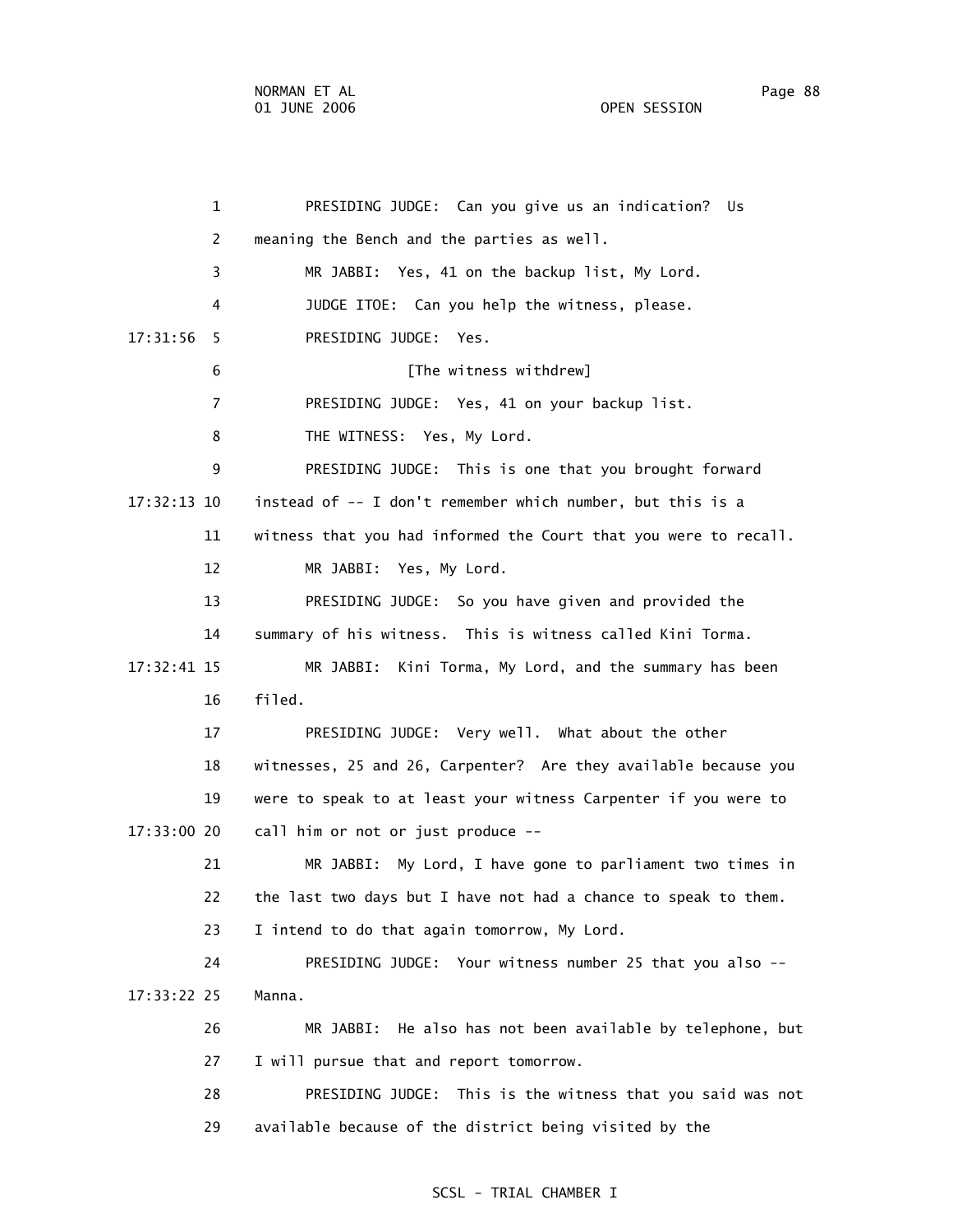29 remember.

 1 vice-president but -- 2 MR JABBI: Yes, My Lord. The visit ended on Monday. 3 PRESIDING JUDGE: I ask you to see what is the situation 4 with respect to that witness so we know if you are calling him or 17:34:00 5 proceeding otherwise. 6 MR JABBI: By tomorrow. 7 PRESIDING JUDGE: Thank you very much. 8 JUDGE ITOE: If I understand you very well, you filed a 9 summary for Kini Torma. 17:34:18 10 MR JABBI: So far, yes, My Lord. 11 JUDGE ITOE: I hope the Prosecution will be very satisfied 12 with the detailed summary that has been provided this time by 13 Dr Jabbi. 14 MR KAMARA: My Lord, we have worked with the Defence on the 17:34:33 15 issue of summaries and we are comfortable with what it is now. 16 My lord, there is an issue with 24. I understand Kini Torma is 17 replacing 24 on my -- I'm not sure. I want to be guided. 18 Abu Bawote since he is from the same Moyamba base. 19 PRESIDING JUDGE: Yes, 41 instead of 24. My question was 17:35:03 20 not 24. It was 25 and 26. 21 MR KAMARA: Yes, I want to be sure about 24 that we are not 22 expecting 24 any more. 23 PRESIDING JUDGE: It was done reluctantly by Dr Jabbi, but 24 it was my understanding that he was replaced by witness 41. 17:35:19 25 MR KAMARA: Thank you, My Lord. 26 PRESIDING JUDGE: You may not agree with my qualification 27 of reluctantly, Dr Jabbi. 28 JUDGE ITOE: Because he still held on to that witness,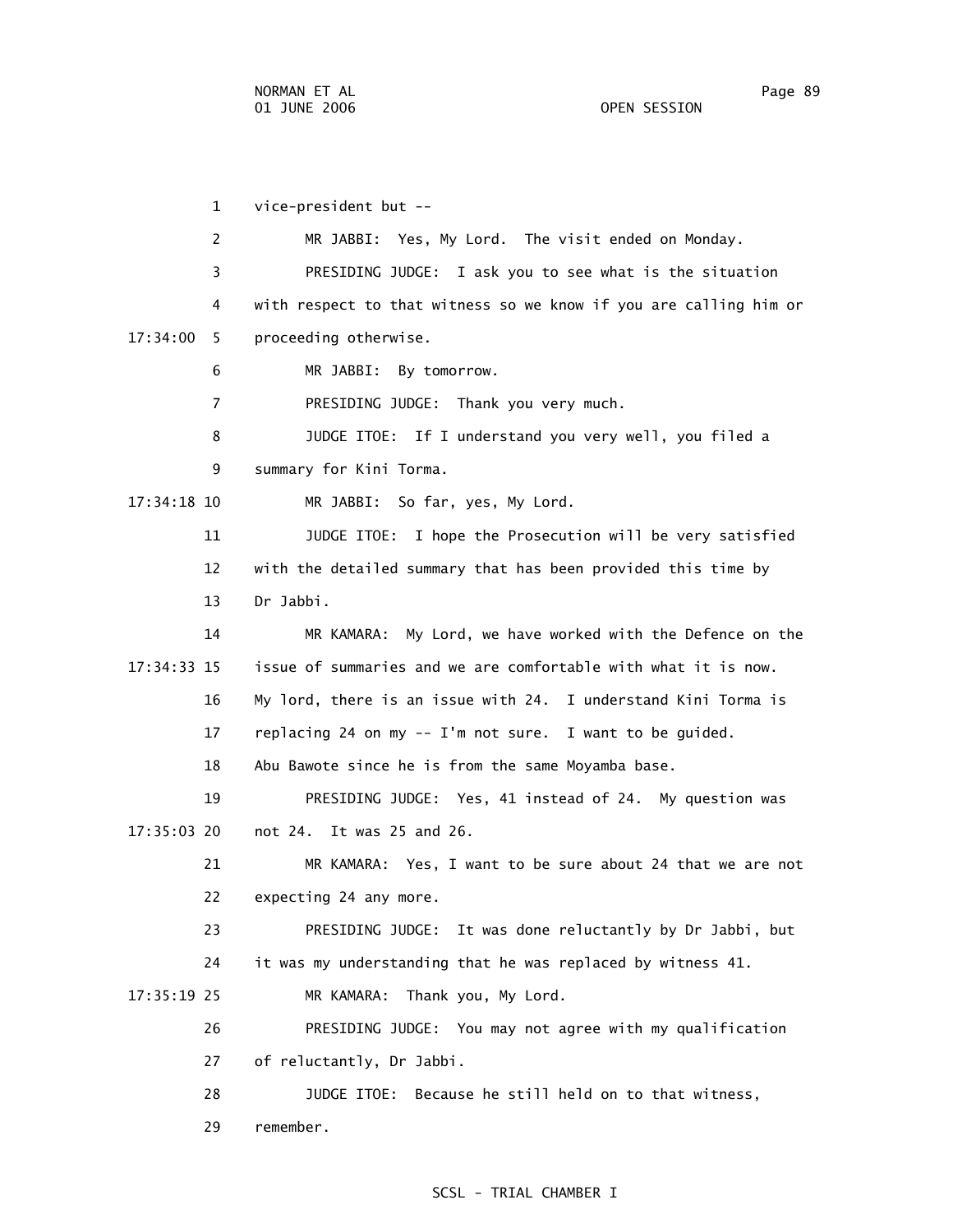| $\mathbf 1$      | MR JABBI: My Lord, I had to succumb to your restrictive |
|------------------|---------------------------------------------------------|
| $\overline{2}$   | interpretation of back-up list.                         |
| 3                | PRESIDING JUDGE: Very well. The court is adjourned to   |
| $\overline{4}$   | 9.30 tomorrow morning. Thank you.                       |
| 17:35:49<br>5    | [Whereupon the hearing adjourned at 5.36 p.m.           |
| $\,$ 6 $\,$      | to be reconvened on Friday, the 2nd day of              |
| $\boldsymbol{7}$ | June, 2006, at 9.30 a.m.]                               |
| $\bf 8$          |                                                         |
| $\boldsymbol{9}$ |                                                         |
| $10\,$           |                                                         |
| $11\,$           |                                                         |
| 12               |                                                         |
| 13               |                                                         |
| 14               |                                                         |
| 15               |                                                         |
| 16               |                                                         |
| 17               |                                                         |
| 18               |                                                         |
| 19               |                                                         |
| 20               |                                                         |
| 21               |                                                         |
| 22               |                                                         |
| 23               |                                                         |
| 24               |                                                         |
| 25               |                                                         |
| 26               |                                                         |
| 27               |                                                         |
| 28               |                                                         |
| 29               |                                                         |